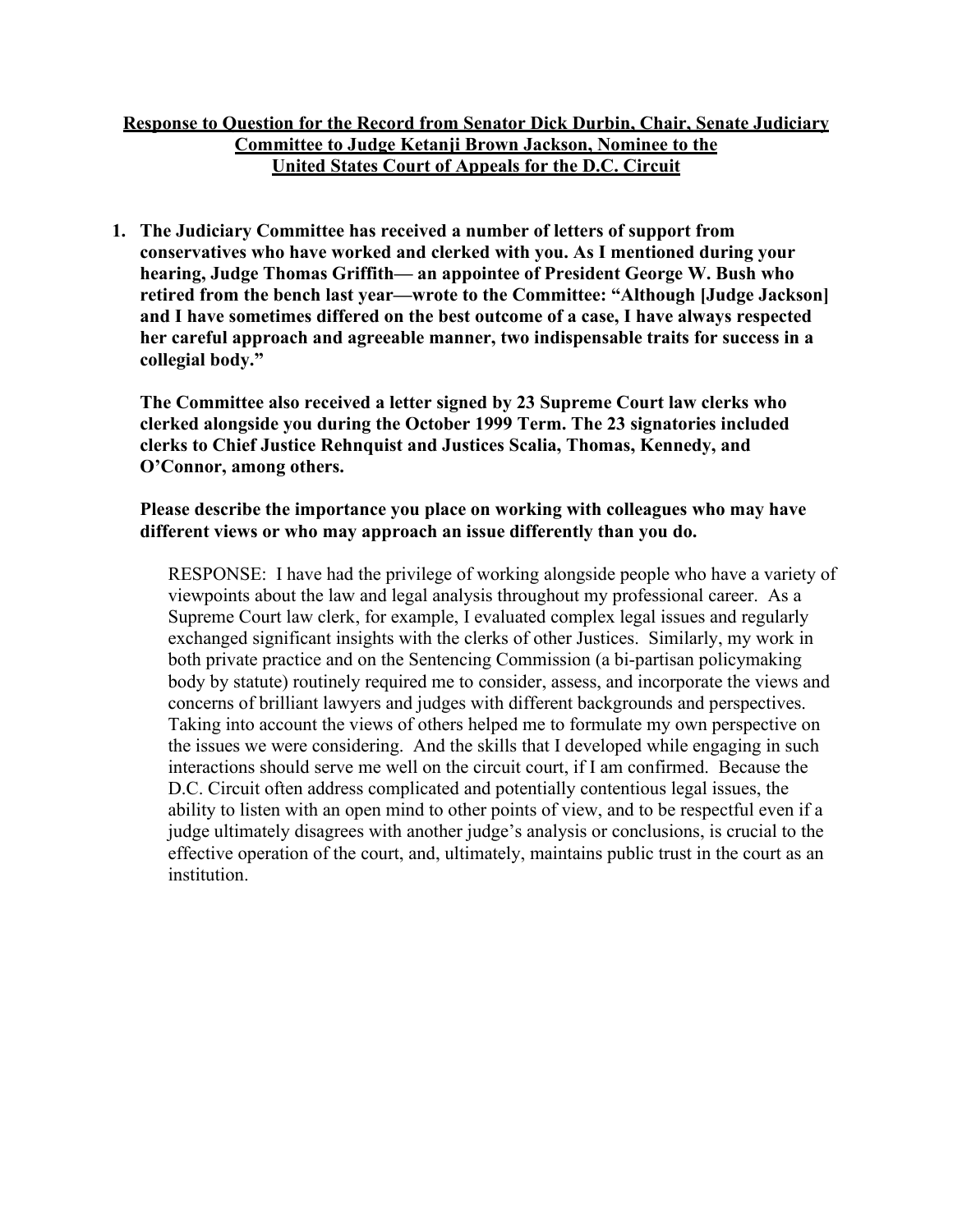# **Responses to Questions for the Record from Senator Chuck Grassley, Ranking Member to Judge Ketanji Brown Jackson, Nominee to the United States Court of Appeals for the D.C. Circuit**

- **1. Are you aware of the dark money left wing group Demand Justice?**
	- **a. Are you aware that you are on their "shortlist" for the Supreme Court?**
	- **b. Are you aware that when the group initially released their list on October 15, 2019 you were not on the list?[1](#page-1-0)**
	- **c. Do you have any idea why you were added to the list after originally being left off of it?**
	- **d. Have you had any conversations with anyone associated with Demand Justice since October 15, 2019?**

RESPONSE: I am aware that the group Demand Justice has compiled a Supreme Court "shortlist." I am also aware that I was not on the first iteration of that list, and that I am now listed. I do not know why I was added to the list. Chris Kang, who I understand is affiliated with Demand Justice, is among the many people who offered me congratulations on this nomination. I met Mr. Kang when he served as chief judicial nominations counsel to President Obama in 2012, when I was nominated to be a U.S. District Judge. That is the only communication that is responsive to this question.

# **2. What is an** *Irons* **footnote?**

RESPONSE: An *Irons* footnote is a mechanism by which a panel of the D.C. Circuit can overrule a circuit precedent that, "due to an intervening Supreme Court decision, or the combined weight of authority from other circuits, . . . is clearly an incorrect statement of current law." D.C. Circuit Policy Statement on *En Banc* Endorsement of Panel Decisions ("*Irons* Footnote Policy") at 1 (Jan. 17, 1996) (alteration omitted); *see also Irons v. Diamond*, 670 F.2d 265, 267–68 & n. 11 (D.C. Cir.1981). D.C. Circuit panels are permitted to use *Irons* footnotes when "the circumstances of the case or the importance of the legal questions presented do not warrant the heavy administrative burdens of full en banc hearing." *Irons* Footnote Policy at 1; *see also Oakey v. U.S. Airways Pilots Disability Income Plan*, 723 F.3d 227, 232 (D.C. Cir. 2013).

#### **3. What is** *Skidmore* **deference? Can you summarize the D.C. Circuit's current**  *Skidmore* **jurisprudence?**

RESPONSE: *Skidmore* deference refers to the Supreme Court's conclusion that a court may defer to an agency's interpretation of a statute that the agency itself administers, when that agency interpretation is not set forth in a document that has the force of law (i.e., not a rule or adjudication). When *Skidmore* deference is applicable,

<span id="page-1-0"></span><sup>&</sup>lt;sup>1</sup> Available at [https://demandjustice.org/demand-justice-releases-supreme-court-shortlist-of-diverse-progressive](https://demandjustice.org/demand-justice-releases-supreme-court-shortlist-of-diverse-progressive-lawyers/)[lawyers/.](https://demandjustice.org/demand-justice-releases-supreme-court-shortlist-of-diverse-progressive-lawyers/)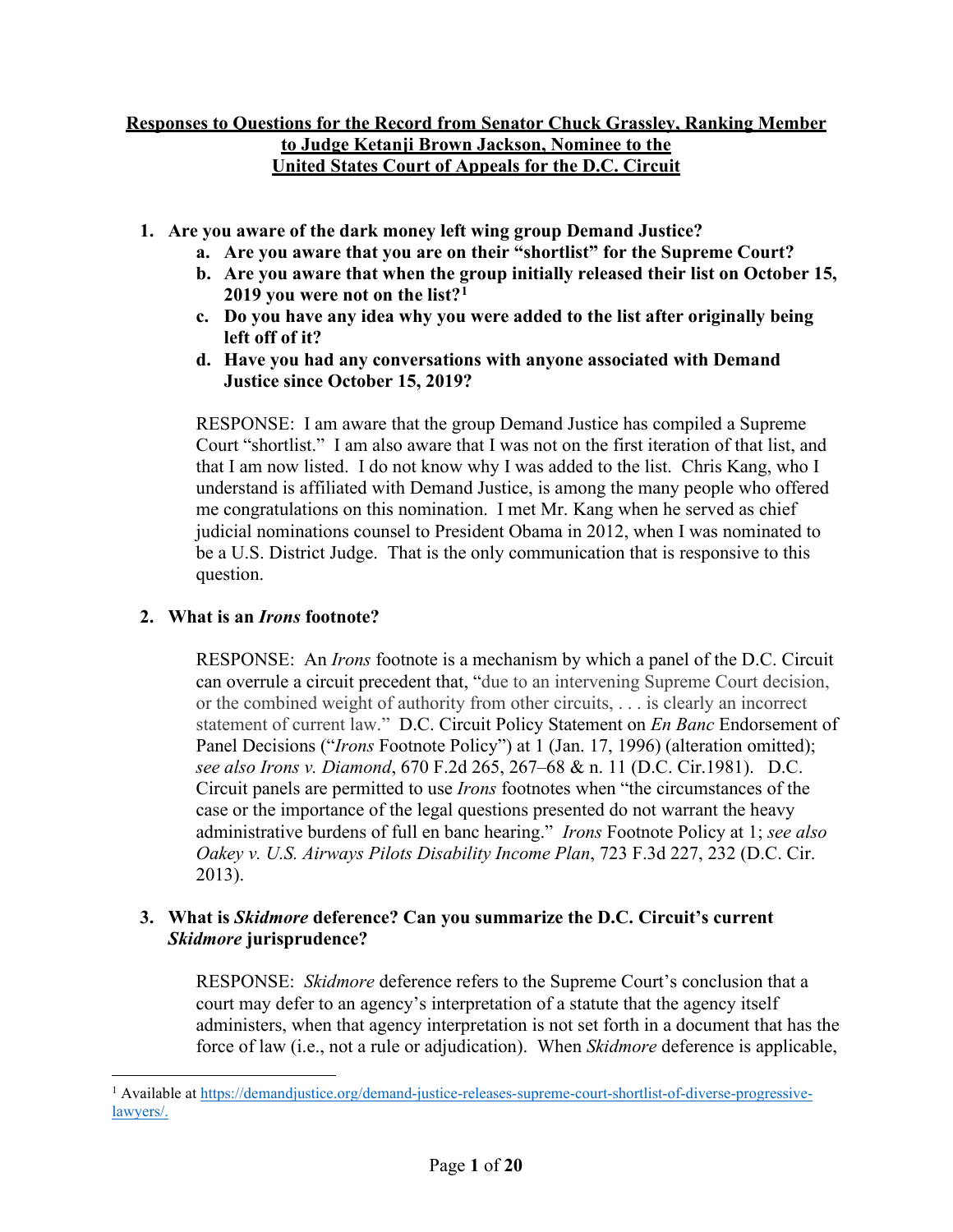the agency's "interpretation is 'entitled to respect' only to the extent it has the 'power to persuade.'" *Gonzales v. Oregon*, 546 U.S. 243, 256 (2006) (quoting *Skidmore v. Swift & Co.*, 323 U.S. 134, 140 (1944)); *see also Christopher v. SmithKline Beecham Corp.*, 567 U.S. 142, 159 (2012) (explaining that a court applying *Skidmore* deference accords the agency's interpretation "a measure of deference proportional to the 'thoroughness evident in its consideration, the validity of its reasoning, its consistency with earlier and later pronouncements, and all those factors which give it power to persuade'" (quoting *United States v. Mead Corp.*, 533 U.S. 218, 228 (2001))). The D.C. Circuit's current *Skidmore* jurisprudence is consistent with the Supreme Court's articulation of the doctrine. *See, e.g.*, *Indian River Cty. v. U.S. Dep't of Transp.*, 945 F.3d 515, 531 (D.C. Cir. 2019) ("When an agency's interpretation of a statute has been binding on agency staff for a number of years, and it is reasonable and consistent with the statutory framework, deference to the agency's position is due under *Skidmore*."); *Orton Motor, Inc. v. U.S. Dep't of Health & Hum. Servs.*, 884 F.3d 1205, 1211 (D.C. Cir. 2018) ("Ultimately, a court will uphold an agency determination under *Skidmore* if it is persuasive.").

## **4. What is** *Chevron* **deference? Can you summarize the D.C. Circuit's current** *Chevron* **jurisprudence?**

RESPONSE: I have applied the *Chevron* deference doctrine in at least 11 of my written opinions. *See, e.g.*, *Las Americas Immigrant Advoc. Ctr. v. Wolf*, 2020 WL 7039516, at \*13 (D.D.C. Nov. 30, 2020); *Otay Mesa Prop., L.P. v. Dep't of the Interior*, 344 F. Supp. 3d 355, 368 (D.D.C. 2018); *Depomed, Inc. v. Dep't of Health & Hum. Servs*., 66 F. Supp. 3d 217, 229 (D.D.C. 2014); *Am. Meat Inst. v. Dep't of Agric*., 968 F. Supp. 2d 38, 52 (D.D.C. 2013). *Chevron* deference refers to the Supreme Court's requirement that "a court review[ing] an agency's construction of the statute which it administers" must defer to the agency's authoritative interpretation of that statute in certain circumstances. *Chevron, U.S.A., Inc. v. Nat. Res. Def. Council, Inc.*, 467 U.S. 837, 842 (1984). An agency's statutory interpretation "qualifies for *Chevron* deference when it appears that Congress delegated authority to the agency generally to make rules carrying the force of law, and that the agency interpretation claiming deference was promulgated in the exercise of that authority." *United States v. Mead Corp.*, 533 U.S. 218, 226–27 (2001). In order to determine whether or not to defer under *Chevron*, courts must employ a twostep process. The court decides, first, "whether Congress has directly spoken to the precise question at issue[,]" using "traditional tools of statutory construction[.]" *Chevron*, 467 U.S. at 842, 843 n.9. "If the intent of Congress is clear," the court "must give effect to the unambiguously expressed intent of Congress." *Id.* at 842–43. But "if the statute is silent or ambiguous with respect to the specific issue," the court must proceed to determine whether the agency's interpretation is "based on a permissible construction of the statute[,]" *id.* at 843*,* and, if so, the court must defer to the agency's interpretation. The D.C. Circuit's current *Chevron* jurisprudence is consistent with the Supreme Court's articulation of the doctrine. *See, e.g.*, *Murray Energy Corp. v. EPA*, 936 F.3d 597, 608 (D.C. Cir. 2019) (recognizing that, "[o]n questions of statutory interpretation, the court must review [the agency's] actions in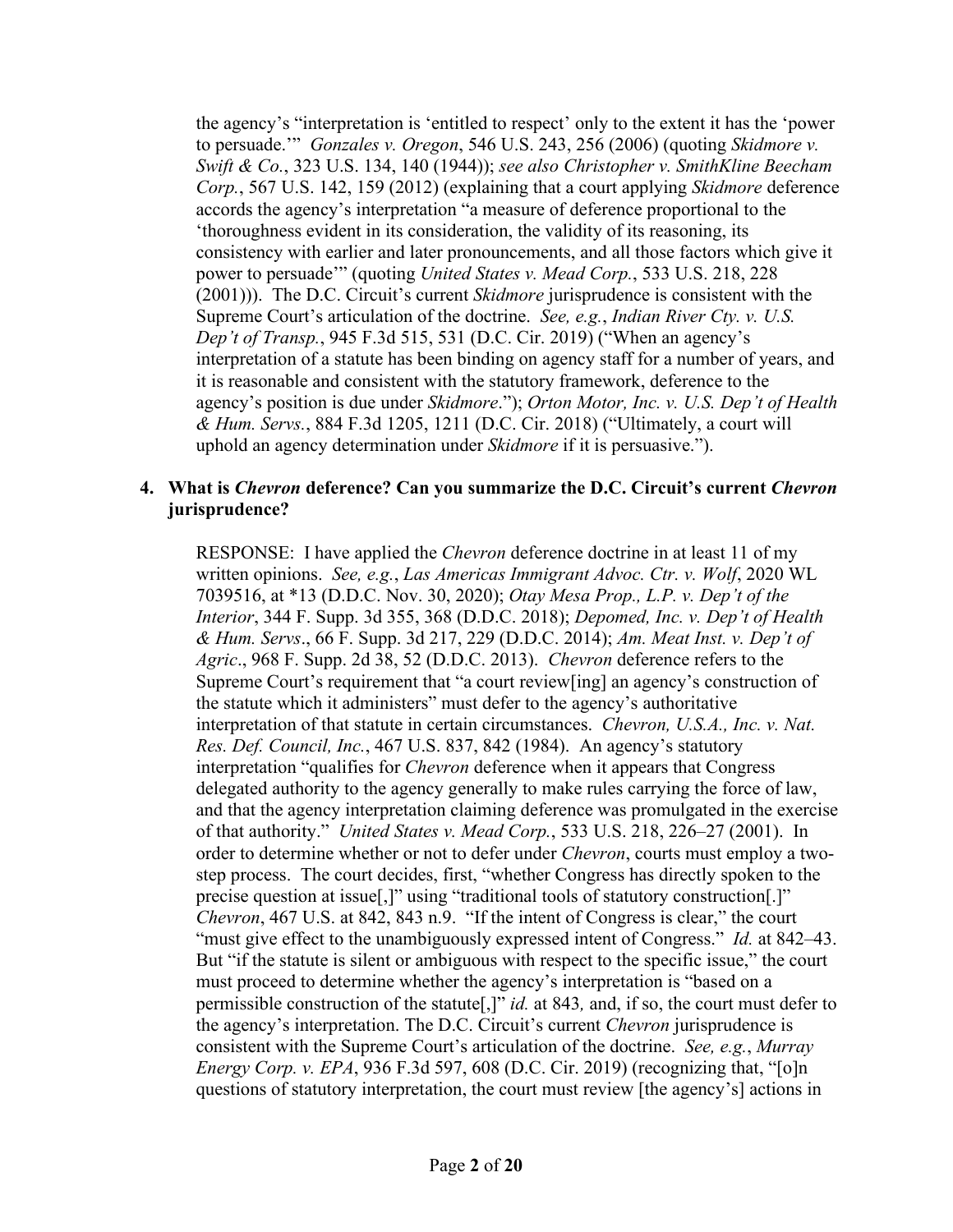accordance with the standard set forth in" *Chevron*); *see also id.* (reiterating that "*Chevron* deference involves a two-step analysis.").

#### **5. What is** *Auer* **deference? Can you summarize the D.C. Circuit's current** *Auer* **jurisprudence?**

RESPONSE: *Auer* deference is a doctrine that instructs courts to "defer[] to agencies' reasonable readings of genuinely ambiguous regulations." *Kisor v. Wilkie*, 139 S. Ct. 2400, 2408 (2019) (citing *Auer v. Robbins*, 519 U.S. 452 (1997); *Bowles v. Seminole Rock & Sand Co.*, 325 U.S. 410 (1945)). Recently, in *Kisor v. Wilkie*, the Supreme Court clarified the circumstances under which *Auer* deference is warranted, holding that "a court should not afford *Auer* deference unless" the court determines that "the regulation is genuinely ambiguous" after "exhaust[ing] all the 'traditional tools' of construction." *Id.* at 2415. And even "[i]f genuine ambiguity remains," deference is only required when "the agency's reading" is "reasonable"—*i.e.*, "it must come within the zone of ambiguity the court has identified after employing all its interpretive tools." *Id.* at 2415–16. An agency's interpretation of its regulations "must [also] be the agency's 'authoritative' or 'official position," as well as "in some way implicate its substantive expertise[,]" to qualify for *Auer* deference. *Id.* at 2416– 17. The Supreme Court has further explained that *Auer* deference would not be warranted if the reviewing "court concludes that an interpretation does not reflect an agency's authoritative, expertise-based, fair, or considered judgment[,]" *id.* at 2414 (internal quotation marks, alteration, and citation omitted), and is instead "a merely convenient litigating position or *post hoc* rationalization advanced to defend past agency action against attack[,]" *id.* at 2417 (internal quotation marks, alteration, and citation omitted). The D.C. Circuit's current *Auer* jurisprudence is consistent with the Supreme Court's articulation of the doctrine. For instance, the D.C. Circuit recently maintained that "[a]n agency may receive deference when it reasonably interprets its own 'genuinely ambiguous' regulations." *Nat'l Lifeline Ass'n v. FCC*, 983 F.3d 498, 507 (D.C. Cir. 2020) (quoting *Kisor*, 139 S. Ct. at 2414); *see also id.* (emphasizing that "if there is only one reasonable construction of a regulation—then a court has no business deferring to any other reading, no matter how much the agency insists it would make more sense" (quoting *Kisor*, 139 S. Ct. at 2415)).

#### **6. Is there an analytical difference between** *Auer* **deference and** *Seminole Rock* **deference?**

RESPONSE: In *Bowles v. Seminole Rock & Sand Co.*, 325 U.S. 410 (1945), the Supreme Court held that a federal court must defer to an agency's interpretation of a regulation that the agency administers. It appears that the Court has historically treated the *Seminole Rock* deference standard and as interchangeable shorthand for the same idea that it expressed in its subsequent articulation of *Auer* deference: "This Court has often deferred to agencies' reasonable readings of genuinely ambiguous regulations" and "[w]e call that practice *Auer* deference, or sometimes *Seminole Rock* deference, after two cases in which we employed it." *Kisor v. Wilkie*, 139 S. Ct. 2400, 2408 (2019). The D.C. Circuit has relied on those two cases interchangeably as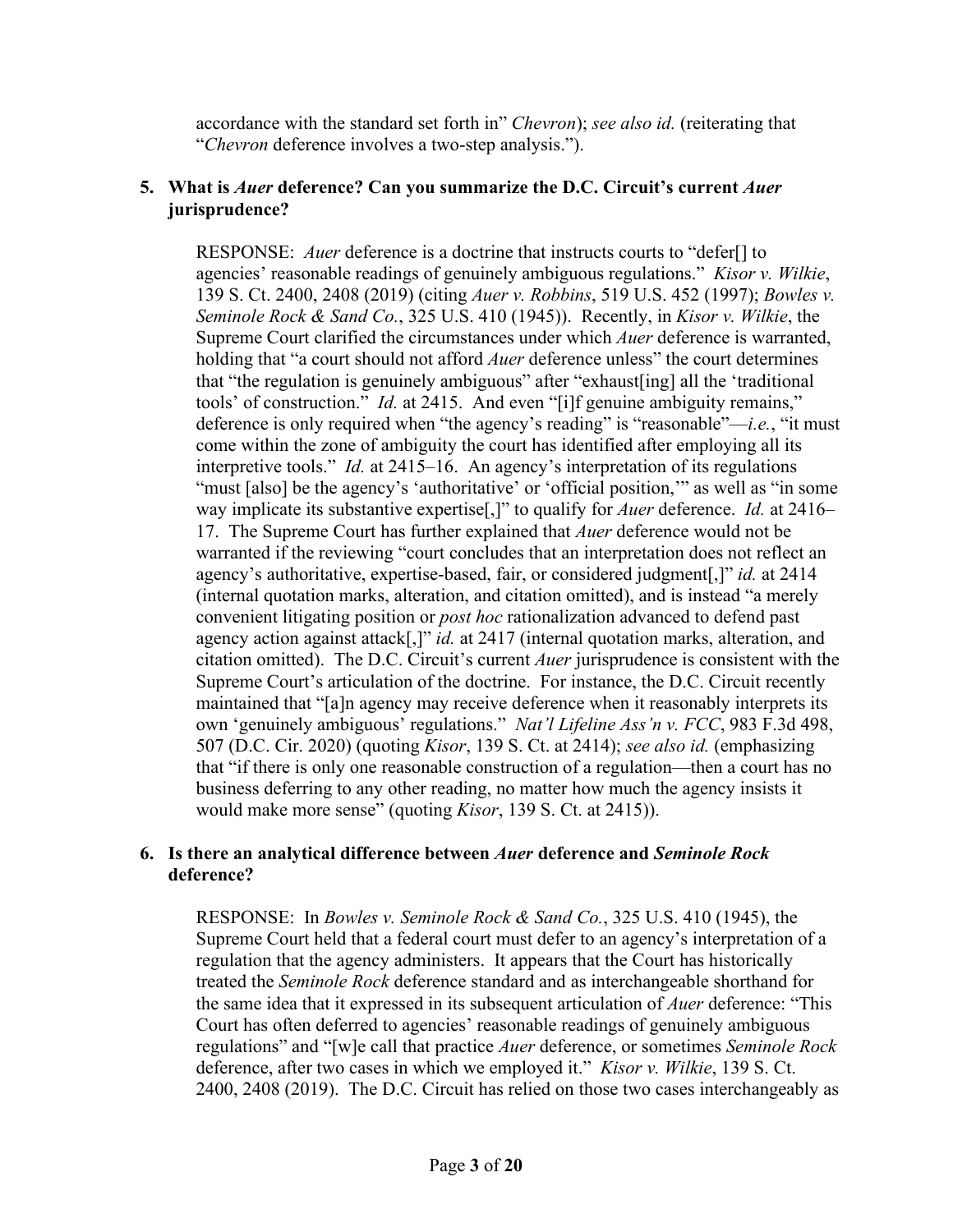well. *See, e.g.*, *Tilden Mining Co., Inc. v. Sec'y of Lab.*, 832 F.3d 317, 322 (D.C. Cir. 2016) (noting that courts afford deference to an agency's interpretation of its own regulation "based on the Supreme Court's decisions in [*Auer*] and [*Seminole Rock*]"). Whatever analytical differences there may be between *Seminole Rock* and *Auer*, the current controlling authority concerning deference to an agency's interpretations of its own regulations is neither *Auer* nor *Seminole Rock*; the Supreme Court has declined to overrule *Auer* / *Seminole Rock*, but, in *Kisor*, it established a detailed multi-factor process for determining when this kind of deference is proper. *See* 139 S. Ct. at 2414–18.

# **7. When a new presidential administration begins, they may want to reverse, review, expand upon, or otherwise change agency actions from the previous administration.**

**a. What kind of process do agencies have to go through in order to revoke a rule promulgated by a previous administration?**

RESPONSE: Under section 1 of the Administrative Procedure Act ("APA"), an agency is generally required to use the same processes to repeal a rule as it used to promulgate the rule. *See Perez v. Mortgage Bankers Ass'n*, 575 U.S. 92, 101 (2015). Thus, if the agency issued the rule after engaging in notice and comment rulemaking pursuant to section 553 of the APA, it must ordinarily go through the notice and comment process in order to repeal the rule.<sup>[2](#page-4-0)</sup> However, if the rule in question did not require notice-and-comment rulemaking in the first place (if, for instance, it was an interpretive rule), then the agency need not use the notice-and-comment process to repeal the rule. *See id*. at 102 (holding that courts may not impose any additional procedural requirements on agencies beyond those set forth in the APA); *Vermont Yankee Nuclear Power Corp. v. Nat. Res. Def. Council, Inc*., 435 U.S. 519, 524 (1978) (same). The Supreme Court has further emphasized that, when an agency changes its policy position on a matter, the agency must provide a "reasoned explanation for its action[,]" "display awareness that it is changing position[,]" and "show that there are good reasons for the new policy." *F.C.C. v. Fox Tel. Stations, Inc.*, 556 U.S. 502, 515 (2009).

# **b. What has the Supreme Court said about this issue?**

RESPONSE: Please see my response to Question 7a.

# **c. What are they key D.C. Circuit cases on point here?**

RESPONSE: Key D.C. Circuit cases on this topic include *Friends of Animals v. Bernhardt*, 961 F.3d 1197 (D.C. Cir. 2020), *Natural Resources Defense Council v. Wheeler*, 955 F.3d 68 (D.C. Cir. 2020), *Mingo Logan Coal Co. v. Environmental* 

<span id="page-4-0"></span><sup>&</sup>lt;sup>2</sup> The APA's notice-and-comment process entails issuing a notice of proposed rulemaking, giving interested parties an opportunity to comment on the proposed rule, and issuing a final rule with "a concise general statement of [the rule's] basis and purpose." *See* 5 U.S.C. § 553.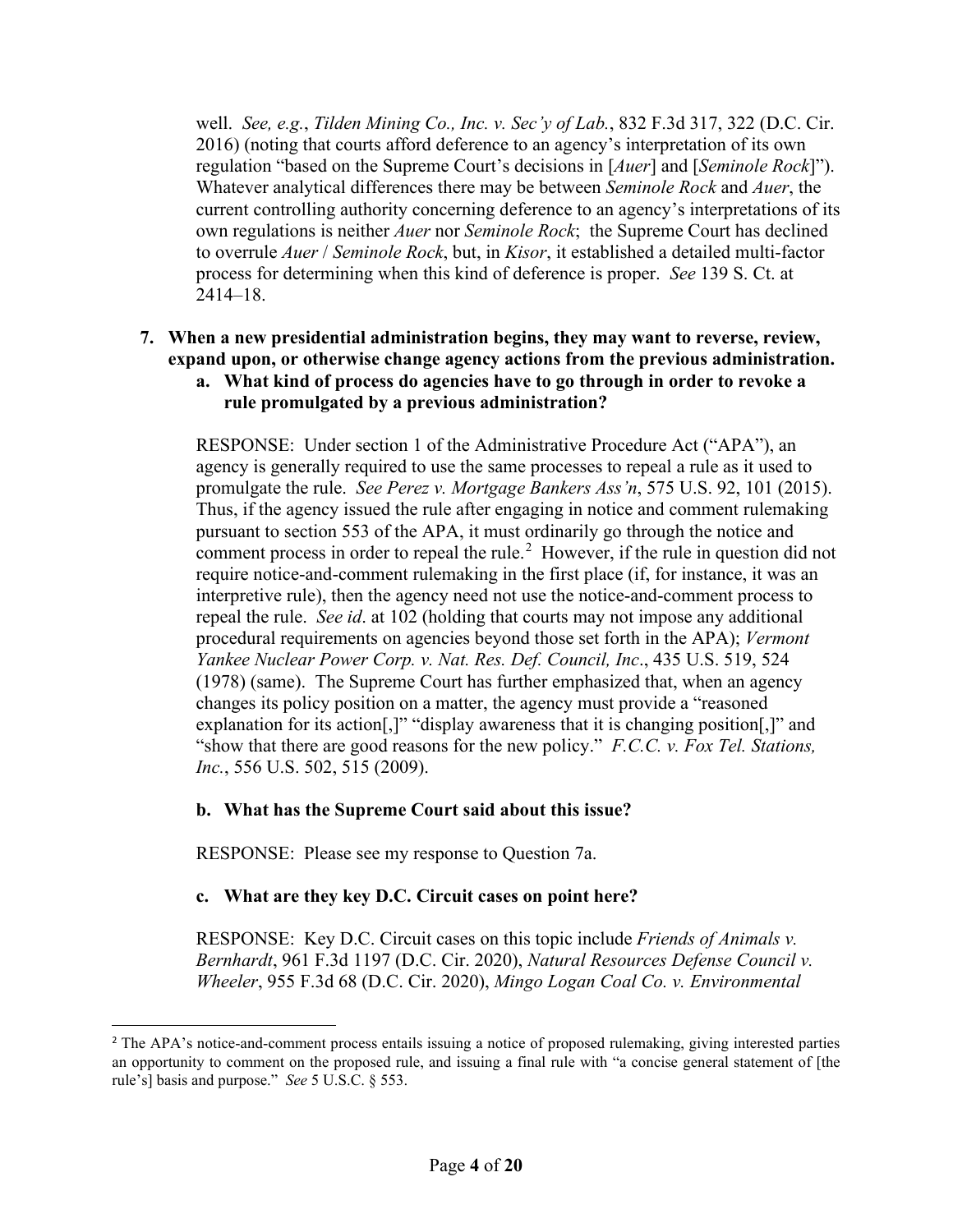*Protection Agency*, 829 F.3d 710 (D.C. Cir. 2016), and *Consumer Energy Council of America v. Federal Energy Regulatory Commission*, 673 F.2d 425 (D.C. Cir. 1982). The doctrine announced in *Paralyzed Veterans of America v. D.C. Arena L.P*., 117 F.3d 579 (D.C. Cir. 1997), has also been a "key" case in this area, but the Supreme Court abrogated the *Paralyzed Veterans* rule in *Perez v. Mortgage Bankers Association*, 575 U.S. 92 (2015).

- **8. You served as a law clerk for Justice Breyer with Tim Wu. Mr. Wu is now a member of President Biden's National Economic Council.**
	- a. **How have you handled recusal when it comes to cases that have come before you that implicated Mr. Wu's work on the National Economic Council?**
	- b. **If confirmed, how will you handle recusal when it comes to cases that come before you that implicate Mr. Wu's work on the National Economic Council?**

RESPONSE: I have not had a case in which the National Economic Council was a party. In general, if confirmed to the U.S. Court of Appeals, my process for determining whether particular matters required my recusal would involve reviewing the Judicial Code of Conduct and 28 U.S.C. § 455 concerning the legal standards that pertain to recusal. I will also consult with my colleagues, and, if necessary, discuss the matter with counsel to the Judicial Conference Committee on Codes of Conduct. This is the process that I have followed as a district court judge.

- **9. You were listed as a counsel on a brief in support of defendant-appellants in**  *McGuire v. Reilly***, 260 F. 3d. 36 (1st Cir. 2001). Some of the amici curiae your brief was on behalf of include: Repro Associates, Abortion Access Project of Massachusetts, Mass. NARAL, and the Religious Coalition for Reproductive Choice, among others.** 
	- a. **You appear to have worked on this brief while an associate at a law firm in Boston. Was this a pro bono case?**
	- b. **How did you get involved with this case? Did you seek out this assignment?**
	- c. **Based on your brief's analysis of** *Hill v. Colorado***, could a legislature enact content-neutral buffer zones that prohibited protests to occur outside of federal courthouses or police stations?**

RESPONSE: The referenced brief was drafted and filed when I was an associate at Goodwin Proctor LLP in Boston in 2001, during my first year of law practice after completing my Supreme Court clerkship. I was assigned to work on this amicus brief related to a matter that was pending in the First Circuit, among other projects. I do not recall how I came to work on this assignment, but I am listed on the brief along with the Goodwin Proctor partner and senior associate with whom I was working at that time. The analysis of *Hill* that is presented in that brief is a legal argument that was made on behalf of my amici-clients, and there have been developments in the law concerning buffer zones in the two decades that have transpired since the brief was filed.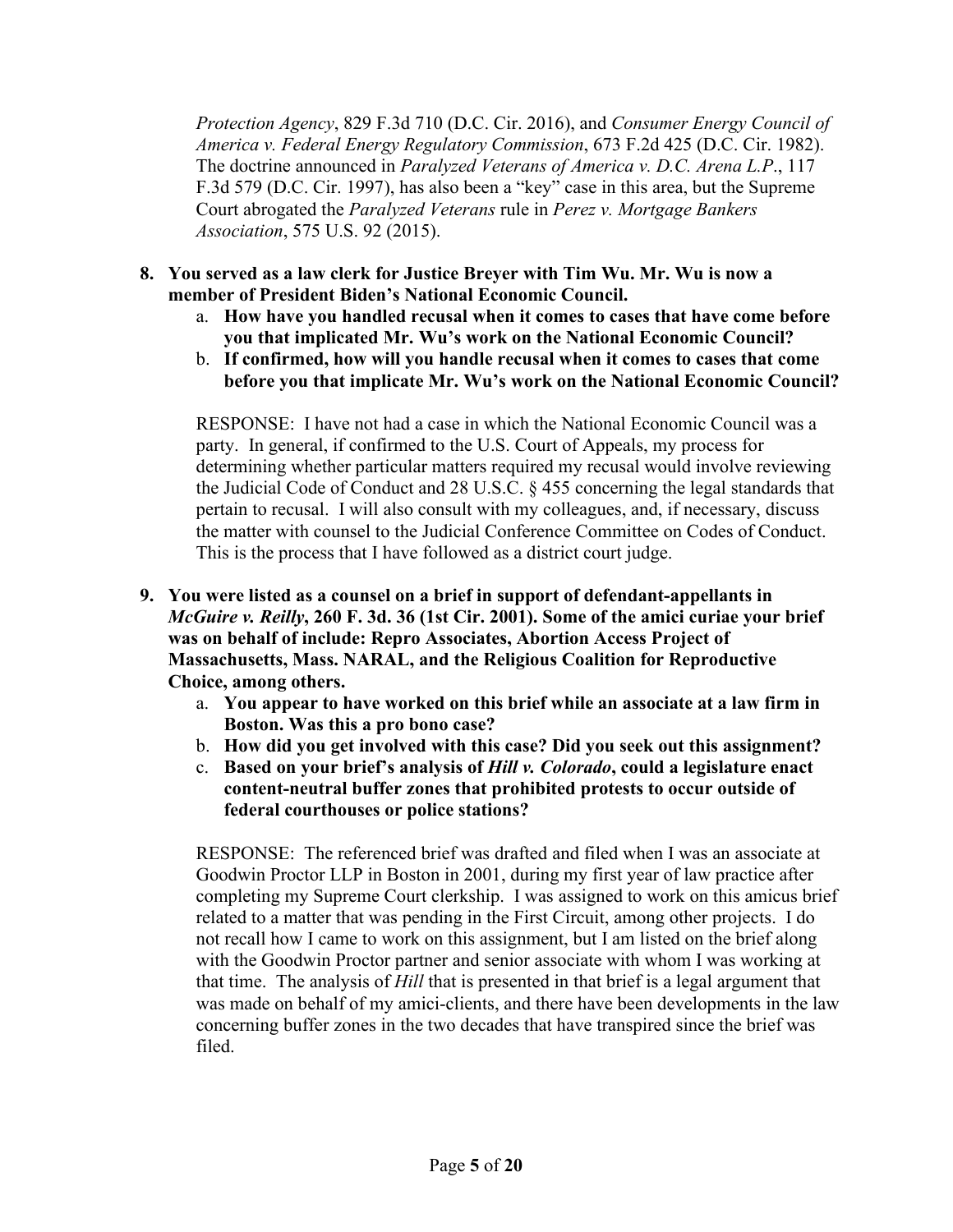As a sitting federal judge, I am bound by the Supreme Court's current First Amendment caselaw, and I would apply the binding case law of the Supreme Court and the D.C. Circuit if I am assigned to any First Amendment case in which such precedents are applicable. As a pending judicial nominee and a sitting federal judge, it would be inappropriate for me to opine on the constitutionality of buffer zones that government officials might establish in hypothetical circumstances.

- **10. Some of my colleagues on the other side of the aisle have criticized previous nominees for their membership or involvement with the Federalist Society. While I know you were never a member, you have spoken at an event hosted by the American Constitution Society, a self-described progressive legal organization.** 
	- **a. In your opinion, what is the substantive difference between the Federalist Society and the American Constitution Society?**
	- **b. Do you think a nominee's involvement with the American Constitution Society is less problematic than with a nominee's involvement with the Federalist Society?**

RESPONSE: I am not a member of the Federalist Society or the American Constitution Society, and thus I am not in a position to speak to the substantive differences between those two organizations or whether a nominee's involvement with either organization is "problematic." Canon 4 of the Code of Conduct for United States Judges authorizes judges to participate in extrajudicial activities, including being involved with organizations, subject to certain limitations, *see also* Advisory Opinion No. 93 ("Extrajudicial Activities Related to the Law"), and the Code's commentary emphasizes that "a judge should not become isolated from the society in which the judge lives[,]" Commentary to Canon 4. The Judicial Conference Committee on Codes of Conduct has also spoken to this issue: Advisory Opinion No. 82 provides that, prior to undertaking involvement with any organization, judges should carefully consider "the Code's fundamental commands to avoid impropriety or the appearance of impropriety, [to] not lend the prestige of office, and [to] not participate in activities that would detract from the dignity of the judge's office, interfere with the performance of official duties, reflect adversely on the judge's impartiality, or lead to frequent disqualification." Advisory Opinion No. 82 ("Joining Organizations").

#### **11. The left-wing group Demand Justice has deployed a billboard truck to pressure Justice Breyer into retiring:**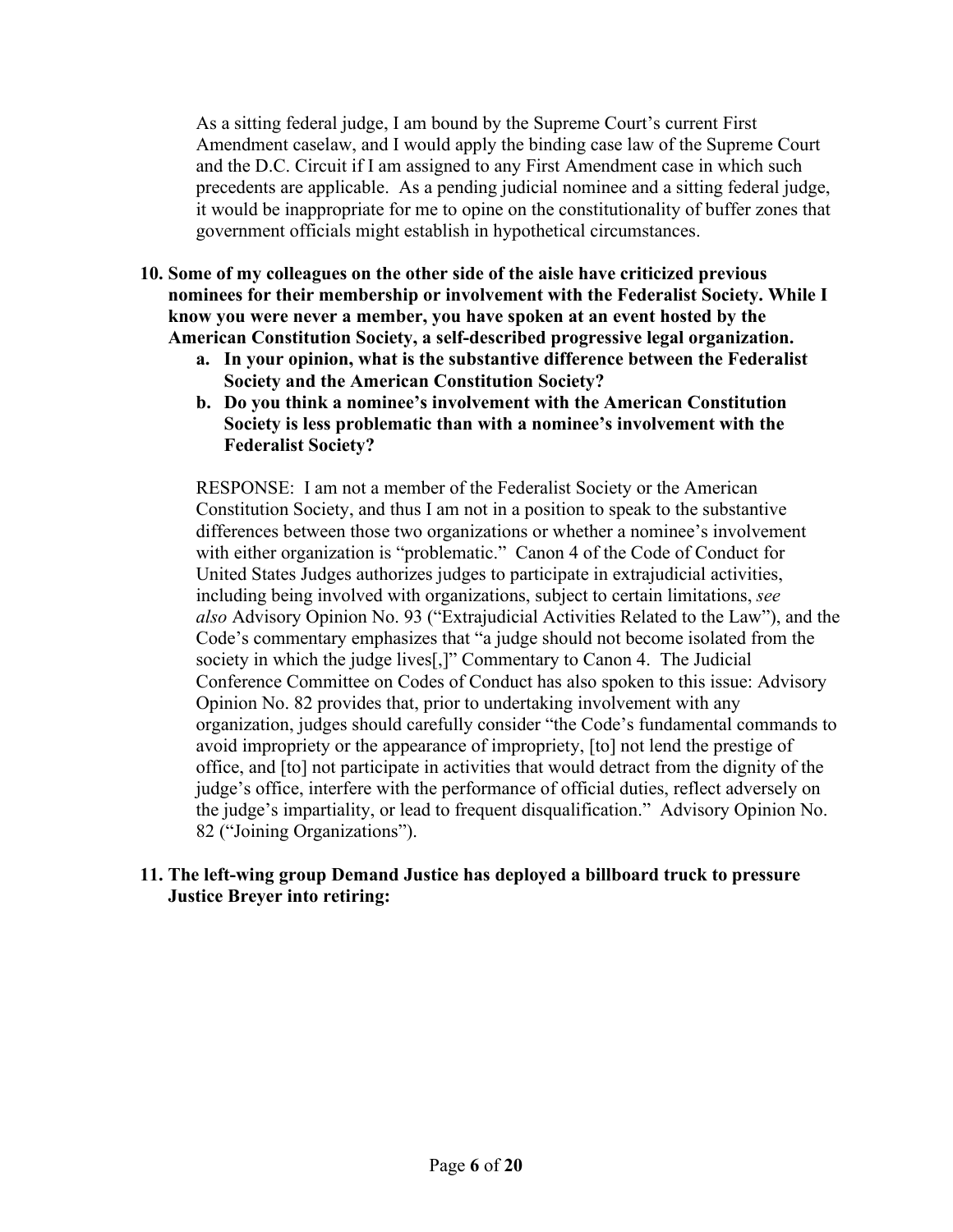

#### **Do you agree with Demand Justice's message?**

RESPONSE: As a pending judicial nominee and a sitting federal judge, I am bound by the Supreme Court's precedents, regardless of that Court's composition. It would be inappropriate for me to comment on whether or when any sitting Supreme Court Justice should retire.

- **12. In response to a question from Senator Hawley about a statement of beliefs from a school on whose board you used to sit, you answered that you're a member of a lot of organizations and you don't know all the statements of every organization you're a member of. Then-Senator Franken asked then-Professor Amy Barrett at her hearing of her speaking at the Blackstone Fellowship in light of their positions on LGBT issues, "Is it your habit of accepting money from organizations without first learning what they do?"**
	- **a. Is it your habit to join an organization without knowing what they believe in?**
	- **b. Can you list the organizations you joined before learning about what the organization believed in?**

RESPONSE: I served on the inaugural advisory board of Montrose Christian School—a now-defunct kindergarten through  $12<sup>th</sup>$  grade private school—from the fall of 2010 to the fall of 2011, prior to my nomination and confirmation as a federal district judge. I was aware that Montrose Christian School was affiliated with Montrose Baptist Church. I was not aware that the school had a public website or that any statement of beliefs was posted on the school's website at the time of my service. My service on the advisory school board primarily involved planning for school fund-raising activities for the benefit of enrolled students. I did not receive any compensation for my service.

# **13. What kind of analysis does the D.C. Circuit use to determine if a final rule is a "logical outgrowth" of a proposed rule?**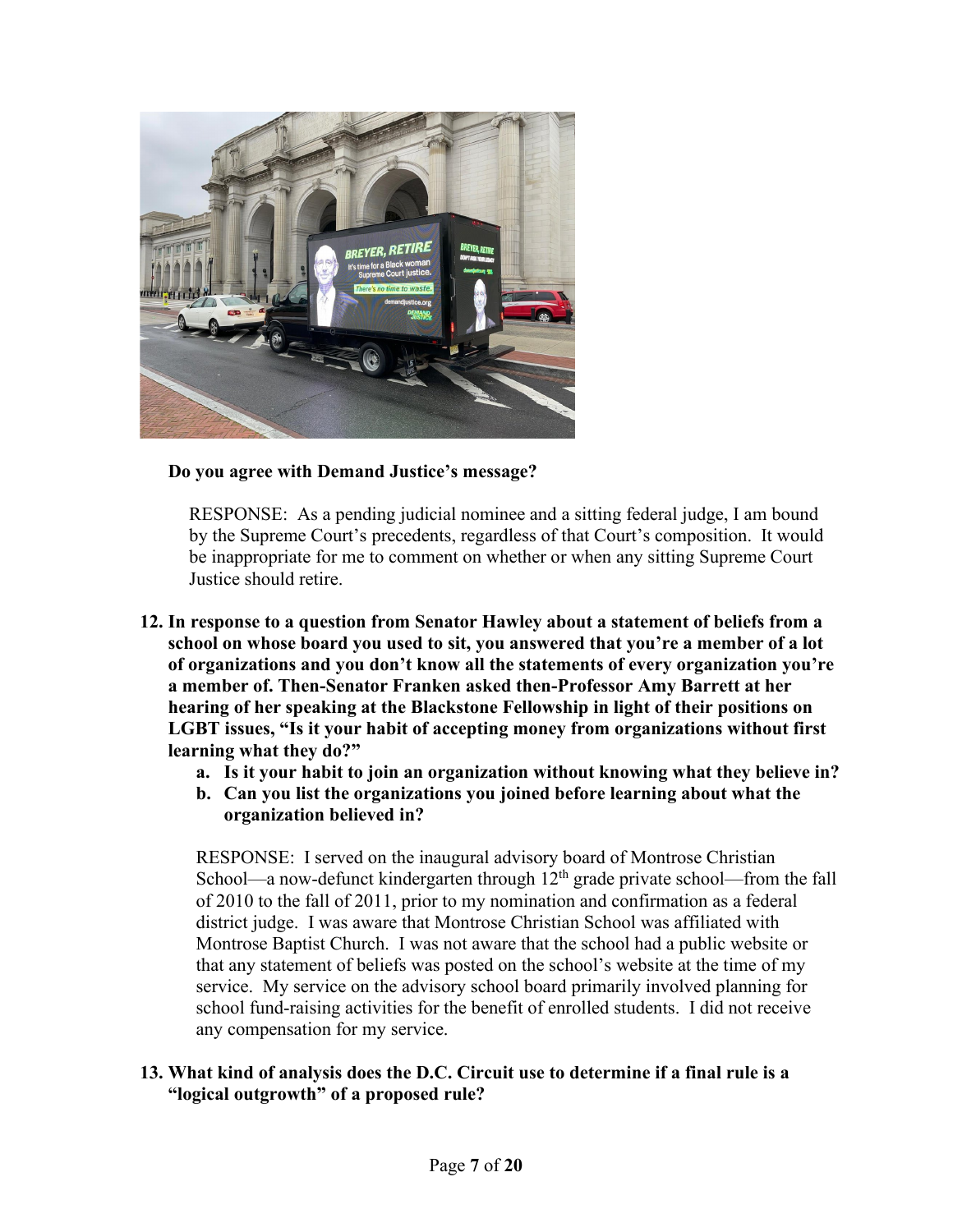RESPONSE: A final rule qualifies as a logical outgrowth of a proposed rule, and thus satisfies the Administrative Procedure Act's notice requirement, "if interested parties should have anticipated that the change was possible, and thus reasonably should have filed their comments on the subject during the notice-and-comment period." *Idaho Conservation League v. Wheeler*, 930 F.3d 494, 508 (D.C. Cir. 2019) (quoting *CSX Transp., Inc. v. STB*, 584 F.3d 1076, 1079–80 (D.C. Cir. 2009)). "On the other hand, a final rule is *not* a logical outgrowth if 'interested parties would have had to divine [the agency's] unspoken thoughts, because the final rule was surprisingly distant from the proposed rule.'" *Id.* (quoting *CSX Transp.*, 584 F.3d at 1080 (emphasis supplied)). Thus, the D.C. Circuit has "found that a final rule represents a logical outgrowth where the [agency's Notice of Proposed Rulemaking] expressly asked for comments on a particular issue or otherwise made clear that the agency was contemplating a particular change." *CSX Transp.*, 584 F.3d at 1081. "By contrast, [the D.C. Circuit's] cases finding that a rule was not a logical outgrowth have often involved situations where the proposed rule gave no indication that the agency was considering a different approach, and the final rule revealed that the agency had completely changed its position." *Id.*

## **14. Senator Booker invoked John Adams representing British soldiers accused of murder during the Boston Massacre as a reason why you are the right person for the job. Please list all the cases where you represented a client whose views you disagreed with or whose alleged crimes you found offensive.**

RESPONSE: Under the ethics rules that apply to lawyers, an attorney has a duty to represent her clients zealously, which includes refraining from contradicting her client's legal arguments and/or undermining her client's interests by publicly declaring the lawyer's own personal disagreement with the legal position or alleged behavior of her client. Because these standards apply even after termination of the representation, it would be inappropriate for me to list the cases in which I previously represented a client whose views I disagreed with or whose alleged crimes I found offensive.

- **15. In response to my question about sentencing reform, you mentioned that one of your rationales for giving judges more information is because judges don't like to be "outliers."**
	- **a. What, if anything, should we as Congress do about judges who** *are* **outliers?**
	- **b. Is that an area for the judicial branch to work on solutions for?**
	- **c. Is it worse to be an outlier below the mean, above the mean, or are they both equally bad?**

RESPONSE: As a sitting federal district court judge, my current role in the justice system is to evaluate the facts of cases and controversies that parties with standing to adjudicate legal claims present, and I resolve each case on an individual basis by assessing the parties' legal arguments based on the law, as I understand it, including the binding precedents of the Supreme Court and the D.C. Circuit. I no longer serve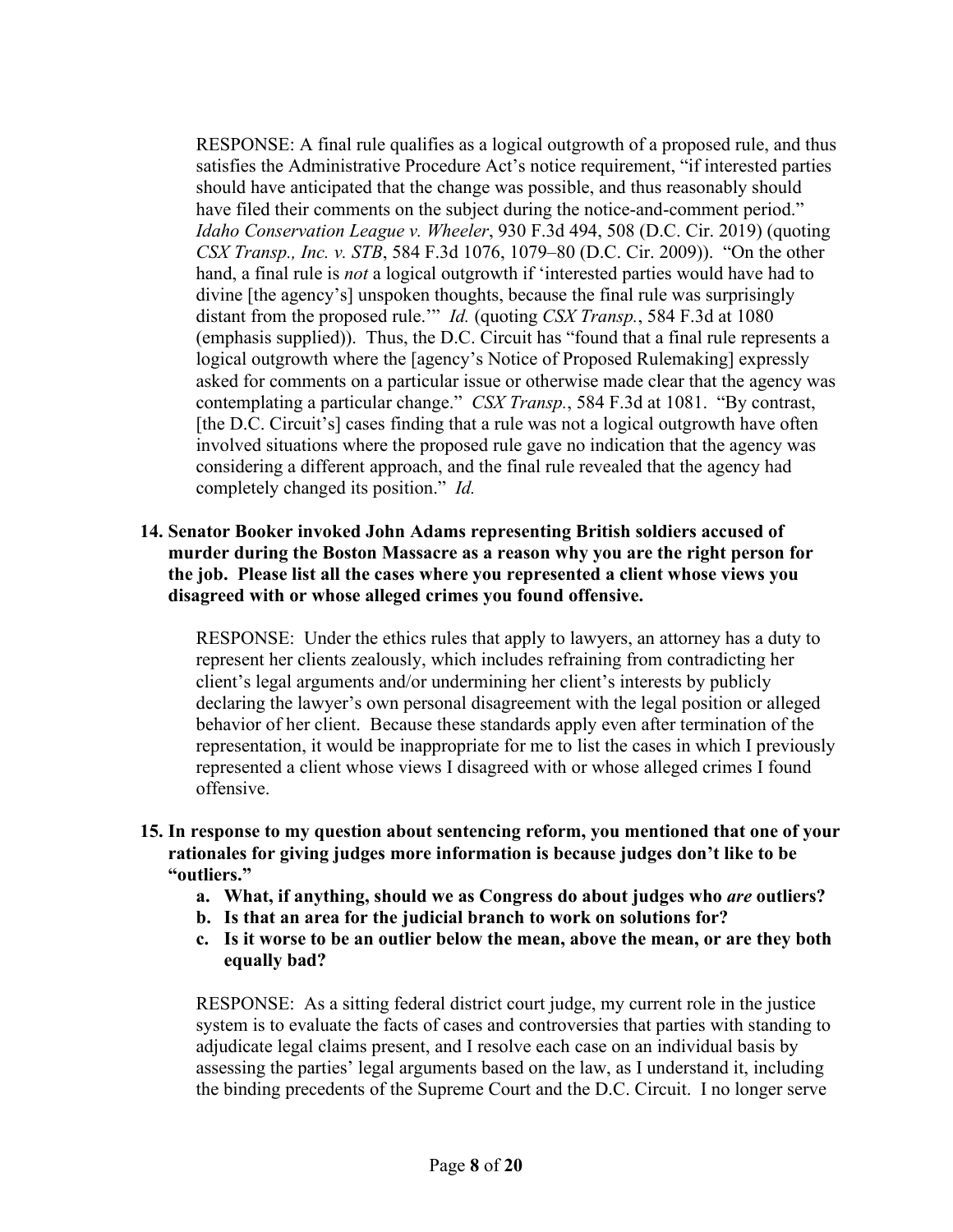on the United States Sentencing Commission, and canons of judicial ethics prevent me from opining on particular policy positions regarding sentencing reforms or commenting on the particular legislation that Congress should enact. Congress has authorized a policymaking branch of the Judiciary—the United States Sentencing Commission—to make proposals concerning sentencing reforms; additionally, with Congress' consent, the Commission promulgates sentencing guidelines for federal judges to use when imposing sentences in individual cases. After *Booker*, judges have a duty to calculate and consider the applicable sentencing guidelines in every federal criminal case, and to impose a sentence that is sufficient but not greater than necessary to comply with the purposes of punishment, as 18 U.S.C. § 3553(a) requires.

**16. During Senator Feinstein's questioning of you, she referenced a statistic from the left-wing group Alliance for Justice that put your reversal rate at less than 2%. I know that was not your statistic, but you didn't object to the premise of the question and answered. Do you believe 2% is an accurate portrayal of your reversal rate? If not, what do you think your reversal rate is?**

RESPONSE: To the best of my knowledge, it is accurate to say that only 2% of the written opinions that I have issued have been reversed by the Court of the Appeals.

**17. Westlaw has reversal reports for every sitting judge. Instead of using the total number of opinions (which appears to be the denominator used by AFJ in getting to 2%), Westlaw looks at the opinions that were** *actually* **appealed, which makes sense to me since an opinion that is not appealed cannot be reversed.[3](#page-9-0) Using those numbers, you have been reversed 8 times out of 75 appeals, for a rate of 10.7%. Do you believe this is a more accurate reflection of your reversal rate? If not, why not?** 

RESPONSE: The reversal-rate analysis that Westlaw employs is misleading. Looking only at the number of reversals relative to the number of decisions that are "actually appealed" merely assesses a losing party's odds of being successful if an appeal is sought; that computation does not account for the overall number of opinions that the judge has issued and the fact that a losing party may choose to forego an appeal for a number of reasons, including the recognition that the ruling is correct and would be sustained on appeal. The performance of a judge who has written 562 opinions, only 75 of which have even been appealed, is not the same as that of a judge who has written 80 opinions, 75 of which have been appealed, even if those two judges have the same number of reversals. Westlaw would apparently characterize a hypothetical judge who has issued hundreds of uncontested written decisions as having a 50% reversal rate if only four of his decisions are appealed and if two of those four are reversed.

Westlaw's reversal-rate analysis also lacks an assessment of the relative complexity of the cases at issue or the practices of the court of appeals that reviews a district

<span id="page-9-0"></span><sup>&</sup>lt;sup>3</sup> Westlaw notes that the number of cases appealed comes "from only those appeals where the lower court judge is identified in the decision."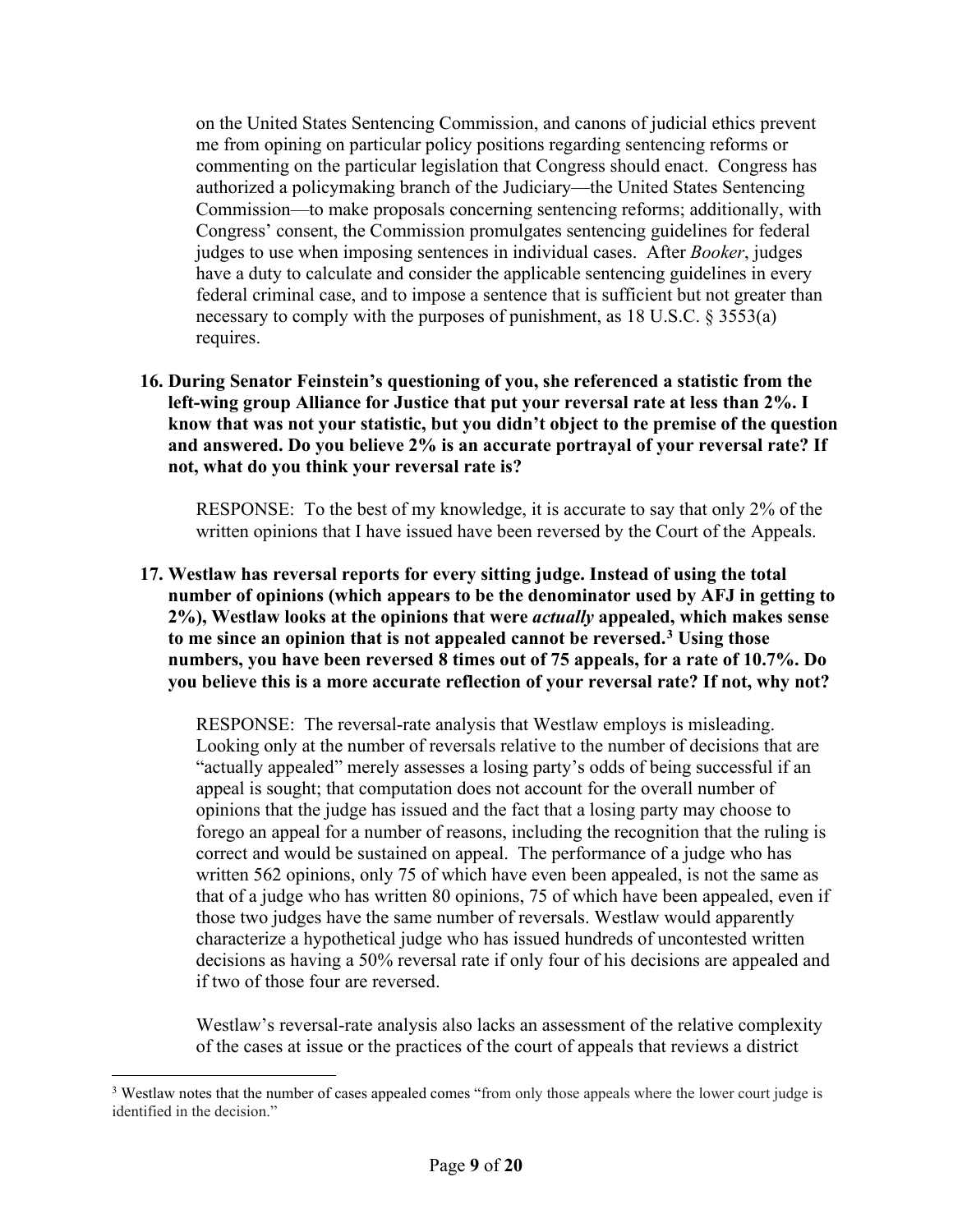judge's work. Not all reversals are equivalent. *See, e.g.*, *Gov't of Guam v. United States*, 341 F. Supp. 3d 74 (D.D.C. 2018) (adopting the view of the Sixth and Seventh Circuits, in the context of a circuit split, concerning a dispute regarding application of a provision of the Comprehensive Environmental Response, Compensation, and Liability Act), *rev'd*, 950 F.3d 104 (D.C. Cir. 2020) (reversing after a determination that the D.C. Circuit will side with the Ninth Circuit, rather than the Sixth and Seventh, with respect to the question at issue), *cert. granted*, 141 S. Ct. 976 (oral argument held Apr. 26, 2021). Thus, while Westlaw's analysis suggests that a judge's reversal rate (calculated solely based on the number of appeals and the number of reverses) is a reliable marker of judicial competence, without weighting the cases or standardizing the review practices of the various courts of appeals, it is difficult draw meaningful conclusions.

- **18. In your response to Senator Tillis, you said that you did not have control over what third parties or reporters say about your rulings.** 
	- **a. Does any judge have control over what third parties or reporters say about her rulings?**
	- **b. Was it wrong for Senator Tillis to question you over what third parties or reporters said about your rulings?**
	- **c. Was it wrong of Democrats to question judicial nominees appointed by President Trump over what third parties or reporters said about their rulings?**

RESPONSE: No judge has control over what third parties or reporters say about her rulings. It would be inappropriate for me to comment on the propriety of any question that any Senator asks of a nominee in connection with the Senate's exercise of its constitutional advise and consent power.

# **19. In your response to Senator Tillis, you said that you did not have control over what third parties or reporters say about your rulings. You also said in the** *McGahn* **opinion, "Stated simply, the primary takeaway from the past 250 years of recorded American history is that Presidents are not kings." Did the Department of Justice claim monarchical powers for the President in that case?**

RESPONSE: In *McGahn*, the Department of Justice claimed that the President has the power to prevent certain former staff members from appearing for questioning in response to a valid legislative subpoena, even against will of the former staff member to whom the subpoena is directed—i.e., even when the former staff member would otherwise be required by law to respond to the subpoena, would willingly do so, and would be able to invoke executive privilege in the context of such questioning, where appropriate.

- **20. You go on to explain, "This means that they do not have subjects, bound by loyalty or blood, whose destiny they are entitled to control."** 
	- **a. Did the Department of Justice claim blood loyalty on the part of Don McGahn?**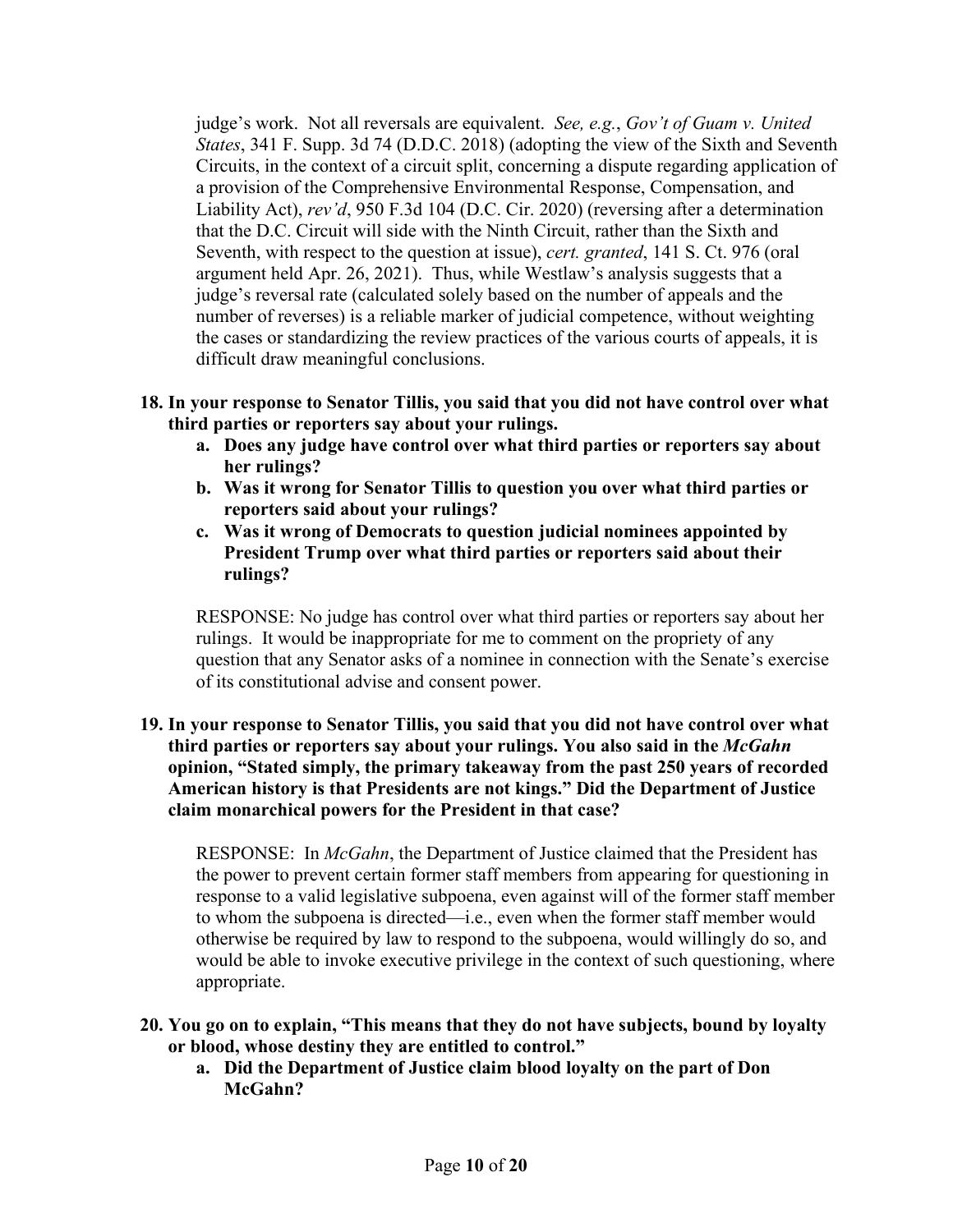- **b. Assuming "not a subject, bound by loyalty or blood" is the correct analytical category by which to understand the relationship between the President and his staff, does it also apply to the following relationships? If not, why not?**
	- **i. Attorney General and political staff**
	- **ii. Attorney General and career staff**
	- **iii. Senators and Senate staff**
	- **iv. Judges and law clerks**
	- **v. Police chiefs and patrol officers**

RESPONSE: As a sitting federal judge, it would not be appropriate for me to provide an opinion concerning hypothetical disputes over directives from the listed government officials to their staff members. With respect to the Department of Justice's arguments concerning the power of the President to direct that certain former White House staff members ignore a valid legislative subpoena, please see my response to Question 19.

- **21. In** *McGahn* **you continued: "Rather, in this land of liberty, it is indisputable that current and former employees of the White House work for the People of the United States, and that they take an oath to protect and defend the Constitution of the United States."** 
	- **a. Doesn't this beg the question?**
	- **b. Wasn't the position of the Department of Justice that Don McGahn couldn't comply with the subpoena** *because of* **his oath to protect and defend the Constitution of the United States?**

RESPONSE: Please see my response to Question 19.

**22. If a future Congress were to subpoena one of your law clerks to better understand your thinking in the** *McGahn* **case and you instructed him or her not to comply with the subpoena, would it answer that "the primary takeaway from the past 250 years of recorded American history is that Judges are not kings; this means that they do not have subjects, bound by loyalty or blood, whose destiny they are entitled to control"?**

RESPONSE: Please see my response to Question 20.

# **23. President Obama famously said of enacting policy without legislation, "I have a pen and a phone." Was President Obama a king?**

RESPONSE: I am not familiar with the quoted statement. The Supreme Court has addressed the extent of the President's authority to issue executive orders or undertake executive actions, with and without congressional authorization. *See Youngstown Sheet & Tube Co. v. Sawyer*, 343 U.S. 579 (1952); *see also Medellin v. Texas*, 552 U.S. 491 (2008); *Hamdi v. Rumsfeld*, 542 U.S. 507 (2004); *Dames & Moore v. Regan*, 453 U.S. 654 (1981). Broadly speaking, "[t]he President's authority to act, as with the exercise of any governmental power, 'must stem either from an act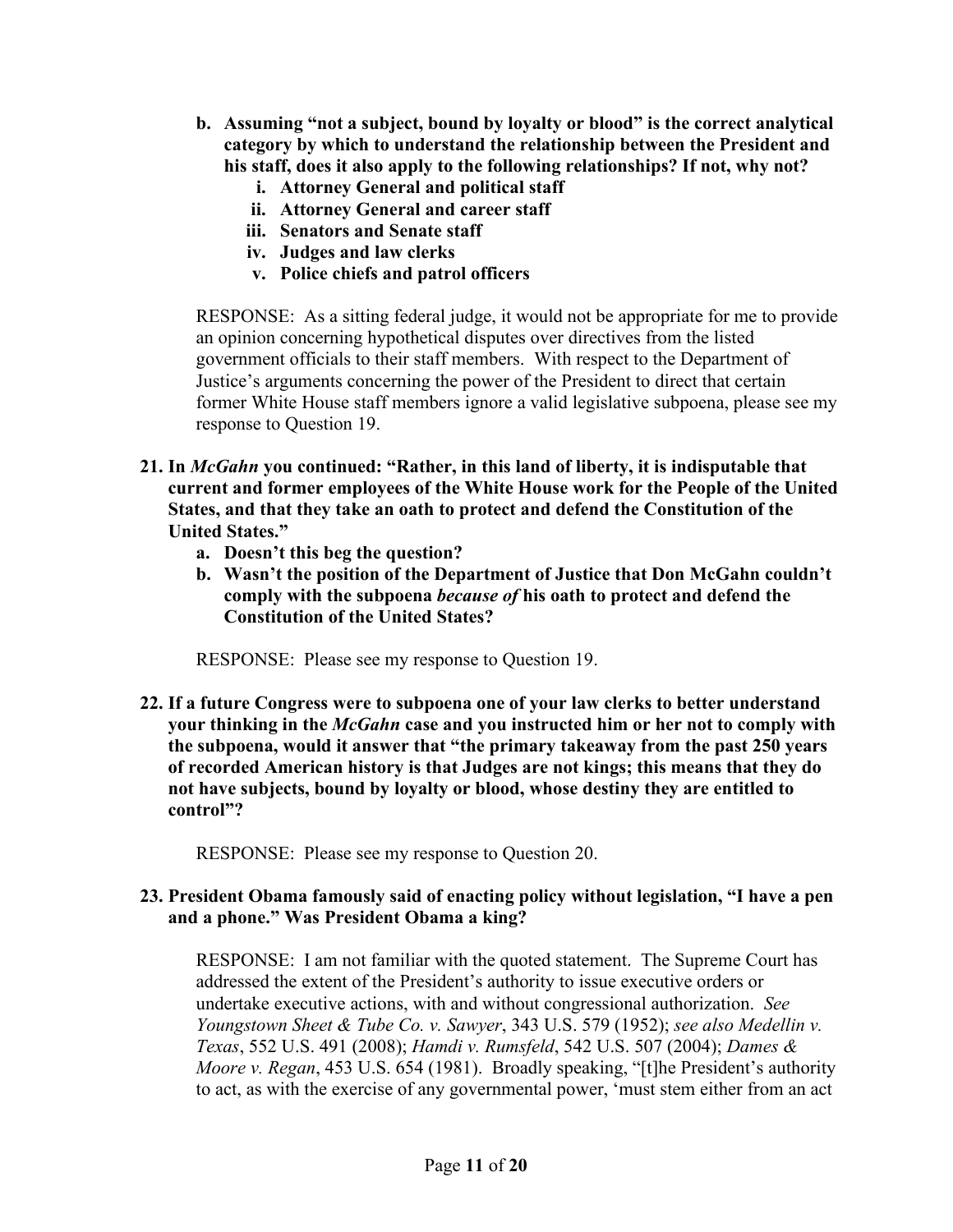of Congress or from the Constitution itself[,]'" *Medellin*, 552 U.S. at 524 (citation omitted), and the Supreme Court's pronouncements regarding this issue are binding on me as a sitting federal judge. The Code of Conduct for federal judges prevents me from further opining about the oft-litigated and controversial subject of the power of the President to enact policy without legislation.

- **24. During your hearing there were multiple comments made about the importance of an independent judiciary. You defined judicial activism to Senator Cruz as a judge unable or unwilling to separate personal views from the law and ruling consistent with those views instead of the law. I agree.** 
	- **a. Is the final disposition of a case the only metric to mark judicial activism? More specifically—if a judge reaches the result mandated by the law and by precedent but editorializes why she disagrees with the result or engages in superfluous dicta, is that also judicial activism?**
	- **b. "I have my doubts about the wisdom of courts opining on hot-button political issues or the motives of citizens who hold one position or another in those debates." Do you agree with this statement? If not, why not?**

RESPONSE: I am not familiar with the quoted statement. During the hearing, I emphasized that courts have a duty of independence from political pressure, meaning that judges must resolve cases and controversies in a manner that is consistent with what the law requires, despite the judge's own personal views of the matter, and this is so even with respect to cases and controversies that pertain to controversial political issues. While the judge may acknowledge the force of contrary positions regarding the legal issues in dispute, the result that a judge reaches must be consistent with the requirements of the law, as set forth in the binding precedents of the Circuit and the Supreme Court. Judicial activism occurs when a judge who is unwilling or unable to rule as the law requires and instead resolves cases consistent with his or her personal views. It is my testimony that judicial activism is properly defined as characterizing a judge who is unwilling or unable to rule as the law requires.

- **25. Senator Cruz asked you if you believed in the idea of a "living constitution" and you declined to answer one way or the other, citing your lack of experience interpreting constitutional text. During your 2013 nomination to the District Court, the late Senator Tom Coburn asked you the following written question for the record: "Some people refer to the Constitution as a 'living' document that is constantly evolving as society interprets it. Do you agree with this perspective of constitutional interpretation?" You responded: "No."**
	- **a. Why did your answer change from 2013 to now?**
	- **b. If you were absolute in your answer about disagreeing with the idea of a "living" constitution in 2013 but were not during your hearing last week, should we take your answer to mean that you at least agree with the "living" constitution more than you did in 2013?**
	- **c. If so, what has happened during your tenure as a District Judge to make you believe more in a "living" constitution than you did in 2013?**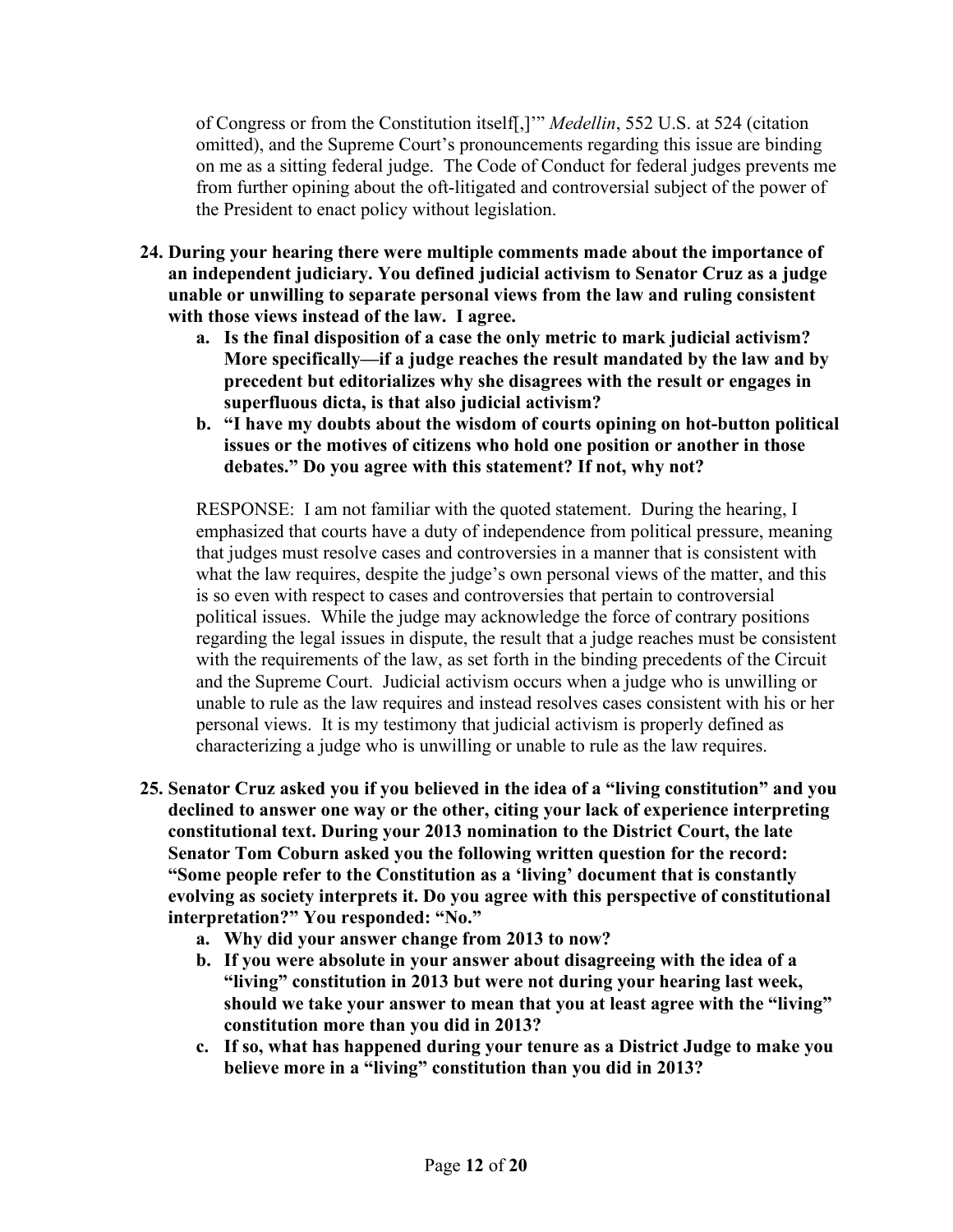**d. As I mentioned, you cited your lack of experience interpreting constitutional text in declining to answer Senator Cruz's question. Yet you answered freely in 2013. Did you have more experience interpreting constitutional text in 2013 than you do now?**

RESPONSE: As a sitting federal judge, I am bound by the methods of constitutional interpretation that the Supreme Court has adopted, and I have a duty not to opine on the Supreme Court's chosen methodology or suggest that I would undertake to interpret the text of the Constitution in any manner other than as the Supreme Court has directed. I also have a duty to avoid commenting on, or providing personal views of, disputed legal matters such as the most appropriate method of interpreting the Constitution. I was not a sitting federal judge when I answered Senator Coburn's question in 2013.

# **26. Under the Supreme Court's First Amendment jurisprudence, can someone shout "fire" in a crowded theater?**

RESPONSE: In *Schenck v. United States*, Justice Oliver Wendell Holmes, Jr., writing for the Court, stated in dicta that "[t]he most stringent protection of free speech would not protect a man in falsely shouting fire in a theatre and causing a panic." 249 U.S. 47, 52 (1919). The facts of *Schenck* itself did not involve yelling fire in a crowded theater; instead, the Court was reviewing convictions for conspiracy to violate the Espionage Act of 1917, where the defendants had merely mailed leaflets that asserted that the draft was unlawful to men eligible for military service. *See id.* at 48–49. The Court affirmed the convictions on the ground that such speech presented a "clear and present danger" by obstructing the war effort. *Id.* at 52.

*Schenck*'s "clear and present danger" test no longer governs the scope of permissible speech proscriptions, and the Supreme Court has generally recognized that "the constitutional guarantees of free speech and free press do not permit a State to forbid or proscribe advocacy of the use of force[.]" *Brandenburg v. Ohio*, 395 U.S. 444, 447 (1969). However, under *Brandenburg*, the State may proscribe speech or advocacy, including potentially yelling fire in a crowded theater, if the speech "is directed to inciting or producing *imminent* lawless action and is *likely* to incite or produce such action." *Id.* (emphases added).

#### **27. Justice Scalia's opinion in** *D.C. v. Heller* **does allow for some regulation of firearms, such as possession of firearms by felons. Which firearm regulations has the D.C. Circuit upheld as constitutional?**

RESPONSE: Since the Supreme Court's decision in *Heller*, the D.C. Circuit has upheld challenged firearm regulations on five separate occasions. In *Heller v. District of Columbia*, 670 F.3d 1244 (D.C. Cir. 2011), the D.C. Circuit upheld the District's basic registration requirement as applied to handguns and the District's prohibitions on assault weapons and large-capacity magazines. In *Schrader v. Holder*, 704 F.3d 980 (D.C. Cir. 2013), the D.C. Circuit upheld the federal law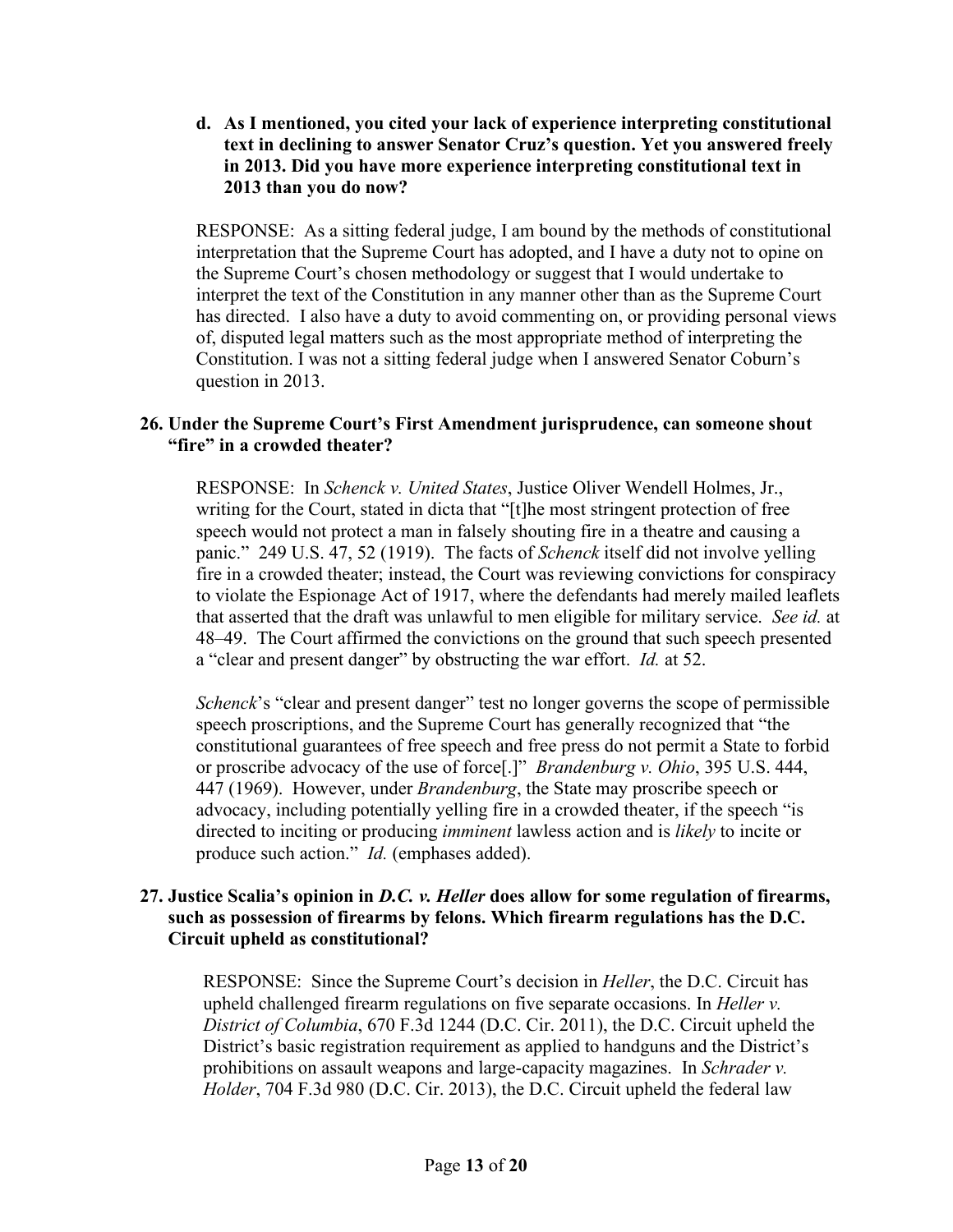prohibiting felons from possessing firearms as applied to common-law misdemeanants. In *Heller v. District of Columbia*, 801 F.3d 264 (D.C. Cir. 2015), the D.C. Circuit upheld the District's basic registration requirement as applied to long guns, the District's requirement that a registrant be fingerprinted and photographed and make a personal appearance to register a firearm, the District's requirement that an individual pay certain fees associated with the registration of a firearm, and the District's requirement that registrants complete a firearms safety and training course. In *Medina v. Whitaker*, 913 F.3d 152 (D.C. Cir. 2019), the D.C. Circuit upheld the federal statute prohibiting felons from possessing firearms, as applied to a person convicted of a felony count of making a false statement to a lending institution. And, most recently, in *United States v. Class*, 930 F.3d 460 (D.C. Cir. 2019), the D.C. Circuit upheld a federal law prohibiting the possession of firearms on the grounds of the United States Capitol, as applied to a defendant who possessed guns in a parking lot near the Capitol.

#### **28. Is it proper for a circuit court judge to question Supreme Court precedent in a concurring opinion? What about in a dissent?**

RESPONSE: A circuit judge might properly encourage the Supreme Court to reconsider holdings that are confusing or otherwise problematic in application, by pointing out a problem with the interpretation or application of a precedent, in either a concurrence or a dissent. But it would not be proper for a circuit court judge to depart from Supreme Court precedent when ruling in a case.

# **29. When interpreting text you find to be ambiguous, which tools would you use to resolve that ambiguity?**

RESPONSE: As a sitting district court judge, I have routinely undertaken to interpret statutes, and I have issued nearly 50 written opinions that involve statutory interpretation. My review of my past practice indicates that I seek to resolve alleged ambiguities in a statutory provision by examining the structure of the statute as a whole and other indicia of meaning based upon the statutory text. *See, e.g.*, *All. of Artists & Recording Cos., Inc. v. Gen. Motors Co*., 162 F. Supp. 3d 8 (D.D.C. 2016), *aff'd*, 947 F.3d 849 (D.C. Cir. 2020). If that does not resolve the ambiguity, I look to Supreme Court precedent for guidance as to the tools of interpretation to apply next in light of the particular circumstances of the case (e.g., the rule of lenity in the criminal context, *Chevron* deference, etc.). I have also consulted the legislative history of a statute, as the Supreme Court permits, but I have never resolved an ambiguity based solely on the legislative history of the statute.

#### **30. When interpreting text you find to be ambiguous, how would you handle two competing, contradictory canons of statutory interpretation?**

RESPONSE: As a district court judge, I have routinely undertaken to interpret statutes, and I have issued nearly 50 written opinions that involve statutory interpretation. In my experience, canons of statutory interpretation sometimes lead to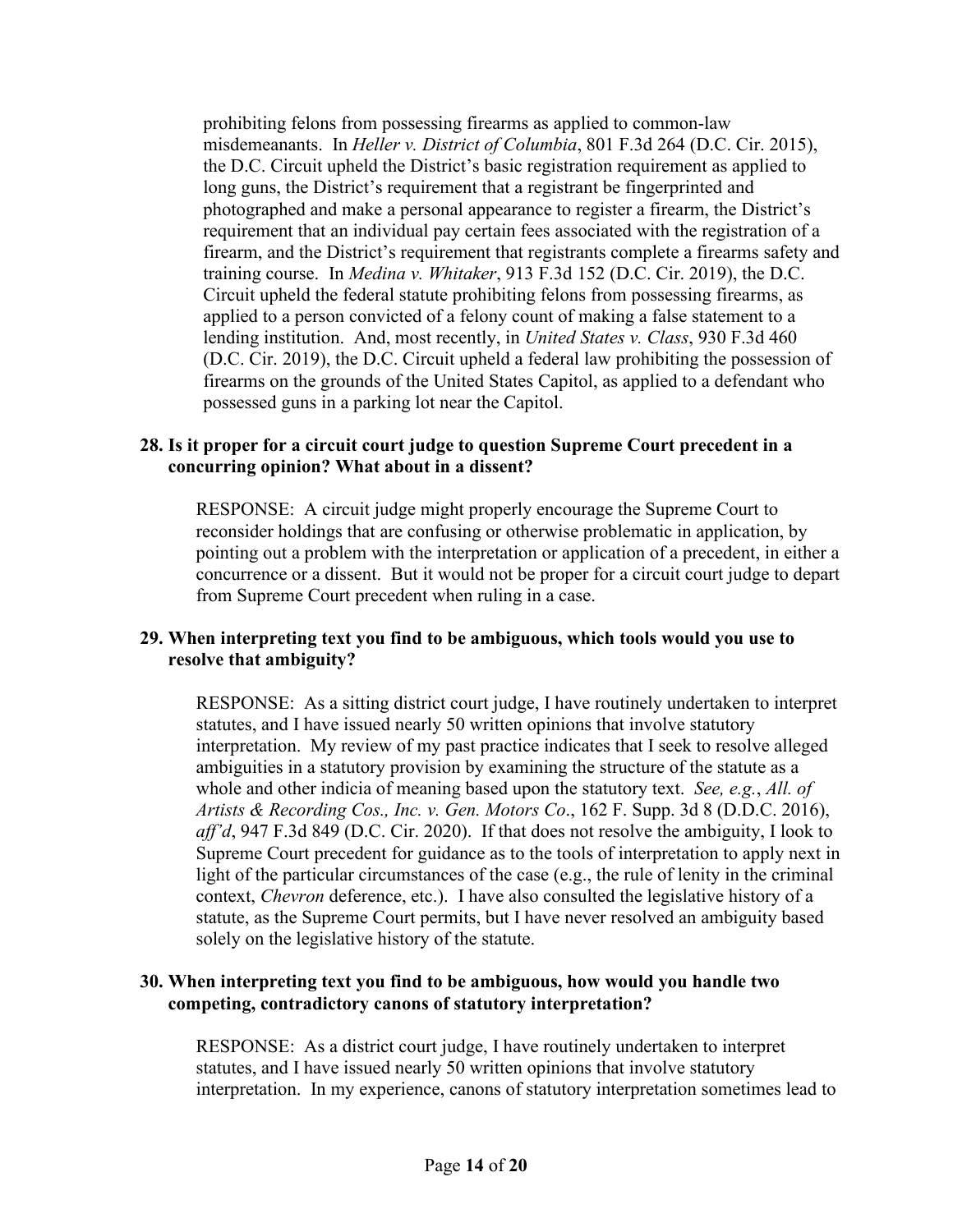conflicting results, and are not always and inevitably helpful. I attempt to resolve alleged ambiguities in a statutory provision by carefully examining the text of the provision and the statute as whole, including any statutory statements of finding and purpose. If necessary, I consult the legislative history of the statute, as the Supreme Court permits, in order to ascertain the will of Congress.

#### **31. How do you decide when text is ambiguous?**

RESPONSE: Some of the nearly 50 written opinions that I have issued that involve statutory interpretation address disputed questions of first impression about the meaning of the text. *See, e.g.*, *Otay Mesa Prop., L.P. v. U.S. Dep't of Interior*, 344 F. Supp. 3d 355, 367–70 (D.D.C. 2018). In each of those cases, when deciding whether the statute's text is ambiguous, I used traditional tools of statutory construction, including textual analysis, structural analysis, and canons of construction, to determine whether the statute at issue "can be read more than one way" and is therefore ambiguous, *AFL–CIO v. FEC*, 333 F.3d 168, 173 (D.C. Cir. 2003) (citation omitted); *see also, e.g*., *Otsuka Pharm. Co. v. Burwell*, 302 F. Supp. 3d 375, 391–99 (D.D.C. 2016), *aff'd*, 869 F.3d 987 (D.C. Cir. 2017).

## **32. Do you find, in general, Congressional statutes or agency regulations to consist of more ambiguous text?**

RESPONSE: As a district court judge who has reviewed both congressional statutes and agency regulations, it is my role to interpret statutes and regulations, as necessary, to resolve the cases before me. I have not formed an opinion as to whether statutes or regulations tend to be more ambiguous as a generally matter, and I doubt that it is possible to determine in the abstract which form of law has "more ambiguous text." I evaluate each case that comes before me on its own merits.

# **33. In Federalist No. 62, James Madison wrote: "It will be of little avail to the people, that the laws are made by men of their own choice, if the laws be so voluminous that they cannot be read, or so incoherent that they cannot be understood; if they be repealed or revised before they are promulgated, or undergo such incessant changes that no man, who knows what the law is to-day, can guess what it will be to-morrow. Law is defined to be a rule of action; but how can that be a rule, which is little known, and less fixed?" Do you agree with this statement?**

RESPONSE: In our constitutional system, the Legislative Branch promulgates statutes, consistent with its limited authority under Article I of the Constitution and the protections of individual rights embodied in the Constitution's Amendments. I understand this quotation from Federalist No. 62, which is entitled, "The Senate," to be addressing the extent to which the Senate should exercise its powers in a prudent manner that leads to clear statements of policy concerning the matters that the Senate seeks to address. In any case that raises the question of the clarity of legislative enactments, it would be my duty to apply Supreme Court precedent and the binding law of the D.C. Circuit to resolve the dispute before me.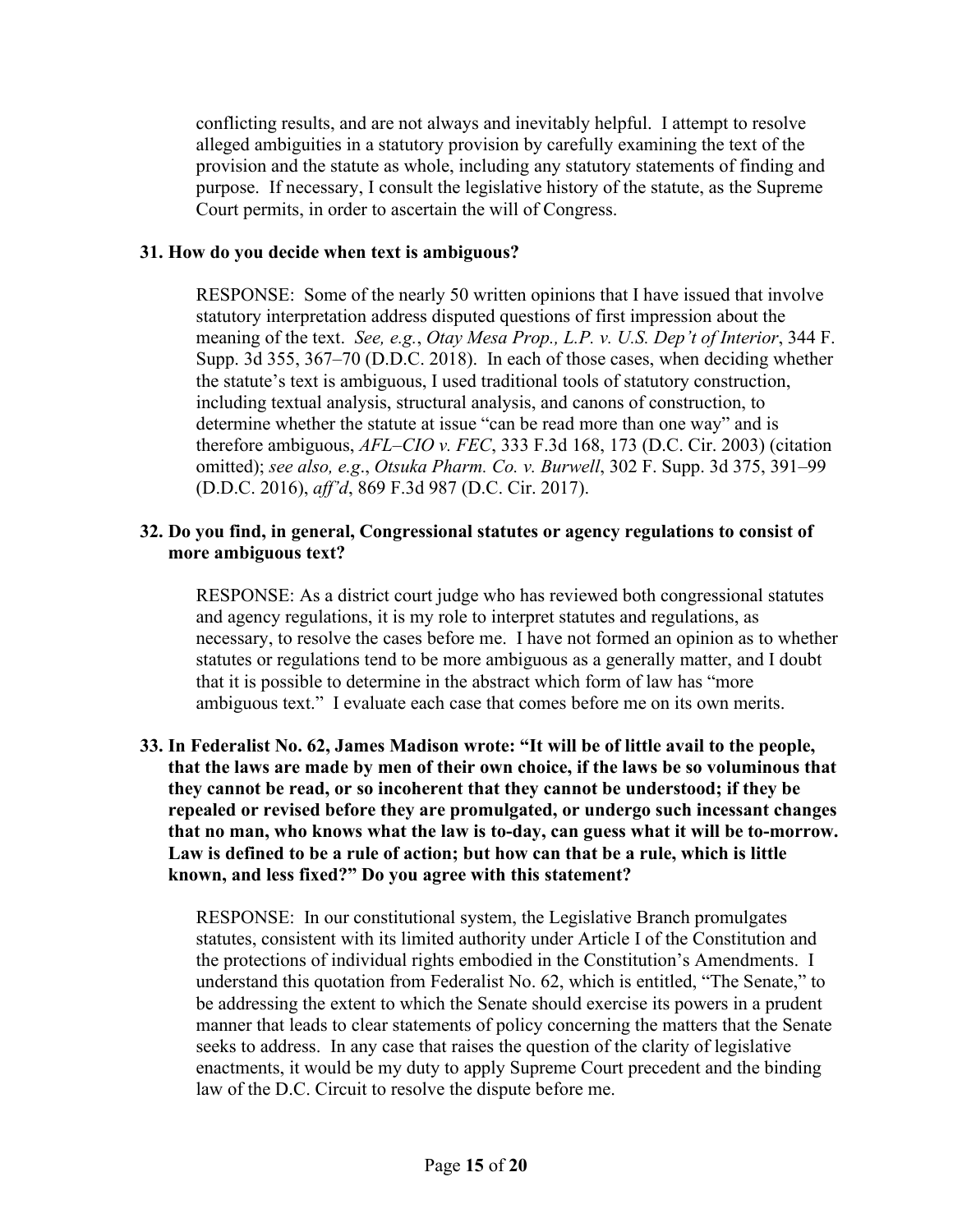# **34. Do you agree with the Supreme Court that the free exercise clause lies at the heart of a pluralistic society (***Bostock v. Clayton County***)? If so, does that mean that the Free Exercise Clause requires that religious organizations be free to act consistently with their beliefs in the public square?**

RESPONSE: During my confirmation hearing, I testified in response to a question from Senator Hawley that the Free Exercise Clause is a fundamental and foundational constitutional right. The Supreme Court has made clear that the First Amendment's Free Exercise Clause and Establishment Clause, the Religious Freedom Restoration Act, and other federal statutes guarantee that religious individuals and organizations will have substantial autonomy to act consistently with their religious beliefs.

## **35. Do you agree with the Supreme Court that the principle of church autonomy goes beyond a religious organization's right to hire and fire ministers? What, in your view, are the limits on church autonomy consistent with what the Supreme Court has said?**

RESPONSE: Federal courts, including the Supreme Court, are actively evaluating the scope of the fundamental First Amendment right of religious liberty in a variety of circumstances. I am bound by the Supreme Court's precedents and pronouncements regarding church autonomy, including its reaffirmance in *Our Lady of Guadalupe School v. Morrissey-Berru*, 140 S. Ct. 2049 (2020), that the Free Exercise Clause protects the right of religious institutions "to decide for themselves, free from state interference, matters of church government as well as those of faith and doctrine." *Id*. at 2055 (citation omitted). As a pending judicial nominee and a sitting federal judge, it would be inappropriate under Canon 3 of the Code of Conduct for me to provide personal views regarding the limits of church autonomy beyond what the Supreme Court has said.

## **36. Do you agree that the Religious Freedom Restoration Act requires assessing compelling government interests "to the person" substantially burdened by a government action?**

- a. **If not, why not?**
- b. **If so, can** *general* **interests restrict religious liberty, or must the interests be defined more precisely?**

RESPONSE: In *Gonzales v. O Centro Espirita Beneficente Uniao do Vegetal*, 546 U.S. 418 (2006), the Supreme Court held that the Religious Freedom Restoration Act "requires the Government to demonstrate that the compelling interest test is satisfied through application of the challenged law 'to the person'—the particular claimant whose sincere exercise of religion is being substantially burdened." *Id.* at 430–31 (citation omitted). Thus, federal courts must "look[] beyond broadly formulated interests justifying the general applicability of government mandates and scrutinize[] the asserted harm of granting specific exemptions to particular religious claimants." Id. at 431. My personal views of this standard, if any, are irrelevant; notwithstanding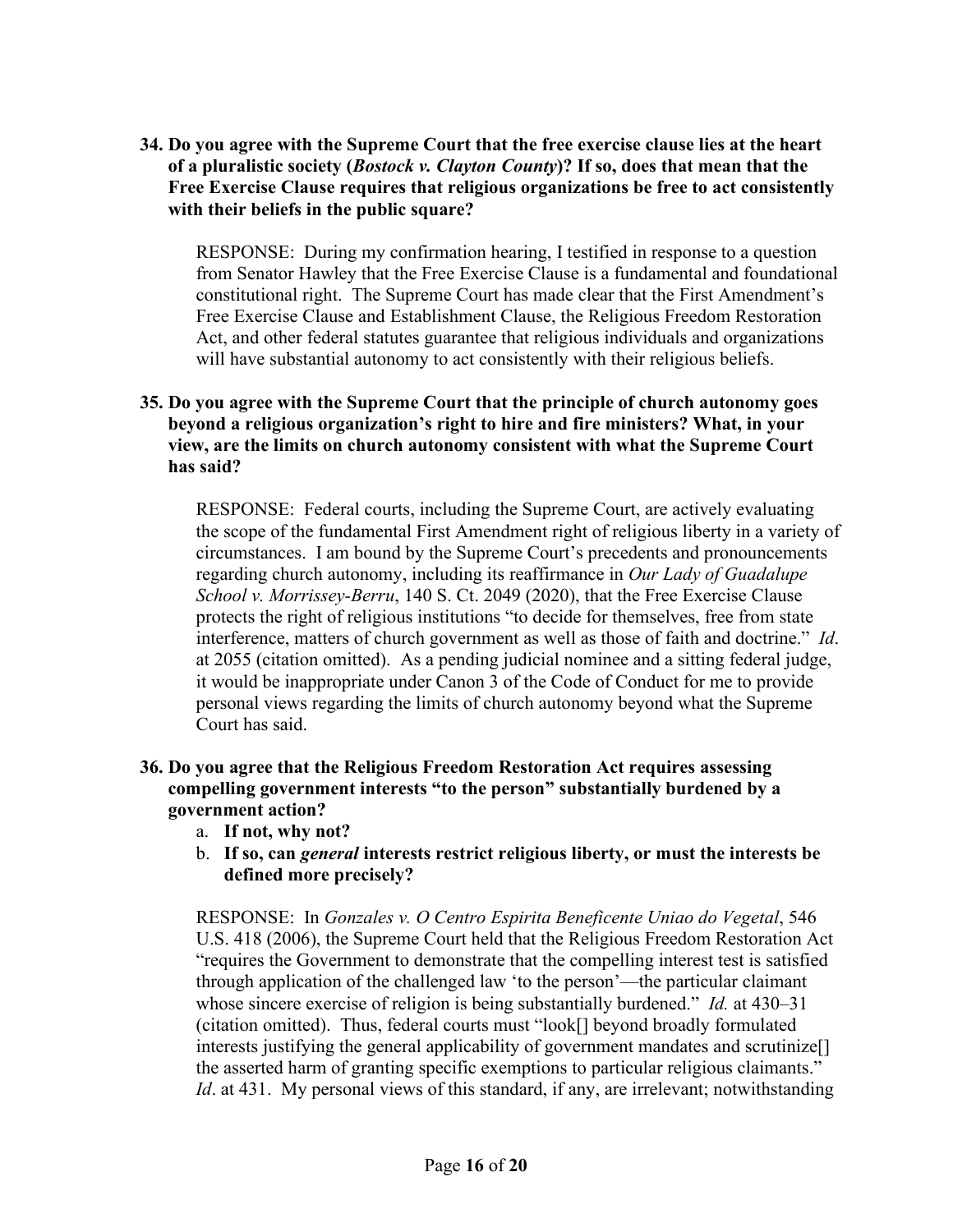any personal views of this issue, I am required to apply the Supreme Court's interpretation of what RFRA requires. If confirmed, I will do so.

# **37. Do you agree with the following statements?**

a. **We live in a pluralistic society with people of widely diverse faith traditions. Religious freedom for all is part of our country's bedrock, from the enactment of our Constitution to the establishment of our more recent statutes that protect against religious discrimination.**

RESPONSE: Please see my response to Question 34.

b. **Title VII requires that employers not discriminate against applicants or employees because of their religious beliefs, observances, or practices and that employers accommodate religious beliefs, observances, and practices, absent undue hardship.**

RESPONSE: Title VII of the Civil Rights Act of 1964 prohibits employers from undertaking certain employment practices "because of [an] individual's race, color, religion, sex, or national origin." 42 U.S.C. § 2000e-2. Under that statute, prohibited practices include the failure or refusal to hire an individual, or the discharge of an individual, on the basis of these protected characteristics, as well as "discriminat [ion] against any [such] individual with respect to his compensation, [or the] terms, conditions, or privileges of employment." *See id.* § 2000e-2(a). The definitions provision of Title VII defines "religion" as "includ[ing] all aspects of religious observance and practice, as well as belief, unless an employer demonstrates that he is unable to reasonably accommodate to an employee's or prospective employee's religious observance or practice without undue hardship on the conduct of the employer's business." *Id.* § 2000e(j).

c. **Federal civil-rights regulators should seek to learn more about the extent to which employees request time off for prayer or Sabbath observance, seek exemption from grooming or dress codes, or seek to avoid participation in hot-button practices like abortion or LGBTQ celebration.** 

RESPONSE: As a sitting district judge, my role in the judicial system is to consider any legal claims brought by employees concerning the manner in which their employers have treated their requests for religious accommodation. My role as a circuit judge, if confirmed, would be the same. It would be inappropriate for me to comment on threshold policy questions concerning what federal civil-rights regulators can or should do to educate themselves regarding such requests.

d. **It is important to improve religious discrimination awareness for employees and employers while encouraging meaningful dialogue between employees, employers, and the government.**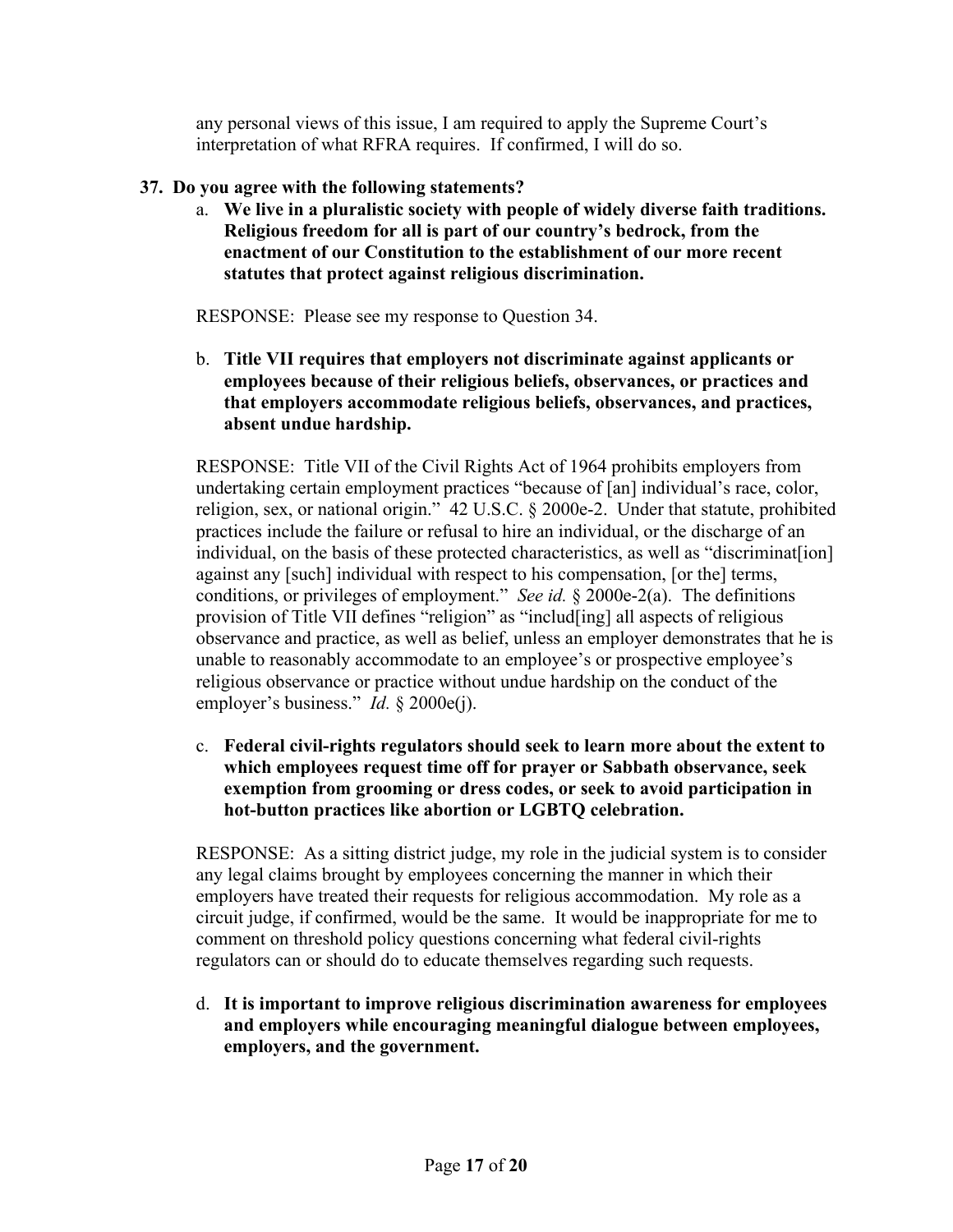RESPONSE: As a sitting district judge, my role is to consider any legal claims brought by employees concerning alleged religious discrimination, and my role as a circuit judge, if confirmed, would be the same. It would be inappropriate for me to comment about threshold policy matters, including the importance *vel non* of general awareness and meaningful dialogue about religious discrimination.

## e. **The federal government should prevent and remedy unlawful religious discrimination.**

Please see my answers to Question 37(c) and (d).

#### **38. You can answer the following questions yes or no:**

- a. **Was** *Brown v. Board of Education* **correctly decided?**
- b. **Was** *Loving v. Virginia* **correctly decided?**
- c. **Was** *Griswold v. Connecticut* **correctly decided?**
- d. **Was** *Roe v. Wade* **correctly decided?**
- e. **Was** *Planned Parenthood v. Casey* **correctly decided?**
- f. **Was** *Gonzales v. Carhart* **correctly decided?**
- g. **Was** *District of Columbia* **v. Heller correctly decided?**
- h. **Was** *McDonald v. City of Chicago* **correctly decided?**
- i. **Was** *Hosanna-Tabor Evangelical Lutheran Church and School v. EEOC* **correctly decided?**
- j. **Was** *Sturgeon v. Frost* **correctly decided?**
- k. **Was** *Juliana v. United* **States (9th Cir.) correctly decided?**
- l. **Was** *Rust v. Sullivan* **correctly decided?**

RESPONSE: As a sitting federal judge, all of the Supreme Court's pronouncements are binding on me, and consistent with the positions taken by other pending judicial nominees, it would be inappropriate for me to comment on the merits or demerits of any of the Supreme Court's binding precedents. Of the listed cases, the *Brown v. Board* and *Loving v. Virginia* opinions are two exceptions to this general rule. *Brown* overruled the manifest injustice of *Plessy v. Ferguson*, and its underlying premise that "separate but equal is inherently unequal"—is beyond dispute. *Loving*, which reaffirms the Court's rejection of the "notion that the mere 'equal application' of a statute containing racial classifications" comports with the Fourteenth Amendment, is a direct outgrowth of *Brown*. Therefore, I can confirm that that these two matters were rightly decided without calling into question my duties under the Code of Conduct.

#### **39. Do Blaine Amendments violate the Constitution?**

RESPONSE: The original Blaine Amendment—a proposal that Congress considered but did not pass in the 1870's—"would have amended the Constitution to bar any aid to sectarian institutions." *Mitchell v. Helms*, 530 U.S. 793, 828 (2000). Some states have enacted state-law provisions or have adopted practices that bar government entities from appropriating funds to religious sects or institutions (which I understand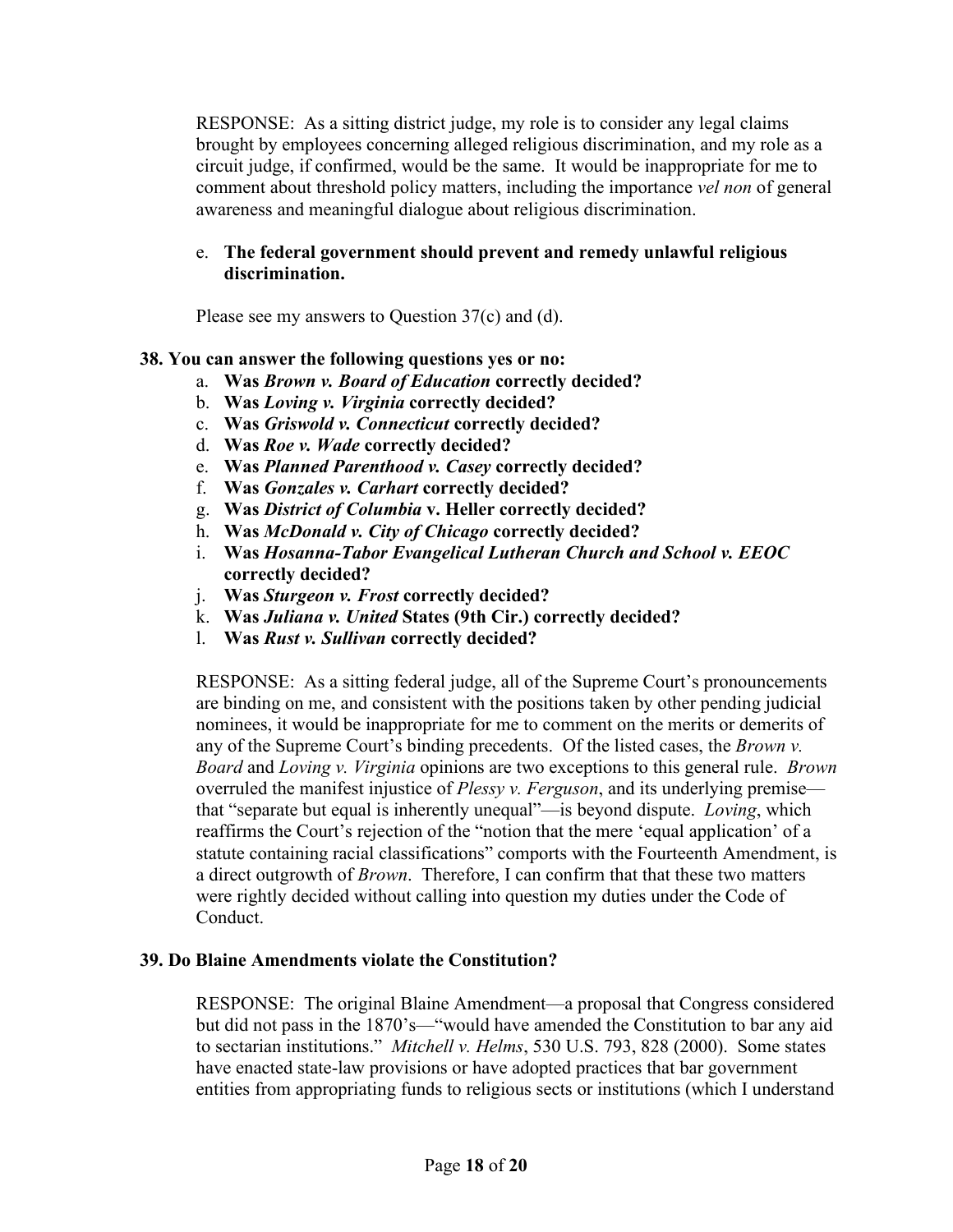are referred to as Blaine Amendments), on the grounds that doing so is necessary to prevent Establishment Clause violations. The Supreme Court recently addressed one such state-law provision in *Espinoza v. Montana Department of Revenue*, 140 S. Ct. 2246, 2262 (2020) (assessing the Montana Supreme Court's application of a no-aid provision in Montana's Constitution to invalidate a state scholarship program). In *Trinity Lutheran Church of Columbia, Inc. v. Comer*, 137 S. Ct. 2012 (2017), the Supreme Court reviewed a similar state agency's practice of summarily denying a religious institution's application for competitively awarded grant funding on the grounds that the money could not be given to a religious institution. In both cases, the Supreme Court struck down the state restrictions as a violation of the First Amendment's neutrality requirement. *See also Church of Lukumi Babalu Aye, Inc. v. City of Hialeah*, 508 U.S. 520, 524 (1993). As a sitting federal judge, I am bound by the Supreme Court's precedents regarding whether a state prohibition concerning the provision of funds to religious sects or institutions violates the Constitution.

# **40. Please describe the selection process that led to your nomination from beginning to end (including the circumstances that led to your nomination and the interviews in which you participated).**

RESPONSE: On January 26, 2021, White House Counsel Dana Remus contacted me concerning my potential nomination to the D.C. Circuit to fill the anticipated vacancy that would arise from then-Judge Merrick Garland's confirmation as Attorney General of the United States. Since that date, I have been in contact with officials from the White House Counsel's Office and the Office of Legal Policy at the Department of Justice regarding my potential nomination and the nominations process. On February 24, 2021, I met with President Biden and Dana Remus at the White House concerning the nomination, and on March 30, 2021, the President announced his intent to nominate me.

## **41. Have you had any conversations with individuals associated with the group Demand Justice, including but not limited to Brian Fallon or Chris Kang in connection with this or any other potential judicial nomination? If so, please explain the nature of those conversations.**

RESPONSE: Chris Kang, who I understand is affiliated with Demand Justice, is among the many people who offered me congratulations on this nomination. Mr. Kang served as chief judicial nominations counsel to President Obama in 2012, when I was nominated to be a U.S. District Judge. That is the only communication that is responsive to this question.

**42. Have you had any conversations with individuals associated with the American Constitution Society, including but not limited to Russ Feingold, in connection with this or any other potential judicial nomination? If so, please explain the nature of those conversations.**

RESPONSE: No.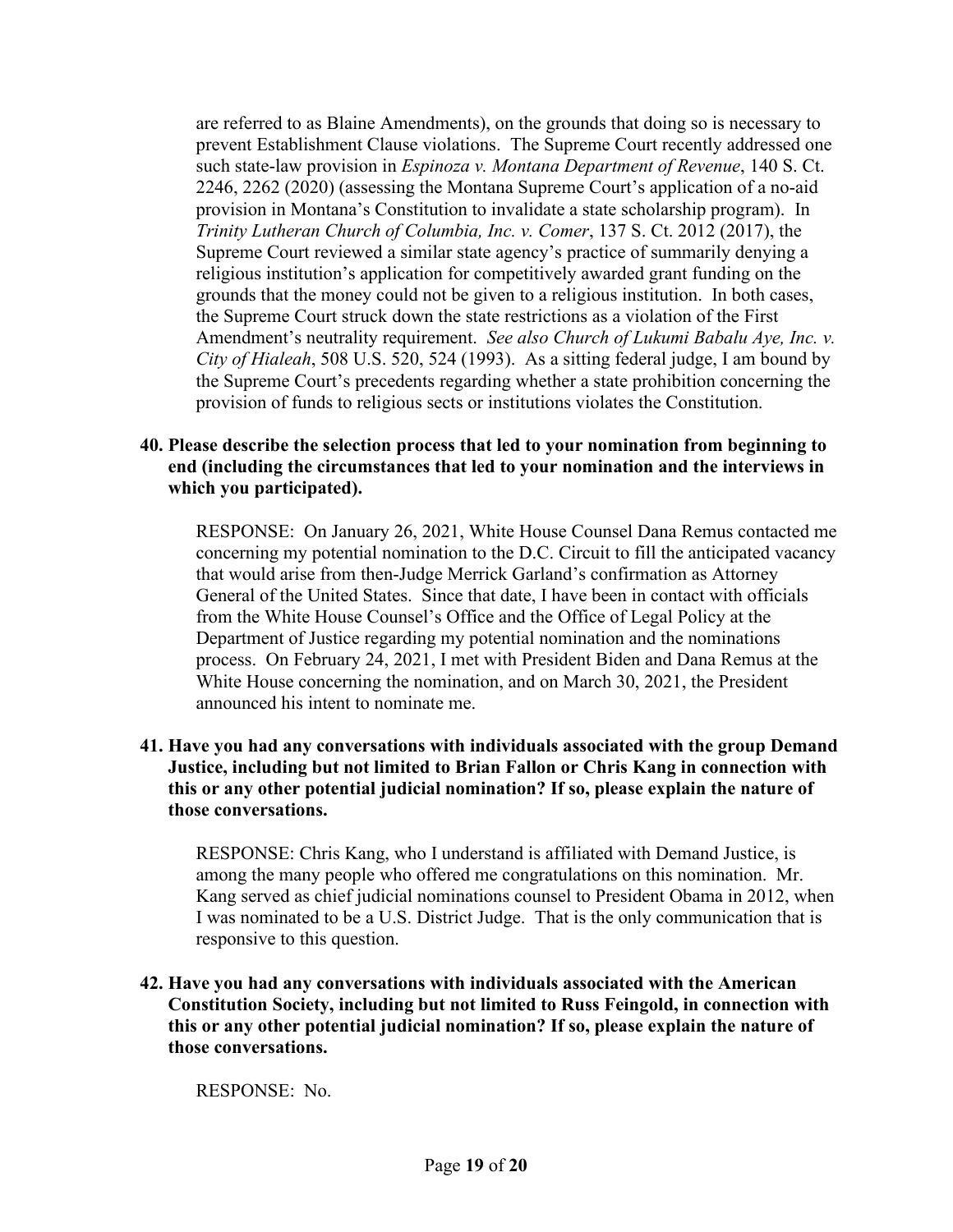**43. Have you had any conversations with individuals associated with the Lawyers Committee for Civil and Human Rights, including but not limited to Vanita Gupta, in connection with this or any other potential judicial nomination? If so, please explain the nature of those conversations.**

RESPONSE: I had one conversation with Kristen Clarke in mid-April 2021, in which we discussed her experience in appearing before the Committee. That is the only communication that is responsive to this question.

# **44. You mention in your SJQ that you met with President Biden before being nominated. Did he ask you any questions about judicial precedent or public policy in that meeting? If so please describe those questions and your responses.**

RESPONSE: President Biden did not ask me any questions about judicial precedent or public policy.

#### **45. Please explain with particularity the process by which you answered these questions.**

RESPONSE: The answers that I have provided to all of the written questions of the members of the Committee are mine alone. To generate each response, I read the question carefully, researched the law and my own practices as a district judge, as necessary, and drafted answers to the questions. I then shared my draft answers with employees of the Department of Justice's Office of Legal Policy and received their feedback. I then finalized the responses based on my independent judgment.

#### **46. Do these answers reflect your true and personal views?**

RESPONSE: I have responded truthfully to each question, and have provided answers that are true and consistent with my oath of office and my duties and obligations as a sitting federal judge.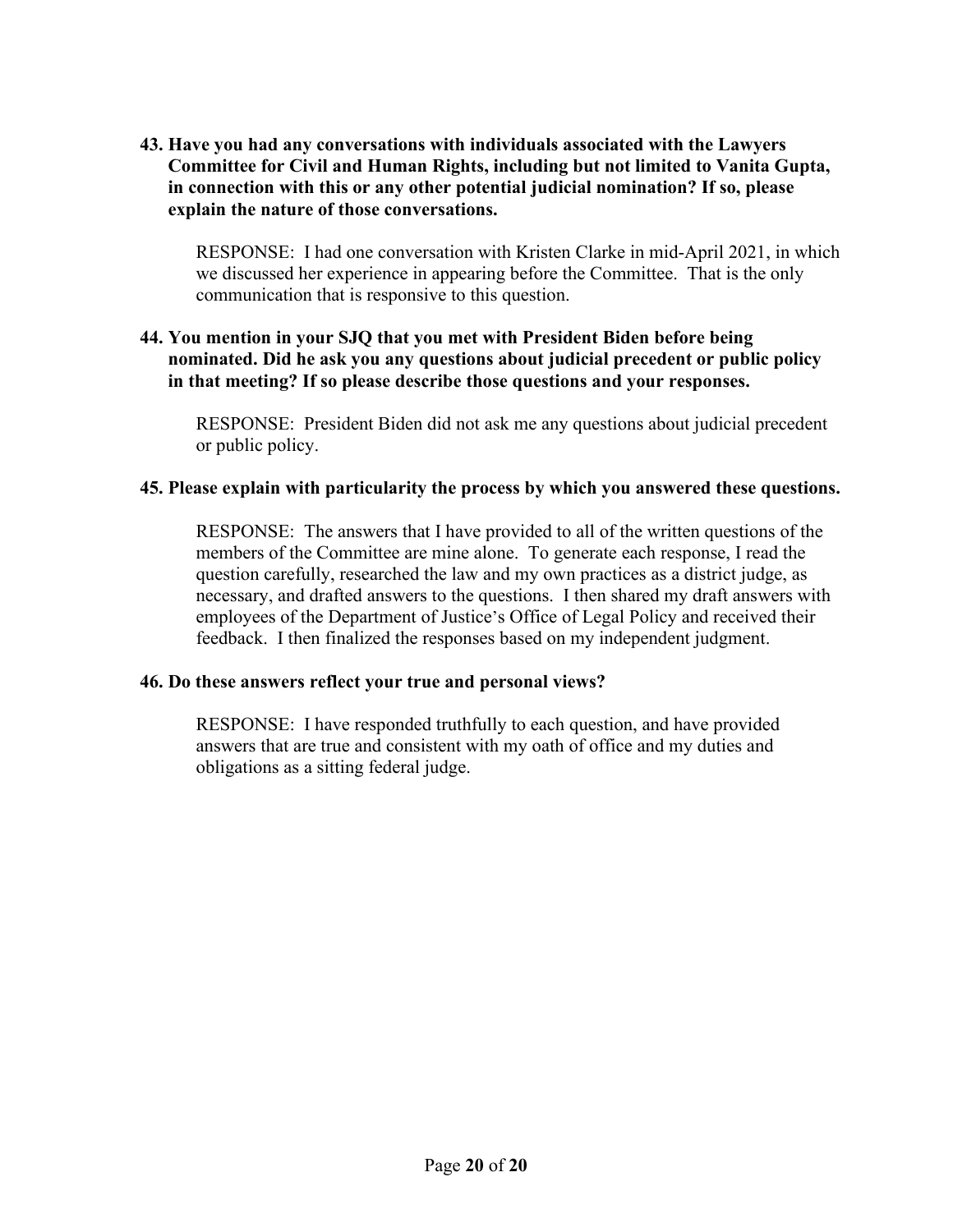# **Responses to Questions for the Record from Senator Tom Cotton to Judge Ketanji Brown Jackson, Nominee to the United States Court of Appeals for the D.C. Circuit**

**1. Since becoming a legal adult, have you ever been arrested for or accused of committing a hate crime against any person?**

RESPONSE: No.

**2. Since becoming a legal adult, have you ever been arrested for or accused of committing a violent crime against any person?**

RESPONSE: No.

**3. During your confirmation hearing, you engaged in a policy discussion with Ranking Member Grassley regarding sentencing policy, which you clarified was a discussion in which you engaged not as a sitting judge, but "as a former member of the Sentencing Commission." In that discussion, you also expressed your support for particular sentencing laws passed by Congress. As a former member of the Sentencing Commission, do you believe that federal criminal sentences for drug trafficking should be more lenient?**

RESPONSE: During my confirmation hearing, Ranking Member Grassley stated that he himself was "someone who has worked hard on the First Step Act and other issues of criminal justice reform," and that he "appreciate[d]" my prior work "on sentencing reform[.]" He then asked me one question about a particular policy position that I had publicly asserted as a member of the Sentencing Commission—a position that Judge William Pryor, a former Acting Chair of the Sentencing Commission, also shared. In this regard, Ranking Member Grassley noted that, as members of the Sentencing Commission, Judge Pryor and I had publicly "agree[d] sentencing needs to be reformed" but we had also publicly debated the nature of any such reforms. Ranking Member Grassley's one question to me during the confirmation hearing was to ask me to explain the difference between Judge Pryor's and my publicly stated policy positions on sentencing reform, and, specifically, "why [I] trust judges with more discretion when it comes to sentencing than Pryor does?"

In response to Ranking Member Grassley's question, I first thanked Ranking Member Grassley, Chairman Durbin, Senator Lee and other members of the Judiciary Committee, "as a former member of the Sentencing Commission," for their work on statutory changes to the federal sentencing system. I then proceeded to explain the different approaches that Judge Pryor and I had taken "in our public statements and in the [Commission] meetings about the need for reform[,]" and I explained our respective, publicly stated views about "how do we change the system after the Supreme Court's decision making the Guidelines advisory and not binding anymore on judges?" Ranking Member Grassley did not respond to my description of the past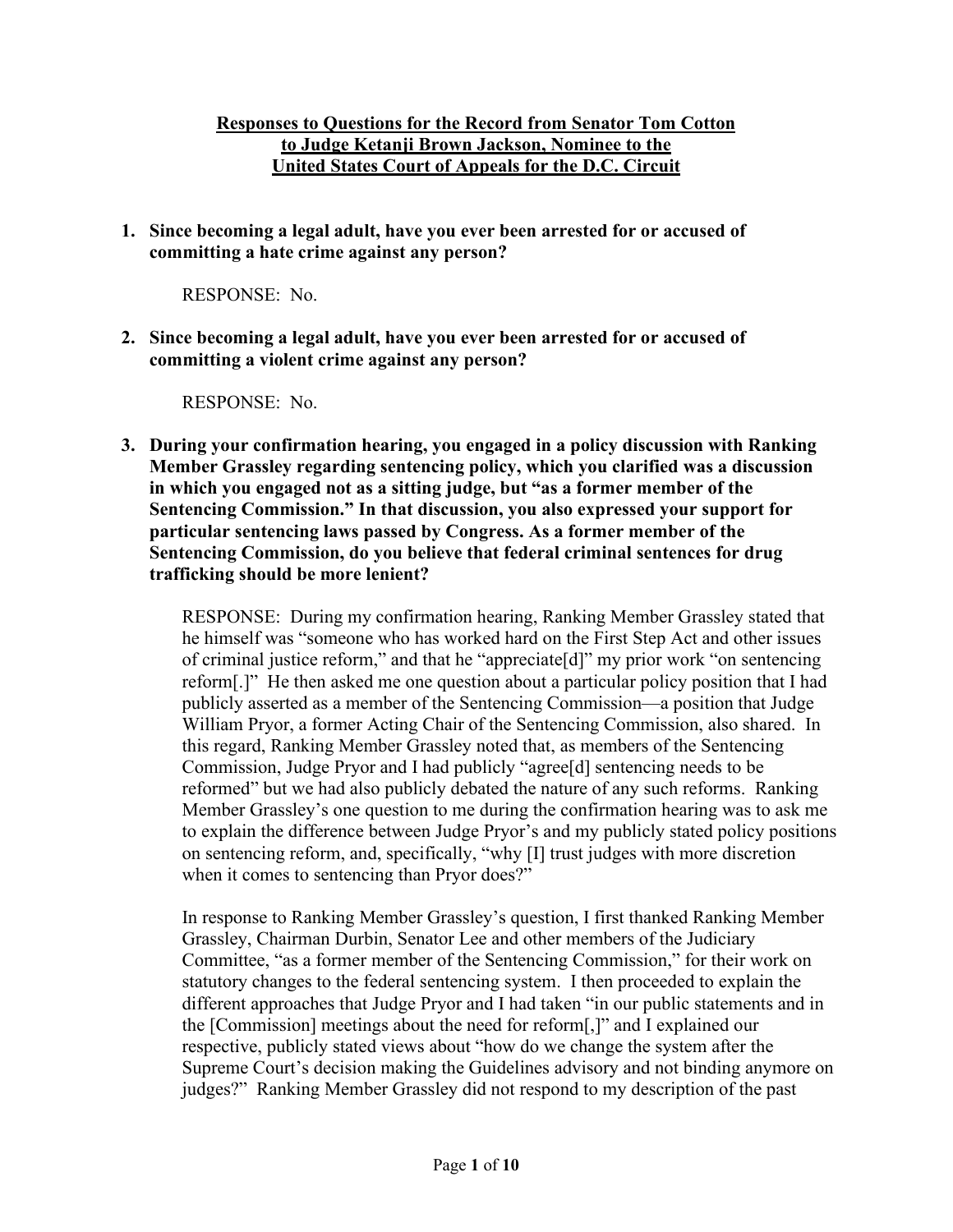positions that Judge Pryor and I had taken in the context of proposed sentencing reforms during my service as a policymaker on the Sentencing Commission, nor did I engage in any policy discussion with Ranking Member Grassley or express a current position on any federal sentencing laws.

As a pending judicial nominee and a sitting federal judge, I am not a policymaker, and the Code of Conduct for United States Judges prevents me from expressing a view about the propriety of the penalties that Congress has prescribed for any crimes. It would be inappropriate for me to provide policy views concerning whether federal criminal sentences should be more lenient, even based on my expertise as a "former member of the Sentencing Commission[,]" because doing so would jeopardize the confidence of the parties and the public in my ability to set aside any such views and faithfully apply the penalties that currently exist in federal criminal statutes.

**4. During your confirmation hearing, you engaged in a policy discussion with Ranking Member Grassley regarding sentencing policy, which you clarified was a discussion in which you engaged not as a sitting judge, but "as a former member of the Sentencing Commission." In that discussion, you also expressed your support for particular sentencing laws passed by Congress. As a former member of the Sentencing Commission, do you believe that federal criminal sentences for fentanyl trafficking should be more lenient?**

RESPONSE: Please see my response to Question 3, which clarifies the scope and circumstances of my statements in response to Ranking Member Grassley's question during my confirmation hearing. When I responded to Ranking Member Grassley's request that I explain a particular policy position that I had taken publicly during my service as a member of the Sentencing Commission, I did not undertake to express any current policy views of federal sentencing statutes "as a former member of the Sentencing Commission" or otherwise. As a pending judicial nominee and a sitting federal judge, it would be inappropriate for me to answer this policy question about statutory penalties for fentanyl trafficking.

**5. During your confirmation hearing, you engaged in a policy discussion with Ranking Member Grassley regarding sentencing policy, which you clarified was a discussion in which you engaged not as a sitting judge, but "as a former member of the Sentencing Commission." In that discussion, you also expressed your support for particular sentencing laws passed by Congress. As a former member of the Sentencing Commission, do you believe that federal criminal sentences for heroin trafficking should be more lenient?**

RESPONSE: Please see my response to Question 3, which clarifies the scope and circumstances of my statements in response to Ranking Member Grassley's question during my confirmation hearing. When I responded to Ranking Member Grassley's request that I explain a particular policy position that I had taken publicly during my service as a member of the Sentencing Commission, I did not undertake to express any current policy views of federal sentencing statutes "as a former member of the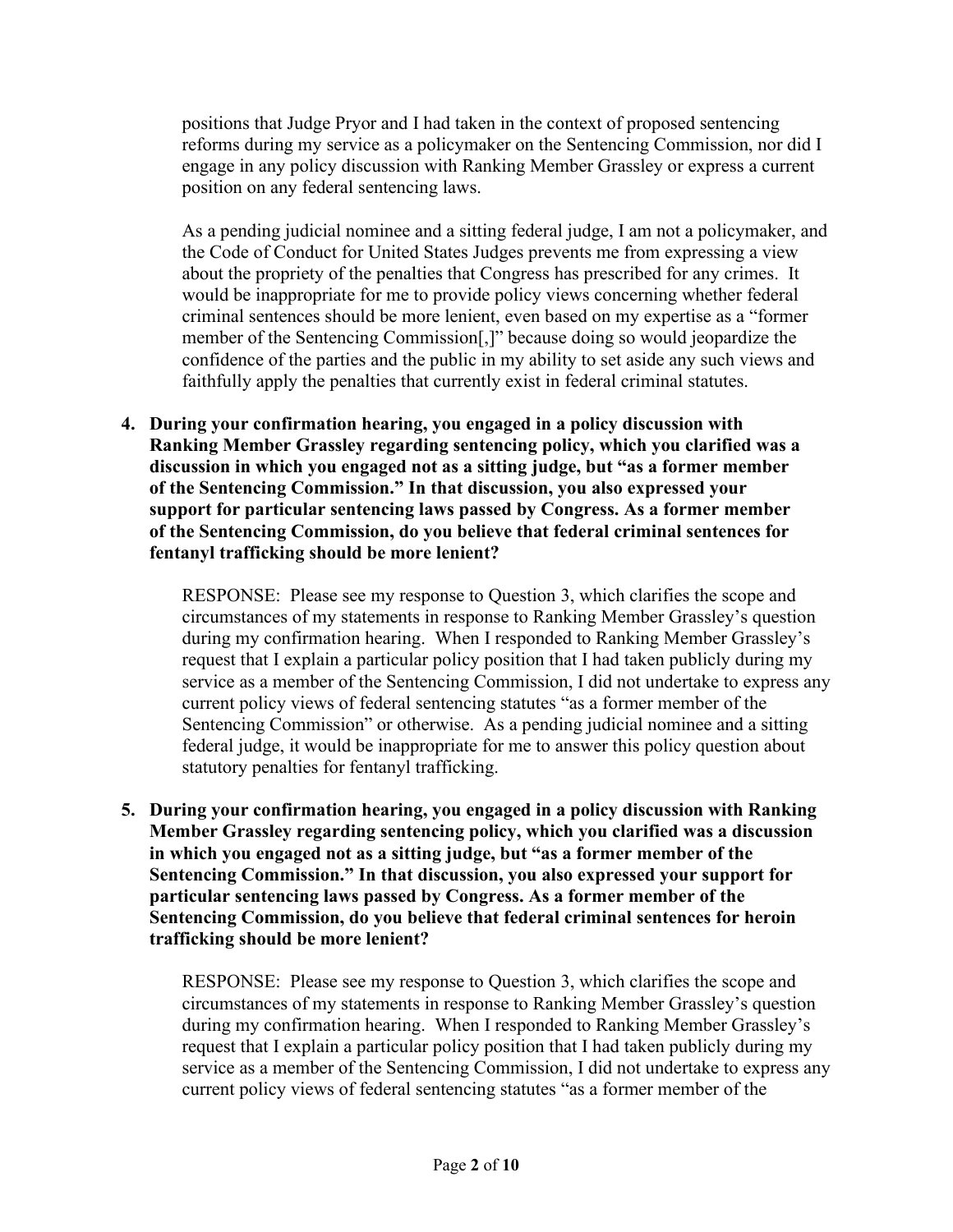Sentencing Commission" or otherwise. As a pending judicial nominee and a sitting federal judge, it would be inappropriate for me to answer this policy question about statutory penalties for heroin trafficking.

**6. During your confirmation hearing, you engaged in a policy discussion with Ranking Member Grassley regarding sentencing policy, which you clarified was a discussion in which you engaged not as a sitting judge, but "as a former member of the Sentencing Commission." In that discussion, you also expressed your support for particular sentencing laws passed by Congress. As a former member of the Sentencing Commission, do you believe that federal criminal sentences for methamphetamine trafficking should be more lenient?**

RESPONSE: Please see my response to Question 3, which clarifies the scope and circumstances of my statements in response to Ranking Member Grassley's question during my confirmation hearing. When I responded to Ranking Member Grassley's request that I explain a particular policy position that I had taken publicly during my service as a member of the Sentencing Commission, I did not undertake to express any current policy views of federal sentencing statutes "as a former member of the Sentencing Commission" or otherwise. As a pending judicial nominee and a sitting federal judge, it would be inappropriate for me to answer this policy question about statutory penalties for methamphetamine trafficking.

**7. During your confirmation hearing, you engaged in a policy discussion with Ranking Member Grassley regarding sentencing policy, which you clarified was a discussion in which you engaged not as a sitting judge, but "as a former member of the Sentencing Commission." In that discussion, you also expressed your support for particular sentencing laws passed by Congress. As a former member of the Sentencing Commission, do you believe that federal criminal sentences for armed criminals should be more lenient?**

RESPONSE: Please see my response to Question 3, which clarifies the scope and circumstances of my statements in response to Ranking Member Grassley's question during my confirmation hearing. When I responded to Ranking Member Grassley's request that I explain a particular policy position that I had taken publicly during my service as a member of the Sentencing Commission, I did not undertake to express any current policy views of federal sentencing statutes "as a former member of the Sentencing Commission" or otherwise. As a pending judicial nominee and a sitting federal judge, it would be inappropriate for me to answer this policy question about statutory penalties for armed criminals.

**8. During your confirmation hearing, you engaged in a policy discussion with Ranking Member Grassley regarding sentencing policy, which you clarified was a discussion in which you engaged not as a sitting judge, but "as a former member of the Sentencing Commission." In that discussion, you also expressed your support for particular laws passed by Congress. As a former member of the Sentencing**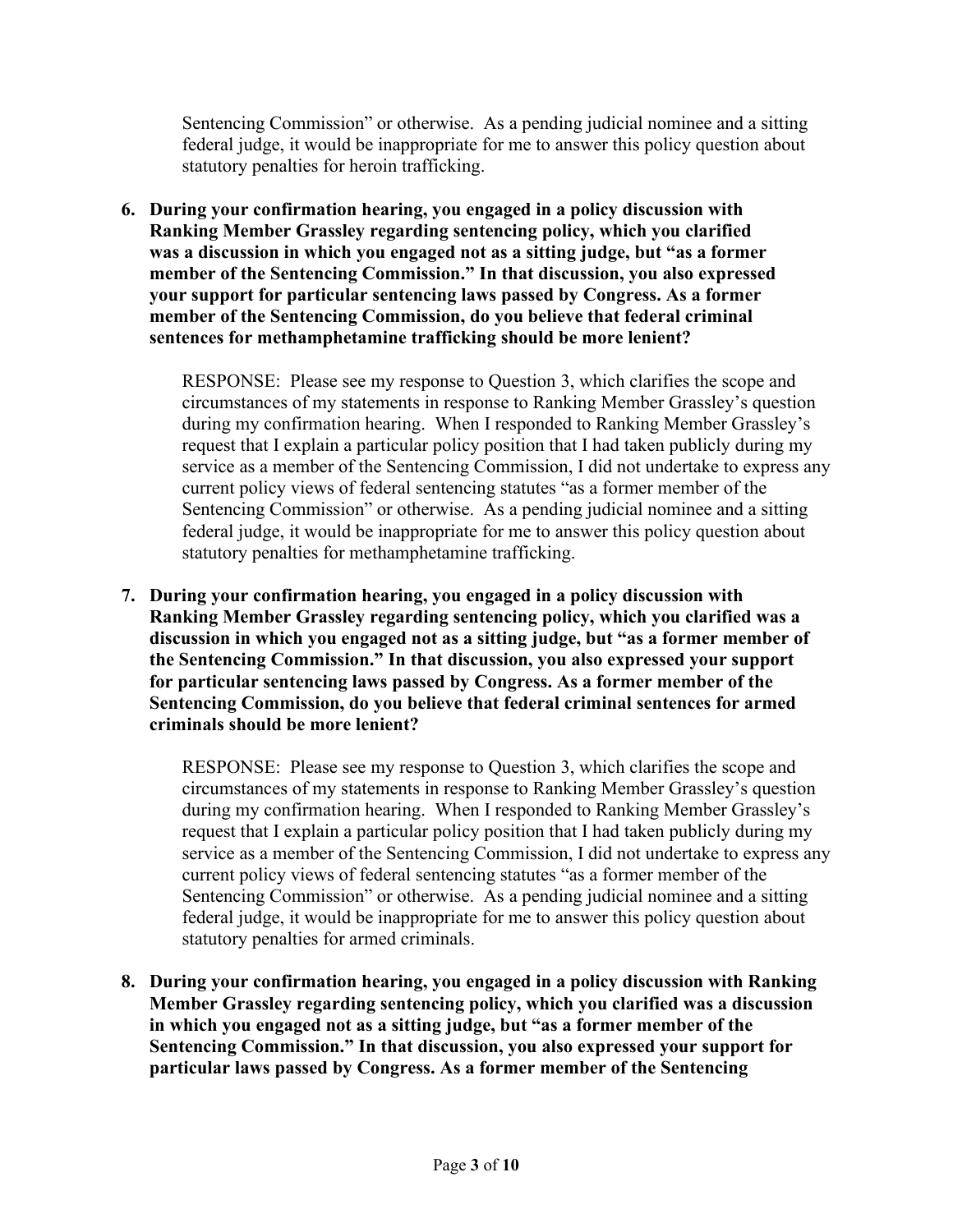## **Commission, do you believe that federal criminal sentences for violent crime should be more lenient?**

RESPONSE: Please see my response to Question 3, which clarifies the scope and circumstances of my statements in response to Ranking Member Grassley's question during my confirmation hearing. When I responded to Ranking Member Grassley's request that I explain a particular policy position that I had taken publicly during my service as a member of the Sentencing Commission, I did not undertake to express any current policy views of federal sentencing statutes "as a former member of the Sentencing Commission" or otherwise. As a pending judicial nominee and a sitting federal judge, it would be inappropriate for me to answer this policy question about statutory penalties for violent crimes.

**9. During your confirmation hearing, you engaged in a policy discussion with Ranking Member Grassley regarding sentencing policy, which you clarified was a discussion in which you engaged not as a sitting judge, but "as a former member of the Sentencing Commission." In that discussion, you also expressed your support for particular laws passed by Congress. As a former member of the Sentencing Commission, do you believe that illegally reentering the United States after being deported should be a crime?**

RESPONSE: Please see my response to Question 3, which clarifies the scope and circumstances of my statements in response to Ranking Member Grassley's question during my confirmation hearing. When I responded to Ranking Member Grassley's request that I explain a particular policy position that I had taken publicly during my service as a member of the Sentencing Commission, I did not undertake to express any current policy views of federal sentencing statutes "as a former member of the Sentencing Commission" or otherwise. As a pending judicial nominee and a sitting federal judge, it would be inappropriate for me to answer this policy question about whether Congress should have criminalized illegally reentering the United States after being deported.

**10. During your confirmation hearing, you engaged in a policy discussion with Ranking Member Grassley regarding sentencing policy, which you clarified was a discussion in which you engaged not as a sitting judge, but "as a former member of the Sentencing Commission." You also told Senator Lee that you are "aware of" studies regarding racial bias, again mentioning your time as a member of the Sentencing Commission. You said further that the different thresholds to trigger mandatory minimum sentences in crack cocaine cases as compared with powder cocaine cases are one factor that you believe contributes to alleged racial disparities in criminal sentencing. What other factors to you believe contribute to alleged racial disparities in federal criminal sentencing?**

RESPONSE: Please see my response to Question 3, which clarifies the scope and circumstances of my statements in response to Ranking Member Grassley's question during my confirmation hearing. When I responded to Ranking Member Grassley's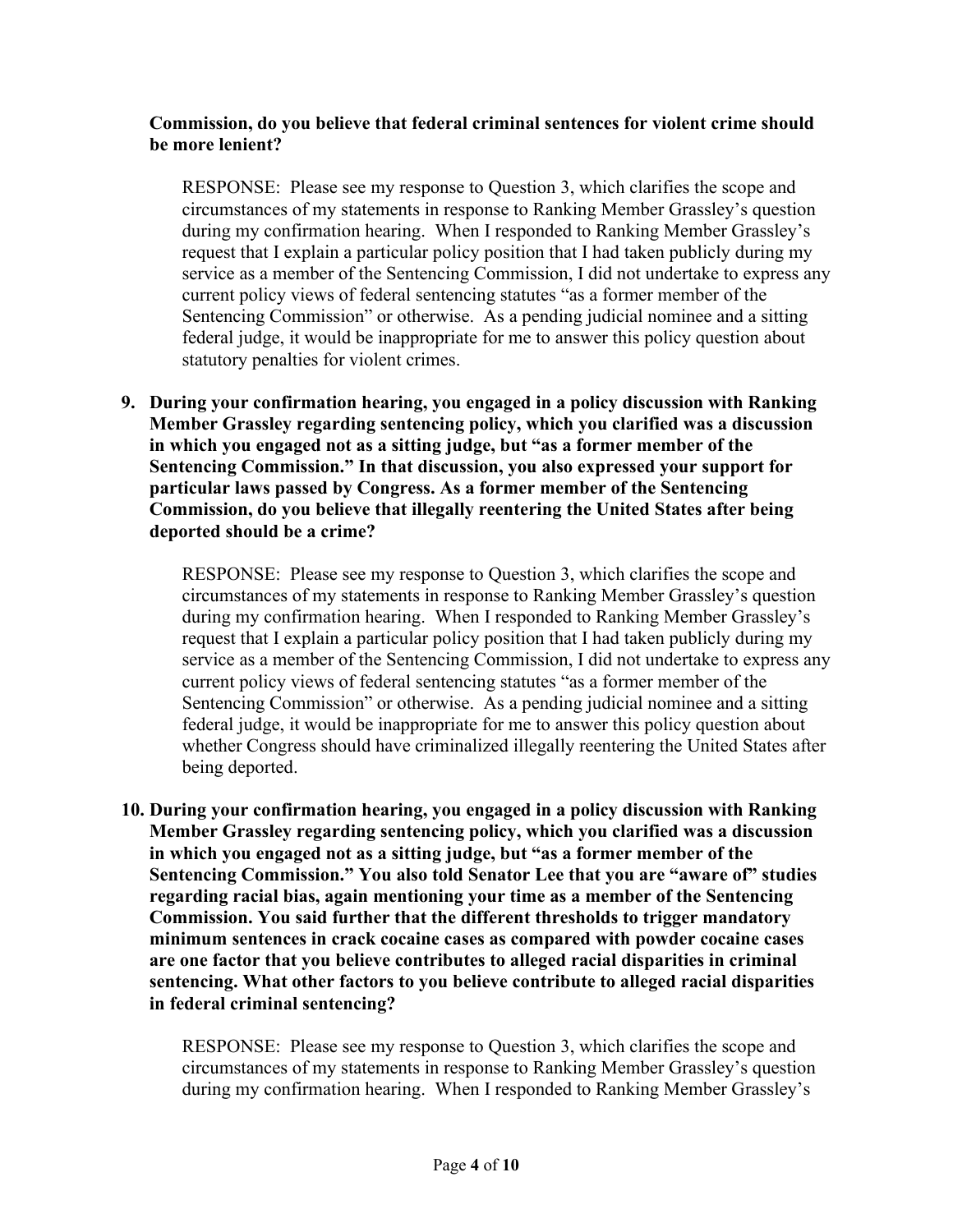request that I explain a particular policy position that I had taken publicly during my service as a member of the Sentencing Commission, I did not undertake to express any current policy views of federal sentencing statutes "as a former member of the Sentencing Commission" or otherwise.

In response to Senator Lee—who asked me whether I would agree or disagree "with someone who said that most racial disparities in criminal convictions and sentencings result from an unconscious racial bias of judges, juries, and other judicial decisionmakers"—I began by explaining that "as a judge now, it is very important for me not to make personal commitments about things like the question that you asked." I then acknowledged being "aware of social science research" regarding implicit bias, citing in particular the work of Harvard Professor Mahzarin Banaji, and I also stated that I am aware of research that the Sentencing Commission has conducted concerning the impact of certain policy choices in the federal sentencing system on different demographic groups. The Commission's body of research regarding the federal sentencing system in the wake of the Anti-Drug Abuse Act of 1986, which is the legislation that established mandatory minimums and created the 100-to-1 crack cocaine/powder cocaine disparity, is among the research with which I am familiar. The Commission's October 2017 report concerning the impact of mandatory minimum penalties for drug offenses in the federal criminal justice system is another such research study.

When I responded to Senator Lee, I did not express any personal views regarding my own beliefs about what factors contribute to alleged racial disparities in criminal convictions and sentencings, and as a pending judicial nominee and a sitting federal judge, it would be inappropriate for me to express a belief about whether there are racial disparities in federal criminal sentencing, or whether unconscious bias of judicial officers causes any such disparities. It would likewise be inappropriate for me to identify other potentially contributing factors, in response to this policy question.

**11. During your confirmation hearing, you commented on the Supreme Court's jurisprudence regarding the First Amendment. Specifically, you said that "the Supreme Court has rightly viewed the First Amendment right to religious liberty as foundational, fundamental." I'd like to ask you about another of the Supreme Court's views on foundational, fundamental rights: You said during your hearing that you are bound by the Supreme Court's opinions on the Second Amendment, including** *District of Columbia v. Heller***, and** *McDonald v. Chicago***. Do you believe that the Supreme Court "rightly viewed" Second Amendment rights in those cases?**

RESPONSE: During my confirmation hearing, I expressed the indisputable fact that the First Amendment of the Constitution, which states that "Congress shall make no law respecting an establishment of religion, or prohibiting the free exercise thereof.]" expressly protects a fundamental and foundational right to religious liberty. I also explained that "the Supreme Court is working through the doctrine" and that "there has been a series of cases in the last few years as the [Supreme] Court determines what it means to treat religious organizations differently." Similarly, the Second Amendment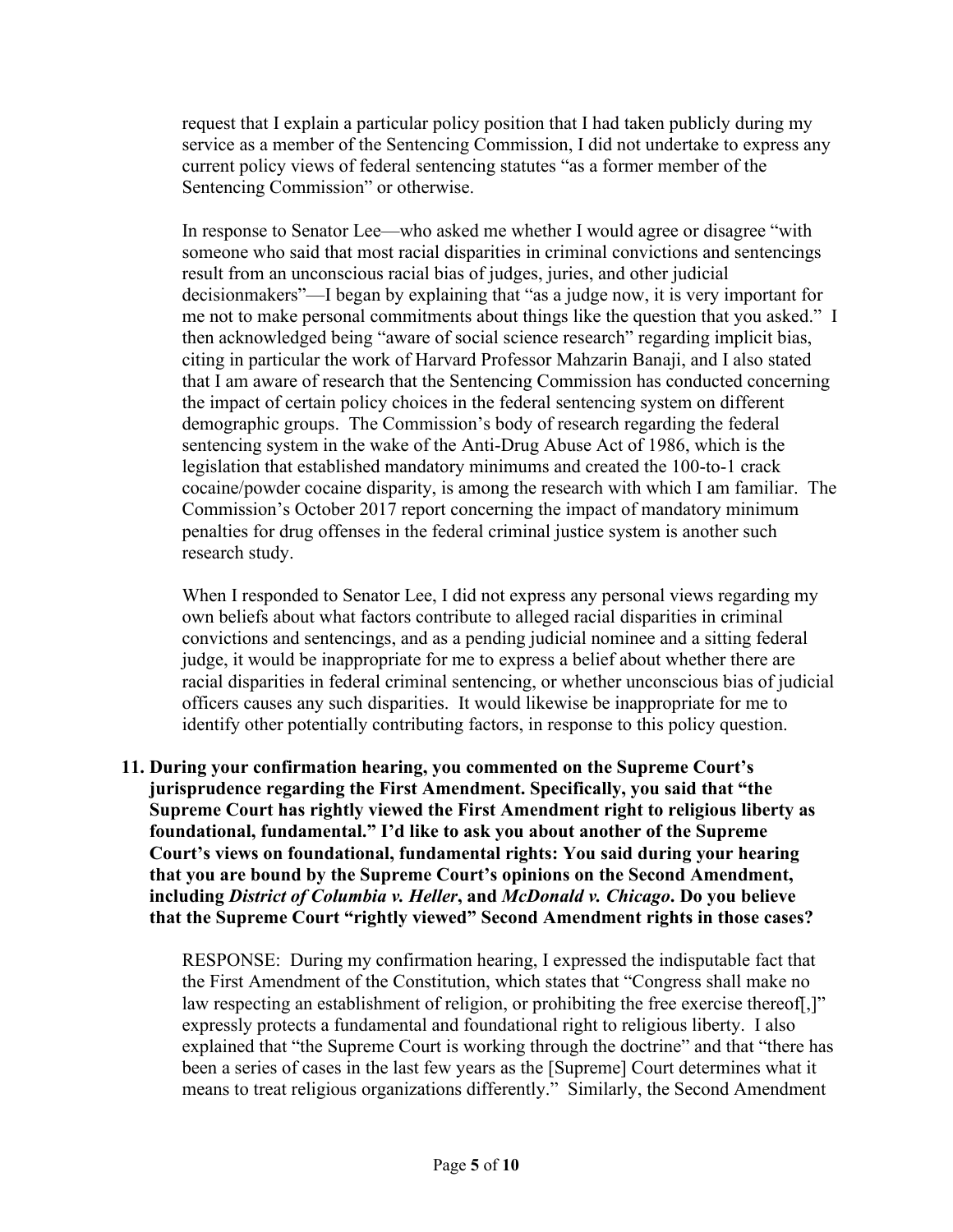states that "[a] well regulated Militia, being necessary to the security of a free State, the right of the people to keep and bear Arms, shall not be infringed[,]" and in *District of Columbia v. Heller*, the Supreme Court held that this constitutional provision establishes "an individual right to keep and bear arms[,]" *see* 554 U.S. 570, 595 (2008); *see also McDonald v. City of Chicago*, 561 U.S. 742, 74–50 (2010). As a current federal judge, I am bound to follow both *Heller* and *McDonald*, as I would be if confirmed to the D.C. Circuit. I have not expressed any personal views of the scope and contours of the fundamental rights protected by the First and Second Amendments, and it would not be appropriate for me to do so under Canon 3 of the Code of Conduct for Judges, given that the Supreme Court and other courts are actively considering such issues as applied to various government regulations.

**12. During your confirmation hearing, you commented on the Supreme Court's jurisprudence regarding the First Amendment. Specifically, you said that "the Supreme Court has rightly viewed the First Amendment right to religious liberty as foundational, fundamental." I'd like to ask you about another of the Supreme Court's holdings regarding the First Amendment: In** *Citizens United v. FEC***, the Supreme Court held that the First Amendment prohibits the government from restricting independent political expenditures by entities such as corporations, nonprofit entities, and others. Do you believe that the Supreme Court "rightly viewed" the First Amendment's Free Speech Clause in** *Citizens United***?**

RESPONSE: During my confirmation hearing, I expressed the indisputable fact that the First Amendment of the Constitution, which states that "Congress shall make no law respecting an establishment of religion, or prohibiting the free exercise thereof.]" expressly protects a fundamental and foundational right to religious liberty. The First Amendment also prohibits Congress from "abridging the freedom of speech" by legislation, and the Supreme Court has long held that it thereby expressly protects a fundamental and foundational right to free speech. In *Citizens United v. Federal Election Commission*, 558 U.S. 310 (2010), the Supreme Court determined that the First Amendment's fundamental right to free speech prohibits the federal government from imposing limits on corporate entities' independent expenditures for political communications. As a sitting federal judge, I am bound to follow *Citizens United*, as I would be if confirmed to the D.C. Circuit. I have not expressed any personal view about the Supreme Court's application of First Amendment protections to campaignfinance restrictions, or any other law, and it would not be appropriate for me to do so under the Code of Conduct for Judges, given the fact that I am bound by Supreme Court precedents and campaign-finance issues are the subject of ongoing legislative review. Disputes concerning these matters are routinely litigated in federal courts.

**13. During your confirmation hearing, you commented on the Supreme Court's jurisprudence regarding the First Amendment. Specifically, you said that "the Supreme Court has rightly viewed the First Amendment right to religious liberty as foundational, fundamental." I'd like to ask you about another of the Supreme Court's holdings regarding the First Amendment: In** *Citizens United v. FEC***, the Supreme Court held that the First Amendment prohibits the government from**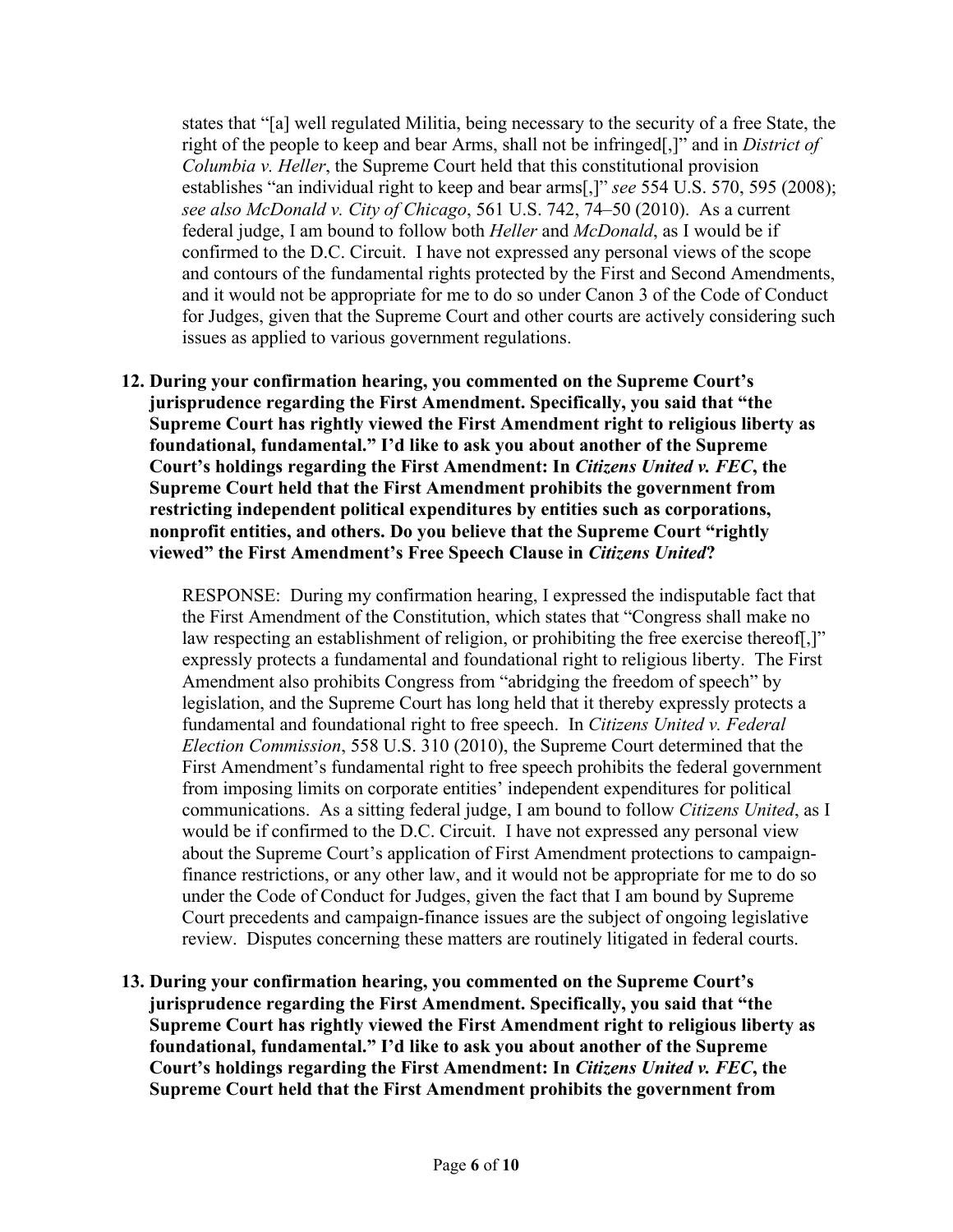**restricting independent political expenditures by entities such as corporations, nonprofit entities, and others. Do you believe that the Supreme Court "rightly viewed" the First Amendment's Free Speech Clause in** *Citizens United***?**

RESPONSE: Please see my response to Question 12.

**14. During your confirmation hearing, you commented on the Supreme Court's jurisprudence regarding the First Amendment. Specifically, you said that "the Supreme Court has rightly viewed the First Amendment right to religious liberty as foundational, fundamental." I'd like to ask you about another of the Supreme Court's holdings regarding the First Amendment: In** *Roman Catholic Diocese of Brooklyn v. Cuomo***, the Supreme Court in November 2020 enjoined New York from enforcing its 10- and 25- person occupancy limits on religious gatherings, which it described as "the Governor's severe restrictions on the applicants' religious services." Do you believe that the Supreme Court "rightly viewed" the First Amendment's Free Exercise Clause in** *Roman Catholic Diocese of Brooklyn v. Cuomo***?**

RESPONSE: During my confirmation hearing, I expressed the indisputable fact that the First Amendment of the Constitution, which states that "Congress shall make no law respecting an establishment of religion, or prohibiting the free exercise thereof[,]" expressly protects a fundamental and foundational right to religious liberty. I also explained that "the Supreme Court is working through the doctrine" and that "there has been a series of cases in the last few years as the [Supreme] Court determines what it means to treat religious organizations differently." As a sitting federal judge, I am bound to follow the Supreme Court's decision in *Roman Catholic Diocese of Brooklyn v. Cuomo*, as well as the principles that the Court recently articulated, *per curiam*, in *Tandon v. Newsom*, and I would continue to be bound by Supreme Court precedents in this area if confirmed to the D.C. Circuit. I have not expressed any personal views of the scope and contours of the fundamental right to religious liberty, and it would not be appropriate for me to do so under Canon 3 of the Code of Conduct for Judges, as the Supreme Court and other courts are actively evaluating the Free Exercise Clause, as applied to various government regulations.

**15. During your confirmation hearing, you commented on the Supreme Court's jurisprudence regarding the First Amendment. Specifically, you said that "the Supreme Court has rightly viewed the First Amendment right to religious liberty as foundational, fundamental." I'd like to ask you about another of the Supreme Court's holdings regarding the First Amendment: In** *Tandon v. Newsom***, the Supreme Court in April 2021 enjoined California from enforcing its limits on religious gatherings, including gatherings in private homes, noting that California "treats some comparable secular activities more favorably than at-home religious exercise." This decision did not break new ground, and the Court even noted that this ruling was "the fifth time that the Court has summarily rejected the Ninth Circuit's analysis of California's COVID restrictions on religious exercise," and that the Court's decisions have made the law on the Free Exercise Clause "clear." You**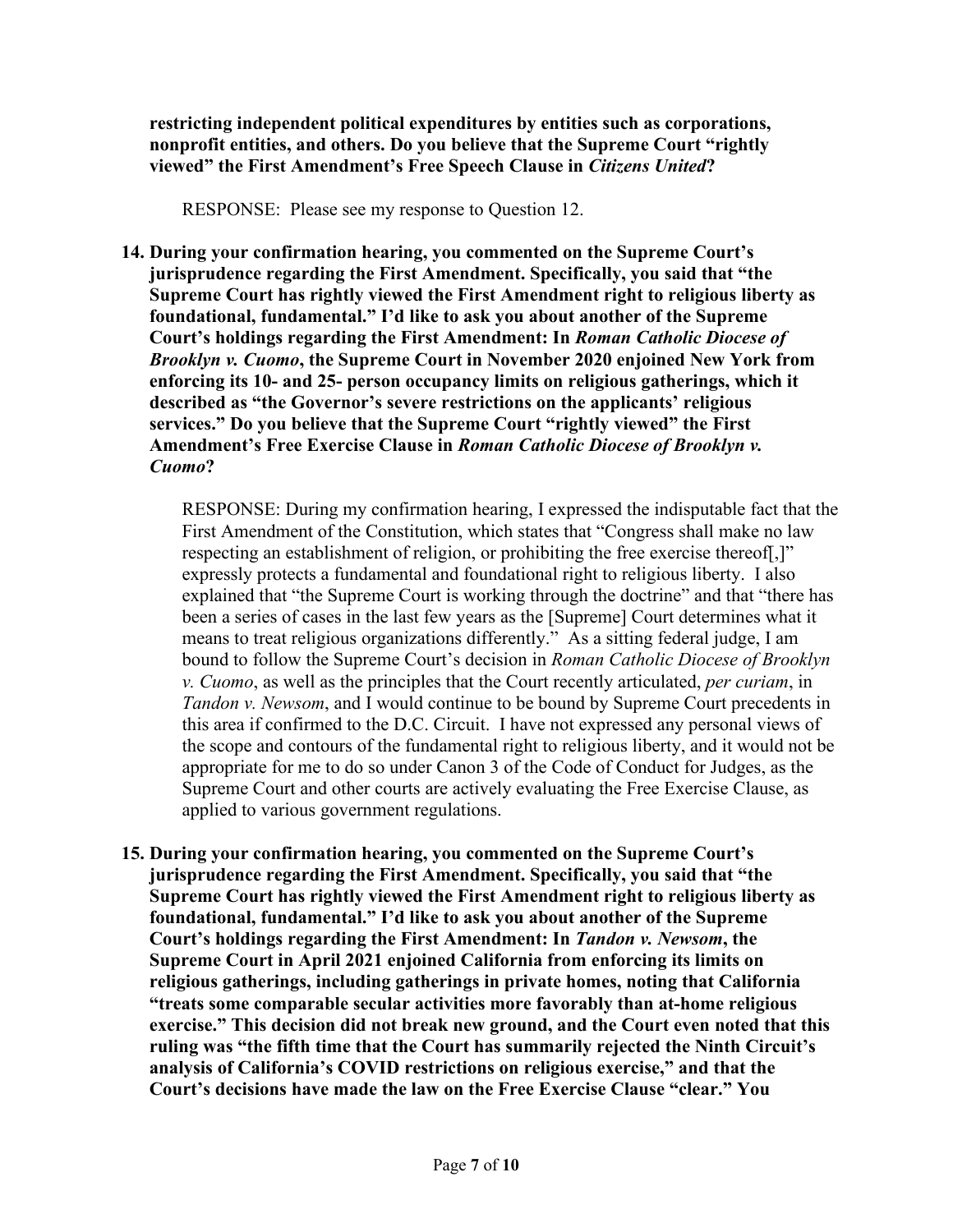**mentioned in your confirmation hearing that you are aware of the "series of rulings" from the Supreme Court on this issue in the past few years. Do you believe that the Supreme Court "rightly viewed" the First Amendment's Free Exercise Clause in**  *Tandon v. Newsom***?**

RESPONSE: Please see my response to Question 14.

**16. During your confirmation hearing, when asked by Senator Hawley about the First Amendment right to religious liberty, you responded, "I do believe in religious liberty. That is a foundational tenet of our entire government, our constitutional scheme. The Supreme Court has made clear through its case law that governments can't infringe on people's religious rights." Do you believe that the First Amendment right to free speech, which the Supreme Court has held in** *Citizens United v. FEC* **also applies to the speech of corporations and nonprofit entities, is a "foundational tenet of our entire government, our constitutional scheme?"**

RESPONSE: Please see my response to Question 12.

**17. During your confirmation hearing, when asked by Senator Hawley about the First Amendment right to religious liberty, you responded, "I do believe in religious liberty. That is a foundational tenet of our entire government, our constitutional scheme. The Supreme Court has made clear through its case law that governments can't infringe on people's religious rights." Do you believe in the Second Amendment right of an individual to keep and bear arms?**

RESPONSE: Please see my response to Question 11.

**18. During your confirmation hearing, when asked by Senator Hawley about the First Amendment right to religious liberty, you responded, "I do believe in religious liberty. That is a foundational tenet of our entire government, our constitutional scheme. The Supreme Court has made clear through its case law that governments can't infringe on people's religious rights." Do you believe that the Second Amendment right of an individual to keep and bear arms is a "foundational tenet of our entire government, our constitutional scheme?"**

RESPONSE: Please see my response to Question 11.

#### **19. Are civil rights guaranteed to all Americans, or only specific sub-sets of Americans?**

RESPONSE: All Americans have the rights that are guaranteed by our Constitution. Federal civil rights statutes, such as the Civil Rights Act of 1964, Pub. L. No. 88-352, 78 Stat. 241, the Americans with Disabilities Act of 1990, Pub. L. No. 101-336, 104 Stat. 327, and the Religious Freedom Restoration Act of 1993, Pub. L. No. 103-141, 107 Stat. 1488, contain provisions that specifically define the scope of the protections that are afforded by the particular congressional enactment, and in so doing, statutes such as these ultimately ensure liberty and justice for all. Such statutes also typically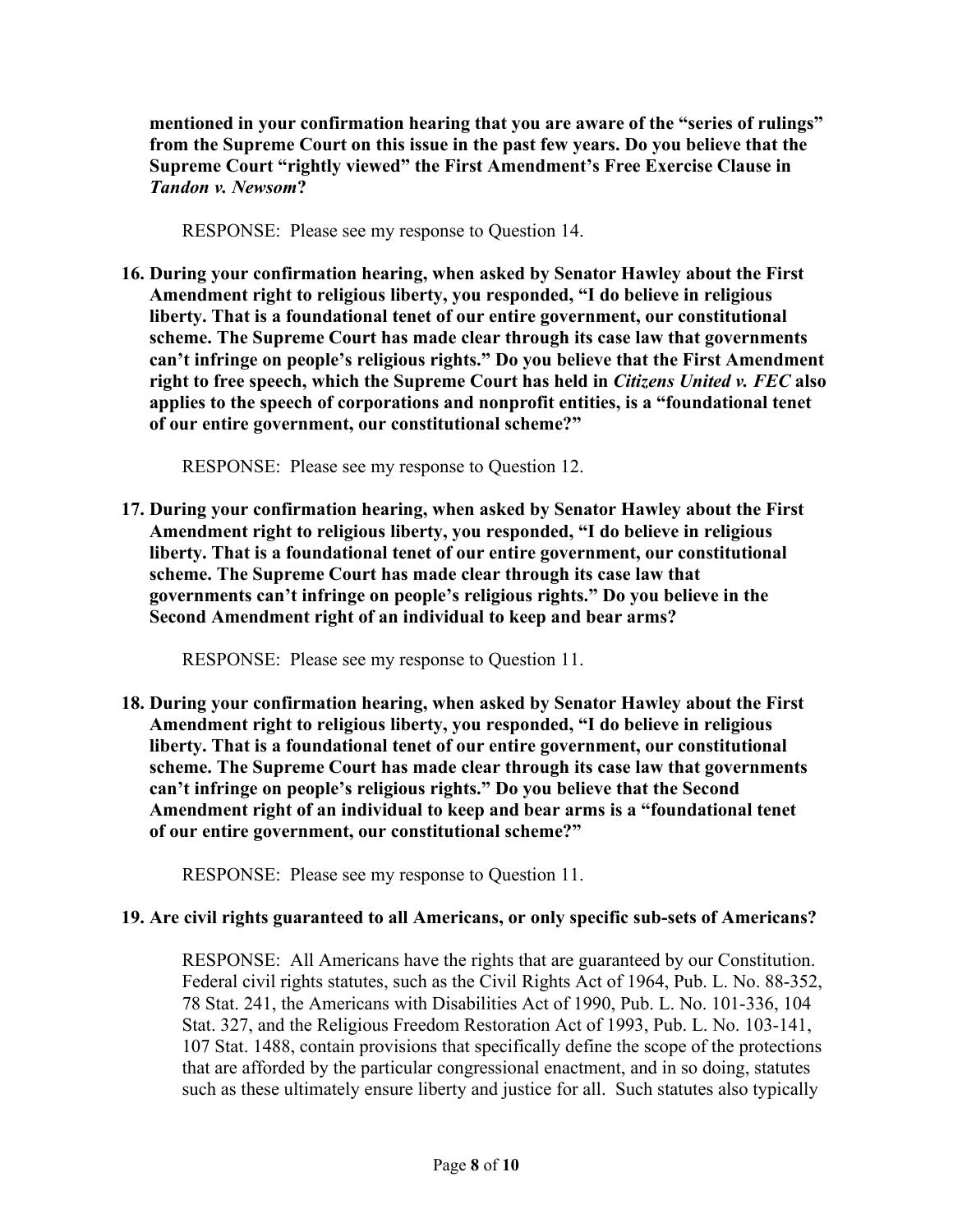contain extensive findings by Congress pertaining to the prior discriminatory treatment of the groups of persons that the statutes cover. *See, e.g.*, Civil Rights Act of 1991, Pub. L. No. 102-166, § 3(1), 105 Stat. 1071 (stating that the law was meant to provide, among other things, "appropriate remedies for intentional discrimination and unlawful harassment in the workplace"); Americans with Disabilities Act  $\S 2(b)(1)$  (declaring that the law's purpose is to "provide a clear and comprehensive national mandate for the elimination of discrimination against individuals with disabilities"); Religious Freedom Restoration Act  $\S 2(b)(2)$  (explaining that the law was intended to "provide a claim or defense to persons whose religious exercise is substantially burdened by government"). These civil rights statutes, and others, protect the constitutional rights of the categories of persons that are specifically identified in the statutes.

#### **20. Do illegal aliens have a civil right to come to the United States?**

RESPONSE: The circumstances under which noncitizens may be admitted into the United States are established in several federal statutes, including the Immigration and Nationality Act, 8 U.S.C. § 1101, *et seq*., as amended by legislation including the Refugee Act of 1980, Pub. L. No. 96-212, 94 Stat. 102, and the Illegal Immigration Reform and Immigrant Responsibility Act of 1996, Pub. L. No. 104-208, div. C, 110 Stat. 3009. Section 208 of the INA authorizes the Secretary of Homeland Security or the Attorney General to grant asylum to noncitizens who qualify as refugees within the meaning of the statute and satisfy certain eligibility criteria. *See* 8 U.S.C. § 1158. The Supreme Court has also held that "the Due Process Clause applies to all 'persons' within the United States, including aliens, whether their presence here is lawful, unlawful, temporary, or permanent[,]" *Zadvydas v. Davis*, 533 U.S. 678, 693 (2001); however, the Court has recently clarified that noncitizens "seeking initial entry[,]" such as those "who arrive at ports of entry" or those who are "detained shortly after unlawful entry[,]" are afforded "only those rights regarding admission that Congress has provided by statute[,]" *Dep't of Homeland Sec. v. Thuraissigiam*, 140 S. Ct. 1959, 1982–83 (2020).

#### **21. Please describe with particularity the process by which you answered these questions and the written questions of the other members of the Committee.**

RESPONSE: The answers that I have provided to all of the written questions of the members of the Committee are mine alone. To generate each response, I read the question carefully, researched the law and my own practices as a district judge, as necessary, and drafted answers to the questions. I then shared my draft answers with employees of the Department of Justice's Office of Legal Policy and received their feedback. I then finalized the responses based on my independent judgment.

## **22. Did any individual outside of the United States federal government write or draft your answers to these questions or the written questions of the other members of the Committee? If so, please list each such individual who wrote or drafted your answers. If government officials assisted with writing or drafting your answers,**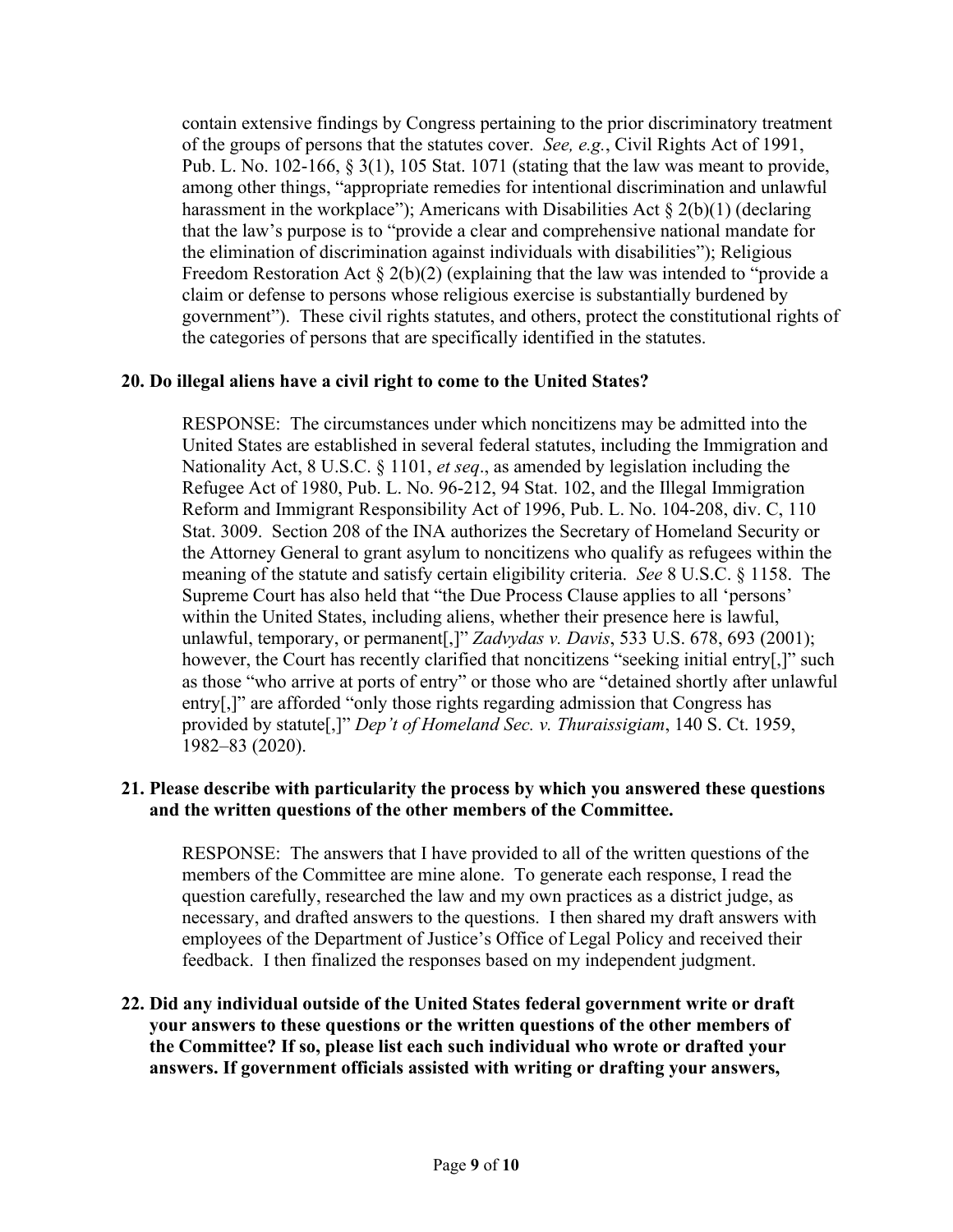## **please also identify the department or agency with which those officials are employed.**

RESPONSE: The answers that I have provided to all of the written questions of the members of the Committee are mine alone. No individual outside of the United States federal government wrote or drafted any of the answers to any of the written questions that were sent to me by members of the Committee. My current and former chambers staff assisted me with research, as necessary, and employees of the Department of Justice's Office of Legal Policy provided feedback on the answers that I drafted.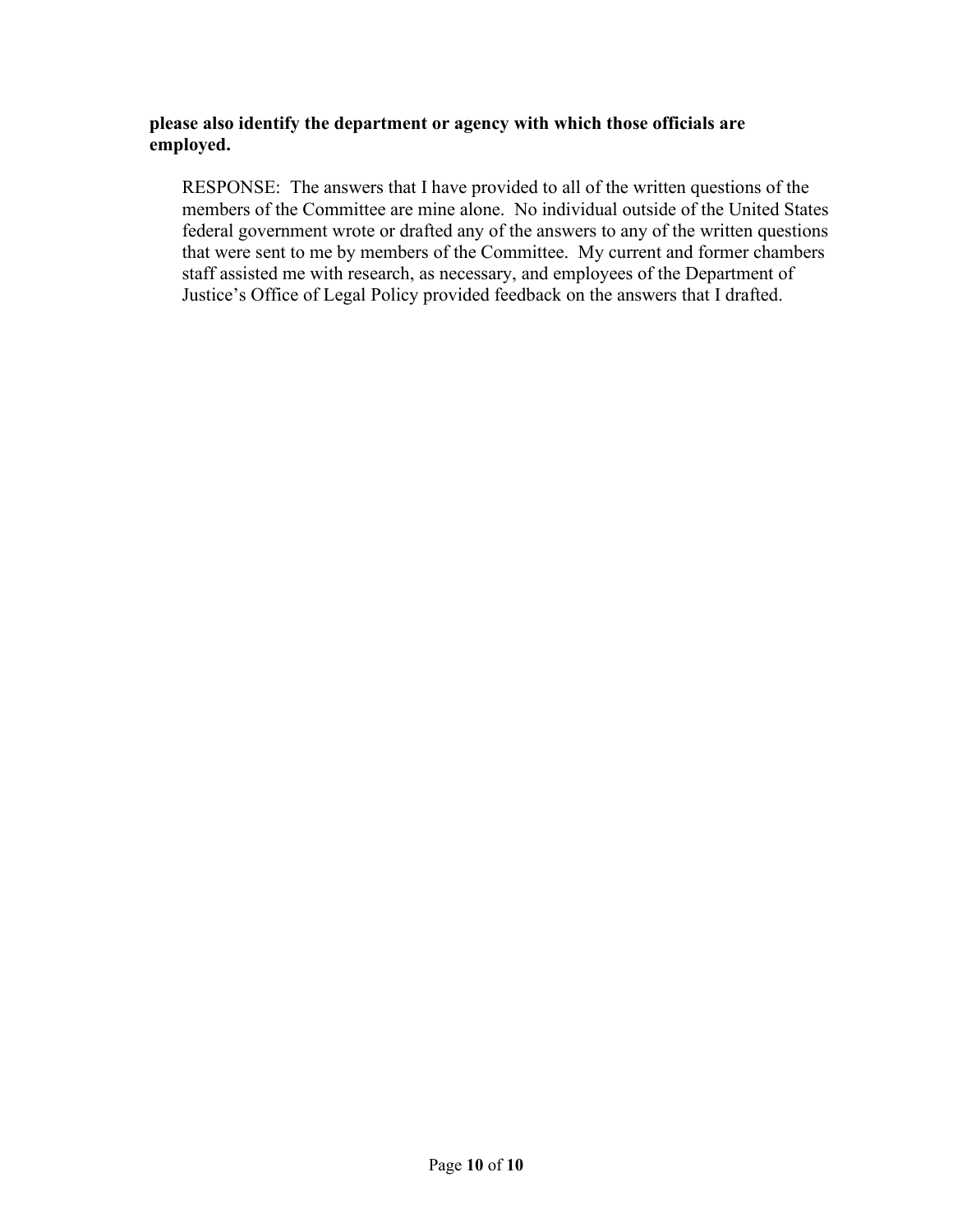# **Responses to Questions for the Record from Senator Ted Cruz to Judge Ketanji Brown Jackson, Nominee to the United States Court of Appeals for the D.C. Circuit**

**1. Different judges apply different theories of interpretation to the Constitution. Some understand the Constitution to be living document, whereas Justice Scalia described himself as an originalist and said the Constitution was "dead, dead, dead." During your hearing, you testified that you have not presided over any cases that have "required [you] to develop a view on Constitutional interpretation of text."**

# **a. Is it your testimony that, as a sitting judge and a nominee for D.C. Circuit Court of Appeals that you do not have a theory of constitutional interpretation?**

RESPONSE: Yes, that is my testimony. As a sitting district judge, I view my role as applying D.C. Circuit and Supreme Court precedents to cases that come before me, and not developing my own theory of constitutional interpretation. If confirmed to the D.C. Circuit, I would likewise be bound by both Supreme Court and D.C. Circuit precedent.

# **b. If your answer to subpart (a) is anything other than "yes" please describe the theory of Constitutional interpretation of text to which you ascribe.**

RESPONSE: Please see my response to subpart (a).

# **2. Describe how you would characterize your judicial philosophy, and identify which U.S. Supreme Court Justice's philosophy from Warren, Burger, Rehnquist, or Robert's Courts is most analogous with yours.**

RESPONSE: I do not have a judicial philosophy per se, other than to apply the same method of thorough analysis to every case, regardless of the parties. Specifically, in every case that I have handled as a district judge, I have considered only the parties' arguments, the relevant facts, and the law as I understand it, including the text of any applicable statutes and the binding precedents of the Supreme Court and the D.C. Circuit. And I have consistently applied the same level of analytical rigor to my evaluation of the parties' arguments, no matter who or what is involved in the legal action. Moreover, in my work as a district judge, I have not had occasion to evaluate broader legal principles or develop a substantive judicial philosophy. Given the very different functions of a trial court judge and a Supreme Court Justice, I am not able to draw an analogy between any particular Justice's judicial philosophy and the approach that I have employed as a district court judge or would employ as a D.C. Circuit Judge, if I am confirmed.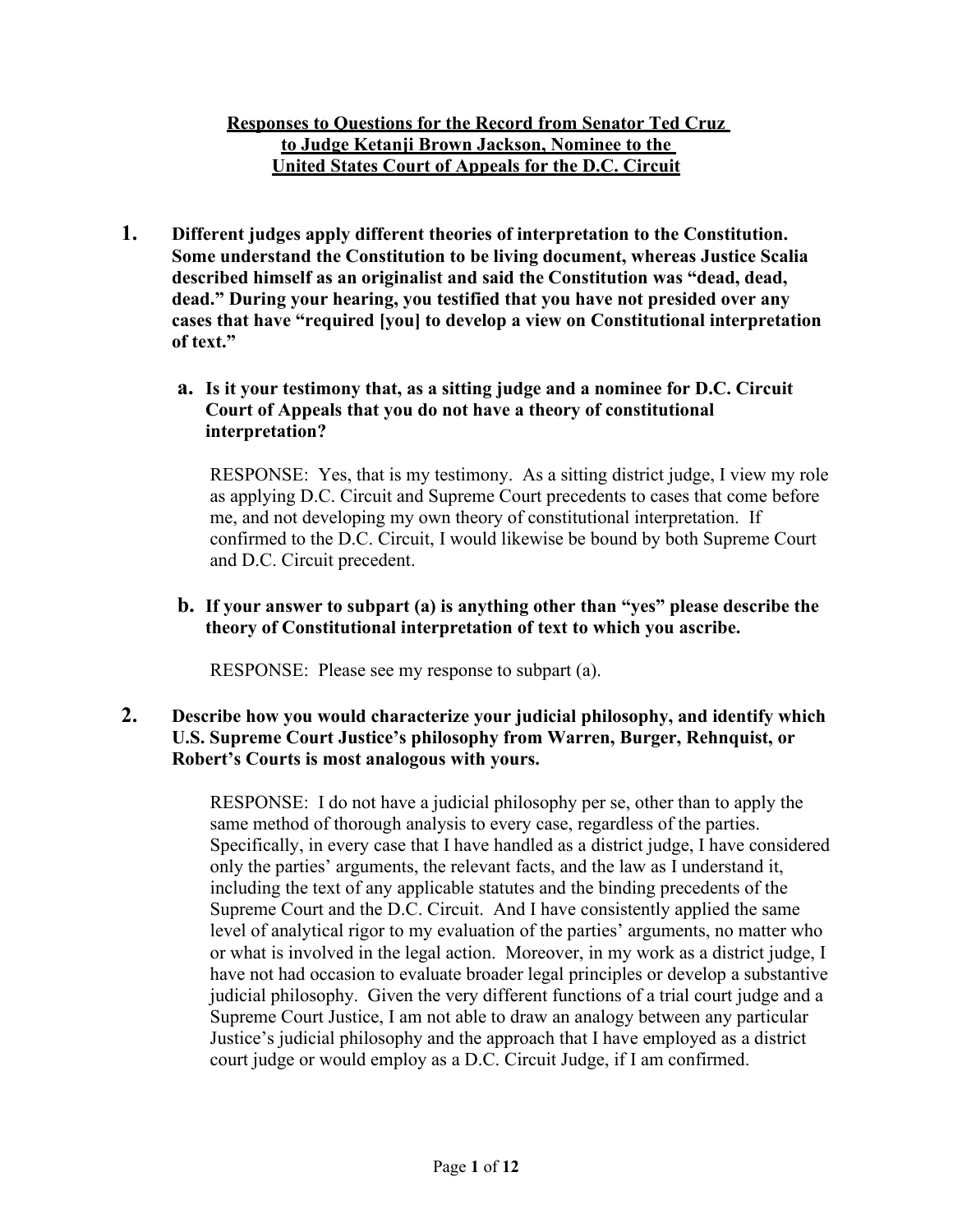# **3. Do you believe the meaning of the Constitution changes over time absent changes through the Article V amendment process?**

RESPONSE: As a sitting district judge, I am currently bound by the methods of constitutional interpretation that the Supreme Court has adopted, and I have a duty not to opine on the Supreme Court's methodology or suggest that I would undertake to interpret the text of the Constitution in any manner other than as the Supreme Court has directed. I also have a duty to avoid commenting on, or providing any personal views about, matters that are in the Supreme Court's province to decide, such as how best to discern the meaning of the Constitution's provisions and whether its meaning has changed over time.

#### **4. Is it appropriate for the executive under the Constitution to refuse to enforce a law, absent constitutional concerns? Please explain.**

RESPONSE: The Constitution requires that the President "take Care that the Laws be faithfully executed[.]" U.S. Const. art. II, § 3. As a sitting federal judge, who might be called upon to address a President's refusal to enforce a law in the context of a litigated case, it would be inappropriate for me to opine as to whether the President's refusal to enforce a law violates Article II, section 3 or any other constitutional provision.

## **5. What are the judicially enforceable limits on the President's ability to issue executive orders or executive actions?**

RESPONSE: The Supreme Court has addressed the scope of the President's power to issue executive orders or undertake executive actions, with and without congressional authorization. *See Youngstown Sheet & Tube Co. v. Sawyer*, 343 U.S. 579 (1952); *see also Medellin v. Texas*, 552 U.S. 491 (2008); *Hamdi v. Rumsfeld*, 542 U.S. 507 (2004); *Dames & Moore v. Regan*, 453 U.S. 654 (1981). Broadly speaking, "[t]he President's authority to act, as with the exercise any of governmental power, 'must stem either from an act of Congress or from the Constitution itself.'" *Medellin*, 552 U.S. at 524 (citation omitted). The judicially enforceable limits on the President's ability to act thus include circumstances in which the President acts without express constitutional or statutory authority, or when the executive action impermissibly interferes with the functions that the Constitution assigns to another branch of government, or when the executive action otherwise violates a constitutional or statutory provision.

# **6. President Biden has created a commission to advise him on reforming the Supreme Court. Do you believe that Congress should increase, or decrease, the number of justices on the U.S. Supreme Court? Please explain.**

RESPONSE: As a sitting federal judge, I am bound by the Supreme Court's precedents, regardless of that Court's size or composition. It would be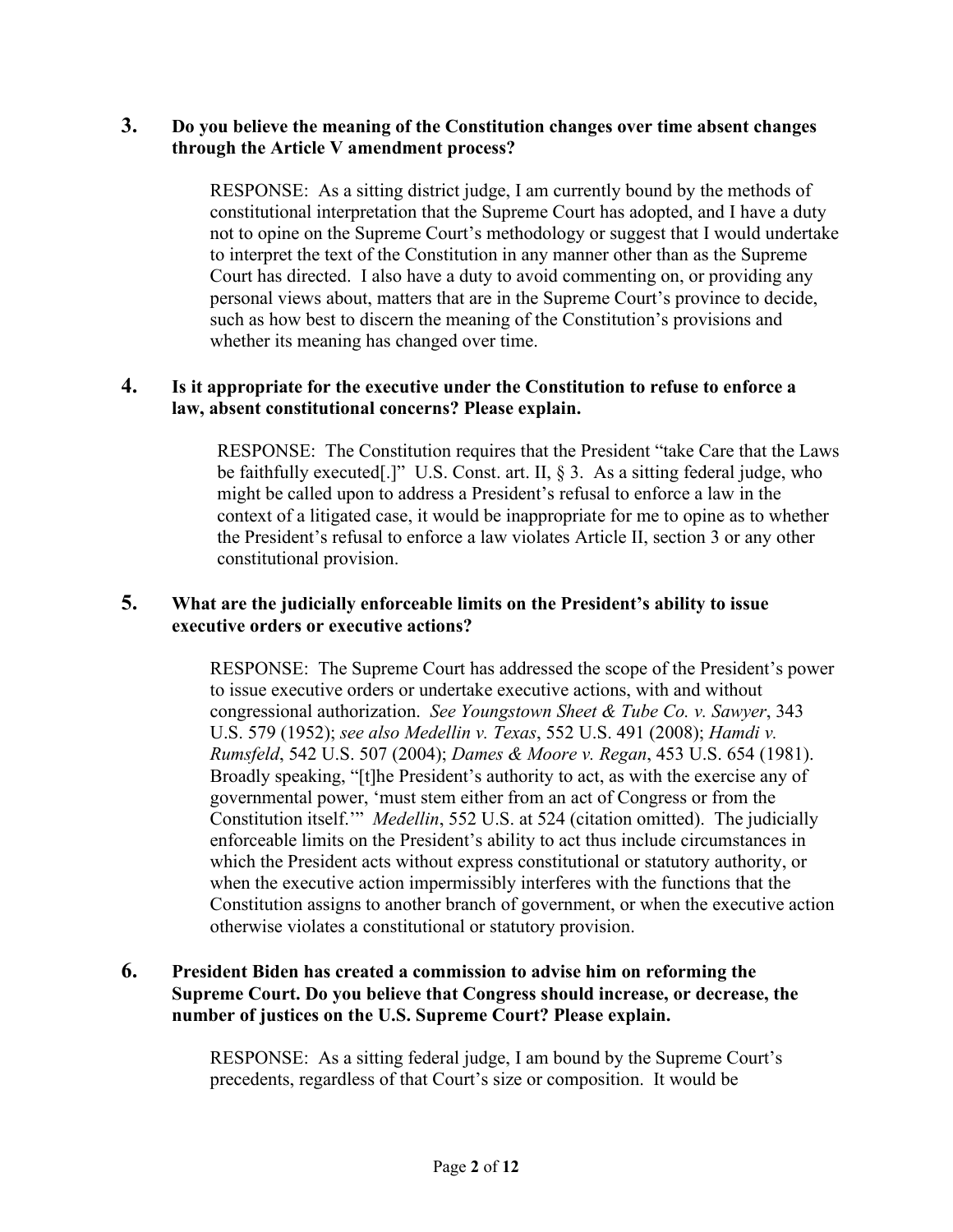inappropriate for me to comment on the merits or demerits of proposals to increase or decrease the number of Justices on the Supreme Court.

# **7. Do you personally own any firearms? If so, please list them.**

RESPONSE: No, I do not own any firearms.

# **8. Have you ever personally owned any firearms?**

RESPONSE: No, I have never owned a firearm.

#### **9. Have you ever used a firearm? If so, when and under what circumstances?**

RESPONSE: I have not had occasion to use a firearm. I am familiar with the operation of firearms, however, through my service on a court that often handles trial cases that involve unlawful possession of dangerous weapons, and also through my relationship with my only sibling, who has served both as an infantryman and officer in the Maryland Army National Guard (during which he was twice deployed overseas) and as an undercover narcotics recovery officer in the Baltimore City police department. My earliest exposure to firearms occurred in connection with my childhood relationship with two of my uncles, who were employed as law enforcement officers in Miami-Dade County when I was a child, one of whom was subsequently appointed as the Chief of the City of Miami Police Department.

# **10. Is the ability to own a firearm a personal civil right?**

RESPONSE: In *District of Columbia v. Heller*, the Supreme Court held that the Second Amendment confers "an individual right to keep and bear arms." 554 U.S. 570, 595 (2008). In *McDonald v. City of Chicago*, the Court further held that the right that the Second Amendment guarantees is a fundamental right that applies to the states as well the federal government. *See* 561 U.S. 742, 750 (2010). These precedents of the Supreme Court are binding on me, and I would be required to apply them in any case that implicates a restriction or limitation on a person's individual right to own a firearm.

#### **11. Does the right to own a firearm receive less protection than the other individual rights specifically enumerated in the Constitution?**

RESPONSE: The Supreme Court has held that the Second Amendment confers "an individual right to keep and bear arms." *Heller*, 554 U.S. at 595. The Court has also clarified that the individual constitutional right to keep and bear arms is "not unlimited, just as the First Amendment's right of free speech [is] not[.]" *Id.* To my knowledge, neither the Supreme Court nor the D.C. Circuit has concluded that the right to own a firearm receives less protection than the other individual rights that are specifically enumerated in the Constitution. If confirmed, I will abide by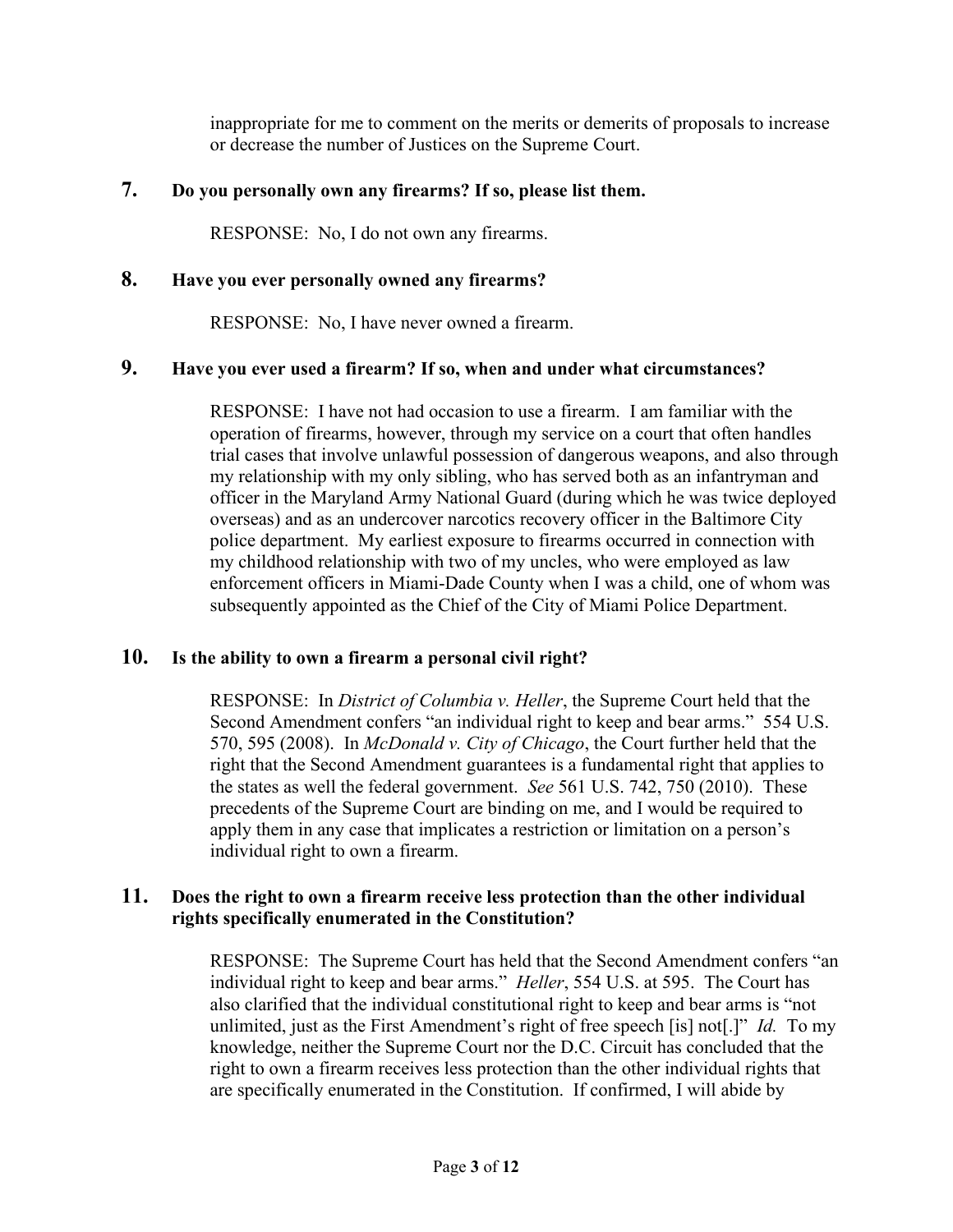*Heller*, *McDonald*, and any other Supreme Court and D.C. Circuit precedent that defines the scope of protections that the Second Amendment guarantees.

#### **12. Does the right to own a firearm receive less protection than the right to vote under the Constitution?**

RESPONSE: Please see my response to Question 11.

## **13. Is the Religious Freedom Restoration Act a civil rights law?**

RESPONSE: Yes. "Congress enacted [the Religious Freedom Restoration Act ("RFRA"), 42 U.S.C. §§ 2000bb–2000bb4] in 1993 in order to provide very broad protection for religious liberty*.*" *Burwell v. Hobby Lobby Stores, Inc*., 573 U.S. 682, 693 (2014). RFRA's statutory statement of findings and purpose states, *inter alia*, that, under our constitutional scheme, "governments should not substantially burden religious exercise without compelling justification[,]" 42 U.S.C. § 2000bb(a)(3), and RFRA was promulgated to ensure that the government "justif[ies] burdens on religious exercise imposed by laws neutral toward religion[,]" *id.* § 2000bb(a)(4). The statute is aimed at protecting individuals' First Amendment right to the free exercise of religion in a manner that is similar to the Civil Rights Act's protection of the Fourteenth Amendment right to equal protection and due process by prohibiting discrimination. Indeed, in interpreting a phrase "persons acting under color of law" as it appears in RFRA, the Supreme Court observed that RFRA "draws from one of the most well-known civil rights statutes: 42 U.S.C. § 1983, and explained that "[b]ecause RFRA uses the same terminology as § 1983 in the very same field of civil rights law, it is reasonable to believe that the terminology bears a consistent meaning." *Tanzin v. Tanvir*, 141 S. Ct. 486, 490–91 (2020) (internal quotation marks and citation omitted). Congress has also identified RFRA as a civil rights law by including it among the statutes for which attorneys fees are available under the Civil Rights Attorney's Fees Award Act. *See* 42 U.S.C. § 1988.

# **14. Are there identifiable limits to what government may impose—or may require—of private institutions, whether it be an religious organization like Little Sisters of the Poor or small businesses operated by observant owners?**

RESPONSE: The Supreme Court has made clear that, under certain circumstances, various constitutional protections limit what the government can impose on, or require of, private persons and institutions. These constitutional limits include the First Amendment's Free Exercise Clause. *See, e.g.*, *Tandon v. Newsom*, 141 S. Ct. 1294, 1296–97 (2021) (per curiam); *Roman Cath. Diocese of Brooklyn v. Cuomo*, 141 S. Ct. 63, 66–68 (2020) (per curiam). The Supreme Court has also found that government can lack the constitutional authority to regulate the conduct of private parties under certain circumstances. *See, e.g*., *United States v. Morrison*, 529 U.S. 598, 613 (2000); *United States v. Lopez*, 514 U.S. 549, 561 (1995); *see also Nat'l Fed'n of Indep. Bus. v. Sebelius*, 567 U.S. 519, 558 (2012).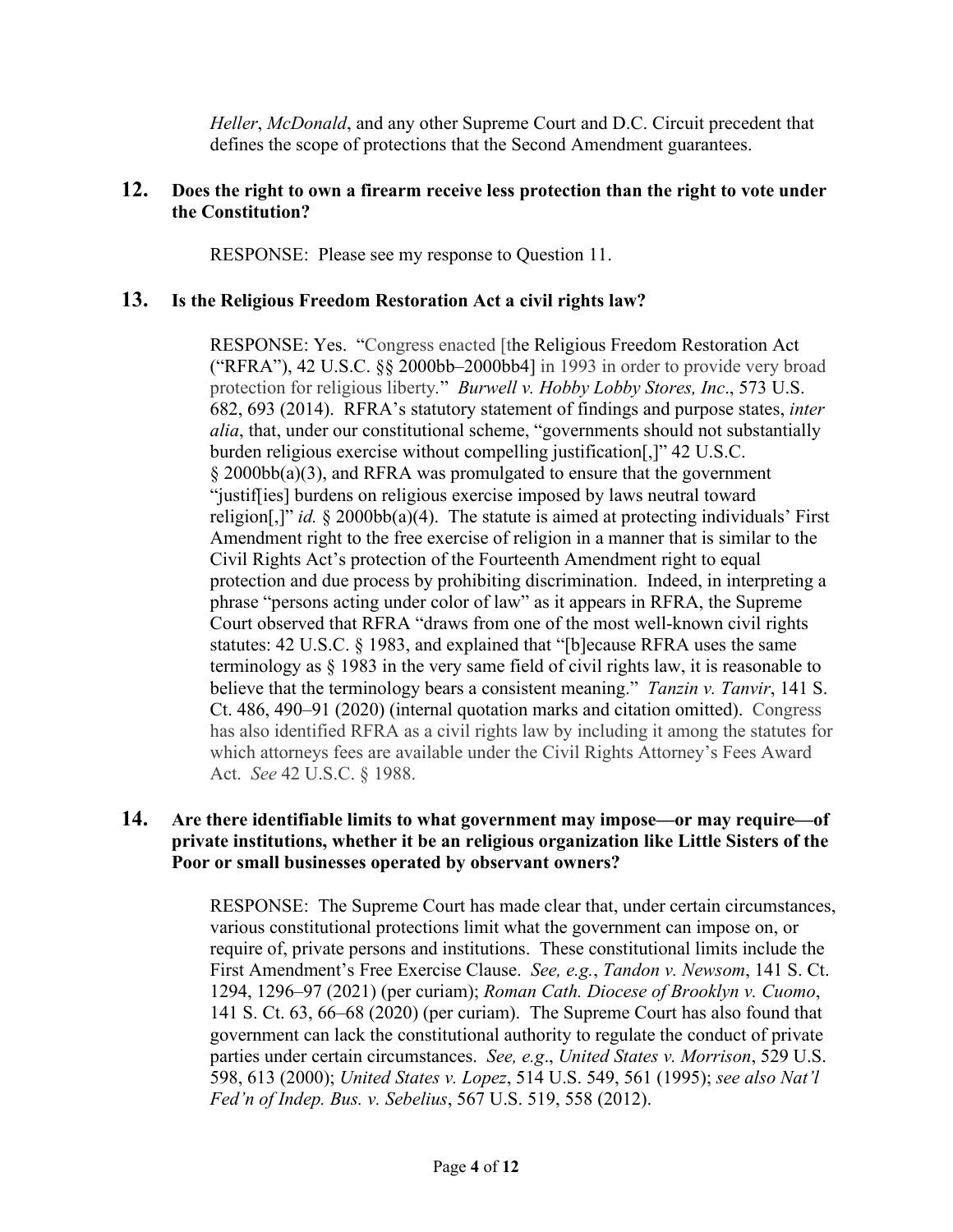#### **15. Do Americans have the right to their religious beliefs outside the walls of their houses of worship and homes?**

RESPONSE: Under the binding precedents of the Supreme Court, the rights secured by the Free Exercise Clause and the Religious Freedom Restoration Act are not limited to religious practices in the home or in houses of worship.

- **16. You served on the advisory board of the Montrose Christian School. While you served, the school had a statement of beliefs, posted on its website, that included traditional Christian moral teachings like "all Christians are under obligation to seek to make the will of Christ supreme."**
	- **a. Were you aware of this publicly posted statement of beliefs during your time on the advisory board?**

RESPONSE: I served on the inaugural advisory board of Montrose Christian School—a now-defunct kindergarten through  $12<sup>th</sup>$  grade private school—for one year, from the fall of 2010 to the fall of 2011. I was aware that Montrose Christian School was affiliated with Montrose Baptist Church. I was not aware that the school had a public website or that any statement of beliefs was posted on the school's website. My service on the board primarily involved planning for school fund-raising activities for the benefit of enrolled students. I did not receive any compensation for my service.

- **b. If so, were you aware of the specific declarations that:**
	- **i. "Man is the special creation of God, made in His own image. He created them male and female as the crowning work of His creation. The gift of gender is thus part of the goodness of God's creation."**
		- **1. Yes or no?**
	- **ii. "In the spirit of Christ, Christians should oppose racism, every form of greed, selfishness, and vice, and all forms of sexual immorality, including adultery, homosexuality, and pornography. We should work to provide for the orphaned, the needy, the abused, the aged, the helpless, and the sick. We should speak on behalf of the unborn and contend for the sanctity of all human life from conception to natural death. Every Christian should seek to bring industry, government, and society as a whole under the sway of the principles of righteousness, truth, and brotherly love.**
		- **1. Yes or no?**
	- **iii. "A wife is to submit herself graciously to the servant leadership of her husband even as the church willingly submits to the headship of Christ. She, being in the image of God as is her husband and thus equal to him, has the God-given responsibility to respect her husband and to serve as his helper in managing the household and nurturing the next generation."**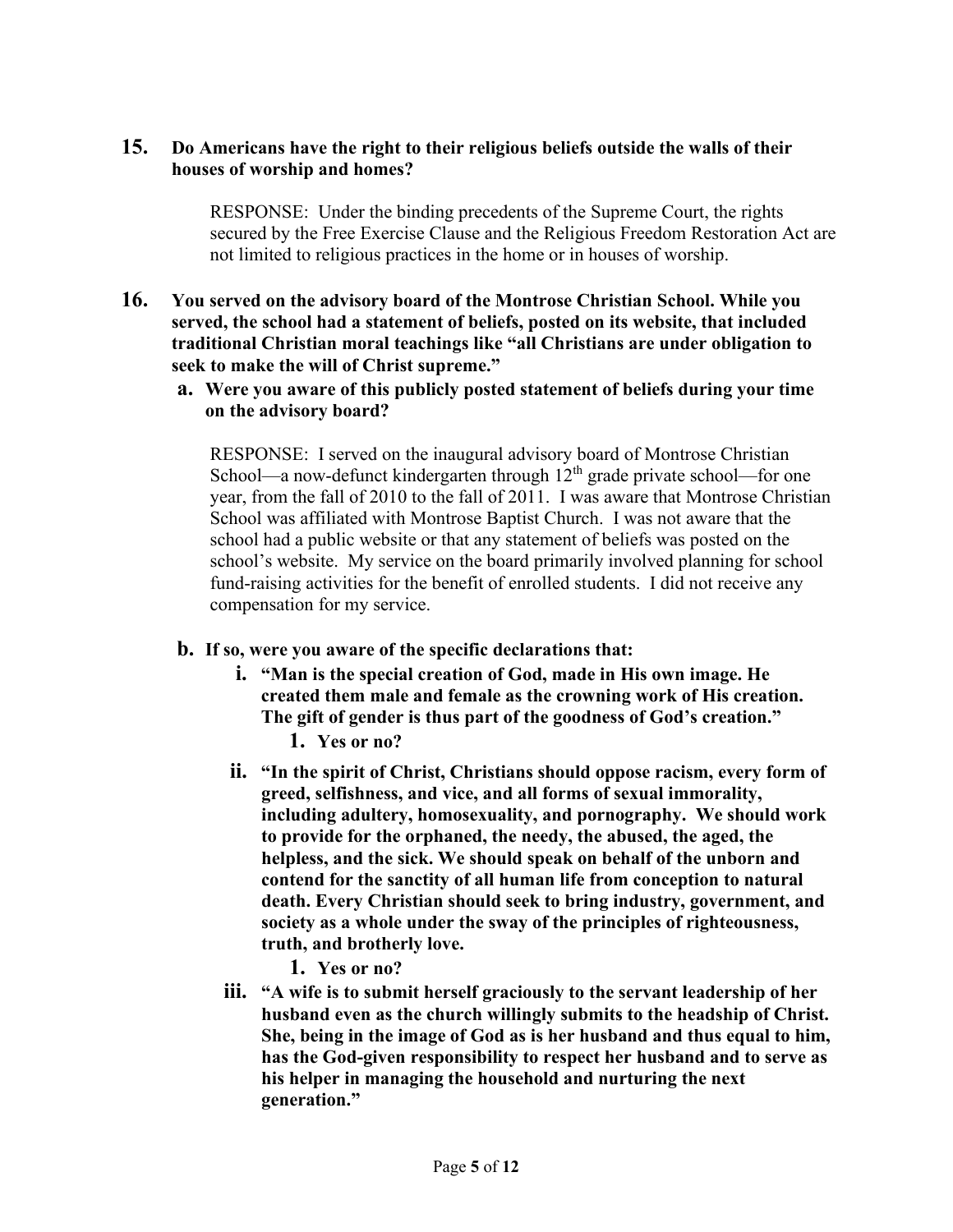## **1. Yes or no?**

RESPONSE: Please see my answer to Q.16.a.

**c. I have not, and will not, inquire as to what you believe on these issues, and whether these statements reflect your personal views. Probing a nominee's faith, and making it a matter of public display and ridicule, is and has never been appropriate. Do you agree that an individual's beliefs on these matters do not affect his or her fitness to be a judge?**

RESPONSE: Article VI of the Constitution forbids any religious test for appointment to any public office, including an appointment to judicial service. That provision states, in relevant part, that "all executive and judicial Officers, both of the United States and of the several States, shall be bound by Oath or Affirmation, to support this Constitution; but no religious Test shall ever be required as a Qualification to any Office or public Trust under the United States." Per the oath of office and the Code of Conduct, a judge is required to set aside all personal beliefs, including any religious beliefs, when she undertakes to rule in the cases to which she is assigned.

#### **17. President Biden has promised to nominate judges "who look like America." What do you understand this to mean?**

RESPONSE: My understanding is that President Biden is seeking to appoint judges from a variety of professional and personal backgrounds.

## **18. Is it appropriate to consider skin color or sex when making a political appointment? Is it constitutional?**

RESPONSE: As a pending judicial nominee and sitting federal judge, the Constitution and the Code of Conduct for United States Judges prevent me from commenting on the constitutionality of any particular set of factors that the Executive Branch might or does consider when making political appointments.

## **19. Is there systemic racism in public policy across America?**

RESPONSE: I am aware that policymakers in the Executive Branch have expressed views about "systemic racism," including, for example, the view that "systemic racism refers to historic patterns or practices that have had a disparate impact of communities of color and other ethnic minorities, such as the fact that those communities have disproportionately lower rates of employment and wealth accumulation." Responses to Questions for the Record to Judge Merrick Garland, Nominee to be United States Attorney General, at 64 (Feb. 28, 2021). Policymakers routinely consider evidence concerning such matters, and they also make determinations regarding relevant policy changes. The role of a judicial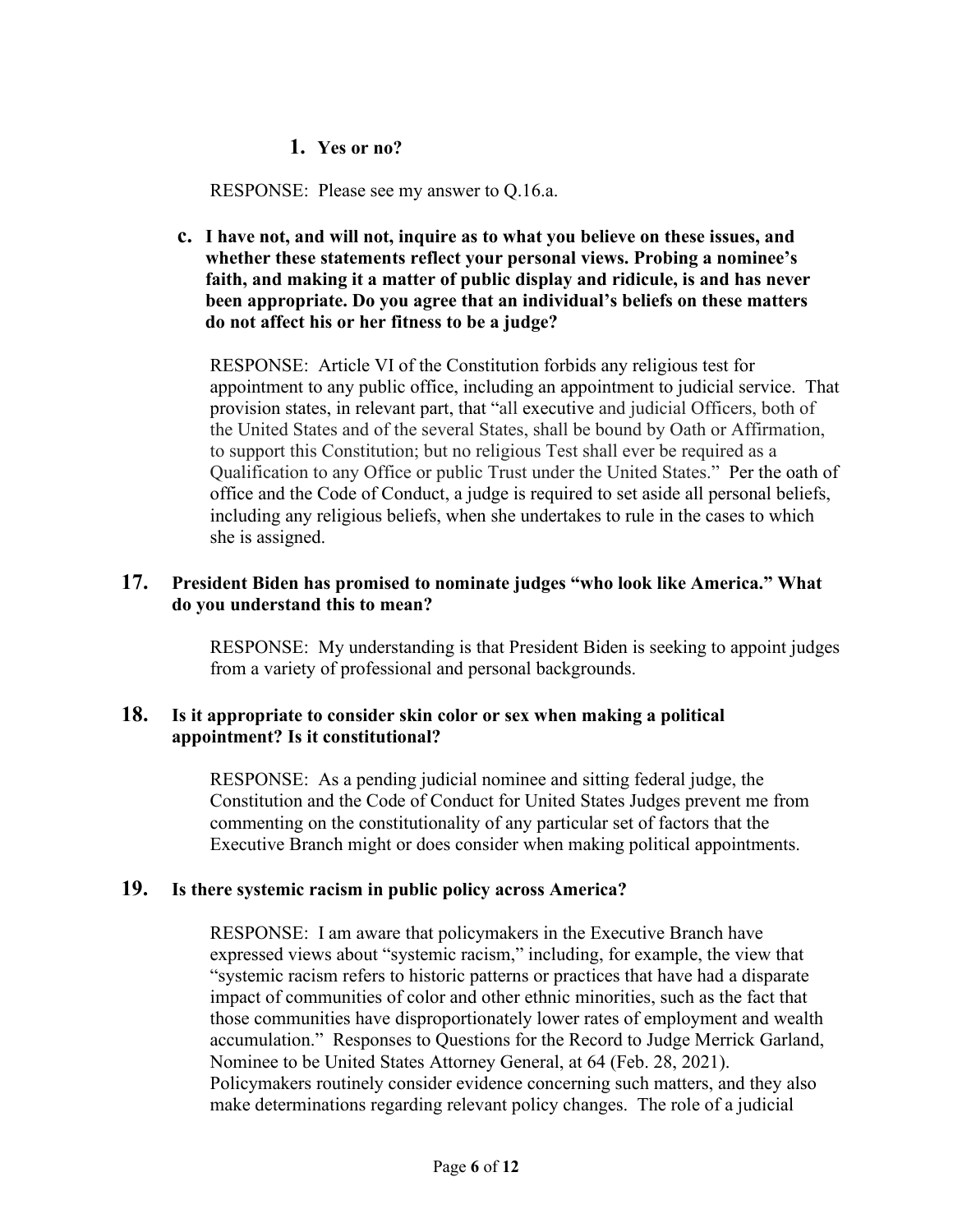officer is distinct from that of a policymaker; as a judicial officer, it is my duty to adjudicate individual claims, including claims of race discrimination, that are filed by persons who are authorized to litigate such cases or controversies in federal court. When I have jurisdiction to do so, I resolve properly filed legal disputes concerning race discrimination and other unlawful conduct based on the arguments that the parties make, the established facts of the particular case, and the applicable law, and I do not draw upon, reference, or consider my personal views, if any, regarding systemic racism. Thus, it would be inappropriate for me to comment on the existence *vel non* of any such phenomenon.

#### **20. Is the criminal justice system systemically racist?**

RESPONSE: Please see my response to Question 19.

- **21. If you are to join the D.C. Circuit, and supervise along with your colleagues the court's human resources programs, will it be appropriate for the Court to provide its employees trainings which include the following:**
	- **a. One race or sex is inherently superior to another race or sex;**
	- **b. An individual, by virtue of his or her race or sex, is inherently racist, sexist, or oppressive;**
	- **c. An individual should be discriminated against or receive adverse treatment solely or partly because of his or her race or sex; or**
	- d. **Meritocracy or related values such as work ethic are racist or sexist.**

RESPONSE: To my knowledge, the judges of the D.C. Circuit are not involved in evaluating or selecting training programs for court employees. If I join the D.C. Circuit, and if am asked to participate in evaluating any such program, I would assess the program's teachings and would oppose any instruction regarding race or sex that is unconstitutional or are otherwise contrary to law in light of the binding precedents of the Supreme Court and the D.C. Circuit.

#### **22. Will you commit to opposing any proposed trainings for D.C. Circuit employees that teach that meritocracy, or related values such as work ethic and self-reliance, are racist or sexist?**

RESPONSE: Please see my response to Question 21.

## **23. Is it appropriate for a witness to a crime to consider the race of the perpetrator when deciding whether to provide information to the police or federal authorities?**

RESPONSE: As a sitting federal judge, it is not my role to determine whether a witness's consideration of the race of a perpetrator is "appropriate," as opposed to unlawful, and I assess the lawfulness of a defendant's behavior based solely on the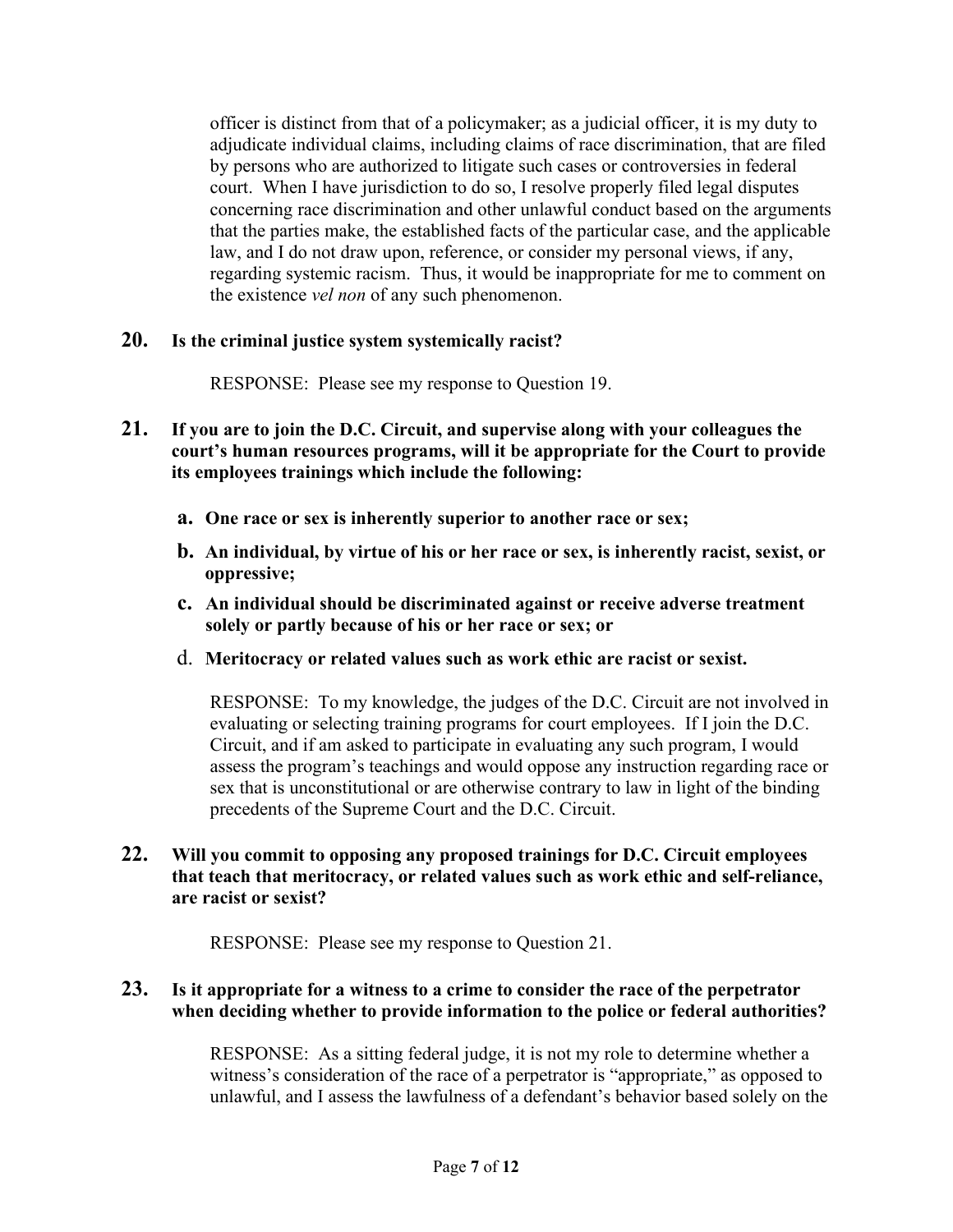facts of the particular case and the applicable law, including binding precedents of the D.C. Circuit and the Supreme Court. In any event, this question provides insufficient information to form an opinion about the appropriateness of the hypothesized witness's decision-making process, and as a pending judicial nominee and a sitting federal judge, I am not able to provide any view regarding the lawfulness of a witness's consideration of race in this hypothetical situation.

#### **24. Is it racist for a person to call police out of concern over the threatening or unlawful conduct of a person of color?**

RESPONSE: As a sitting federal judge, it is not my role to determine whether conduct by individuals is "racist," as opposed to unlawful, but the question itself posits that race played no role in the caller's decision to contact the police. Moreover, as a pending judicial nominee and a sitting federal judge, I am not able to provide any view regarding the lawfulness of a person's decision to call the police in this hypothetical situation.

# **25. Does the President have the authority to abolish the death penalty?**

**a. Does the implementation of a criminal punishment prescribed by law depend entirely on the President's discretion?**

#### **b. Could a President lawfully declare, as a policy, that he disfavors physical imprisonment and order all federal prosecutors to refuse to seek it?**

RESPONSE: Under our constitutional system, Congress determines the applicable penalties for conduct that it has declared unlawful, and, by statute, it has determined that the death penalty is an appropriate sentence for certain federal crimes under certain circumstances. The Supreme Court has upheld the death penalty as constitutional, and it is the President's duty to "take Care that the Laws be faithfully executed." U.S. Const. art II, § 3. Acting alone, the President does not have the authority to change the laws that Congress enacts, including the penalties that Congress has prescribed for criminal offenses. As a pending judicial nominee and sitting federal judge, I cannot opine as to any hypothetical scenario in which the President might refuse to implement any aspect of the criminal justice regime that the federal statutes embody.

**26. At his hearing, Attorney General Garland said that an attack on a courthouse while in operation, and trying to prevent judges from actually trying cases, "plainly is domestic extremism." And when pressed, he mentioned also that an attack "simply on government property at night or any other kind of circumstances" is a clear and serious crime. But he seemed to make a distinction between the two, describing the latter (and only the latter) as an "attack on our democratic institutions." If you are confirmed, you will be sitting on a very important court. Do you agree with these statements?**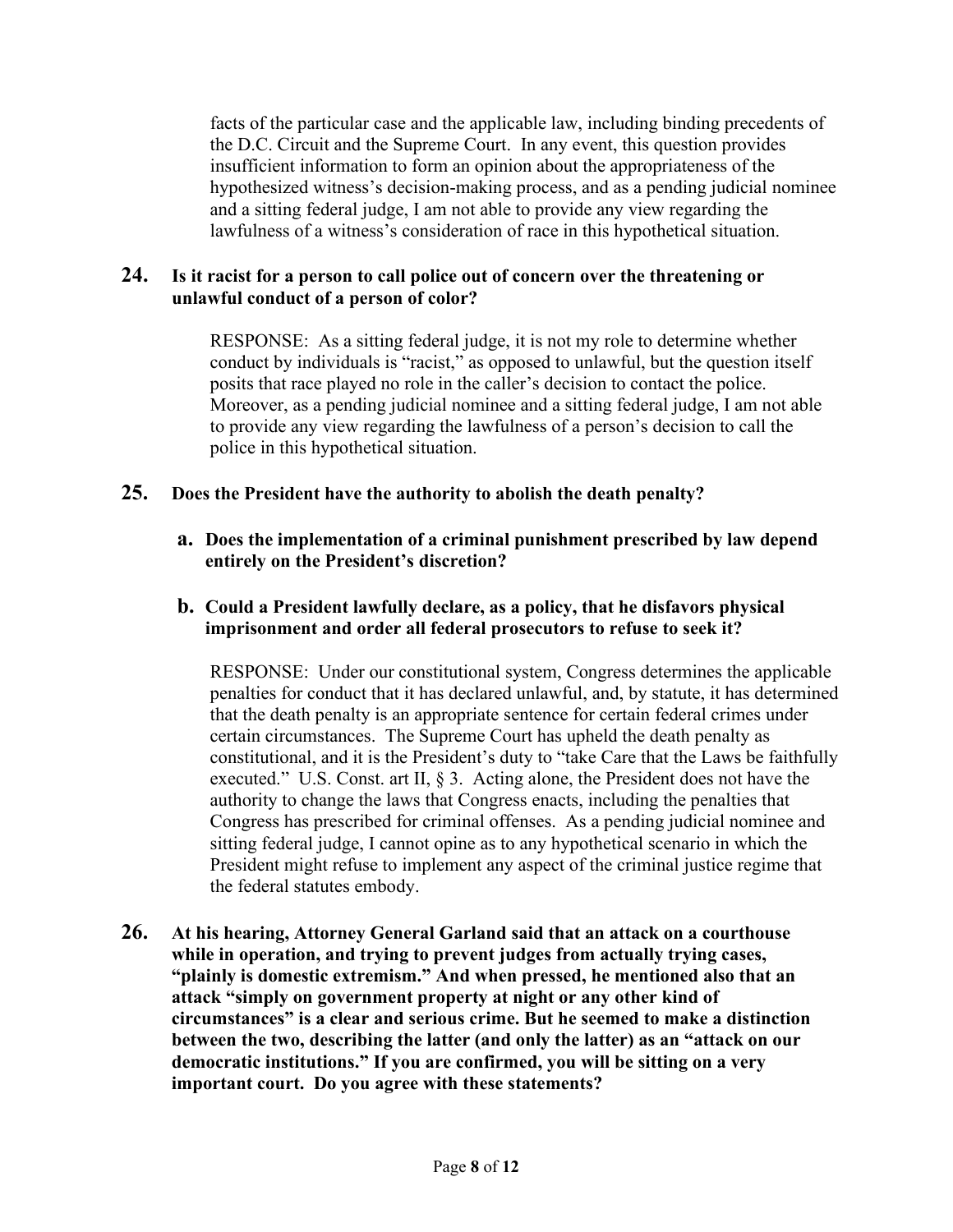RESPONSE: I am not familiar with these statements by Attorney General Garland, but the quoted statements appear to refer to alternative hypothetical circumstances involving an attack on a courthouse. Because litigation involving such issues might arise in the future, Canon 3 of the Code of Conduct prohibits me, as a sitting federal judge, from providing any personal view of whether the hypothesized conduct qualifies as "domestic extremism" or constitutes "an attack on our democratic institutions."

#### **27. Do you agree that free speech is an essential and irreplaceable American value?**

RESPONSE: Yes. The First Amendment of the Constitution plainly protects the right of free speech, *see* U.S. Const. amend. I, and the Supreme Court has long held that freedom of speech is a "fundamental" right. *See, e.g.*, *Schneider v. New Jersey*, 308 U.S. 147, 150 (1939).

#### **a. What are the present threats to free speech in America?**

RESPONSE: Policymakers routinely consider whether free speech in America is being threatened in various ways, and judicial officers also sometimes consider legal actions brought by individuals and entities who claim that their rights to free speech are being threatened. As a judicial officer, it is my duty to adjudicate individual claims of free-speech violations, and when I have jurisdiction to do so, I resolve properly filed legal disputes concerning violations of free speech based solely on the arguments that the parties make, the established facts of the particular case, and the applicable law. *See, e.g*., *Patterson v. United States*, 999 F. Supp. 2d 300 (D.D.C. 2013)*.* I do not draw upon, reference, or consider my personal views, if any, regarding present threats to free speech in America. Thus, it would be inappropriate for me to comment on the existence *vel non* of any such threats.

## **b. What role do the courts have in addressing threats to free speech?**

RESPONSE: Please see my response to Question 27(a).

## **c. Does the First Amendment protect speech that some may consider offensive?**

RESPONSE: Yes. "If there is a bedrock principle underlying the First Amendment, it is that the government may not prohibit the expression of an idea simply because society finds the idea itself offensive or disagreeable." *Texas v. Johnson*, 491 U.S. 397, 414 (1989); *see also Street v. New York*, 394 U.S. 576, 592 (1969) ("It is firmly settled that under our Constitution the public expression of ideas may not be prohibited merely because the ideas are themselves offensive to some of their hearers.").

## **i. If so, what are the limits to that protection?**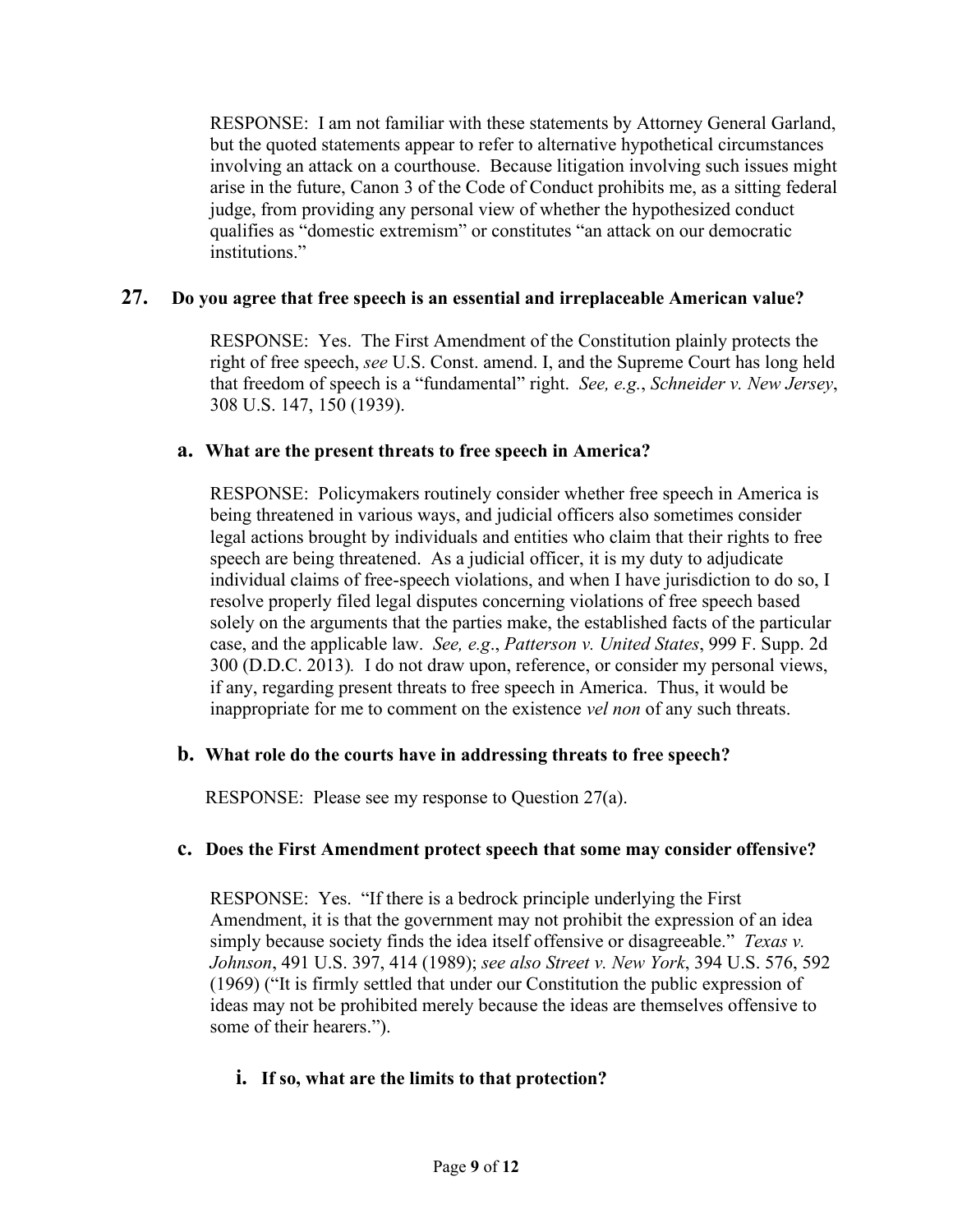RESPONSE: The Supreme Court has made clear that "speech that is 'vulgar,' 'offensive,' and 'shocking`' is 'not entitled to absolute constitutional protection under all circumstances.'" *Hustler Mag., Inc. v. Falwell*, 485 U.S. 46, 56 (1988) (quoting *FCC v. Pacifica Found.*, 438 U.S. 726, 747 (1978)). For instance, the government can "lawfully punish an individual for the use of insulting '"fighting" words—those which by their very utterance inflict injury or tend to incite an immediate breach of the peace.'" *Id.* (quoting *Chaplinksy v. New Hampshire*, 315 U.S. 568, 571–72 (1942)). Similarly, "obscene material is unprotected by the First Amendment[,]" such that the government may regulate materials that, "taken as a whole, appeal to the prurient interest in sex, which portray sexual conduct in a patently offensive way, and which, taken as a whole, do not have serious literary, artistic, political, or scientific value." *Miller v. California*, 413 U.S. 15, 24 (1973).

# **d. What is "hate speech"?**

RESPONSE: A plurality of the Supreme Court has described "[s]peech that demeans on the basis of race, ethnicity, gender, religion, age, disability, or any other similar ground" as "hateful[.]" *Matal v. Tam*, 137 S. Ct. 1744, 1764 (2017) (plurality opinion). However, the Supreme Court has not defined "hate speech" as a distinct doctrinal category, and the Court has consistently recognized First Amendment limits on the government's ability to regulate such speech. *See, e.g*., *Snyder v. Phelps*, 562 U.S. 443, 457–58 (2011); *R.A.V. v. City of St. Paul*, 505 U.S. 377, 380–81 (1992) (holding that an ordinance that prohibits "plac[ing] on public or private property a symbol, object, appellation, characterization or graffiti, including, but not limited to, a burning cross or Nazi swastika, which one knows or has reasonable grounds to know arouses anger, alarm or resentment in others on the basis of race, color, creed, religion or gender" is facially unconstitutional); *see also B.W.A. v. Farmington R-7 Sch. Dist.*, 554 F.3d 734, 739 (8th Cir. 2009) (observing that "[r]acially offensive speech cannot be restricted for that reason alone").

# **i. Is "hate speech," as you have just defined it, protected by the First Amendment?**

RESPONSE: Please see my response to Question 27(d).

## **ii. If so, what are the limits to that protection?**

RESPONSE: The Supreme Court has held that the government may punish "'fighting' words—those which by their very utterance inflict injury or tend to incite an immediate breach of the peace[,]" *Chaplinsky v. New Hampshire*, 315 U.S. 568, 572 (1942), consistent with the First Amendment. The government can also permissibly regulate "true threats," *i.e.*, "those statements where the speaker means to communicate a serious expression of an intent to commit an act of unlawful violence to a particular individual or group of individuals." *Virginia v. Black*, 538 U.S. 343, 359 (2003).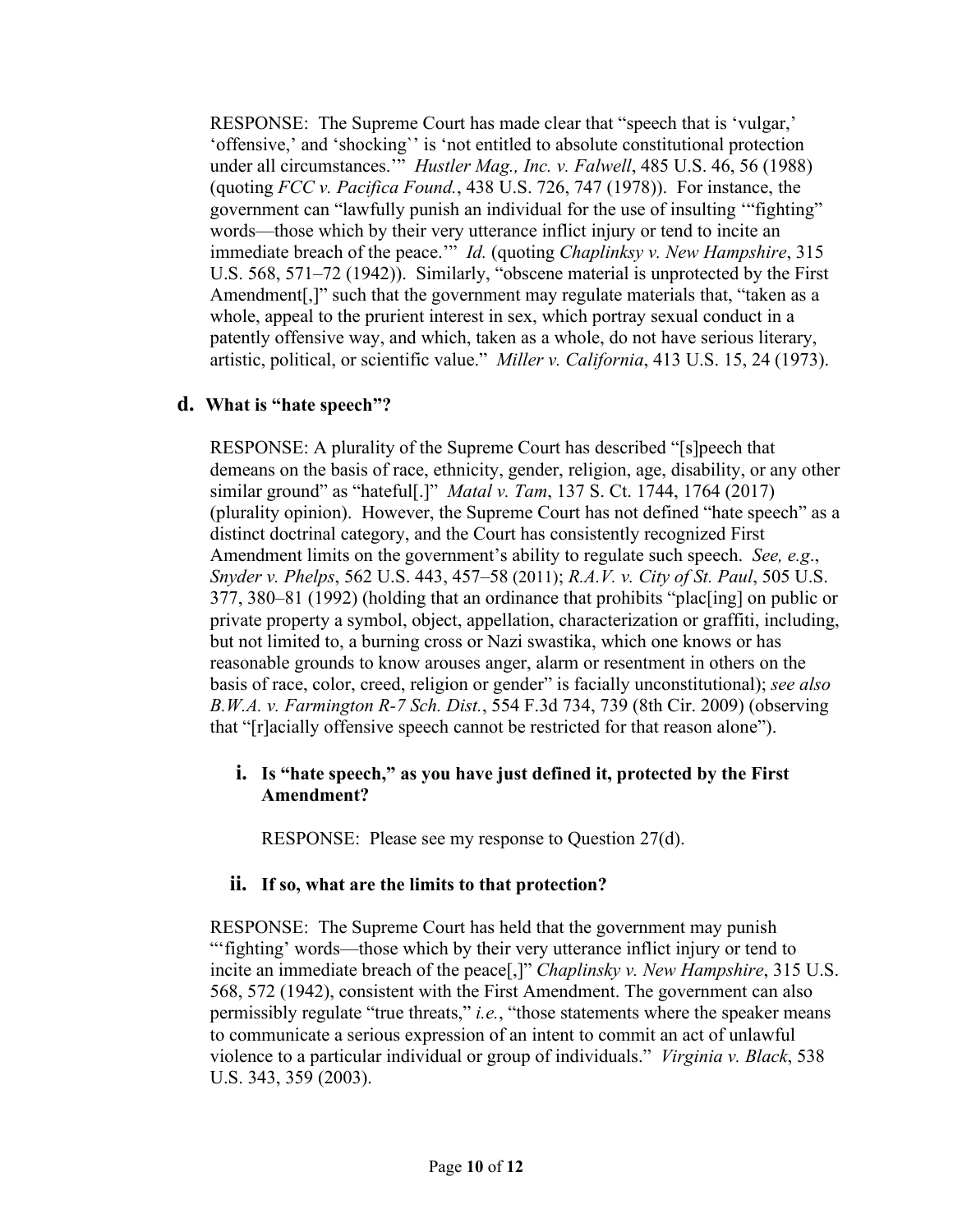#### **28. Do public educational institutions have the legal obligation to protect the speech rights of students and employees?**

RESPONSE: Yes. The Supreme Court has held that "First Amendment rights, applied in light of the special characteristics of the school environment, are available to teachers and students" in public educational institutions, and that "[i]t can hardly be argued that either students or teachers shed their constitutional rights to freedom of speech or expression at the schoolhouse gate." *Tinker v. Des Moines Indep. Cmty. Sch. Dist.*, 393 U.S. 503, 506 (1969). Thus, "the First Amendment generally precludes public universities from denying student organizations access to school-sponsored forums because of the groups' viewpoints." *Christian Legal Soc'y Chapter of Univ. of Cal. v. Martinez*, 561 U.S. 661, 667–68 (2010). However, the Supreme Court has held that public schools can regulate student speech that would "materially and substantially disrupt the work and discipline of the school[,]" *Tinker*, 393 U.S. at 513, and that "the constitutional rights of students in public school are not automatically coextensive with the rights of adults in other settings[,]" *Bethel Sch. Dist. No. 403 v. Fraser*, 478 U.S. 675, 682 (1986). Whether the *Tinker* rule applies to student speech that occurs off campus is a matter that the Supreme Court is currently considering in the case of *Mahanoy Area School District v. B.L.*, No. 20-255 (U.S. argued Apr. 28, 2021).

## **29. Do private educational institutions have the legal obligation to protect the speech rights of students and employees?**

RESPONSE: The Supreme Court has held that the First Amendment does not directly regulate the actions of private educational institutions, because, by its terms, the First Amendment "appl[ies] to governmental action" and "ordinarily does not itself throw into constitutional doubt the decisions of private citizens to permit, or to restrict, speech[.]" *Denver Area Educ. Telecomms. Consortium, Inc. v. FCC*, 518 U.S. 727, 737 (1996).

#### **30. Are educational institutions that receive federal funding permitted to discriminate on the basis of speech?**

RESPONSE: Whereas Title VI of the Civil Rights Act of 1964 prohibits entities (including educational institutions) that receive federal funding from discriminating on the basis of race, color, or national origin, 42 U.S.C. § 2000d, and Title IX of the Education Amendments of 1972 prohibits educational institutions that receive federal funding from discriminating on the basis of sex, 20 U.S.C. § 1681(a), to my knowledge, no federal statute currently prohibits educational institutions that receive federal funding from discriminating on the basis of speech.

## **31. In 2011, the U.S. Department of Education issued a dear Deal Colleague Letter to colleges and universities that broadened the definition of sexual harassment and required schools to adopt a lenient "more likely than not" burden of proof when**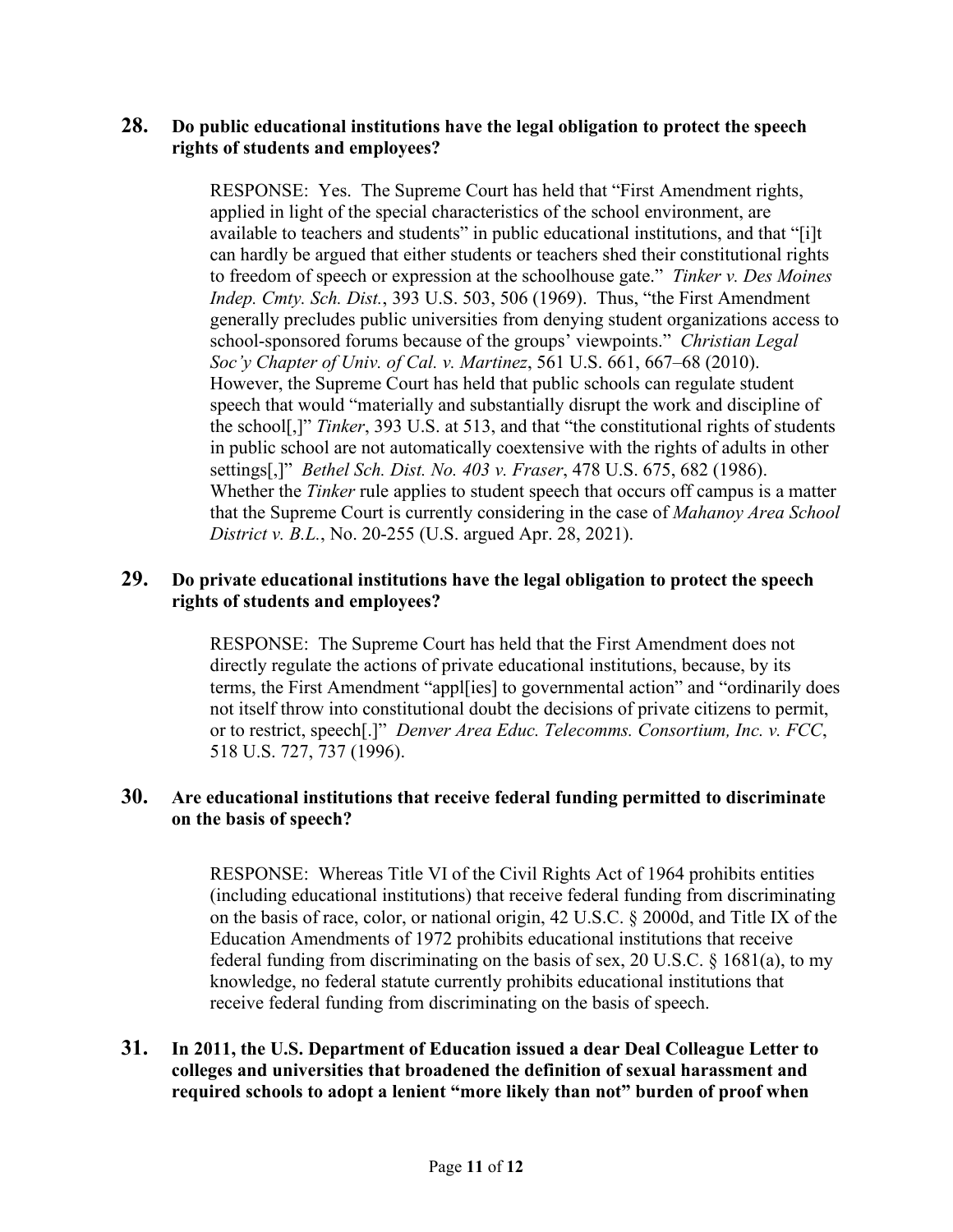#### **adjudicating claims, among other procedural defects. How does this compare with the standard of proof that governs in criminal prosecutions?**

RESPONSE: It is well established that "the Due Process Clause protects the accused against conviction except upon proof beyond a reasonable doubt of every fact necessary to constitute the crime with which he is charged." *In re Winship*, 397 U.S. 358, 364 (1970). Because the "more likely than not" burden of proof is a lower standard than proof beyond a reasonable doubt, it would be easier to establish guilt concerning claims of sexual harassment in the context of DOE adjudications than in criminal prosecutions concerning similar conduct.

#### **32. Given the information in the public domain, do you believe that Brett Kavanaugh sexually assaulted Christine Blasey Ford?**

RESPONSE: As a pending judicial nominee and a sitting federal judge, it would be inappropriate for me to comment on this question.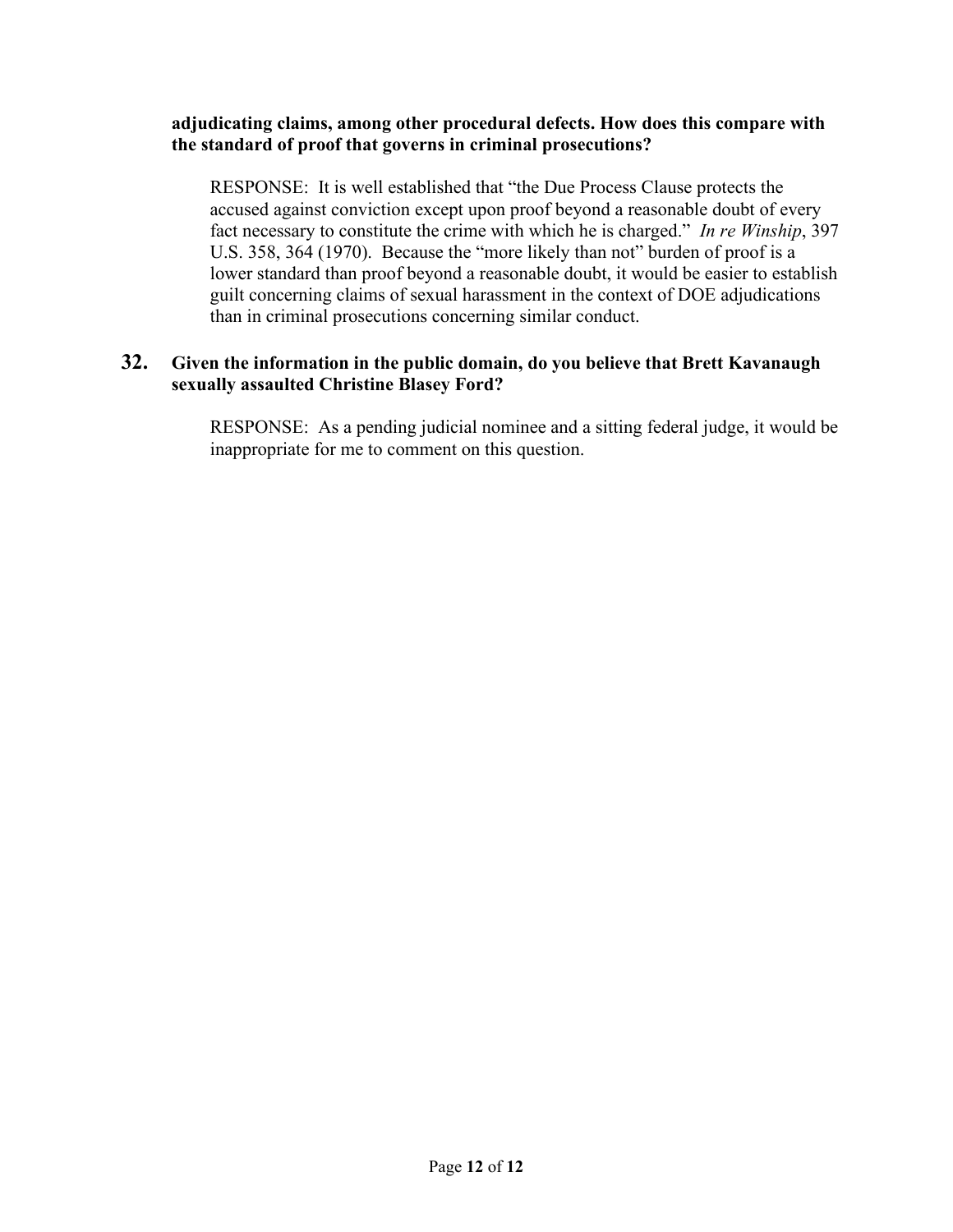## **Responses to Questions for the Record from Senator Mike Lee to Judge Ketanji Brown Jackson, Nominee to the United States Court of Appeals for the D.C. Circuit**

## **1. How would you describe your judicial philosophy?**

RESPONSE: I do not have a judicial philosophy per se, other than to apply the same method of thorough analysis to every case, regardless of the parties. In every case that I have handled as a district judge, I have considered only the parties' arguments, the relevant facts, and the law as I understand it, including the text of any applicable statutes and the binding precedents of the Supreme Court and the D.C. Circuit. And I have consistently applied the same level of analytical rigor to my evaluation of the parties' arguments, no matter who or what is involved in the legal action. If confirmed to the U.S. Court of Appeals for the D.C. Circuit, I would do the same.

## **2. What sources would you consult when deciding a case that turned on the interpretation of a federal statute?**

RESPONSE: I have issued nearly 50 published opinions in which I have engaged in the process of interpreting a federal statute. When I undertook to determine the meaning of statutory text in each of those cases, I started with a comprehensive evaluation of the statute's text, using traditional tools of statutory construction, including a close textual analysis of the words and structure of the statute. *See, e.g*., *All. of Artists & Recording Cos., Inc. v. Gen. Motors Co*., 162 F. Supp. 3d 8 (D.D.C. 2016), *aff'd*, 947 F.3d 849 (D.C. Cir. 2020). I have also occasionally employed canons of construction. Use of these tools ordinarily results in a conclusion regarding the meaning of the statutory provision. However, if I find that the statutory text is ambiguous insofar as it is susceptible to more than one meaning, I reconsider the parties' arguments and may consult the legislative history, as the Supreme Court permits, in an effort to ascertain the will of Congress. I have never resolved a statutory ambiguity based solely on the legislative history of the statute.

## **3. What sources would you consult when deciding a case that turned on the interpretation of a constitutional provision?**

RESPONSE: I would interpret the Constitution in a manner that is consistent with the methods of interpretation that the Supreme Court employs when it undertakes to interpret constitutional provisions. The Supreme Court has recently interpreted various constitutional provisions by attempting to ascertain the original meaning of the words used as understood by the public at the time of the Founding. *See, e.g*., *United States v. Jones*, 132 S. Ct. 945, 949 (2012) (Fourth Amendment); *Citizens United v. Fed. Election Comm'n*, 558 U.S. 310, 906 (2010) (First Amendment); *District of Columbia v. Heller*, 554 U.S. 570, 576–600 (2008) (Second Amendment); *Crawford v. Washington*, 541 U.S. 36, 42–57 (2004) (Confrontation Clause); *Alden v. Maine*, 527 U.S. 706, 715–724 (1999) (Eleventh Amendment). And while the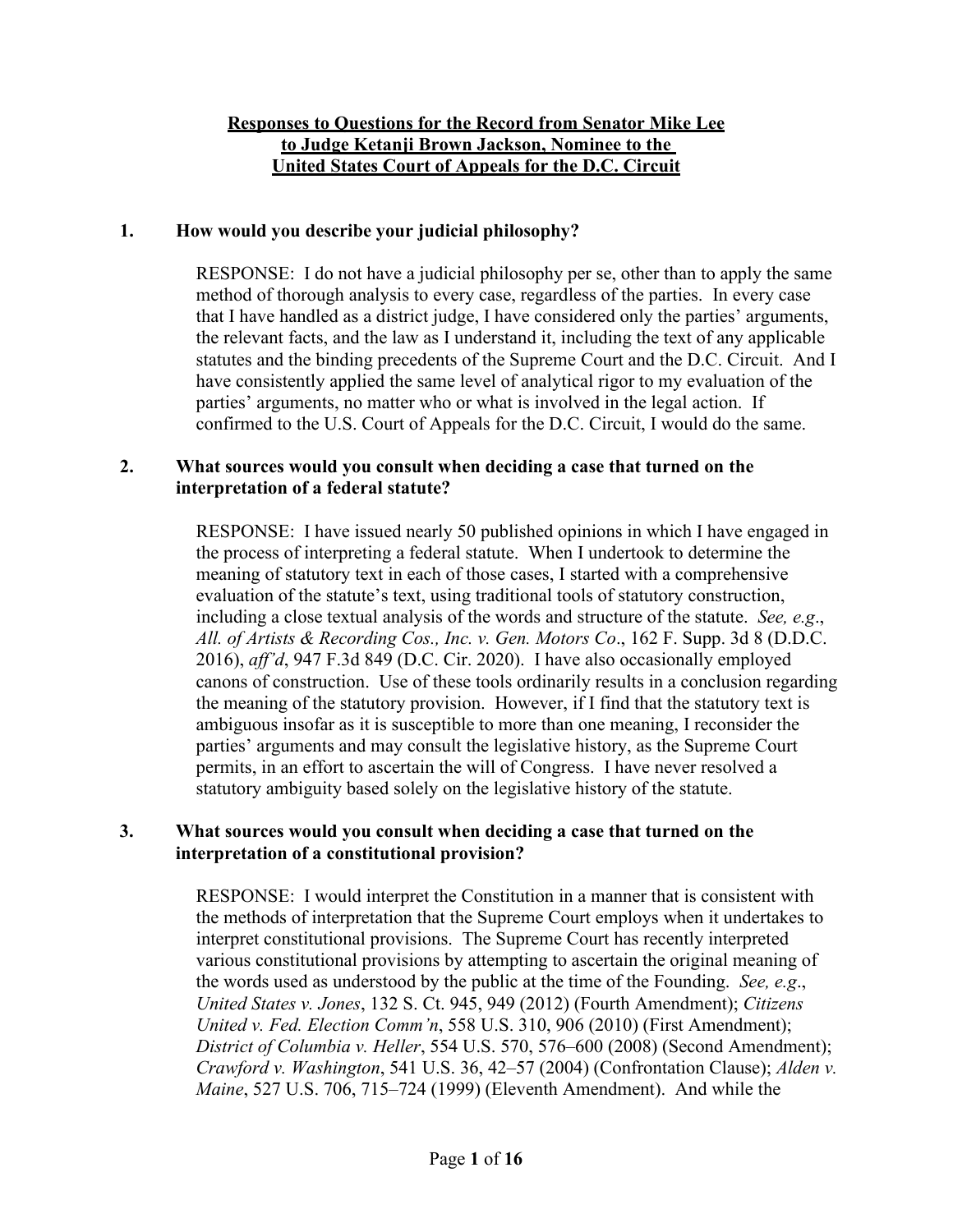Supreme Court has primarily evaluated the original public meaning of the text of the constitutional provision at issue, *see Jones*, 132 S. Ct. at 949, 953; *Heller*, 554 U.S. at 576–77, its binding precedents also sometimes refer to the original intent of the Framers, *see Crawford*, 541 U.S. at 53–54, 59, 61. As a lower court judge, I am bound by both the precedents of the Supreme Court and its method of analysis, and if called upon to interpret a constitutional provision, I would adhere to the methods of analysis that the Supreme Court and the D.C. Circuit employ, without regard to any personal view of how the Constitution should be interpreted.

#### **4. What role do the text and original meaning of a constitutional provision play when interpreting the Constitution?**

RESPONSE: Please see my response to Question 3.

#### **5. What are the constitutional requirements for standing?**

RESPONSE: The "irreducible constitutional minimum" requirements for standing to invoke the power of a federal court to resolve, as necessary to demonstrate that the plaintiff's legal claim presents a remediable case or controversy that gives rise to jurisdiction under Article III of the Constitution, are: (1) that the plaintiff has suffered an injury in fact that is "concrete and particularized" and "actual or imminent"; (2) that the asserted injury is fairly traceable to the defendant's action, and (3) that it is "likely, as opposed to merely speculative, that the injury will be redressed by a favorable decision." *Lujan v. Defs. of Wildlife*, 504 U.S. 555, 560–61 (1992) (internal quotation marks and citations omitted).

#### **6. Do you believe there is a difference between "prudential" jurisdiction and Article III jurisdiction in the federal courts? If so, which jurisdictional requirements are prudential, and which are mandatory?**

RESPONSE: Article III, section 2 defines the scope of a federal court's jurisdiction—i.e., "[t]he judicial Power" that the Constitution vests in the federal judiciary—and the Supreme Court has developed various doctrines that relate the exercise of a federal court's jurisdiction. Some of these doctrines are mandated by the Constitution's text; others are merely "prudential."

Standing, mootness, and ripeness are all rooted in Article III's "case" or "controversy" requirement. *See, e.g.*, *Lujan v. Defs. of Wildlife*, 504 U.S. 555, 559– 60 (1992); *Friends of the Earth, Inc. v. Laidlaw Env't Servs. (TOC), Inc.*, 528 U.S. 167, 180 (2000); *Duke Power Co. v. Carolina Env't Study Grp., Inc.*, 438 U.S. 59, 81 (1978). These determinations are mandatory considerations that must be assessed at the outset of a case, and if there is no standing, or if the matter is moot or unripe, the court lacks jurisdiction to proceed to review the merits and resolve the dispute.

Other limits on a federal court's exercise of jurisdiction that are not grounded in the text of Article III, but the Supreme Court has determined that the exercise of a court's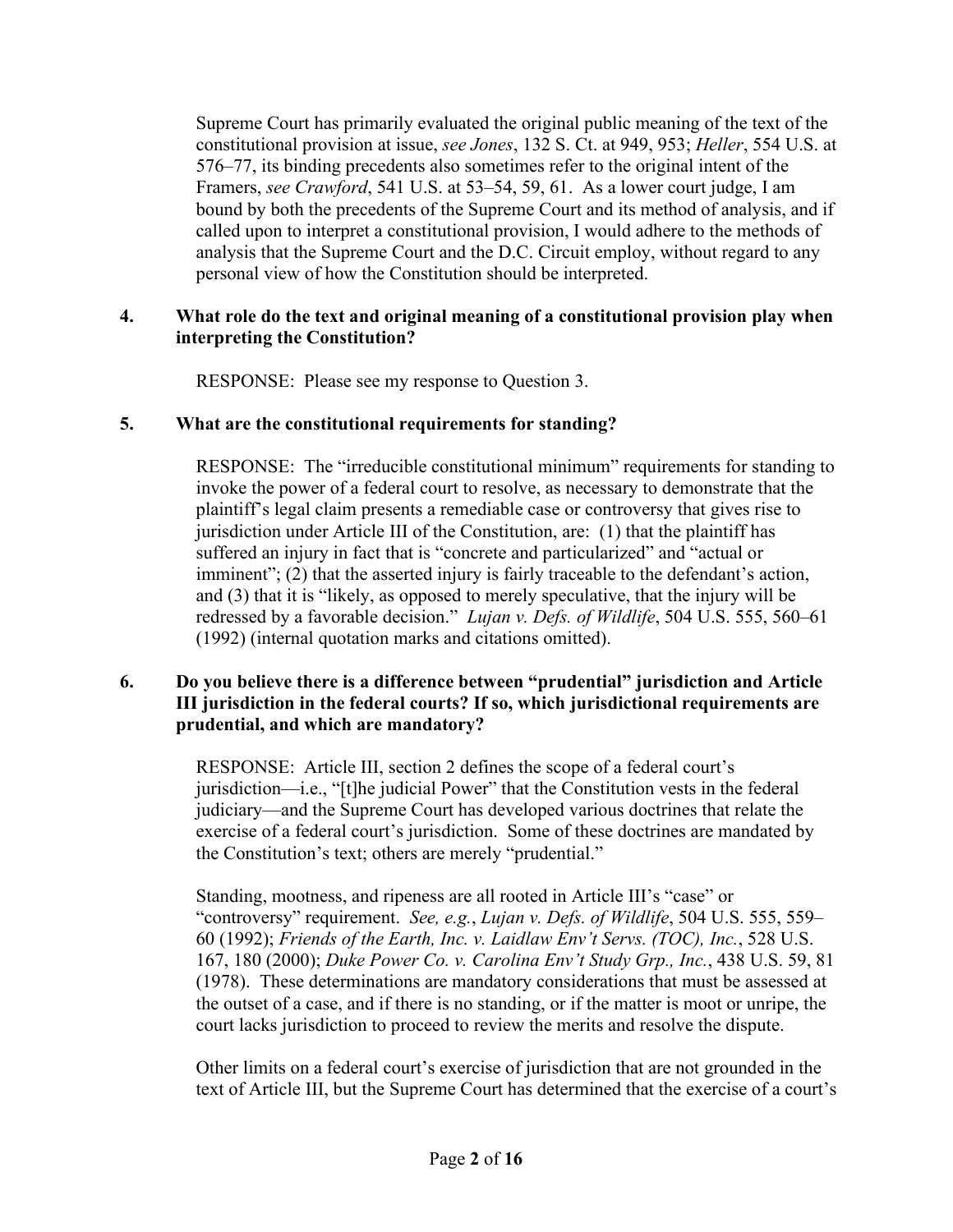jurisdiction over certain cases and controversies is restricted on these grounds nevertheless. *See, e.g.*, *Elk Grove Unified Sch. Dist. v. Newdow*, 542 U.S. 1, 12 (2004) (explaining that "prudential standing encompasses the general prohibition on a litigant's raising another person's legal rights, [and] the rule barring adjudication of generalized grievances more appropriately addressed in the representative branches" (internal quotation marks and citation omitted)); *Duke Power Co.*, 438 U.S. at 81–82 (discussing "prudential considerations embodied in the ripeness doctrine[,]" such as the extent to which the parties would be "adversely affected" by a "delayed resolution" of the case); *United States v. W.T. Grant Co*., 345 U.S. 629, 632–33 (1953) (noting that various practical concerns impact mootness determinations, such as the likelihood that an action will recur). Notwithstanding these "prudential" considerations, the Supreme Court has recently reiterated that federal courts must hear cases that have been properly brought, and that "a federal court's obligation to hear and decide cases within its jurisdiction is virtually unflagging." *Lexmark Int'l, Inc. v. Static Control Components, Inc.*, 572 U.S. 118, 126 (2014) (internal quotation marks and citation omitted).

Another potential category of prudential restrictions that pertain to a court's jurisdiction relate to circumstances under which a court can hear claims that implicate the adjudicative authority of the States. The Supreme Court has sometimes required federal courts to abstain from exercising jurisdiction as a prudential matter, rather than one that is necessarily grounded in Article III. *See, e.g.*, *R.R. Comm'n of Tex. v. Pullman Co.*, 312 U.S. 496, 501 (1941) (emphasizing that federal courts should abstain from exercising jurisdiction over a case involving state law when, for instance, resolution of a state law question by state courts can avoid the necessity of deciding a question of federal constitutional law); *see also Younger v. Harris*, 401 U.S. 37, 41 (1971) (holding that federal courts should not grant injunctive relief against state criminal prosecution pursuant to "the national policy forbidding federal courts to stay or enjoin pending state court proceedings except under special circumstances").

## **7. How would you define the doctrine of administrative exhaustion?**

RESPONSE: Administrative exhaustion is the principle that a plaintiff must pursue administrative remedies before seeking to challenge an agency or state action in federal court. *See, e.g.*, *McKart v. United States*, 395 U.S. 185, 193 (1969).

#### **8. Do you believe Congress has implied powers beyond those enumerated in the Constitution? If so, what are those implied powers?**

RESPONSE: The scope of Congress's constitutional authority is a matter that is subject to vigorous and ongoing debate. Article I, section 8 lists various specific powers of the Legislative branch, and it concludes with the statement that the Legislature also has the power "[t]o make all Laws which shall be necessary and proper for carrying into Execution the foregoing Powers, and all other Powers vested by the Constitution in the Government of the United States, or in any Department or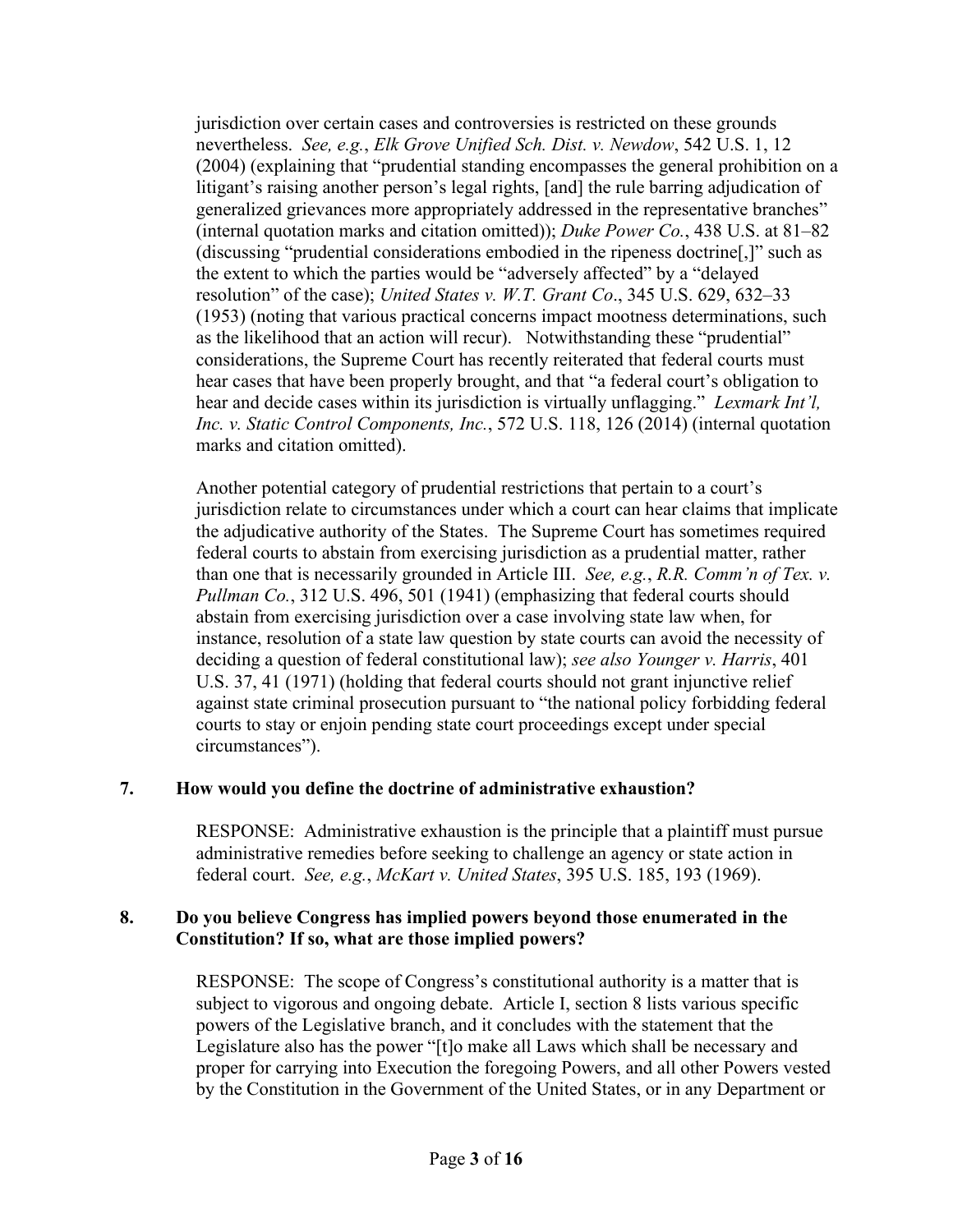Officer thereof." U.S. Const. art I, § 8, cl. 18. Similarly, section 5 of the Fourteenth Amendment confers to Congress the "power to enforce, by appropriate legislation, the provisions of this article." Some have argued that these and other constitutional grants of authority compel the conclusion that the Framers intended for Congress to have implied powers beyond those enumerated in the Constitution.

The Supreme Court has, at times, recognized that Congress has certain implied powers. *See, e.g.*, *Perez v. Brownell*, 356 U.S. 44, 57 (1958) (explaining that, "[a]lthough there is in the Constitution no specific grant to Congress of power to enact legislation for the effective regulation of foreign affairs, there can be no doubt of the existence of this power in the law-making organ of the Nation"), *overruled in part on other grounds by Afroyim v. Rusk*, 387 U.S. 253 (1967); *McGrain v. Daugherty*, 273 U.S. 135, 173 (1927) (holding "that the two houses of Congress, in their separate relations, possess, not only such powers as are expressly granted to them by the Constitution, but such auxiliary powers as are necessary and appropriate to make the express powers effective"). However, the Supreme Court has also made clear that "[e]very law enacted by Congress must be based on one or more of its powers enumerated in the Constitution." *United States v. Morrison*, 529 U.S. 598, 607 (2000); *see also United States v. Lopez*, 514 U.S. 549, 566 (1995) ("The federal government is acknowledged by all to be one of enumerated powers." (internal quotation marks, citation, and alterations omitted)). Thus, while "[t]he principle [that Congress] can exercise only the powers granted to it . . . is now universally admitted[,]" the significant "question respecting the extent of the powers actually granted[] is perpetually arising, and will probably continue to arise, as long as our system shall exist." *Lopez*, 514 U.S. at 566 (quoting *McCulloch v. Maryland*, 4 Wheat. 316, 405 (1819)) (internal quotation marks and alterations omitted)).

#### **9. Where Congress enacts a law without reference to a specific Constitutional enumerated power, how would you evaluate the constitutionality of that law?**

RESPONSE: If I were ever called upon to evaluate a congressional enactment that did not reference a specific power enumerated in the Constitution, I would utilize the same methods of evaluation that the Supreme Court has used to assess Congress's ability to enact laws that have been challenged on those grounds.

In *United States v. Lopez*, 514 U.S. 549 (1995), for example, the Supreme Court assessed the authority of Congress to enact the Gun-Free School Zones Act by "start[ing] with first principles[,]" and in this regard, it focused on the text of the Constitution itself. *See id.* at 552 (noting that "[t]he Constitution creates a Federal Government of enumerated powers"). The Court then reviewed prior precedents that had addressed the extent of Congress's power under the Commerce Clause, *see id.* at 553–59, and gleaned applicable principles from those binding authorities, including confirmation that Congress's Commerce Clause power "is subject to outer limits[,]" *id.* at 557. The Court also determined, based on the circumstances presented in the prior binding precedents, that even its past decisions affirming Congress's authority to enact legislation under the Commerce Clause "had involved economic activity in a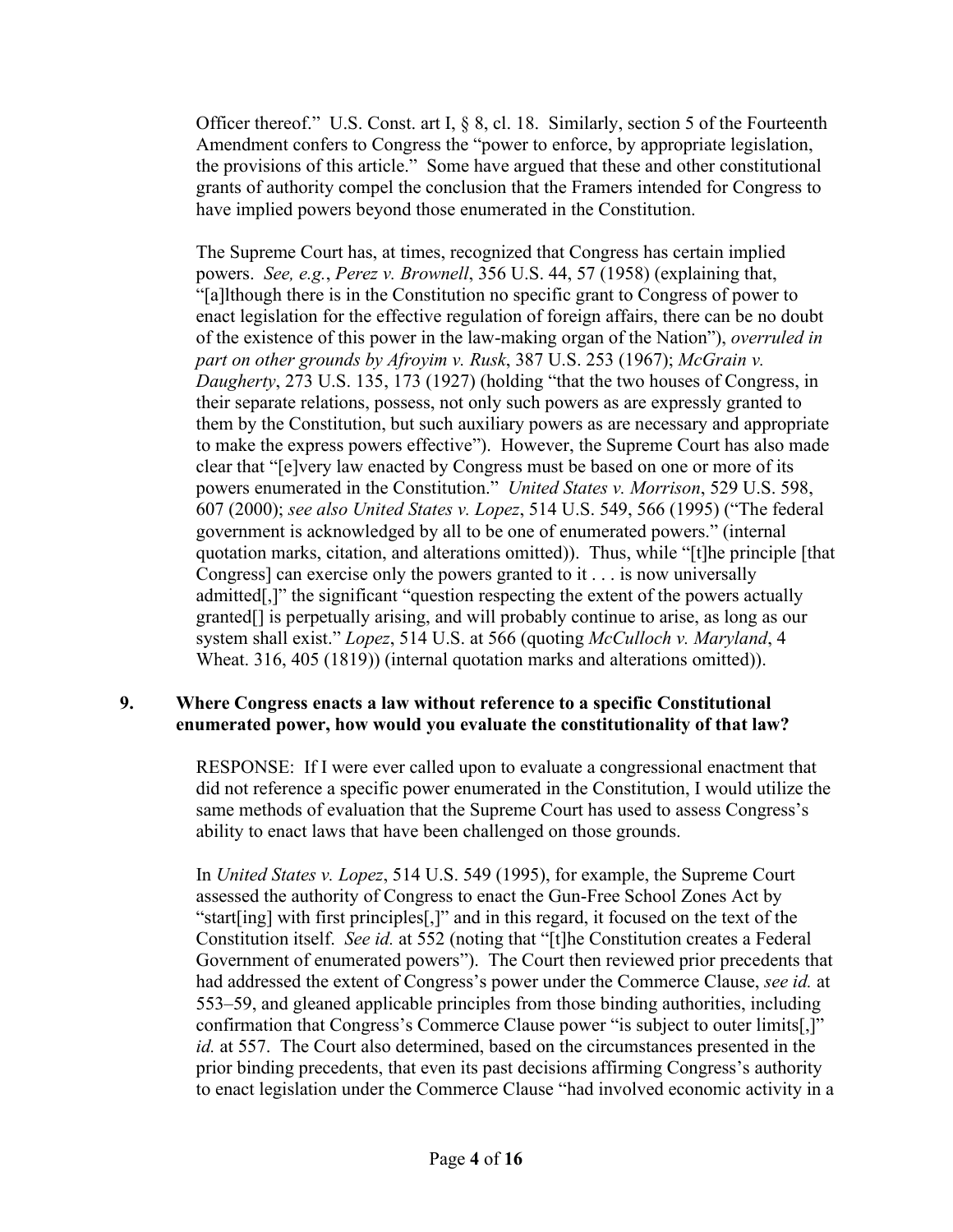way that the possession of a gun in a school zone does not[,]" *id.* at 560, and it also noted that, "as part of [its] independent evaluation of constitutionality under the Commerce Clause" it would have "of course consider[ed] legislative findings, and indeed even congressional committee findings, regarding effect on interstate commerce[,]" if the statute or its legislative history had contained such findings, *id.* at 562.

I would ascertain if the Supreme Court or the D.C. Circuit has used additional, or different, tools to evaluate the constitutionality of enactments of Congress that do not reference a specific enumerated right. And I would research the applicable methods of interpretation, and apply such tools, if I had to evaluate the constitutionality of any such statute.

## **10. Does the Constitution protect rights that are not expressly enumerated in the Constitution? Which rights?**

RESPONSE: The Supreme Court has determined that the Constitution protects certain rights that are not specifically enumerated in the Constitution. Cases such as *Griswold v. Connecticut*, 381 U.S. 479 (1965), and *Eisenstadt v. Baird*, 405 U.S. 438 (1972), recognize an unenumerated right to privacy that encompasses the right to marital privacy and to use contraception. *Obergefell v. Hodges*, 576 U.S. 644 (2015), and *Loving v. Virginia*, 388 U.S. 1 (1967), affirm a constitutional right to marry, and *Skinner v. Oklahoma ex rel. Williamson*, 316 U.S. 535 (1942), and *Pierce v. Society of Sisters*, 268 U.S. 510 (1925), recognize the right to have children and to direct their education. In *Saenz v. Roe*, 526 U.S. 489 (1999), the Supreme Court affirmed a right to travel, and *Roe v. Wade*, 410 U.S. 113 (1973), and *Planned Parenthood of Southeastern Pennsylvania v. Casey*, 505 U.S. 833 (1992), articulate a limited right to terminate a pregnancy, particularly before viability, *Casey*, 505 U.S at 870. The Supreme Court has also "assumed, and strongly suggested" that there is a "right to refuse unwanted lifesaving medical treatment." *Washington v. Glucksberg*, 521 U.S. 702, 720 (1997).

According to the Supreme Court, the due process clauses of the Fifth and Fourteenth Amendments are the primary sources for the recognition of unenumerated rights, and the Court has held that, as a general matter, due process protects "those fundamental rights and liberties which are, objectively, deeply rooted in this Nation's history and tradition" and "implicit in the concept of ordered liberty[.]" *Glucksberg*, 521 U.S. at 720–21 (internal quotation marks and citations omitted). The Supreme Court has also, at times, suggested that the Ninth Amendment—which provides that the "enumeration in the Constitution, of certain rights, shall not be construed to deny or disparage others retained by the people[,]" and the Privileges and Immunities Clause of Article IV, section 2, which states that "the Citizens of each State shall be entitled to all Privileges and Immunities of Citizens in the several States[,]" are sources for unenumerated rights. *See, e.g.*, *Roe*, 410 U.S. at 152–53; *Saenz*, 526 U.S. at 501–02.

## **11. What rights are protected under substantive due process?**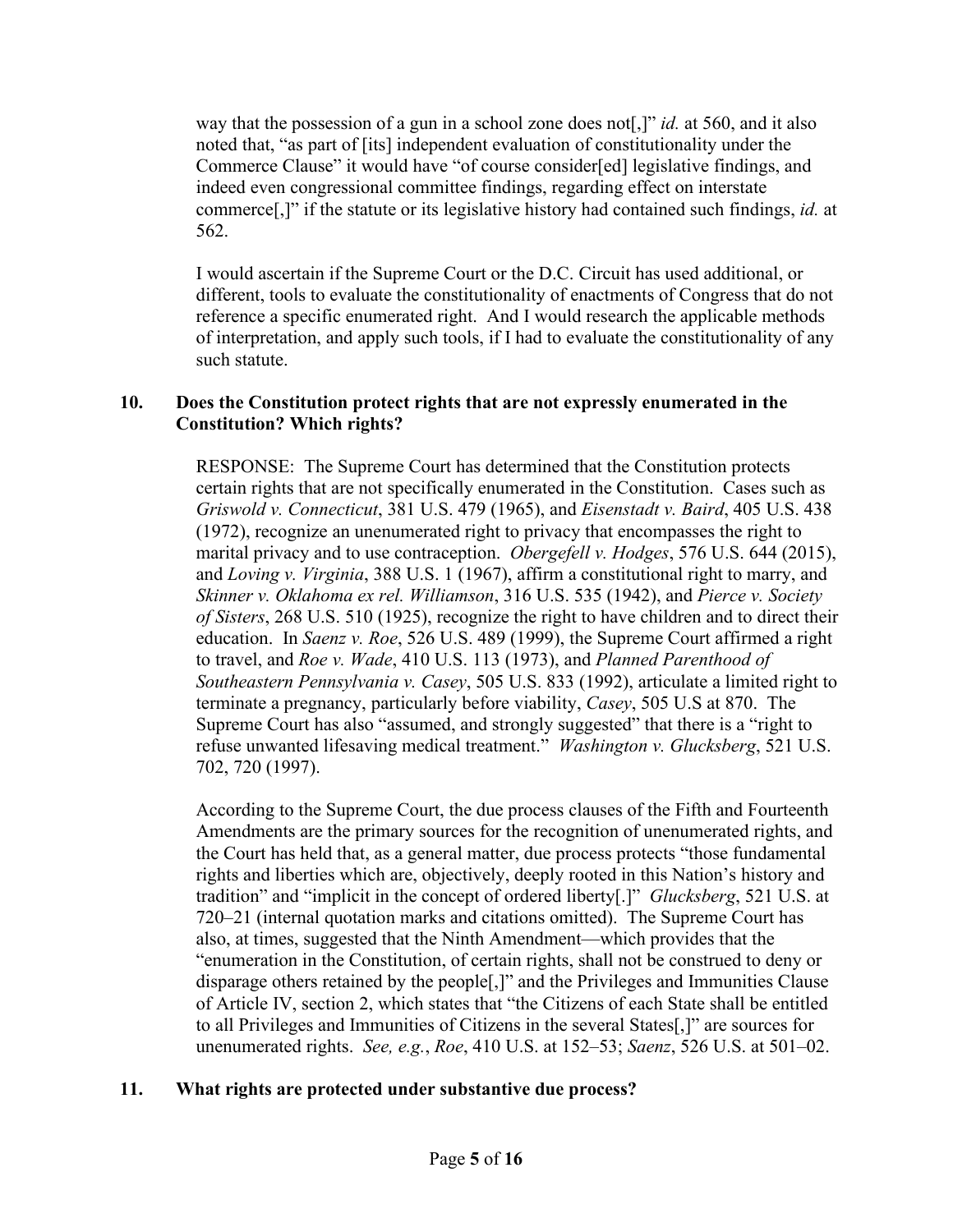RESPONSE: Please see my response to Question 10.

**12. If you believe substantive due process protects some personal rights such as a right to abortion, but not economic rights such as those at stake in** *Lochner v. New York***, on what basis do you distinguish these types of rights for constitutional purposes?**

> RESPONSE: As a pending judicial nominee and a sitting federal judge, any personal views that I might have regarding of the scope of substantive due process have no bearing on the constitutional analysis that I would impose in any case that implicates these issues. Under binding Supreme Court precedent, the substantive due process clause protects unenumerated rights that are "deeply rooted in this Nation's history and tradition" and "implicit in the concept of ordered liberty," *Washington v. Glucksberg*, 521 U.S. 702, 720–21 (1997) (internal quotation marks and citations omitted), and the government's regulation of such unenumerated personal rights may be subject to heightened scrutiny. The Supreme Court has not afforded the same protection to the unenumerated economic rights that were initially recognized in *Lochner. See West Coast Hotel Co. v. Parrish*, 300 U.S. 379 (1937); *Williamson v. Lee Optical of Okla. Inc.*, 348 U.S. 483 (1955). The Court has held that the government can regulate in a manner that restricts economic freedom if the regulation at issue is rationally related to a legitimate government interest. *See, e.g.*, *Minnesota v. Clover Leaf Creamery Co.*, 449 U.S. 456, 461 (1981); *City of New Orleans v. Dukes*, 427 U.S. 297, 303 (1976).

## **13. What are the limits on Congress's power under the Commerce Clause?**

RESPONSE: According to the Supreme Court, Congress's power under the Commerce Clause is broad, but it is not unlimited. The Court has held that Congress may only regulate three categories of activity pursuant to that constitutional provision: (1) "the use of the channels of interstate commerce," (2) "the instrumentalities of interstate commerce, or persons or things in interstate commerce" and activities that threaten such instrumentalities, persons or things, and (3) activities that "substantially affect interstate commerce[.]" *United States v. Lopez*, 514 U.S. 549, 558–59 (1995); *see also Nat'l Fed'n of Indep. Bus. v. Sebelius*, 567 U.S. 519, 536 (2012).

## **14. What qualifies a particular group as a "suspect class," such that laws affecting that group must survive strict scrutiny?**

RESPONSE: When an act of government distinguishes between groups of people, the Supreme Court has described the "traditional indicia of suspectness" to include those classifications that pertain to "an immutable characteristic determined solely by the accident of birth," and also those that pertain to classes of persons who are "saddled with such disabilities, or subjected to such a history of purposeful unequal treatment, or relegated to such a position of political powerlessness as to command extraordinary protection from the majoritarian political process." *Johnson v.*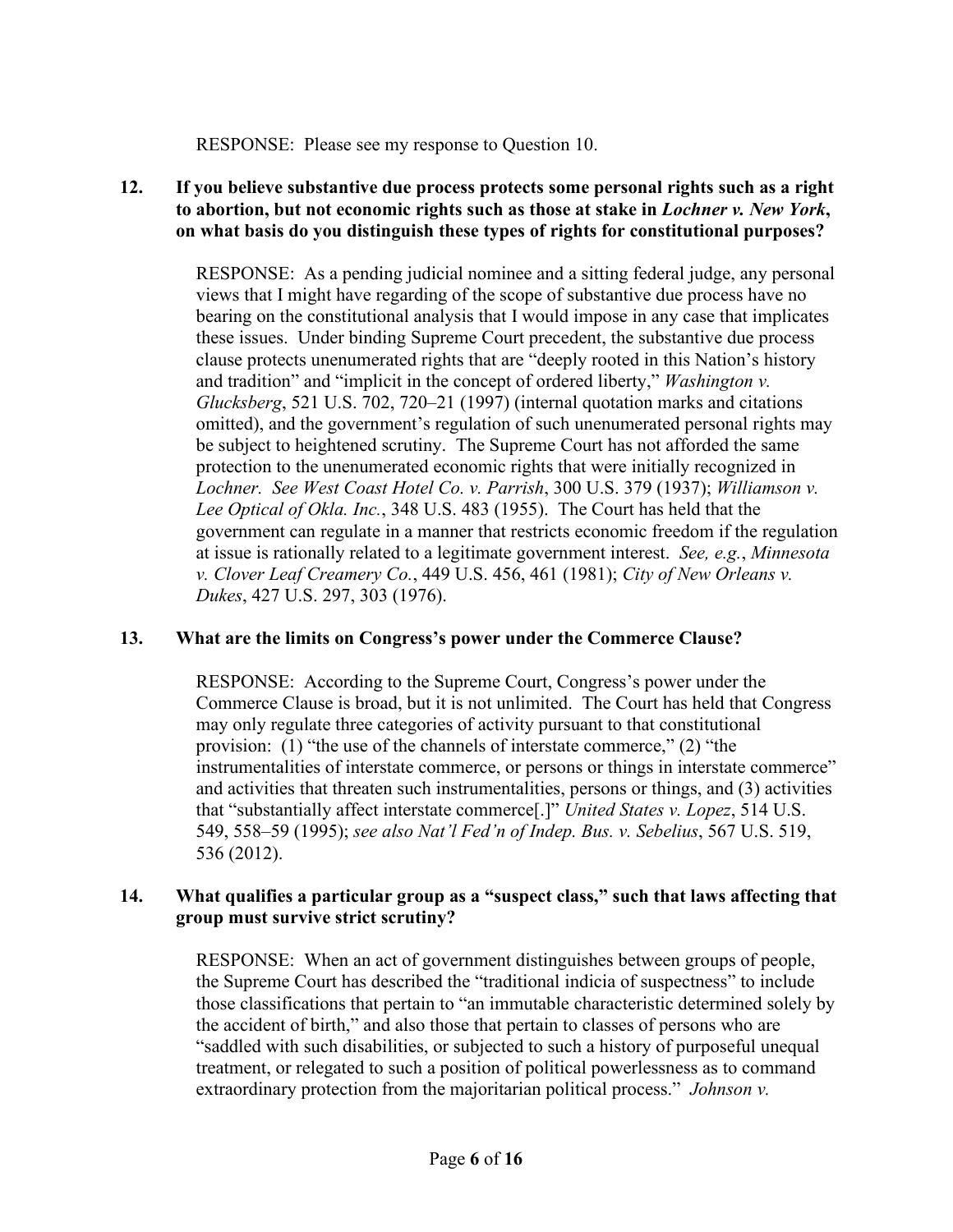*Robison*, 415 U.S. 361, 375 n.14 (1974) (internal quotation marks and citations omitted). To date, when there is a constitutional challenge, the Supreme Court has determined that race, religion, national origin, and alienage are suspect classes that are subject to heightened ("strict") scrutiny. *See, e.g.*, *City of New Orleans v. Dukes*, 427 U.S. 297, 303 (1976); *Graham v. Richardson*, 403 U.S. 365, 371–32 (1971).

#### **15. How would you describe the role that checks and balances and separation of powers play in the Constitution's structure?**

RESPONSE: Checks and balances play an essential role in our constitutional scheme, because liberty can only be achieved, and retained, through the stratification of government power. The Framers carefully and deliberately divided the powers of government among the three branches, and they also authorized each branch to relate to, and work in concert with, the others, so as to serve as a check on the others' accumulation of power. In Federalist 51, James Madison explained that "the great security against a gradual concentration of the several powers in the same department, consists in giving to those who administer each department the necessary constitutional means and personal motives to resist encroachments of the others." The Federalist No. 51 (James Madison); *see also Buckley v. Valeo*, 424 U.S. 1, 121 (1976) ("[T]he men who met in Philadelphia in the summer of 1787 . . . viewed the separation of powers as a vital check against tyranny."). And the structure of our constitutional system prevents autocracy while also promoting "a workable government." *Youngstown Sheet & Tube Co. v. Sawyer*, 343 U.S. 579, 635 (1952) (Jackson, J., concurring); *see also id*. ("While the Constitution diffuses power to better secure liberty, it also contemplates that practice will integrate the dispersed powers into a workable government[,]" and thereby "enjoins upon its branches separateness but interdependence, autonomy but reciprocity."). Thus, the system of separate powers, accompanied by checks and balances, is a foundational component of our governmental scheme that promotes core constitutional values, by design. *See Myers v. United States*, 272 U.S. 52, 292–93 (1926) (Brandeis, J., dissenting) ("Checks and balances were established in order that this should be 'a government of laws and not of men.'... The purpose [of the doctrine of the separation of powers] was not to promote efficiency but to preclude the exercise of arbitrary power . . . by means of the inevitable friction incident to the distribution of the governmental powers among three departments," in order "to save the people from autocracy.").

#### **16. How would you go about deciding a case in which one branch assumed an authority not granted it by the text of the Constitution?**

RESPONSE: I have yet to be assigned a case involving a claim that Congress was not constitutionally authorized to enact certain legislation. If I had such a case, I would analyze the constitutional text that pertains to the issue in dispute consistent with Supreme Court and D.C. Circuit precedents that evaluate other allegedly unauthorized exercises of congressional authority, including cases such as *Medellin v. Texas*, 552 U.S. 491 (2008), *Hamdi v. Rumsfeld*, 542 U.S. 507 (2004), *United States v. Morrison*, 529 U.S. 598 (2000), and *United States v. Lopez*, 514 U.S. 549 (1995).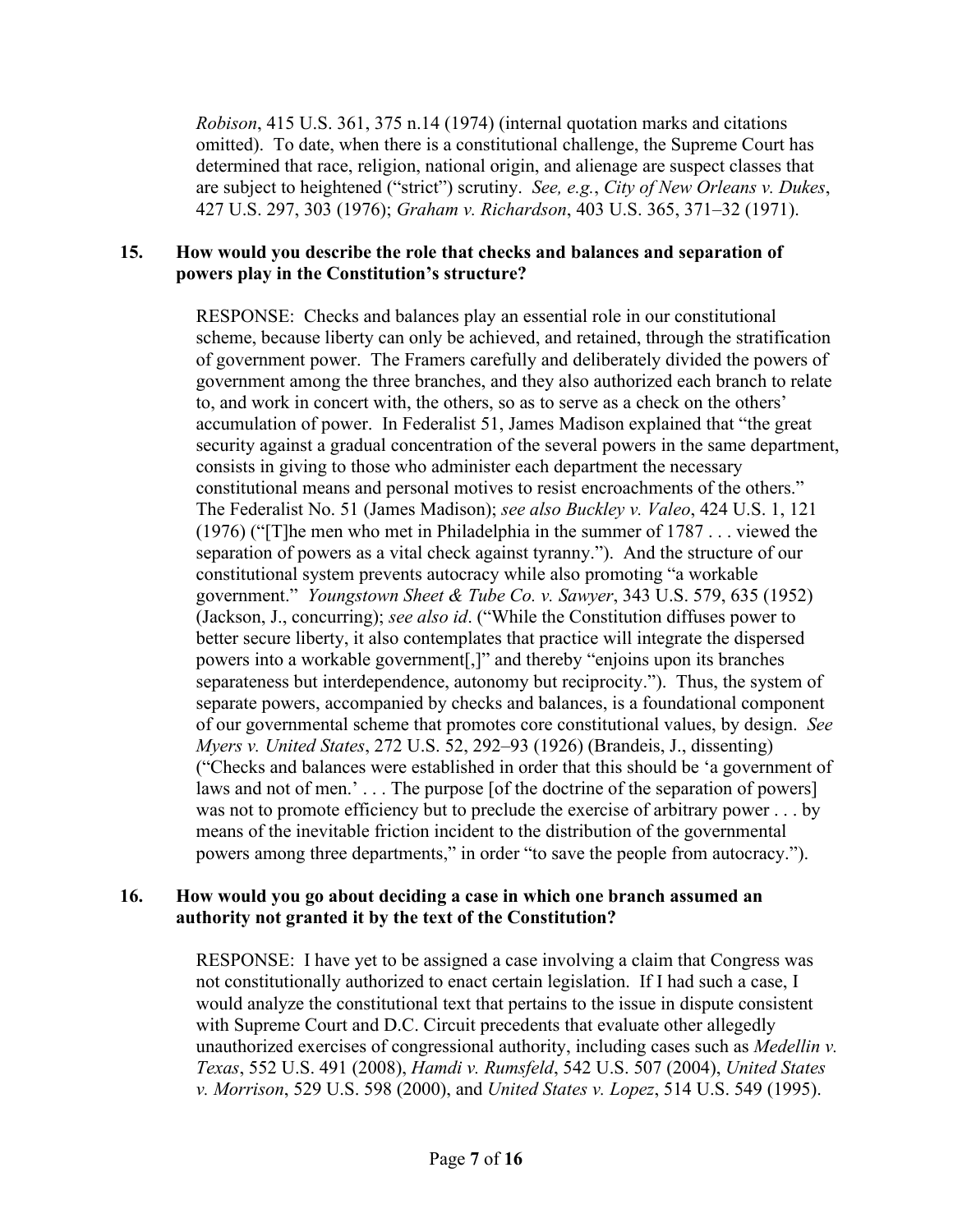In a case of mine that involved a claim that the President had overstepped his constitutional authority by issuing executive orders that governed the collective bargaining rights of federal employees in a manner that conflicted with the will of Congress as set forth in the prescriptions of Federal Service Labor-Management Relations Act ("FSLRMS"), 5 U.S.C. § 7101–35, *see Am. Fed'n of Gov't Emps., AFL-CIO v. Trump*, 318 F. Supp. 3d 370 (D.D.C. 2018), *rev'd and vacated on other grounds*, 929 F.3d 748 (D.C. Cir. 2019), I consulted and applied binding Supreme Court and D.C. Circuit case law regarding the authority of the President to regulate federal labor-management relations with or without specific congressional authorization, *see id.* at 412–18, and interpreted the statute's text in light of precedents that define the statutory right of federal employees to bargain collectively, *see id.* at 418–40.

# **17. What role should empathy play in a judge's consideration of a case?**

RESPONSE: A judge has a duty to decide cases based solely on the law, without fear or favor, prejudice or passion. In all cases, courts should generally be mindful that the exercise of judicial authority has a profound impact of the lives and circumstances of litigants. But to the extent that empathy is defined as one's ability to share what another person is feeling from the other person's point of reference, empathy should not play a role in a judge's consideration of a case.

## **18. What's worse: Invalidating a law that is, in fact, constitutional, or upholding a law that is, in fact, unconstitutional?**

RESPONSE: The statutes that Congress enacts are presumed to be constitutional, and there is no legal authority for a court to invalidate a congressional enactment that is, in fact, constitutional. Furthermore, the Supreme Court has long required lower federal courts to avoid considering constitutional questions that might lead to the invalidation of federal statutes, if possible, and there are often threshold considerations under Article III that limit a federal court's power to address a constitutional challenge in any event. Thus, I would need significantly more information than this question provides about the laws at issue and the circumstances under which they are being challenged in order to be able to form any opinion about which exercise of judicial authority is "worse." Even if such information was provided, however, as a pending judicial nominee and a sitting federal judge, it would be inappropriate for me to opine on the relative merits or demerits of hypothesized scenarios regarding judicial treatment of challenged government action.

**19. From 1789 to 1857, the Supreme Court exercised its power of judicial review to strike down federal statutes as unconstitutional only twice. Since then, the invalidation of federal statutes by the Supreme Court has become significantly more common. What do you believe accounts for this change? What are the downsides to the aggressive exercise of judicial review? What are the downsides to judicial passivity?**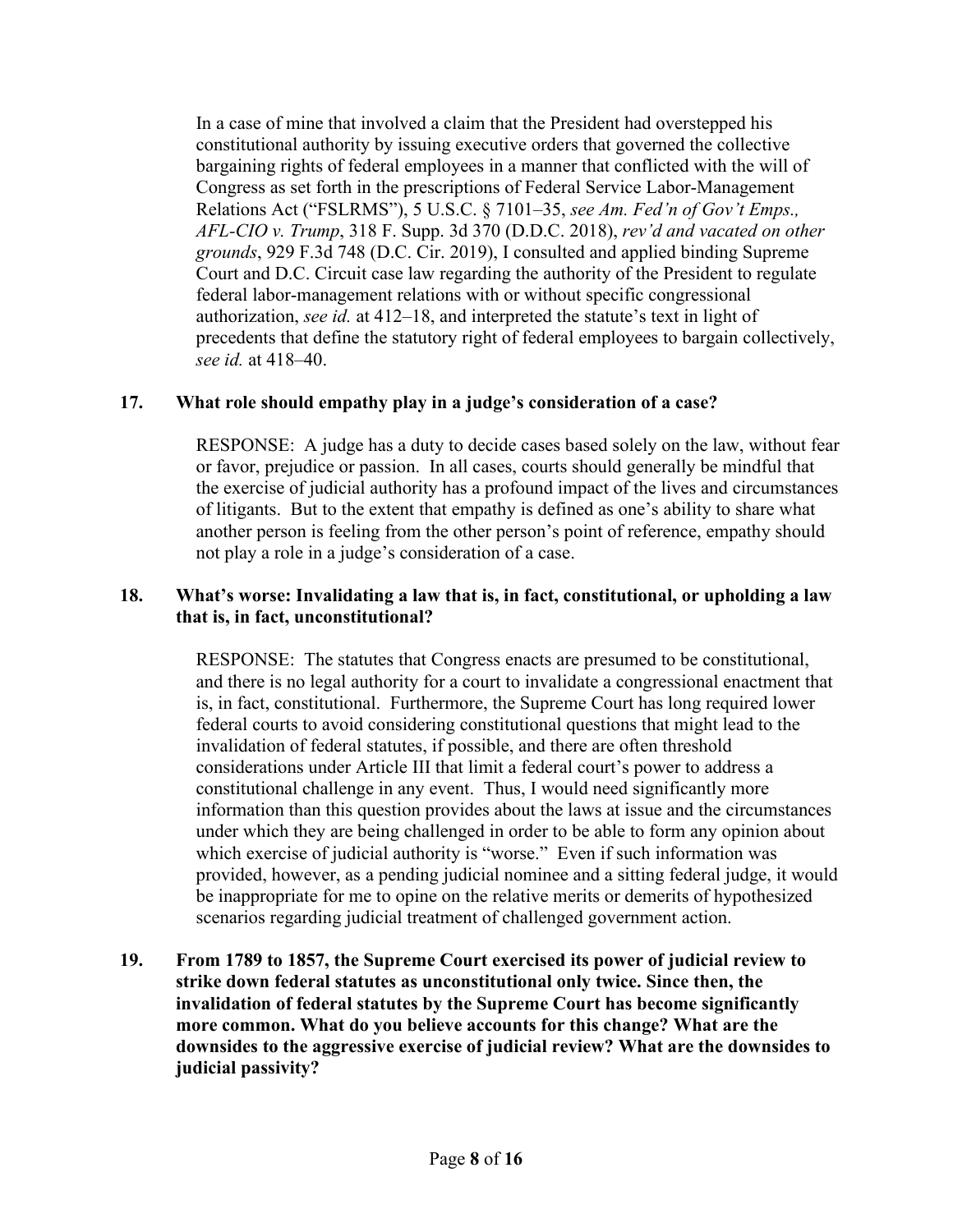RESPONSE: Please see my response to Question 18. As a district court judge, my role has been to consider the facts and arguments that are presented in each case that is assigned to me, and to apply the law (including and especially the binding precedents of the Supreme Court and the D.C. Circuit) to resolve the matter before me. It is well established that "[i]t is emphatically the province and duty of the judicial department to say what the law is[,]" and that this power includes ruling on the constitutionality of legislation that Congress passes and the President signs, *Marbury v. Madison*, 5 U.S. (1 Cranch) 137, 177 (1803). But I have not formed any opinions about broader trends or changes in the Supreme Court's practices concerning invalidation of federal statutes. Even if I had formed such an opinion, it would be inappropriate for me, as a pending judicial nominee and a sitting federal judge, to comment on the benefits and disadvantages of difference in the rate at which the Court exercises its power to review the constitutionality of legislative enactments.

## **20. How would you explain the difference between judicial review and judicial supremacy?**

RESPONSE: Judicial review refers to the power of the judiciary to assess the legality of decisions made by the executive and legislative branch. *See Marbury v. Madison*, 5 U.S. (1 Cranch) 137, 177 (1803). Judicial supremacy refers to the idea that the Supreme Court is the final arbiter on the meaning of constitutional provisions. *See, e.g.*, *City of Boerne v. Flores*, 521 U.S. 507, 536 (1997) (explaining that, while "[i]t is for Congress in the first instance to 'determin[e] whether and what legislation is needed to secure the guarantees of the Fourteenth Amendment,' and its conclusions are entitled to much deference<sup>[1]</sup>  $\ldots$  the courts retain the power, as they have since *Marbury v. Madison*, to determine if Congress has exceeded its authority under the Constitution." (quoting *Katzenbach v. Morgan*, 384 U.S. 641, 651 (1966))); *see also* Barry Friedman & Erin F. Delaney, *Becoming Supreme: The Federal Foundation of Judicial Supremacy*, 111 Colum. L. Rev. 1137 (2011) (explaining the doctrine of judicial supremacy).

**21. Abraham Lincoln explained his refusal to honor the Dred Scott decision by asserting that "If the policy of the Government upon vital questions affecting the whole people is to be irrevocably fixed by decisions of the Supreme Court . . . the people will have ceased to be their own rulers, having to that extent practically resigned their Government into the hands of that eminent tribunal." How do you think elected officials should balance their independent obligation to follow the Constitution with the need to respect duly rendered judicial decisions?**

> RESPONSE: The Constitution's tenets are binding on officials who are elected to serve in the government of the United States, and it is clear beyond cavil that such officials have an independent obligation to adhere to the Constitution's commands. As a judicial officer, my role is to determine whether and to what extent the Constitution and laws of the United States have been violated by anyone, including such officials, in the context of cases or controversies that are properly filed in federal court and assigned to me. As a pending judicial nominee and a sitting federal judge,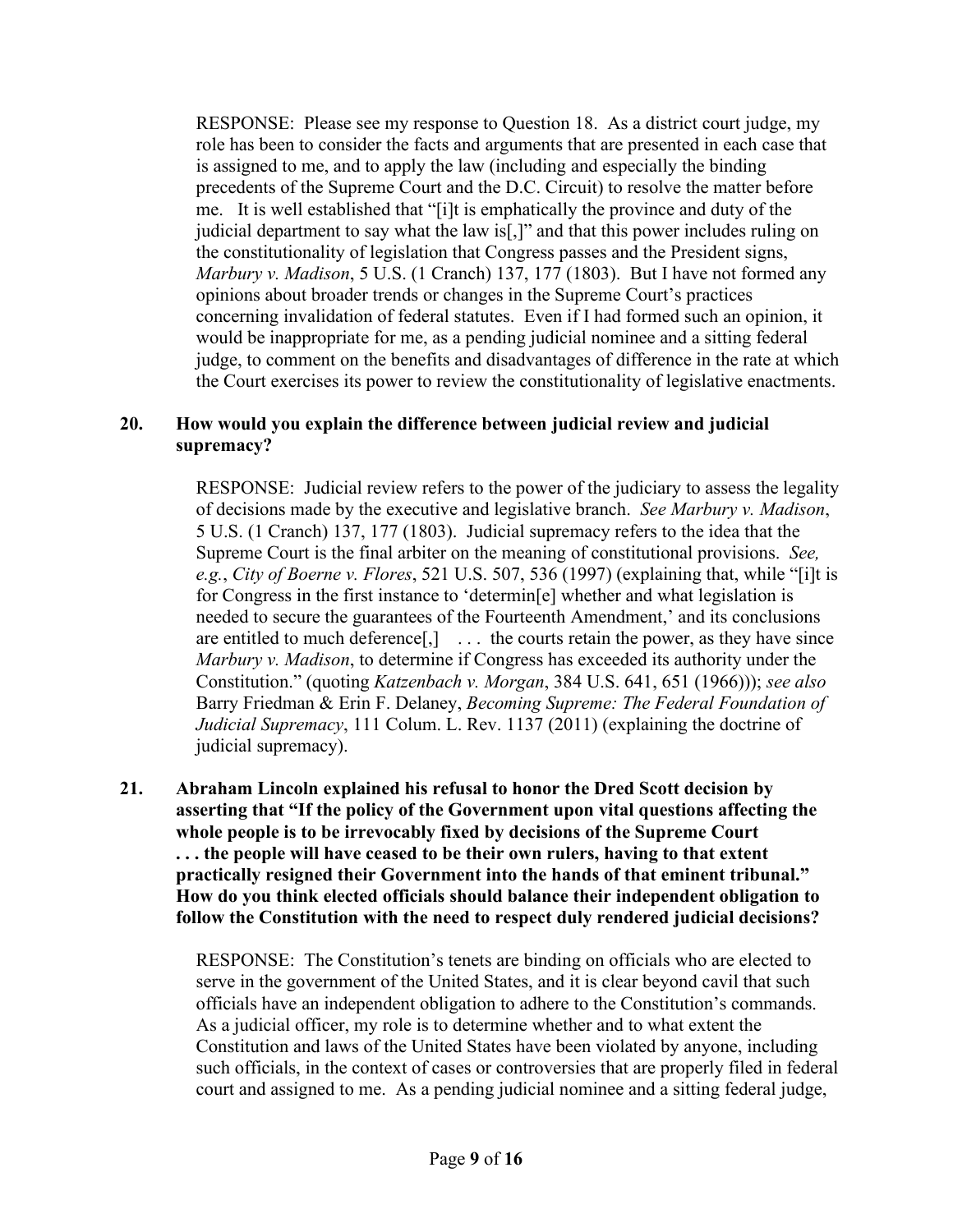it would be inappropriate for me to opine on the antecedent question of how such officials can avoid violating the Constitution as interpreted by the judiciary, or the means by which such officials can accomplish the subsequent duty of balancing their own understanding of what the Constitution requires with the determinations that are made in judicial decisions.

## **22. In Federalist 78, Hamilton says that the courts are the least dangerous branch because they have neither force nor will, but only judgment. Explain why that's important to keep in mind when judging.**

The Federalist Papers speak to the Framers' intent concerning the powers that the Constitution confers upon the branches of the federal government. In No. 78, Hamilton asserts that "the judiciary is beyond comparison the weakest of the three departments of power[,]" and he also makes clear that the judicial power to review and invalidate legislative action for conformity with the Constitution's commands which is in "the proper and peculiar province of the courts"—does *not* "imply a superiority of the judiciary to the legislative power." The Federalist No. 28 (Alexander Hamilton). To this end, the Supreme Court has established various doctrines to ensure that courts, which are not accountable to the people by design, cannot exercise unlimited power. These doctrines include the Supreme Court's interpretation of Article III to confine courts to the consideration of "cases" or "controversies," and it is important for courts to keep the judiciary's limited authority in mind when judging, consistent with the Framers' intent. *See*, *e.g.*, *Lujan v. Defs. of Wildlife*, 504 U.S. 555, 577 (1992) (preventing the Judiciary from intruding into the executive sphere).

#### **23. How would you describe your approach to reading statutes – how much weight do you give to the plain meaning of the text? When we talk about the plain meaning of a statute, are we talking about the public understanding at the time of enactment, or does the meaning change as social norms and linguistic conventions evolve?**

RESPONSE: As a district court judge, I routinely undertake to interpret statutes, and have issued nearly 50 opinions that involve some form of statutory interpretation. Based on my past practice, I give the statute's text controlling weight. I have considered the meaning of the terms that the legislature used, the structure of the statute as a whole, and other traditional tools of statutory construction, including canons of statutory interpretation. *See, e.g*., *All. of Artists & Recording Cos., Inc. v. Gen. Motors Co*., 162 F. Supp. 3d 8 (D.D.C. 2016), *aff'd*, 947 F.3d 849 (D.C. Cir. 2020). I also apply Supreme Court and D.C. Circuit precedents regarding the appropriate method of interpretation in light of the particular circumstances of the case (e.g., the rule of lenity in the criminal context, *Chevron* deference, etc.). If and only if a statute is ambiguous, I have also occasionally consulted the legislative history of a statute, as the Supreme Court permits, to assess the original intent of the legislative body that enacted the provision at issue. I have not considered the meaning of a statute to change as social norms and linguistic conventions evolve.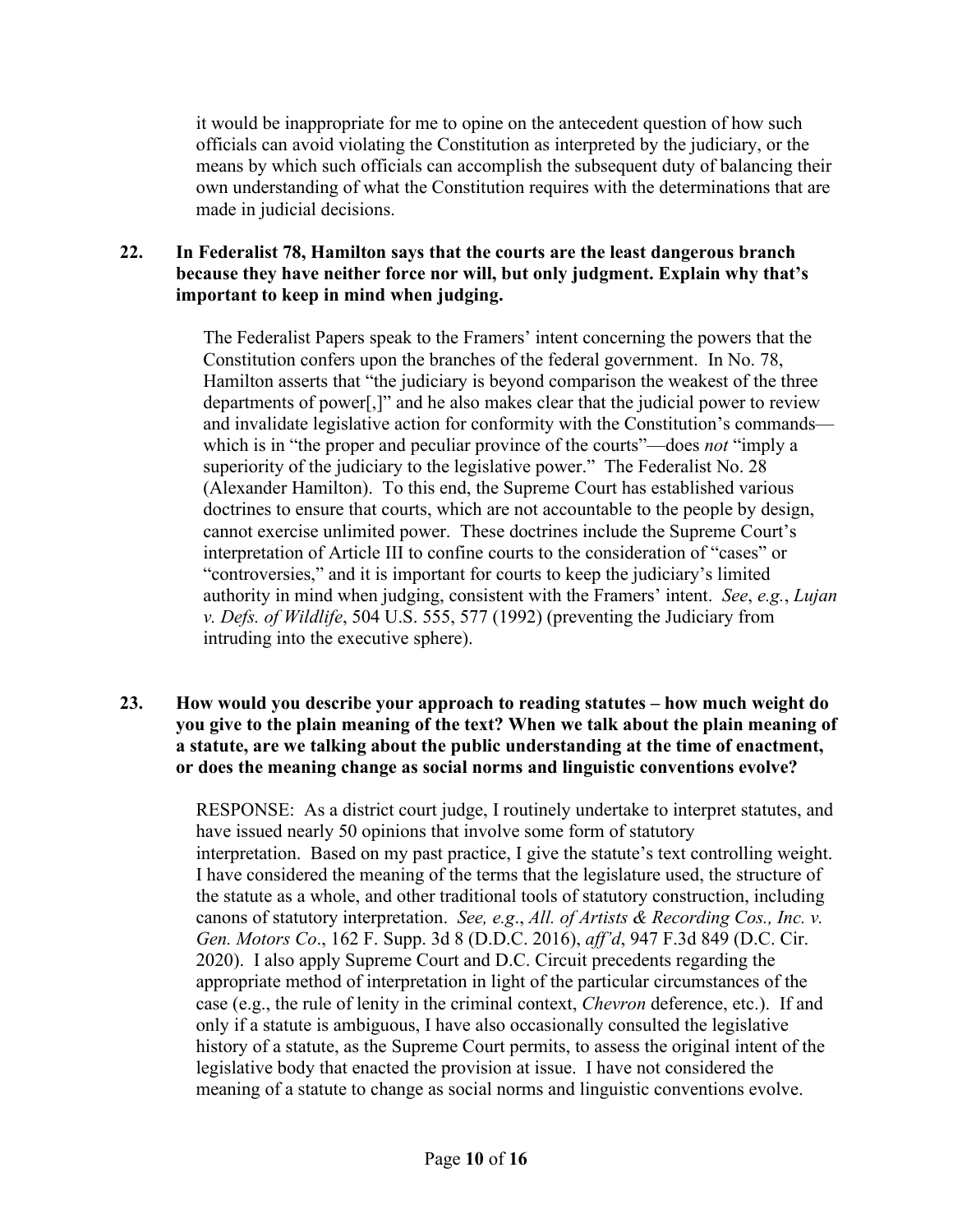And I have not resolved a statutory ambiguity based solely on the legislative history of the statute.

**24. As a circuit court judge, you would be bound by both Supreme Court precedent, and prior circuit court precedent. What is the duty of a lower court judge when confronted with a case where the precedent in question does not seem to be rooted in constitutional text, history, or tradition and also does not appear to speak directly to the issue at hand? In applying a precedent that has questionable constitutional underpinnings, should a lower court judge extend the precedent to cover new cases, or limit its application where appropriate and reasonably possible?**

> RESPONSE: It is the duty of a judge to apply Supreme Court and circuit precedent that governs the resolution of the issue at hand faithfully, regardless of that judge's personal opinion about either the matter at issue or the correctness of the holdings in those cases. However, if a particular Supreme Court or D.C. Circuit precedent is not applicable to an issue before me, I would look for analogous precedents to glean principles that could be applied to the circumstances of the case at hand. It might also be necessary to distinguish the instant circumstances from other seemingly applicable precedents, and to explain why the principles articulated in such other cases do not control the outcome of the case.

## **25. Would it ever be appropriate for a judge to review a decision of the President or an Officer of the United States that Congress has committed to the "sole and unreviewable discretion" of the executive?**

RESPONSE: I confronted this question in *Make the Road New York v. McAleenan*, 405 F. Supp. 3d 1 (D.D.C. 2019), and my analysis of the facts and arguments in that matter, in light of D.C. Circuit precedents, yielded a nuanced answer.

The text of section  $1225(b)(1)(A)(iii)(I)$  of the Immigration and Nationality Act ("INA") grants DHS "sole and unreviewable discretion" to designate categories of unauthorized noncitizens for expedited removal, which plainly indicates Congress's intention to confer to DHS exclusive discretion to make that determination, insofar as the statute anoints the agency as the "sole" decider, and suggests that once DHS makes that determination, the agency's decision regarding how long a noncitizen must be present in the United States to warrant more extensive removal procedures is final (i.e., "unreviewable"). But Congress has also elsewhere directed executive agencies as to *how* they must go about exercising the discretion that it confers. *See* Administrative Procedure Act, 5 U.S.C. §§ 551–59. And the D.C. Circuit has long recognized that judicial review of the procedures that an agency employs to make congressionally authorized determinations may be authorized, despite broadly worded delegations of authority. *See, e.g.*, *Delta Air Lines, Inc. v. Export-Import Bank of the U.S.*, 718 F.3d 974, 977 (D.C. Cir. 2013) (per curiam) (explaining that a "'statute can confer on an agency a high degree of discretion, and yet a court might still have an obligation to review the agency's exercise of its discretion to avoid abuse,' especially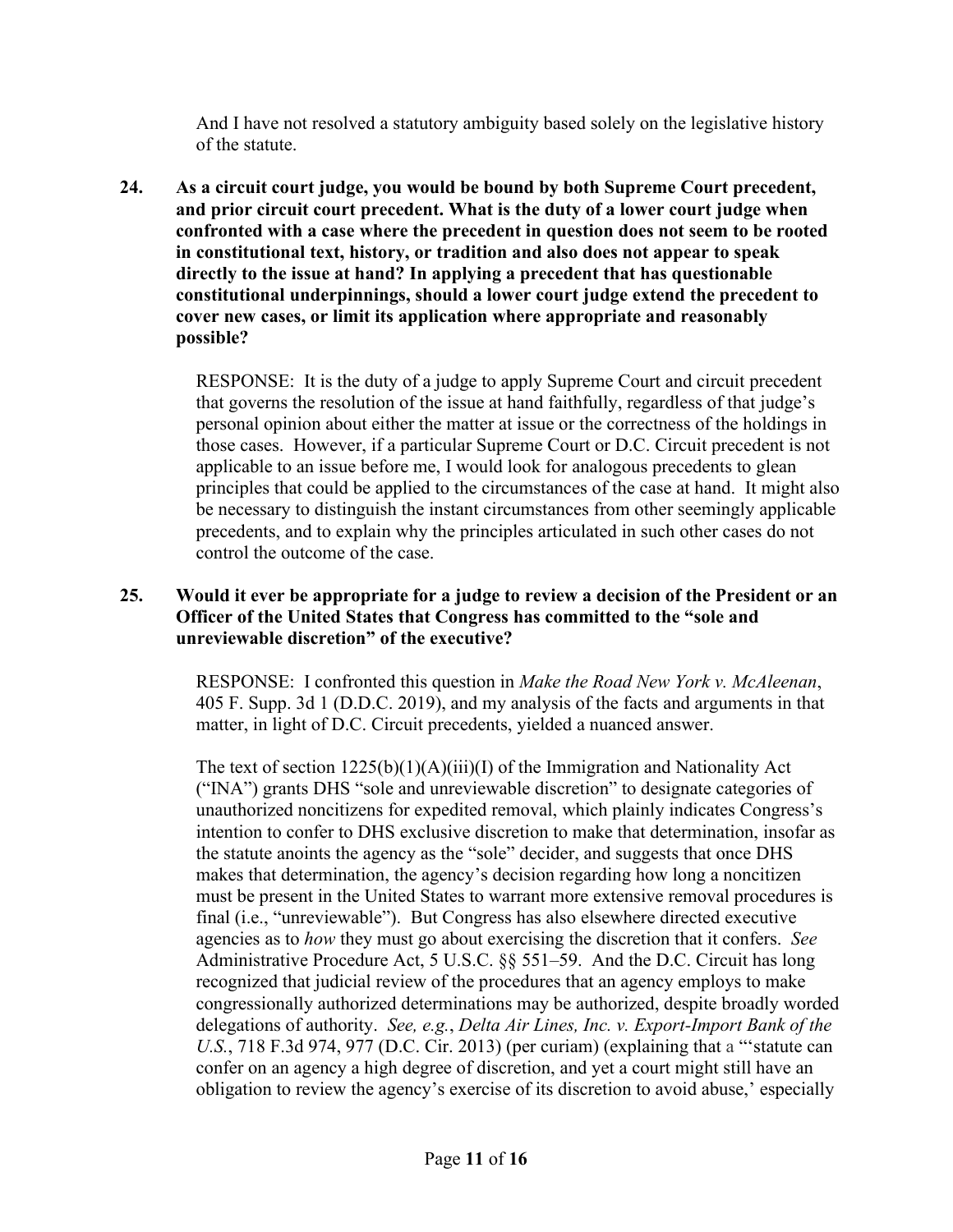on procedural grounds" (quoting 3 Richard J. Pierce, Jr., Administrative Law Treatise § 17.6 (4th ed. 2002)). Thus, the question of first impression that I addressed in *Make the Road* was whether the "sole and unreviewable discretion" language in section 1225(b)(1)(A)(iii)(I) of the INA conferred discretion that was not *only* exclusive, but was *also* preclusive of the standard procedural requirements that would otherwise apply to govern DHS's decision making process.

As the opinion explains, in my view, the language of section  $1225(b)(1)(A)(iii)(I)$  can be read together with the APA's procedural requirements, per the *in para materia* cannon and other traditional tools of statutory interpretation, to mean that Congress intended to provide DHS with the exclusive authority to make the expedited removal designation determination within the statutory limits, but that the agency must exercise its broad discretion consistent with its standard decision making obligations under the APA. Given this reading of the relevant statutes, section  $1225(b)(1)(A)(iii)(I)$  serves to bar judicial review of the substantive merits of the agency's expedited removal designation decision (except, perhaps, for constitutional challenges), but judicial review of the procedures that DHS employs when it exercises the broad discretion that Congress has provided remains available, under the APA. *See Make the Road NY*, 405 F. Supp.3d at 43 (observing that, while the INA confers broad discretion to DHS to make the designation decision, it does not address the procedures that the agency must use, nor does it plainly indicate that Congress intended to authorize DHS to opt to forego the procedural mandates that would ordinarily apply); *see also id*. (reasoning that Congress's preservation of the federal court's subject matter jurisdiction to hear challenges to the validity of the implementation of the expedited removal system in 8 U.S.C.  $\S$  1252(e)(3) further suggests that Congress intended to authorize judicial review of the agency's abandonment of procedural standards with respect to the expedited removal process). On appeal, the D.C. Circuit panel disagreed with this analysis, *see Make the Rd. N.Y. v. Wolf*, 962 F.3d 612 (D.C. Cir. 2020); it held, in essence, that where Congress has delegated to an agency "sole and unreviewable discretion" to make a specified determination, that language is sufficient to establish that Congress has necessarily granted decision making authority that is *both* exclusive *and* preclusive of APA review of the procedures that the agency employs. *See id.* at 633–34. That Circuit determination is binding precedent, which means that, going forward, it is not appropriate in this jurisdiction for a judge to review an executive decision that Congress has committed to the "sole and unreviewable discretion" of the executive based on a claim that the agency's exercise of that discretion violates the APA.

## **26. Do you believe it is ever appropriate to look past jurisdictional issues if they prevent the court from correcting a serious injustice?**

RESPONSE: No. My uniform practice in the eight years that I have served as a district judge has been to determine whether or not I have subject matter jurisdiction as a threshold question, and to dismiss the case where I have no jurisdiction, without reaching the merits. *See, e.g.*, *New England Anti-Vivisection Soc'y v. U.S. Fish & Wildlife Serv.*, 208 F. Supp. 3d 142, 148 (D.D.C. 2016) (explaining that, because the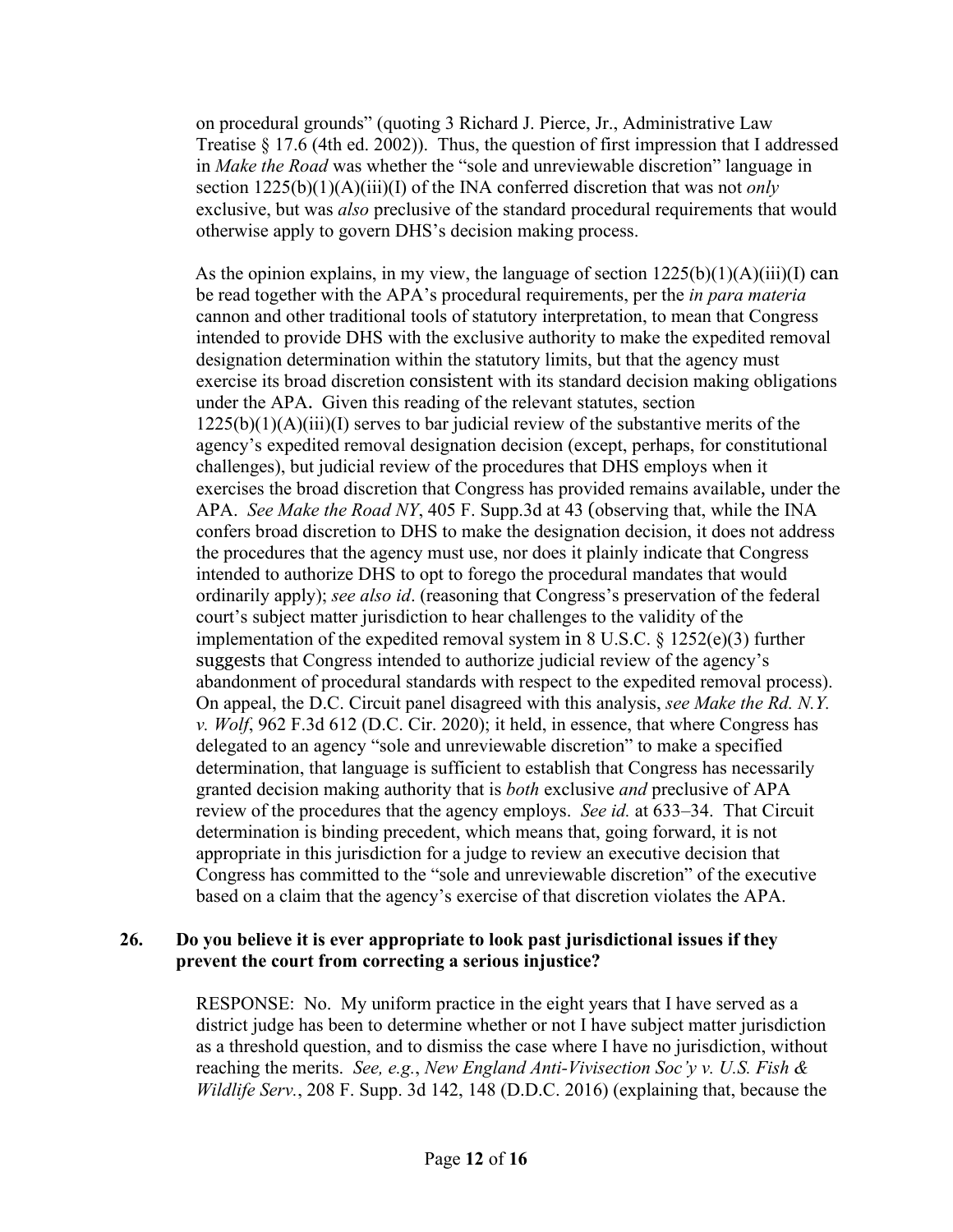plaintiff lacked standing, "the Court is constrained to refrain from passing on the merits of Plaintiffs' arguments or granting them the relief they seek"); *Food & Water Watch, Inc. v. Vilsack*, 79 F. Supp. 3d 174, 206 (D.D.C. 2015) (finding that, because the plaintiffs lacked standing, "this Court has no authority to reach the merits of their case" and dismissing case as a result), *aff'd*, 808 F.3d 905 (D.C. Cir. 2015); *Z St., Inc. v. Koskinen*, 44 F. Supp. 3d 48, 53–54 (D.D.C. 2014) ("As a court of limited jurisdiction, we begin, and end, with an examination of our jurisdiction." (quotation marks and citation omitted)), *aff'd sub nom. Z St. v. Koskinen*, 791 F.3d 24 (D.C. Cir. 2015).

## **27. Once again, for the record, please explain your statement that "observed inconsistencies are largely attributable to factors other than group-based bias by judicial decisionmakers."**

RESPONSE: The quoted statement is from a presentation that I made in May of 2019, as participant in Columbia Law School's Courts & Legal Process colloquium, which is a long-standing series that brings judges and other legal experts to campus to critique draft academic articles about judicial process for the benefit of students in Professor Burt Huang's seminar on the courts. The draft article that I was asked to review was entitled "Is Judicial Bias Inevitable?" and the authors opened with the contention that, while impartiality is a key tenet of any fair judicial system in theory, in practice, "judges cannot be impartial" because "[s]ocial science has uncovered the prevalence and inevitability of biases, heuristics, and stereotypes in human decision making, which operate automatically and, at times, unconsciously." The article cited and described the findings of various social scientists who study implicit bias, including Harvard Professor Mahzarin R. Banaji, as support for the proposition that "the particular identities and roles of parties have proven a significant factor in shaping judicial outcomes, casting a shadow on judicial impartiality." And due to what the authors called "the growing recognition of the prevalence and impact of implicit bias" in judicial decision making, the article's primary contribution was its exploration of the authors' proposed solution: "the use of online court proceedings" that "substitut[e] physical meetings with online interaction" and thereby "limit judicial exposure to, and hence the impact of, the group identities of the parties, thus mitigating disparities in judicial outcomes that stem from visible markers of groupbased identity (for example, age, gender and race)."

In critiquing the article, I accepted the authors' premise that inconsistencies in judicial outcomes with respect to different demographic groups have been observed, and that the implicit bias phenomenon that social science research documents may be a factor. But I argued—as the quoted statement indicates—that such inconsistencies might also be attributable to factors other than implicit bias. I further maintained that, regardless, any judicial system that is devoid of human interaction would be unlikely to produce fair and just results. *See* KBJ Reflections on Courts & Legal Process Article, at 1 ("My concern is that the article both *overestimates* the extent to which disparate outcomes are in fact attributable to bias (unconscious or otherwise), and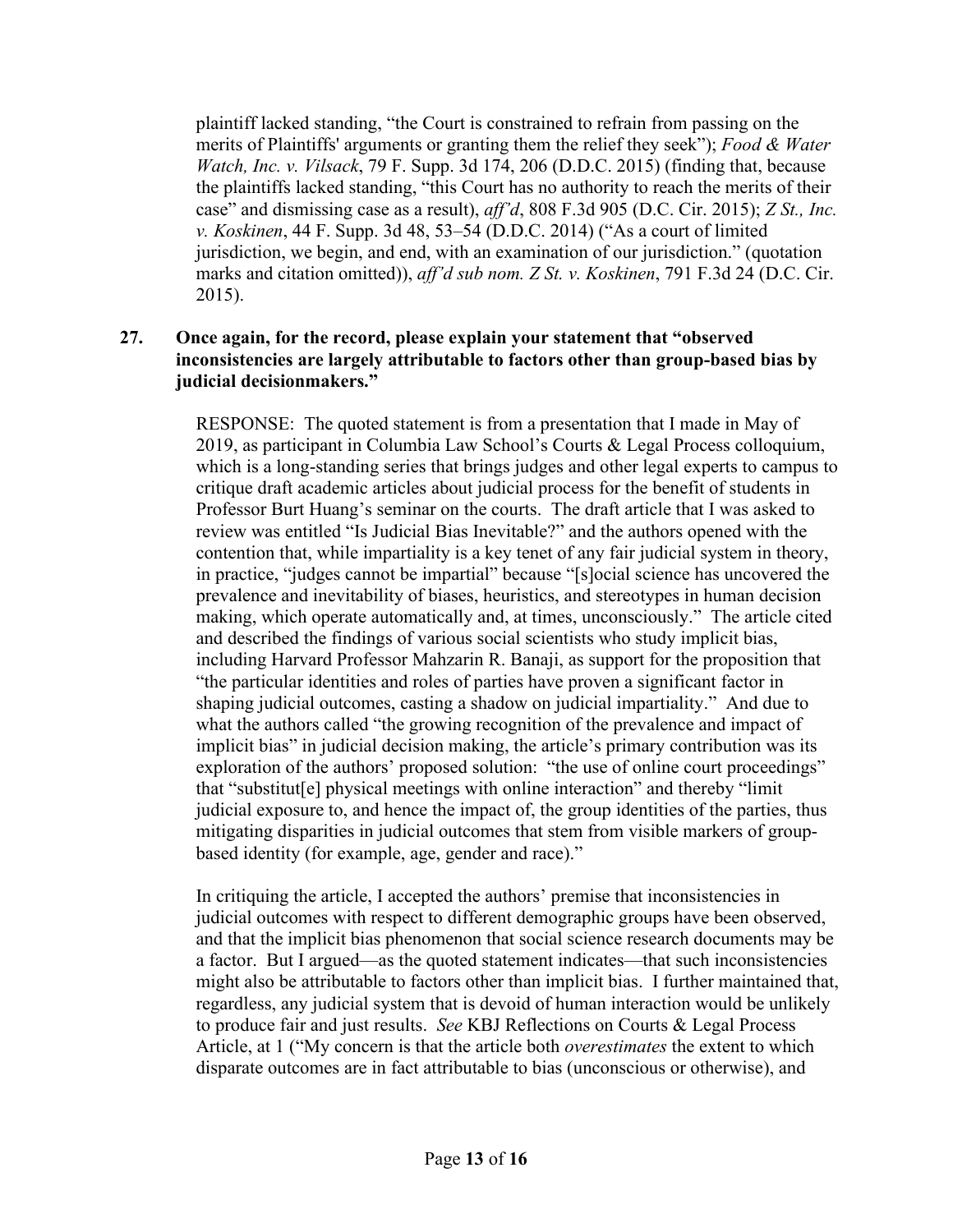*underestimates* the importance of human interaction as an indispensable feature of a fair and just<sup>[]</sup> dispute resolution system.") (emphasis in original).

**28. In your hearing testimony, you mentioned that the sentencing disparity between crack and powder cocaine has resulted in disparities in criminal convictions and sentencing. What additional factors—other than unconscious bias—have you seen come into play that could account for some of the disparities we see in criminal convictions and sentencing?**

> RESPONSE: During my confirmation hearing, when I was asked whether I would agree or disagree "with someone who said that most racial disparities in criminal convictions and sentencings are result from an unconscious racial bias of judges, juries, and other judicial decisionmakers[,]" I began my response by explaining that "as a judge now, it is very important for me not to make personal commitments about things like the question that you asked." I then stated that I am "aware of social science research" regarding implicit bias, citing in particular the work of Harvard Professor Mahzarin Banaji, and I also stated that I am aware of research that the Sentencing Commission has conducted concerning the impact of certain policy choices in the federal sentencing system on different demographic groups. The Commission's body of research regarding the federal sentencing system in the wake of the Anti-Drug Abuse Act of 1986, which is the legislation that established mandatory minimums and created the 100-to-1 crack cocaine/powder cocaine disparity, is among the research with which I am familiar. The Commission's October 2017 report concerning the impact of mandatory minimum penalties for drug offenses in the federal criminal justice system is another such research study. I did not express any personal views regarding my own beliefs about what factors contribute to alleged racial disparities in criminal convictions and sentencings, and as a pending judicial nominee and a sitting federal judge, it would be inappropriate for me to express a belief about whether there are racial disparities in federal criminal sentencing, or whether unconscious bias of judicial officers causes any such disparities. It would likewise be inappropriate for me to identify other potentially contributing factors in response to this policy question.

# **29. Does it concern you that so called "dark money" groups, like Demand Justice and the Leadership Conference on Civil and Human Rights, support your nomination to the U.S. Court of Appeals for the D.C. Circuit?**

#### **a. Have you ever spoken with anyone at Demand Justice or the Leadership Conference on Civil and Human Rights Regarding your nomination to the D.C. Circuit?**

RESPONSE: Among the many people who have offered me congratulations with respect to this nomination was Chris Kang, who I understand is affiliated with Demand Justice. I met Mr. Kang when he served as chief judicial nominations counsel to President Obama in 2012, when I was nominated to be a U.S. District Judge. That is the only communication that is responsive to this question.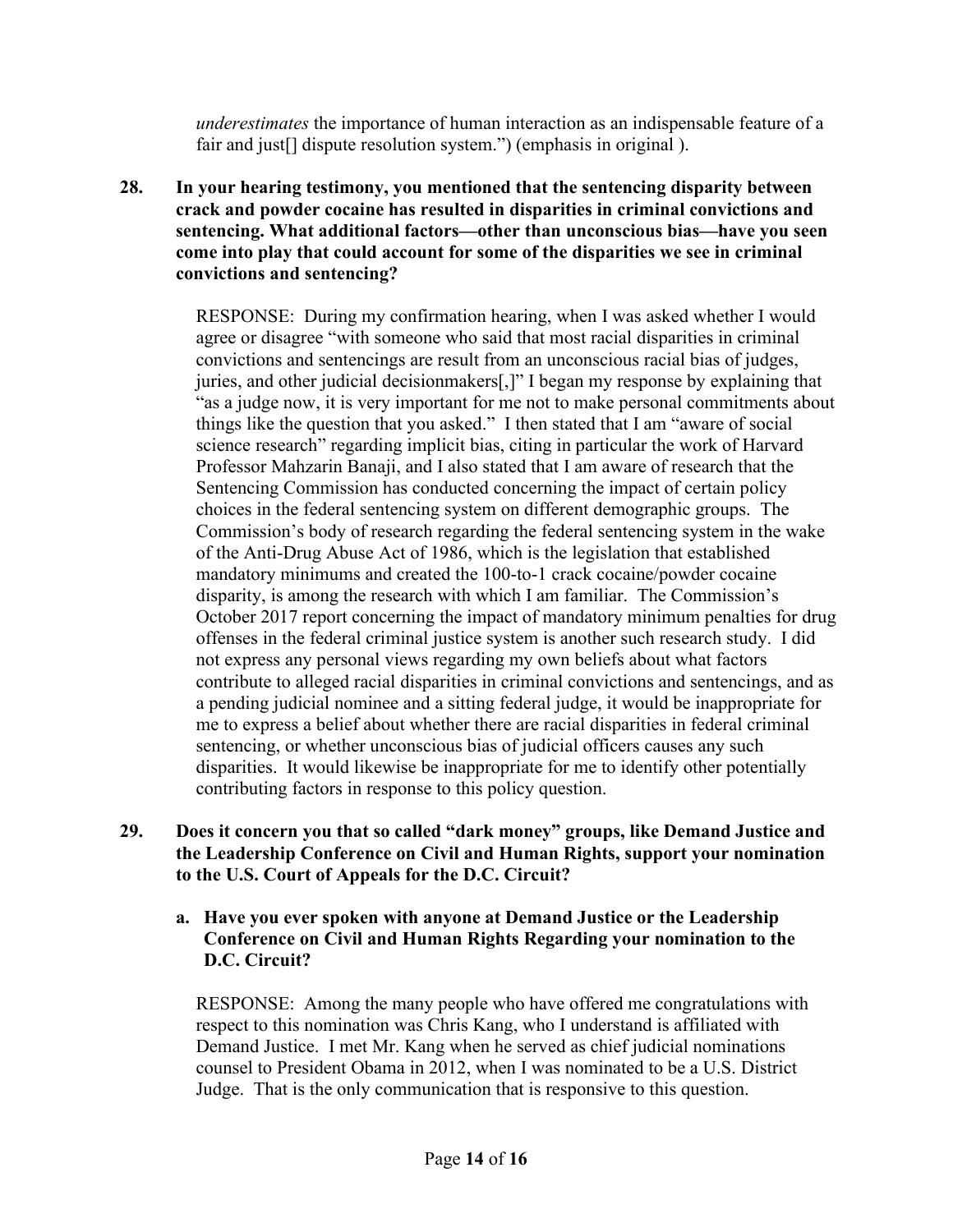## **30. When sentencing an individual defendant in a criminal case, what role, if any, should the defendant's group identit(ies) (***e.g.***, race, gender, nationality, sexual orientation or gender identity) play in the judges' sentencing analysis?**

RESPONSE: Pursuant to section 3553(a) of Title 18 of the United States Code, district judges must impose sentences that are "sufficient, but not greater than necessary" to promote the purposes of punishment, including providing just punishment, deterrence, incapacitation and rehabilitation. 18 U.S.C. § 3553(a). When the Court undertakes to "determin<sup>[e]</sup> the particular sentence to be imposed" under this statute, Congress has directed the judge to consider "the nature and circumstances and the history and characteristics of the defendant[,]" among other things. 18 U.S.C.  $\S 3553(a)(1)$ .

#### **31. Would it ever be appropriate to sentence a defendant who belongs to a historically disadvantaged group less severely than a similarly situated defendant who belongs to a historically advantaged group to correct systemic sentencing disparities?**

RESPONSE: No. The factors that a judge may appropriately consider when sentencing an individual defendant are prescribed by Congress in section 3553(a) of Title 18 of the United States Code, and the need to treat similarly situated defendants differently in order to correct systemic sentencing disparities is not a factor that Congress has instructed courts to consider when crafting a sentence. Section 3553(a) instructs courts to consider "the need to *avoid* unwarranted sentence disparities among defendants with similar records who have been found guilty of similar conduct." *Id.* § 3553(a)(6) (emphasis added). And consistent with congressional commands in this regard, section 5H1.10 of the Sentencing Guidelines Manual states that race and certain other demographic factors (i.e., sex, national origin, creed, religion, and socio-economic status) "are not relevant in the determination of a sentence."

- **32. It has been reported that you met with President Biden to discuss your potential nomination to the D.C. Circuit. Once again, for the record, will you confirm that President Biden did not discuss or ask for a commitment from you on any of the following issues:**
	- **a. Abortion or** *Roe v. Wade***?**
	- **b. The Second Amendment,** *District of Columbia vs. Heller* **or** *MacDonald v. Chicago***?**
	- **c. Efforts to defund the police?**
	- **d. Illegal immigration?**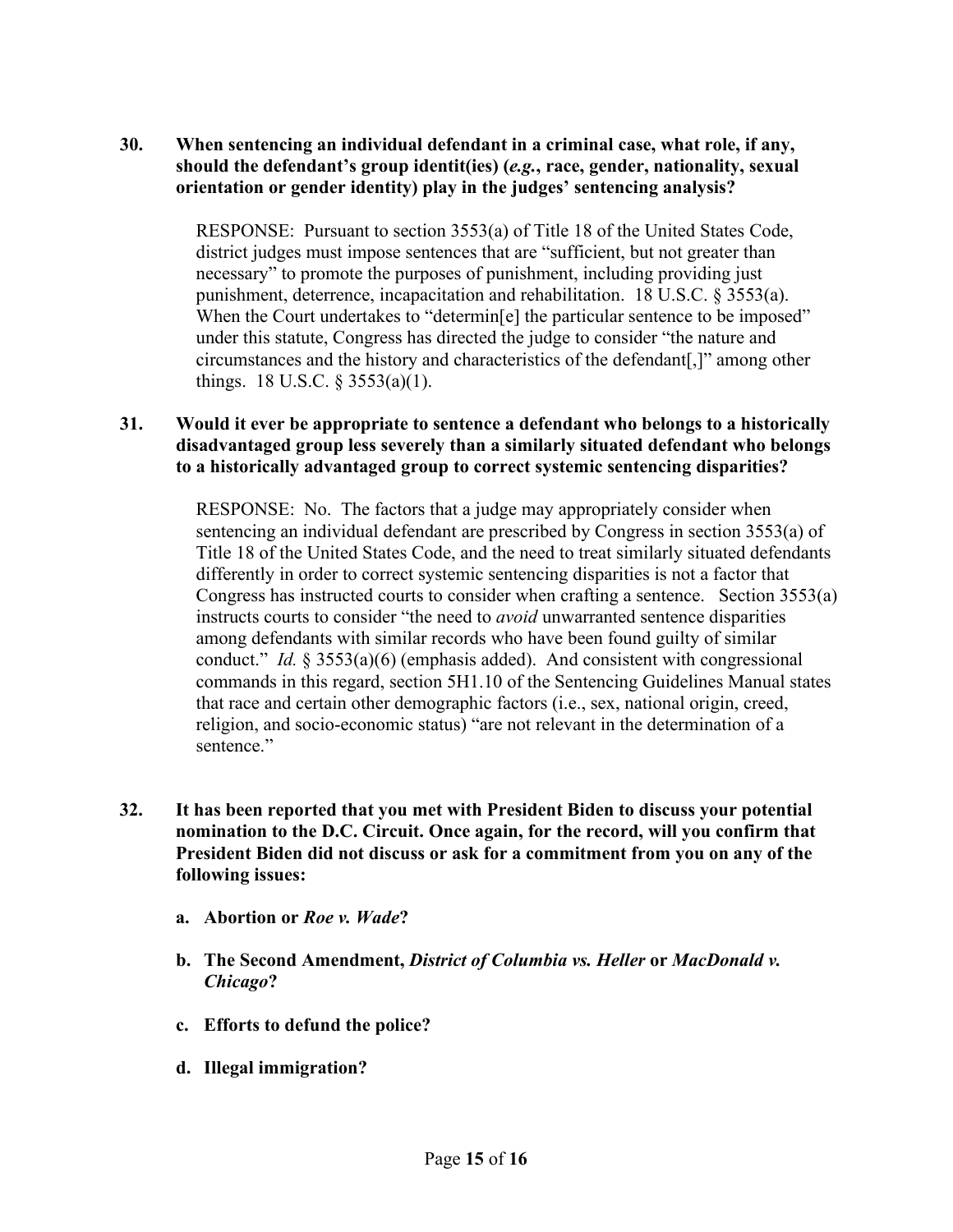RESPONSE: President Biden did not discuss any of these issues with me or ask for any commitments related to these matters.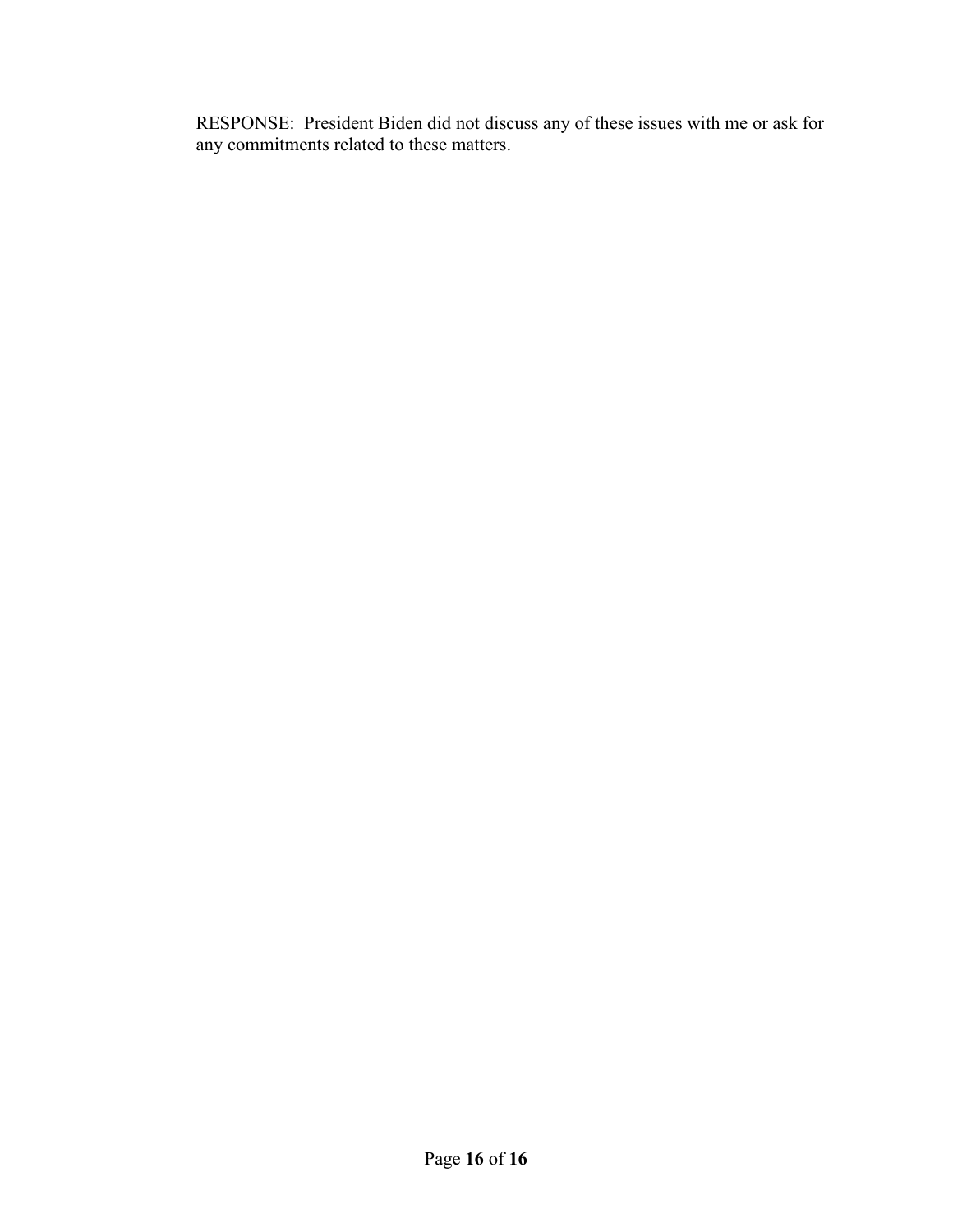# **Responses to Questions for the Record from Senator Ben Sasse to Judge Ketanji Brown Jackson, Nominee to the United States Court of Appeals for the D.C. Circuit**

#### For all nominees:

**1. Since becoming a legal adult, have you participated in any events at which you or other participants called into question the legitimacy of the United States Constitution?**

RESPONSE: No.

**2. Since becoming a legal adult, have you participated in any rallies or demonstrations where you or other participants have willfully damaged public or private property?**

RESPONSE: No.

# **3. Was Marbury v. Madison correctly decided?**

RESPONSE: As a sitting federal judge, all of the Supreme Court's pronouncements are binding on me, and under the Code of Conduct for United States Judges, I have a duty to refrain from critiquing the law that governs my decisions, because doing so creates the impression that the judge would have difficulty applying binding law to their own rulings. Consistent with the positions taken by other pending judicial nominees, it is my testimony that, as a general matter, it would be inappropriate for me to comment on the merits or demerits of the Supreme Court's binding precedents.

*Marbury v. Madison* is one of three exceptions to the general principle that a judge should not critique or comment on the Supreme Court's precedents. *Marbury* warrants this special status because the principle of judicial review that that decision established—i.e., its holding that, per the design of our Constitution, "[i]t is emphatically the province and duty of the judicial department to say what the law is[,]" *Marbury v. Madison*, 5 U.S. 137, 177 (1803)—is a foundational finding that is beyond dispute. *See* Federalist No. 78 (Alexander Hamilton) ("The interpretation of the laws is the proper and peculiar province of the courts."). Therefore, just as other nominees for judicial office and other sitting federal judges have done, I can confirm that *Marbury* was rightly decided without calling into question my duties under the Code of Conduct.

## **4. Was Brown v. Board of Education correctly decided?**

RESPONSE: As a sitting federal judge, all of the Supreme Court's pronouncements are binding on me, and under the Code of Conduct for United States Judges, I have a duty to refrain from critiquing the law that governs my decisions, because doing so creates the impression that the judge would have difficulty applying binding law to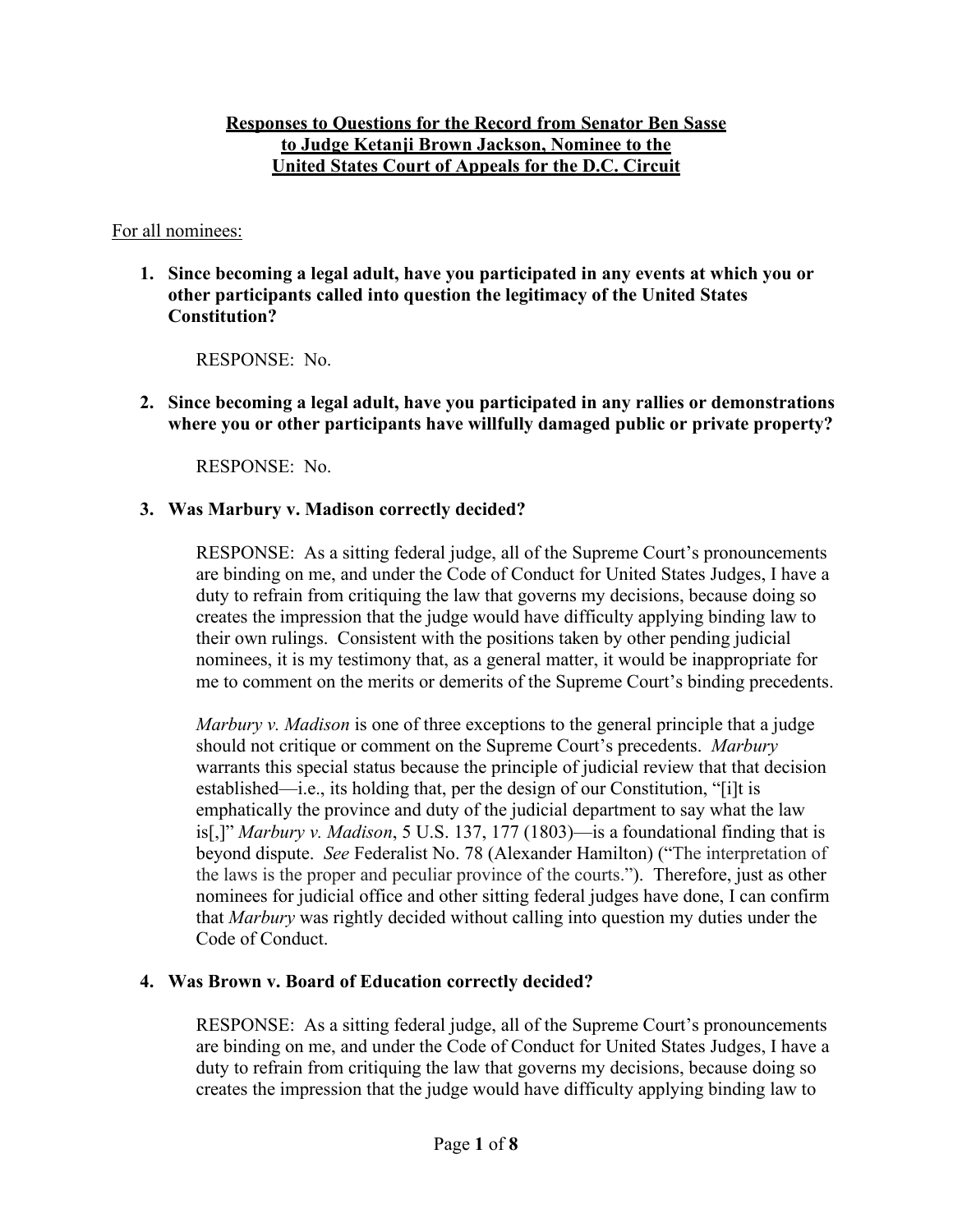their own rulings. Consistent with the positions taken by other pending judicial nominees, it is my testimony that, as a general matter, it would be inappropriate for me to comment on the merits or demerits of the Supreme Court's binding precedents.

*Brown v. the Board of Education* is one of three exceptions to the general principle that a judge should not comment on the Supreme Court's precedents. *Brown* warrants this special status because that decision overruled the manifest injustice of *Plessy v. Ferguson*, which had given rise to legally enforceable segregation in various places in the United States by endorsing 'separate but equal' as consistent with the Constitution's Equal Protection Clause. The underlying premise of the *Brown* decision—i.e., that "separate but equal is inherently unequal"—is beyond dispute, and judges can express their agreement with that principle without calling into question their ability to apply the law faithfully to cases raising similar issues. Therefore, just as other nominees for judicial office and other sitting federal judges have done, I can confirm that *Brown* was rightly decided without calling into question my duties under the Code of Conduct.

# **5. Was Loving v. Virginia correctly decided?**

RESPONSE: As a sitting federal judge, all of the Supreme Court's pronouncements are binding on me, and under the Code of Conduct for United States Judges, I have a duty to refrain from critiquing the law that governs my decisions, because doing so creates the impression that the judge would have difficulty applying binding law to their own rulings. Consistent with the positions taken by other pending judicial nominees, it is my testimony that, as a general matter, it would be inappropriate for me to comment on the merits or demerits of the Supreme Court's binding precedents.

*Loving v. Virginia* is one of three exceptions to the general principle that a judge should not comment on the Supreme Court's precedents. *Loving* reaffirmed the rejection of the "notion that the mere 'equal application' of a statute containing racial classifications" comports with the Fourteenth Amendment, *Loving v. Virginia*, 388 U.S. 1, 8 (1967), and as such, it is a direct outgrowth of *Brown*. Therefore, just as other nominees for judicial office and other sitting federal judges have done, I can confirm that *Loving* was rightly decided without calling into question my duties under the Code of Conduct.

## **6. Was Roe v. Wade correctly decided?**

RESPONSE: As a sitting federal judge, all of the Supreme Court's pronouncements are binding on me, and under the Code of Conduct for United States Judges, I have a duty to refrain from critiquing the law that governs my decisions, because doing so creates the impression that the judge would have difficulty applying binding law to their own rulings. Consistent with the positions taken by other pending judicial nominees, it is my testimony that it would be inappropriate for me to comment on the merits or demerits of the Supreme Court's binding precedents.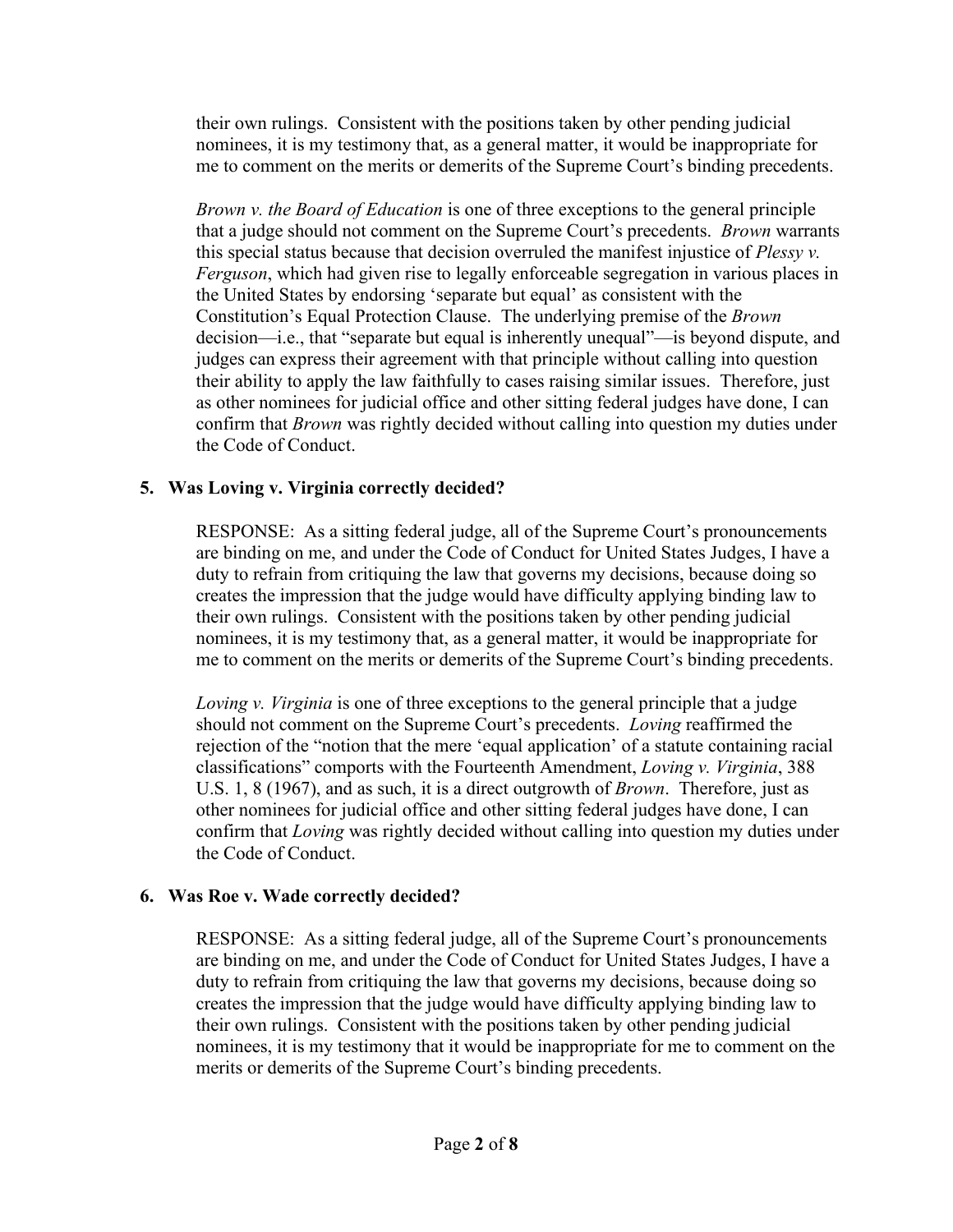## **7. Was United States v. Virginia correctly decided?**

RESPONSE: My response to Question 6 applies to this question.

# **8. Was District of Columbia v. Heller correctly decided?**

RESPONSE: My response to Question 6 applies to this question.

# **9. Was Boumediene v. Bush correctly decided?**

RESPONSE: My response to Question 6 applies to this question.

# **10. Was Citizens United v. FEC correctly decided?**

RESPONSE: My response to Question 6 applies to this question.

# **11. Was Obergefell v. Hodges correctly decided?**

RESPONSE: My response to Question 6 applies to this question.

#### **12. In the absence of controlling Supreme Court precedent, what factors determine whether it is appropriate for an en banc court to reaffirm its own precedent that conflicts with the original public meaning of the Constitution?**

RESPONSE: D.C. Circuit precedents make clear that it is appropriate for that court, sitting en banc, to overturn its own precedents only in a narrow set of circumstances. The primary circumstance in which that action is warranted is when "an intervening development of the law, through either the growth of judicial doctrine or further action taken by Congress,' necessitates a shift in the Court's position." *United States v. Burwell*, 690 F.3d 500, 504 (D.C. Cir. 2012) (quoting *Patterson v. McLean Credit Union*, 491 U.S. 164, 173 (1989)). In addition, "it is appropriate for the en banc court to set aside circuit precedent when, 'on reexamination of an earlier decision, it decides that the panel's holding on an important question of law was fundamentally flawed.'" *Allegheny Def. Project v. Fed. Energy Regul. Comm'n*, 964 F.3d 1, 18 (D.C. Cir. 2020) (quoting *Critical Mass Energy Project v. Nuclear Regulatory Comm'n*, 975 F.2d 871, 876 (D.C. Cir. 1992) (en banc)). It is also permissible for the en banc court to overturn its own prior precedent "where the precedent 'may be a positive detriment to coherence and consistency in the law, either because of inherent confusion created by an unworkable decision, or because the decision poses a direct obstacle to the realization of important objectives embodied in other laws.'" *Burwell*, 690 F.3d at 504 (quoting *Patterson*, 491 U.S. at 173).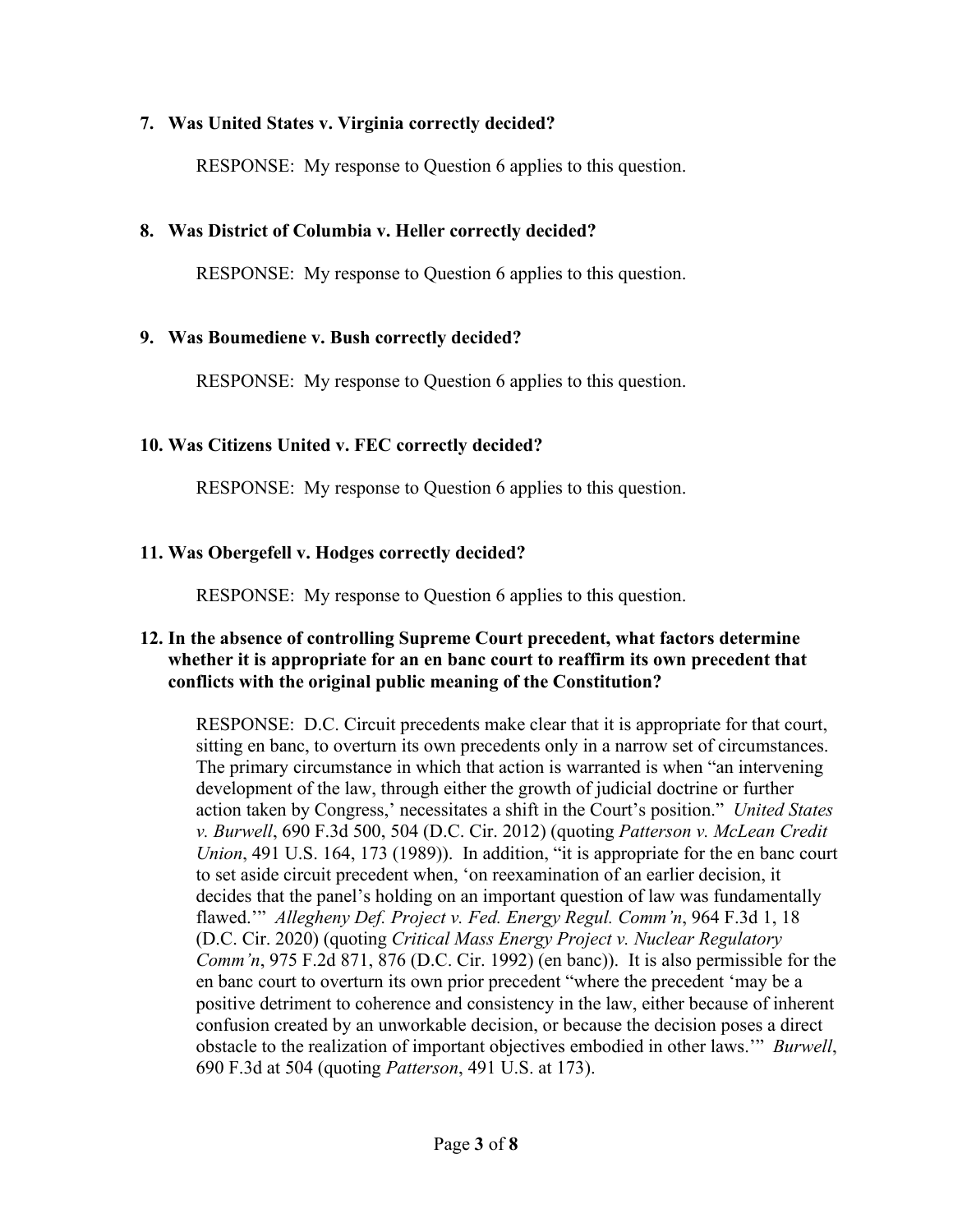#### **13. In the absence of controlling Supreme Court precedent, what factors determine whether it is appropriate for an en banc court to reaffirm its own precedent that conflicts with the original public meaning of the text of a statute?**

RESPONSE: Please see my answer to Question 12. It does not appear that the D.C. Circuit's practices concerning overturning its own past precedents turns on whether the prior precedent conflicts with the original public meaning of *the Constitution* as opposed to the circumstance in which a prior precedent conflicts with the original public meaning of the text of *a statute*. In the latter context, however, the D.C. Circuit has found that "[a] court of appeals sitting en banc may also reexamine its own interpretation of a statute 'if it finds that other circuits have persuasively argued a contrary construction.'" *United States v. Burwell*, 690 F.3d 500, 504 (D.C. Cir. 2012) (quoting *Critical Mass Energy Proj. v. NRC*, 975 F.2d 871, 876 (D.C. Cir .1992) (en banc )).

## **14. If defendants of a particular minority group receive on average longer sentences for a particular crime than do defendants of other racial or ethnic groups, should that disparity factor into the sentencing of an individual defendant?**

RESPONSE: No. The factors that a judge may appropriately consider when sentencing an individual defendant are prescribed by Congress in section 3553(a) of Title 18 of the United States Code, and the need to treat similarly situated defendants differently in order to correct systemic sentencing disparities is not a factor that Congress has instructed courts to consider when crafting a sentence. Section 3553(a) instructs courts to consider "the need to *avoid* unwarranted sentence disparities among defendants with similar records who have been found guilty of similar conduct." *Id.* § 3553(a)(6)(emphasis added). And consistent with congressional commands in this regard, section 5H1.10 of the Sentencing Guidelines Manual states that race and certain other demographic factors (i.e., sex, national origin, creed, religion, and socio-economic status) "are not relevant in the determination of a sentence."

## Additional Questions For Judge Ketanji Brown Jackson:

# **1. Please list some examples from your time as a federal district court judge of when your rulings conflicted with your personal policy preferences.**

RESPONSE: My role as a district court judge has been to consider the facts and arguments that are presented in each case and controversy that is presented, and to apply the law faithfully to resolve the issues before me. Because my personal policy preferences play no role in the performance of my duties, in every case that I have handled, I have set aside my personal policy preferences completely, and have considered only the parties' arguments, the relevant facts, and the law as I understand it, including and especially the binding precedents of the Supreme Court and the D.C. Circuit. As a pending judicial nominee and a sitting federal judge, it would be inappropriate for me to publicly identify those opinions of mine in which my personal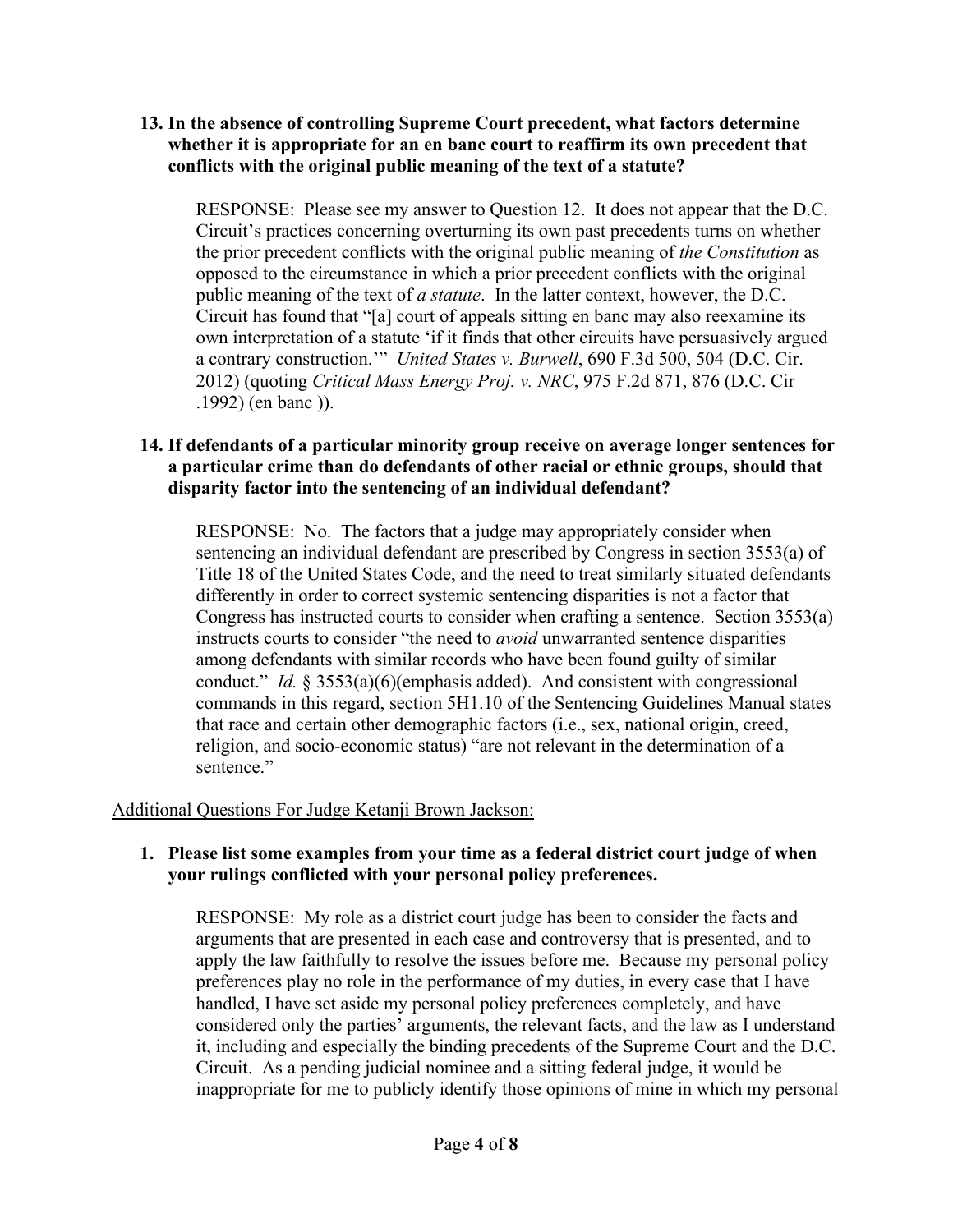policy preferences conflicted with the ruling that I made in the case based on what the law required. This is because judges are duty bound not to act or speak in a manner that might call into question their impartiality or their ability to rule consistently with the law, rather than their stated policy preferences, and the discussion of a judge's own policy preferences gives rise to that concern.

# **2. Why did you choose to become an Assistant Federal Public Defender?**

RESPONSE: I chose to become an Assistant Federal Public Defender because public service is a core value in my family, and after becoming a lawyer, I determined that being a public defender was the highest and best use of my time and talents. Both of my parents spent most of their careers in the public sector—my mother as a public school science teacher to start, and, later, the principal of a public magnet school in South Florida. My father started his working life as a public high school history teacher and ended it as chief legal counsel to the Miami-Dade County School Board. Two of my uncles were career law enforcement officers: one was a Miami-Dade County sex crimes detective, and the other rose through the ranks of the City of Miami Police Department to become the Chief of Police. And my younger brother (my only sibling) served as an undercover police officer in a drug sting unit in Baltimore after graduating from college, before he joined the Maryland Army National Guard, trained to be an infantry officer, and led two battalions during two tours of duty in Iraq and the Sinai Peninsula.

Given this family background, there was no question that I would gravitate toward public service at some point in my legal career. After clerking for three federal judges and working briefly in private practice, I served as a staff attorney at the Sentencing Commission in a legislative drafting and policymaking role. I soon discovered that I lacked a practical understanding of the actual workings of the federal criminal justice system, and I decided that serving "in the trenches," so to speak, would be helpful. A position with the Federal Public Defender was a highly competitive and extraordinary opportunity to hone one's litigation skills and to gain knowledge about critical aspects of federal criminal justice processes. I also viewed working in the office of the Federal Public Defender as an opportunity to help people in need, and to promote core constitutional values, such as the Sixth Amendment principles that the government cannot deprive people who are subject to its authority of their liberty without meeting its burden of proving its criminal charges, and that every person who is accused of criminal conduct by the government, regardless of wealth and despite the nature of the accusations, is entitled to the assistance of counsel.

## **3. Were you ever concerned that your work as an Assistant Federal Public Defender would result in more violent criminals—including gun criminals—being put back on the streets?**

RESPONSE: The primary concern of lawyers of who work as public defenders is the same as that of the Framers who crafted the Sixth Amendment of the Constitution: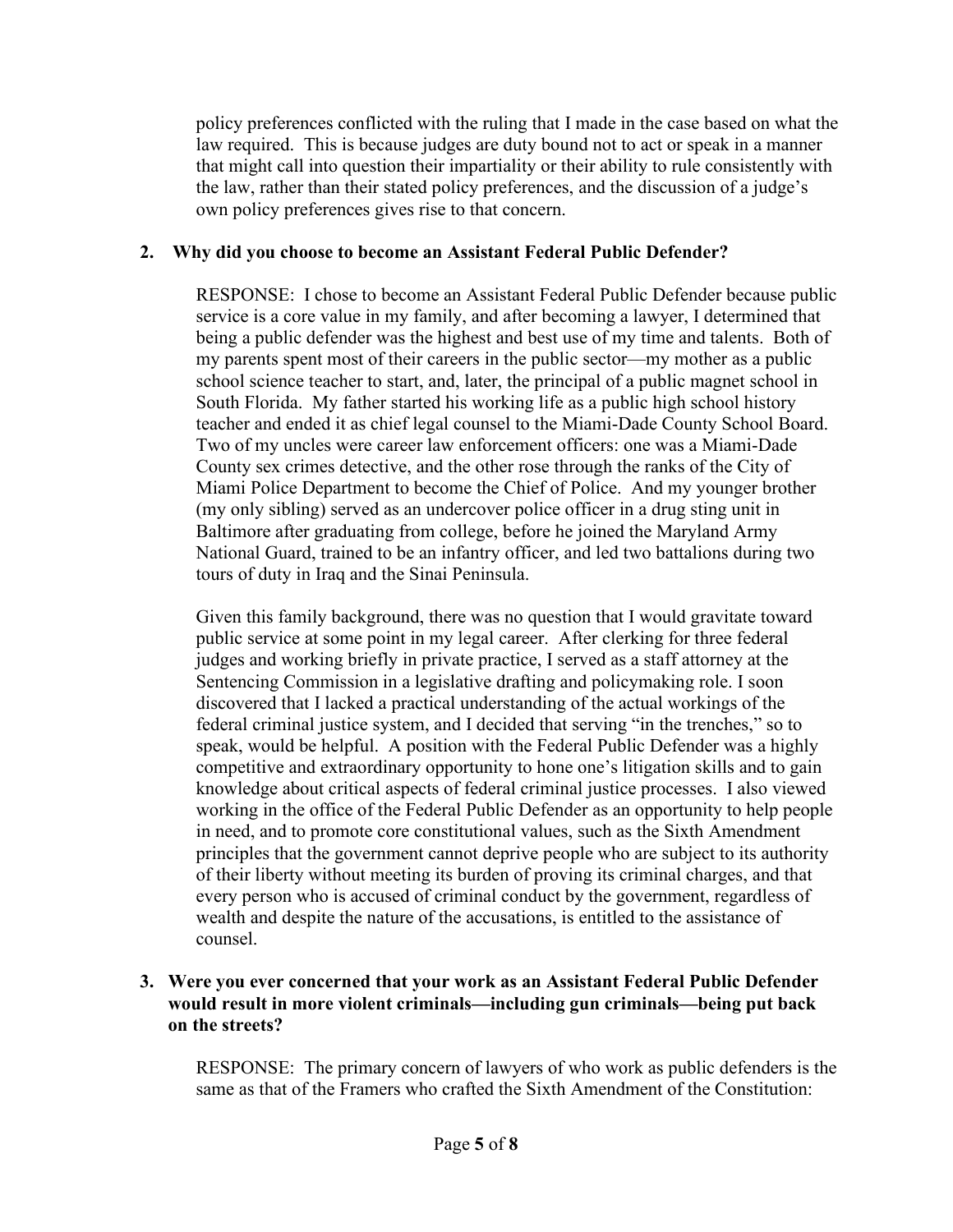that, in order to guarantee liberty and justice for all, the government has to provide due process to the individuals it accuses of criminal behavior, including the rights to a grand jury indictment, a fair trial by a jury of one's peers, and competent legal counsel to hold the government accountable for providing a fair process and otherwise assist in the preparation of a defense against the charges. The Constitution guarantees that every person who is compelled to enter into the criminal justice system by virtue of being accused of a crime will receive representation in the context of their interactions with government authorities, and attorneys in the federal public defender's office perform this crucial function. Having lawyers who can set aside their own personal beliefs about their client's alleged behavior or their client's propensity to commit crimes benefits *all* persons in the United States, because it incentivizes the government to investigate accusations thoroughly and to protect the rights of the accused during the criminal justice process, which, in the aggregate, reduces the threat of arbitrary or unfounded deprivations of individual liberty.

#### **4. While working as an Assistant Federal Public Defender, why did you choose to work on behalf of Guantanamo detainee Khi Ali Gul? If you did not have a choice as to whether working on behalf of this client, did you ever consider resigning from your position?**

RESPONSE: Between 2005 and 2007, as an employee of the Office of the Federal Public Defender in Washington D.C., I worked with other assistant federal public defenders to represent some of the individuals designated as enemy combatants who were detained by the federal government without charge or trial at the U.S. Naval Base in Guantanamo Bay, Cuba, and whose legal claims for relief were being litigated in the federal courts in the District of Columbia. The Federal Public Defender's office in Washington, D.C., is a relatively small office, and to my knowledge, the U.S. District Court for the District of Columbia was the exclusive venue in which the legal claims of Guantanamo Bay detainees were being reviewed. Khi Ali Gul was one of the individuals whom the D.C. Federal Public Defenders' office represented, and in my role as an Assistant Federal Public Defender, I drafted various motions, and worked on other court filings on his behalf.

At the time of this representation, my brother was an enlisted U.S. Army infantryman who was deployed outside of Mosul, Iraq, and I was keenly and personally mindful of the tragic and deplorable circumstances that gave rise to the U.S. government's apprehension and detention of the persons who were secured at Guantanamo Bay. In the wake of the horrific terrorist attacks in September of 2001, I was also among the many lawyers who were keenly aware of the threat that the 9-11 attacks had posed to foundational constitutional principles, in addition to the clear danger to the people of the United States.

Under the ethics rules that apply to lawyers, an attorney has a duty to represent her clients zealously, which includes refraining from contradicting her client's legal arguments and/or undermining her client's interests by publicly declaring the lawyer's own personal disagreement with the legal position or alleged behavior of her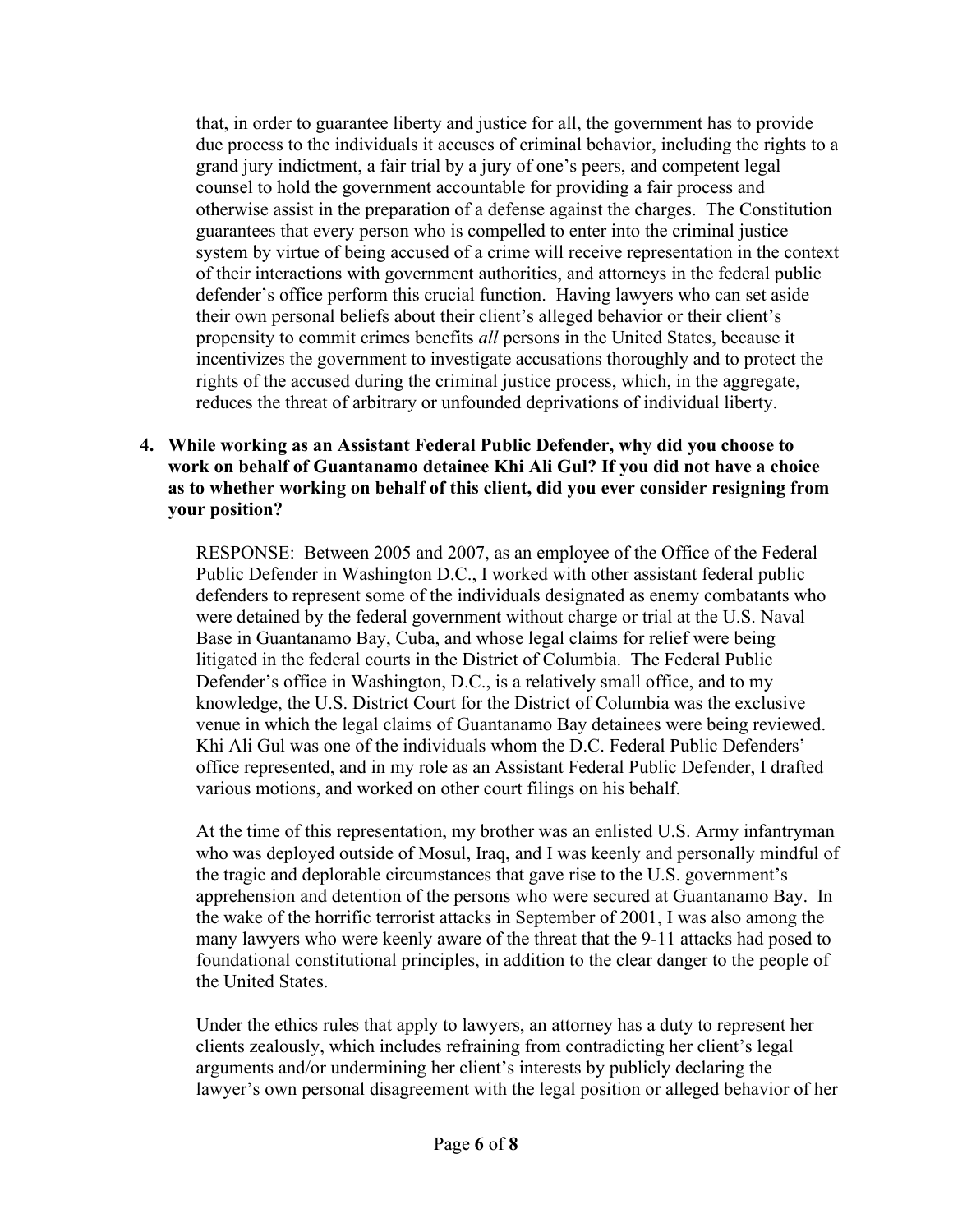client. Because these standards apply even after termination of the representation, it would be inappropriate for me to comment on whether I disagreed with Khi Ali Gul, found his alleged crimes offensive, or considered resigning my position as an Assistant Federal Public Defender based on any such disagreement or offense.

## **5. Were you ever concerned that your work on behalf of Guantanamo detainee Khi Ali Gul would result in him returning to his terrorist activities?**

RESPONSE: Please see my response to Additional Question 4.

# **6. While in private practice, why did you choose to represent clients filing amicus briefs in support of the petitioners in Boumediene v. Bush and Al-Odah v. United States?**

RESPONSE: Between 2007 and 2010, I was employed as Of Counsel in the Supreme Court and Appellate Group of a private law firm. The firm represented both paying clients and clients who retained our services pro bono. During that time, the Supreme Court was considering several cases that involved Guantanamo Bay detainees, including a challenge to the detention review procedures that the government was providing to such detainees, which it addressed in the consolidated cases of *Boumediene v. Bush* and *Al-Odah v. United States*, and a case that raised the issue of whether Congress had authorized the President to detain as enemy combatants, without criminal charge or trial, lawful residents of the United States who were apprehended within the United States (*Al-Marri v. Spagone*).

I co-authored Supreme Court amicus briefs for clients in two of these cases. One of the briefs that I drafted was filed on behalf of twenty former federal judges, who argued, on the basis of the examination of Founding-era historical texts, that the Framers would not have intended for our constitutional scheme to permit reliance on evidence that had be extracted from torture during criminal trials. I filed another amicus brief on behalf of The Cato Institute, The Constitution Project, and the Rutherford Institute, arguing that Congress's authorization for the use of military force did not permit lawful residents of the United States to be detained indefinitely as enemy combatants. I believe that I was assigned to work on these amicus briefs because of the knowledge of the military tribunal processes that I had accumulated from my prior work as an Assistant Federal Public Defender.

#### **7. Were you ever concerned that your work in support of the petitioners in Boumediene v. Bush and Al-Odah v. United States would result in more terrorists being released back into the fight against the United States?**

RESPONSE: Please see my response to Additional Question 5. The work that I did in relation to these cases was on behalf of clients who were filing amicus briefs to inform the Supreme Court concerning the clients' views of particular legal issues that the Court may have sought to address in the context of its review. The brief I filed on behalf of my clients—retired federal judges—in the consolidated *Boumediene* and *Al-*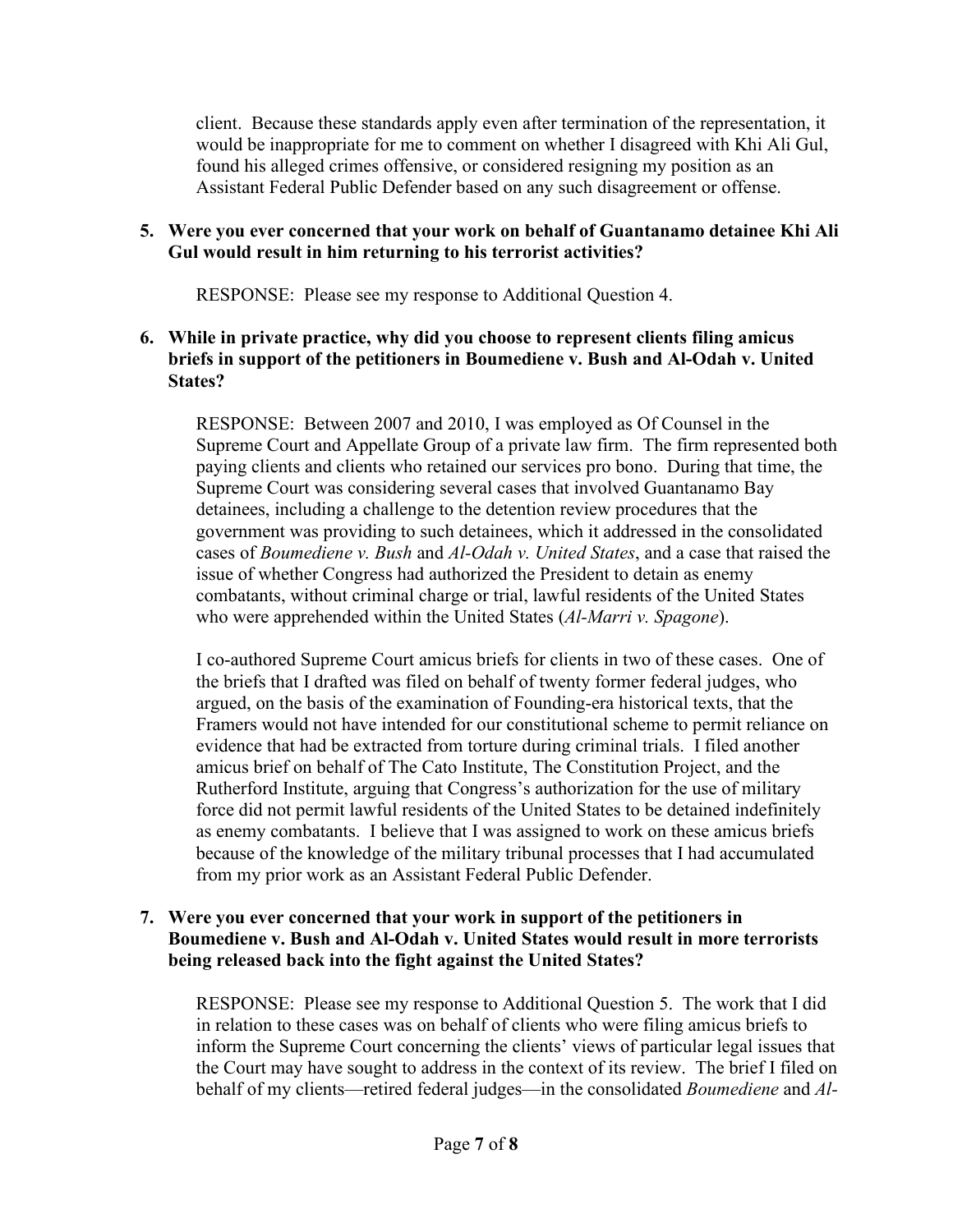*Odah* cases argued that the judicial review that the Detainee Treatment Act provided was not an adequate substitute for the common law writ of habeas corpus, because it did not appear that the reviewing court was authorized to determine the extent to which the Combatant Status Review Tribunal had relied on statements extracted by torture when the court ruled on the legality of the detention.

## **8. While in private practice, why did you choose to represent clients filing amicus briefs in support of the petitioner in Al-Marri v. Spagone?**

RESPONSE: Please see my response to Additional Question 6.

**9. Were you ever concerned that your work in support of the petitioner in Al-Marri v. Spagone would result in more terrorists being released back into the fight against the United States?**

RESPONSE: Please see my response to Additional Question 7.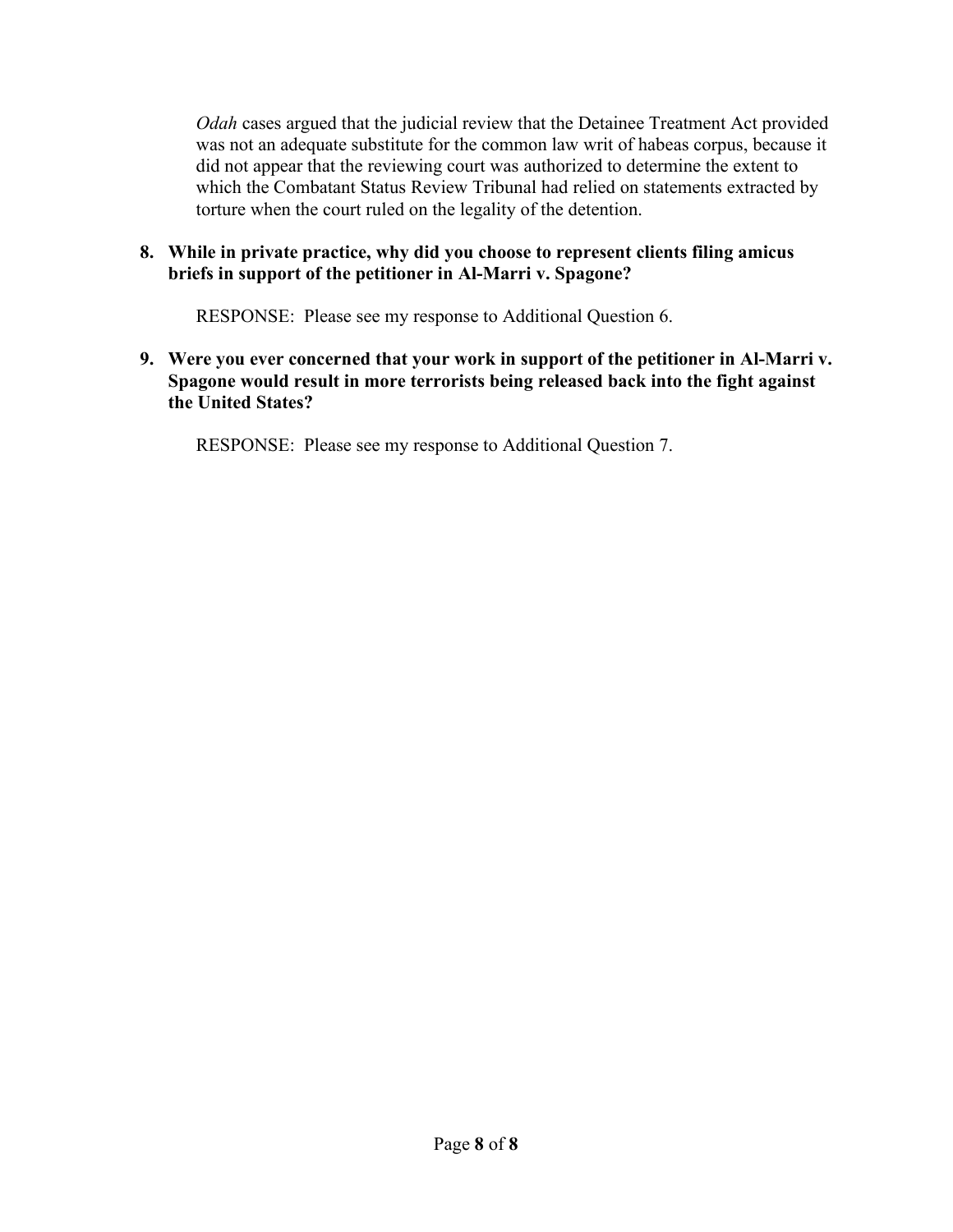# **Responses to Questions for the Record from Senator Thom Tillis to Judge Ketanji Brown Jackson, Nominee to the United States Court of Appeals for the D.C. Circuit**

## 1. **Judge Jackson, do you believe that a judge's personal views are irrelevant when it comes to interpreting and applying the law?**

RESPONSE: Yes. Under the Code of Conduct for United States Judges and established standards of judicial ethics, a judge's own personal views regarding a matter must not have any bearing on her interpretation and application of the law.

# 2. **What is judicial activism? Do you consider judicial activism appropriate?**

RESPONSE: Judicial activism occurs when a judge is unwilling or unable to rule as the law requires and instead resolves cases consistent with his or her personal views. During the hearing, I emphasized that courts have a duty of independence from political pressure, meaning that judges must resolve cases and controversies in a manner that is consistent with the law, despite the judge's own personal views of the matter, even when the cases pertain to controversial political issues. Judicial activism, so defined, is not appropriate.

## 3. **Judge Jackson, do you believe impartiality is an aspiration or an expectation for a judge?**

RESPONSE: Impartiality is much more than a mere "aspiration" or "expectation." Ruling without fear or favor is the essence of judicial independence, which is the constitutional mandate of judicial service. *See* The Federalist No. 78 (Alexander Hamilton). My record of rulings in cases challenging government action demonstrates my ability to rule independently and impartially, regardless of the presidential administration that promulgates the policy being challenged.

## 4. **Judge Jackson, should a judge second-guess policy decisions by Congress or state legislative bodies to reach a desired outcome?**

RESPONSE: No. The role of a judge is evaluate legal claims that are made about an act of the defendant (who may well be a policymaker), and to determine the merits of those claims based on arguments presented by the parties, in light of applicable law, including the binding precedents of the Supreme Court. At no point in the process of judicial decision making can a judge substitute her own policy preferences for those of Congress or state legislative bodies, either to reach a desired outcome or for any other purpose.

## 5. **Does faithfully interpreting the law sometimes result in an undesirable outcome? How, as a judge, do you reconcile that?**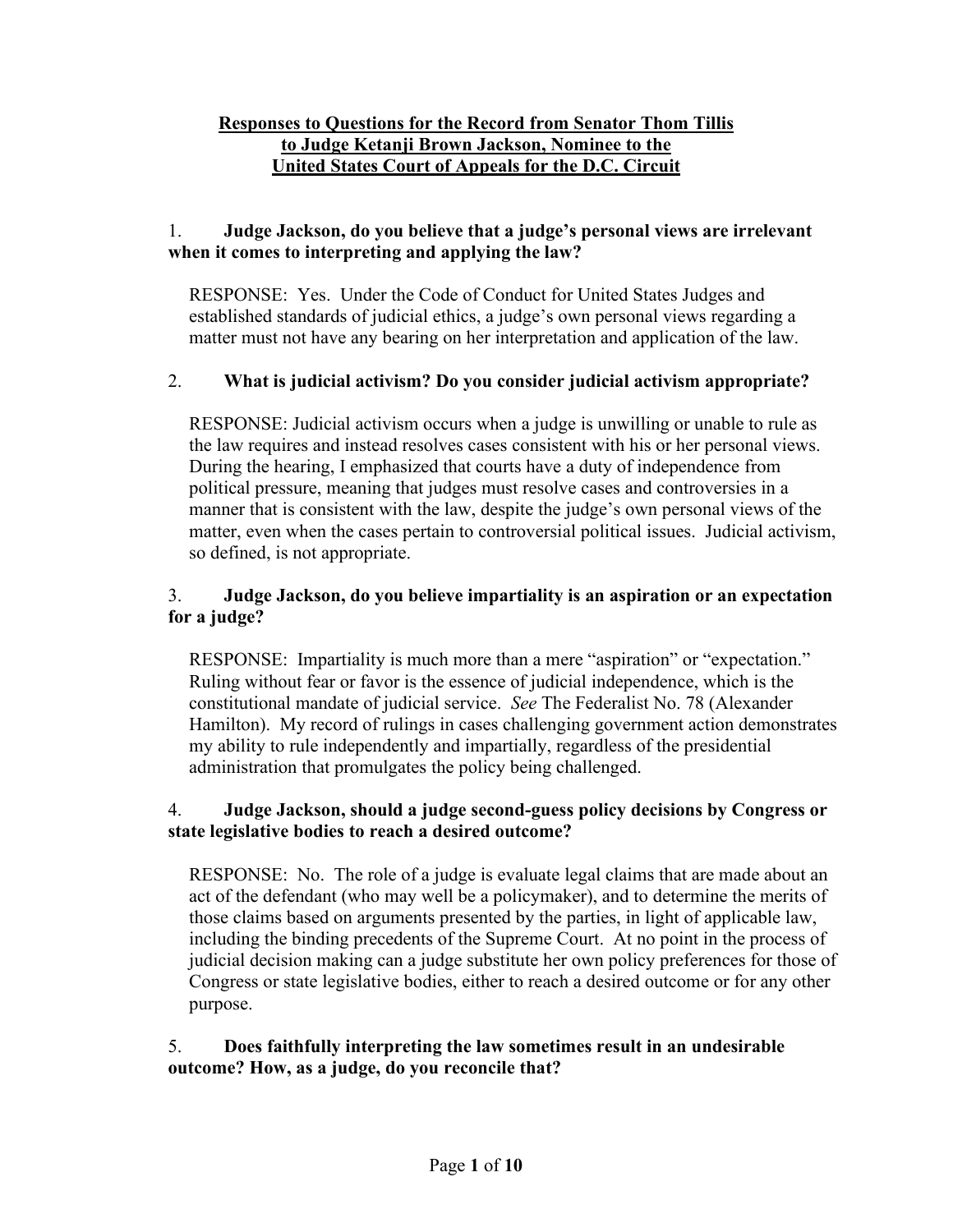RESPONSE: Faithfully interpreting the law can sometimes result in an outcome that conflicts with a judge's own personal view of the matter. It is the judge's duty to set aside her personal view of the matter, and/or the outcome that she would personally prefer, and faithfully apply the law. An outcome that comports with the law, as set forth in the binding precedents of the circuit and the Supreme Court, is required by the judge's oath and the Constitution. Thus, that outcome *is* the most desirable one, regardless of a judge's own personal beliefs.

## 6. **Should a judge interject his or her own politics or policy preferences when interpreting and applying the law?**

RESPONSE: No. Please see my response to Questions 1, 2, 4 and 5. A judge has a duty to set aside her own politics and/or policy preferences when she is interpreting and applying the law.

# 7. **What is the longest decision you have issued as a District Court Judge?**

RESPONSE: I have written dozens of lengthy written opinions (defined as written rulings that are 50 or more pages long), dating back to the early days of my appointment as a federal judge. (*See* my response to Question 10, *infra*.) Although I may have missed one or more of my lengthy opinions in searching my records and electronic databases to respond to this question, it appears that the longest decision that I have issued as a district court judge was *Make the Road New York v. McAleenan*, 405 F. Supp. 3d 1 (D.D.C. 2019), which is 126 pages long.

# 8. **What is the shortest decision you have issued as a District Court Judge?**

RESPONSE: I have handled hundreds of cases, and have made thousands of decisions in connection with those matters, in the eight years that I have been a district court judge. I cannot accurately identify my "shortest decision," because many decisions at the trial-court level take the form of short orders that are not published in electronic case reporting databases such as Westlaw or LEXIS. The shortest written decisions I have issued as a district court judge take the form of paperless Minute Orders that consist of a sentence or two on the docket of a case. *See, e.g.*, *Tarque v. Biden*, No. 21-cv-338, Min. Order of Apr. 4, 2021 (granting motion for extension of time to answer complaint); *Citizens for Responsibility & Ethics in Wash. v. Dep't of Trans.*, No. 21-cv-610, Min. Order of Apr. 29, 2021 (requiring the parties to file a status report in a FOIA case); *Centro Presente, Inc. v. Wolf*, No. 19-cv-2480, Min. Order of Mar. 17, 2021 (granting motion for leave to appear pro hac vice). I have also routinely issued short paper orders regarding a variety of legal issues. *See, e.g.*, *Hogue v. Costal Int'l, Inc.*, No. 18-cv-389, Order Dismissing Case for Lack of Prosecution, ECF No. 39 (D.D.C. May 4, 2021); *In re Subpoena Duces Tecum to Verizon Wireless*, No. 19 mc-103, Order Transferring Case, ECF No. 4 (D.D.C. July 18, 2019); *Nugent v. Nat'l Pub. Radio, Inc.*, No. 14-cv-0416, Order, ECF No. 8 (D.D.C. March 28, 2014) (granting the defendant's motion to withdraw its notice of removal and remanding the case to the Superior Court of the District of Columbia).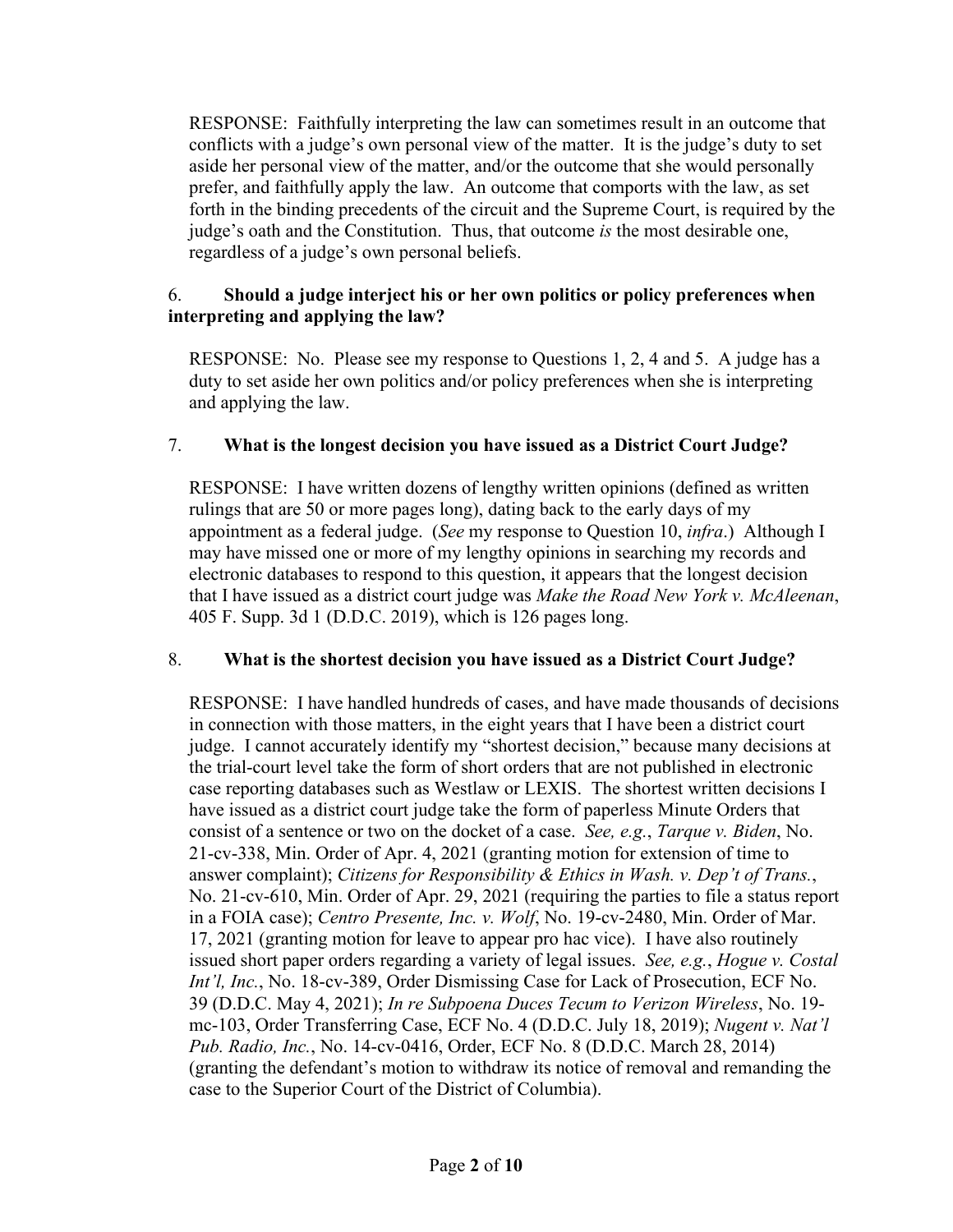# 9. **What is the average length of all of the decisions you have issued as a District Court Judge?**

RESPONSE: Please see my responses to Questions 7 and 8. I am unable to determine accurately the length of my shortest decisions and/or the precise number of short orders that I have issued as a district court judge. As a result, it is impossible to determine "the average length of all of the decisions that [I] have issued[.]"

#### 10. **During the Senate Judiciary Committee Hearing, you said that your opinion in the McGhan case was "just another opinion."**

## **- How many pages was the opinion you issued in this case?**

**- Is this the longest opinion you have issued?**

**- Were you overruled at any level in full or in part upon appeal?**

**-Can you explain why you think an opinion that is so lengthy is "just another opinion?**

RESPONSE: Please see my response to Question 7. It is routine for judges seated in the District of Columbia to issue lengthy opinions, such as the one in *McGahn*, because federal judges in Washington, D.C. regularly handle some of the most complex and consequential legal disputes that can be resolved by an Article III judicial officer under our constitutional scheme, due to the unique nature of our docket, which is largely comprised of legal disputes concerning the scope and application of the federal government's power. The length of a written opinion that resolves such a dispute depends on the complexity and number of legal arguments that the parties make concerning the significant legal claims brought in the case.

The opinion that I issued in *McGahn* was 118 pages long (excluding the table of contents). The following description documents my opinion-writing practices during the eight years that I have been on the bench and establishes that *McGahn* is the third longest opinion that I have issued as a district court judge.

In September of 2013, approximately six months after I received my judicial commission, I issued a 76-page opinion in *American Meat Institute v. U.S. Department of Agriculture*, 968 F. Supp. 2d 38 (D.D.C. 2013). The following year, in 2014, I issued four more opinions that were over 50 pages in length. *See Pencheng Si v. Laogai Rsch. Found.*, 71 F. Supp. 3d 73 (D.D.C. 2014) (51 pages); *Nat. Res. Def. Council v. Nat'l Marine Fisheries Serv.*, 71 F. Supp. 3d 35 (D.D.C. 2014) (61 pages); *A Love of Food I, LLC v. Maoz Vegetarian USA, Inc.*, 70 F. Supp. 3d 376 (D.D.C. 2014) (69 pages); *United States ex rel. Tran v. Computer Scis. Corp.*, 53 F. Supp. 3d 104 (D.D.C. 2014) (58 pages).

In 2015, I issued five lengthy opinions, including *Takeda Pharmaceuticals, U.S.A., Inc. v. Burwell*, 78 F. Supp. 3d 65 (D.D.C. 2015), which was 77 pages long; *XP Vehicles, Inc. v. Department of Energy*, 118 F. Supp. 3d 38 (D.D.C. 2015), was 67 pages long, and *Otay Mesa Property, L.P. v. U.S. Department of the Interior*, 144 F.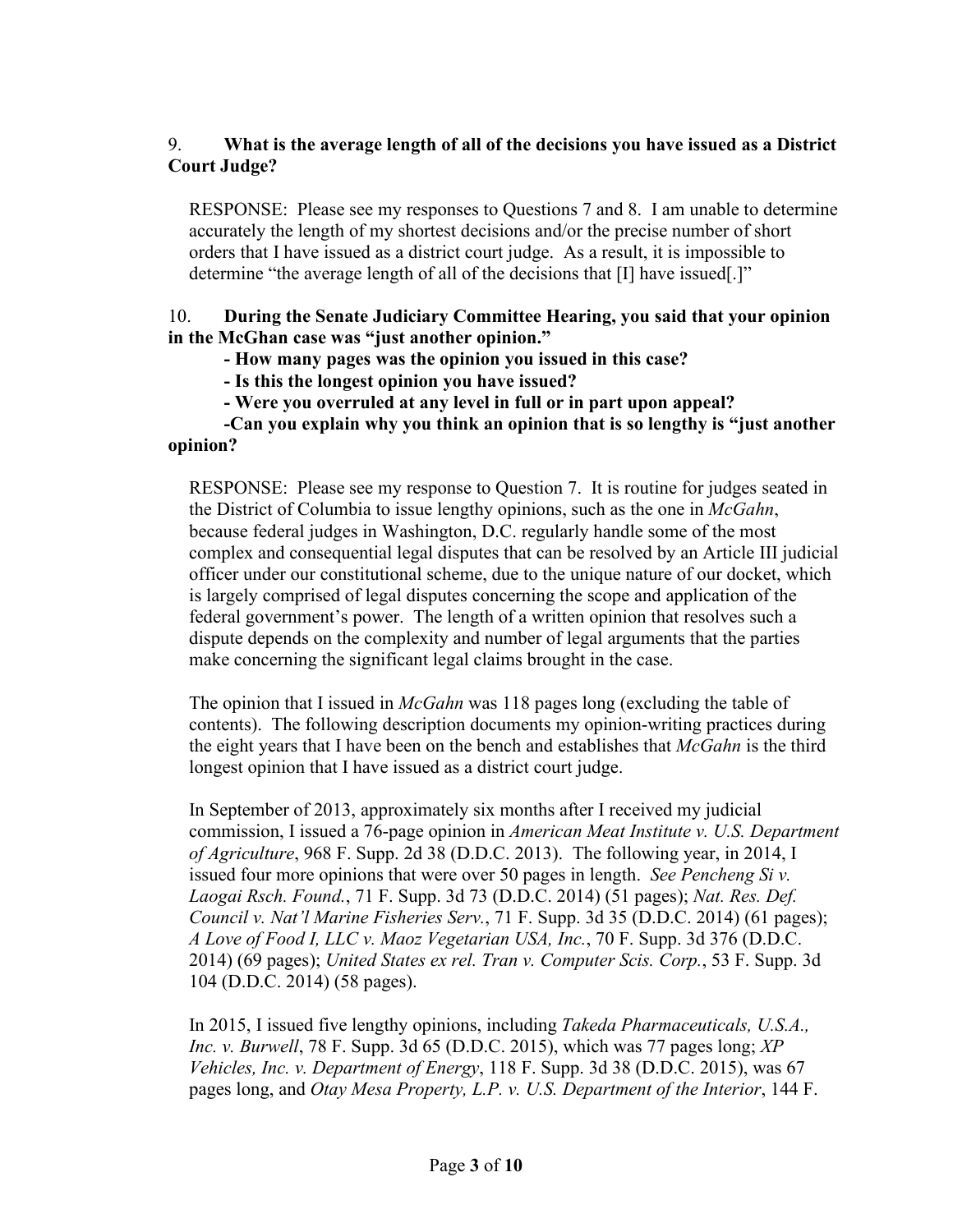Supp. 3d 35 (D.D.C. 2015), was 62 pages long. Likewise, in 2016, I issued *Yah Kai World Wide Enterprises, Inc. v. Napper*, 195 F. Supp. 3d 287 (D.D.C. 2016), which was 65 pages long, and four other opinions that qualify as lengthy: *Otsuka Pharmaceuticals Co., Ltd. v. Burwell*, 302 F. Supp. 3d 375 (D.D.C. 2016) (57 pages); *Abington Memorial Hospital v. Burwell*, 216 F. Supp. 3d 110 (D.D.C. 2016) (59 pages); *Pacific Ranger, LLC v. Pritzker*, 211 F. Supp. 3d 196 (D.D.C. 2016) (51 pages); *New England Anti-Vivisection Society v. U.S. Fish & Wildlife Service*, 208 F. Supp. 3d 142 (D.D.C. 2016) (59 pages).

In 2017 I wrote an opinion that was more than 100 pages long. *Kubicki on behalf of Kubicki v. Medtronic, Inc.*, No. 12-cv-734, sealed slip. op., ECF No. 158 (D.D.C. Dec. 12, 2017), published at 293 F. Supp. 3d 129 (D.D.C. 2018), was 103 pages. I also issued *Ross v. Lockheed Martin Corp.*, 267 F. Supp. 3d 174 (D.D.C. 2017), that year (52 pages). Similarly, I issued three lengthy opinions in 2018, including one that was 119 pages. *See Am. Fed. of Gov't Emps., AFL-CIO v. Trump*, 318 F. Supp. 3d 370 (D.D.C. 2018); *see also In re Air Crash over S. Indian Ocean on Mar. 8, 2014*, 352 F. Supp. 3d 19 (D.D.C. 2018) (61 pages); *Yah Kai World Wide Enters., Inc. v. Napper*, 292 F. Supp. 3d 337 (D.D.C. 20[1](#page-70-0)8) (62 pages).<sup>1</sup>

Thus, the 118-page opinion in *Committee on the Judiciary v. McGahn*, 415 F. Supp. 3d 148 (D.D.C. 2019), which I issued in November of 2019, was not unusual. Indeed, just two months prior, in late September of that same year, I had issued *Make the Road New York v. McAleenan*, 405 F. Supp. 3d 1 (D.D.C. 2019), which was 126 pages long. And I issued the 51-page opinion in *Center for Biological Diversity v. McAleenan*, 404 F. Supp. 3d 218 (D.D.C. 2019), at the beginning of September of 2019 a few weeks prior to *Make the Road New York*. In 2020, I issued three additional lengthy opinions: *Las Americas Immigrant Advocacy Center v. Wolf*, 19-cv-3640, --- F. Supp. 3d ----, 2020 WL 7039516 (D.D.C. Nov. 30, 2020) (60 pages); *Kiakombua v. Wolf*, --- F. Supp. 3d ---, No. 19-cv-1872, 2020 WL 6392824 (D.D.C. Oct. 31, 2020) (96 pages); *AFL-CIO v. NLRB*, 466 F. Supp. 3d 68 (D.D.C. 2020) (52 pages).

*McGahn* was a lengthy opinion because it required me to resolve cross-motions for summary judgment concerning "three legal contentions of extraordinary constitutional significance." 451 F. Supp. 3d at 152 (internal quotation marks and citation omitted). In particular, I held that (1) the inter-branch subpoena dispute between the President and the House Judiciary Committee was a justiciable matter that the Judiciary Committee had Article III standing to pursue in federal court; (2) the Judiciary Committee had a cause of action to seek enforcement of its subpoena; and (3) the President does not have the power to prevent his aides from responding to legislative subpoenas on the basis of absolute testimonial immunity. On appellate review, over the course of two opinions, a divided panel of the D.C. Circuit reversed my rulings on the standing and cause of action issues, but the entire D.C. Circuit granted en banc

<span id="page-70-0"></span><sup>&</sup>lt;sup>1</sup> *Yah Kai* was a trademark matter in which I presided over two bench trials: one in 2016 addressing liability and one in 2018 addressing damages. Taken together, my findings of fact and conclusions of law in this matter totaled 127 pages.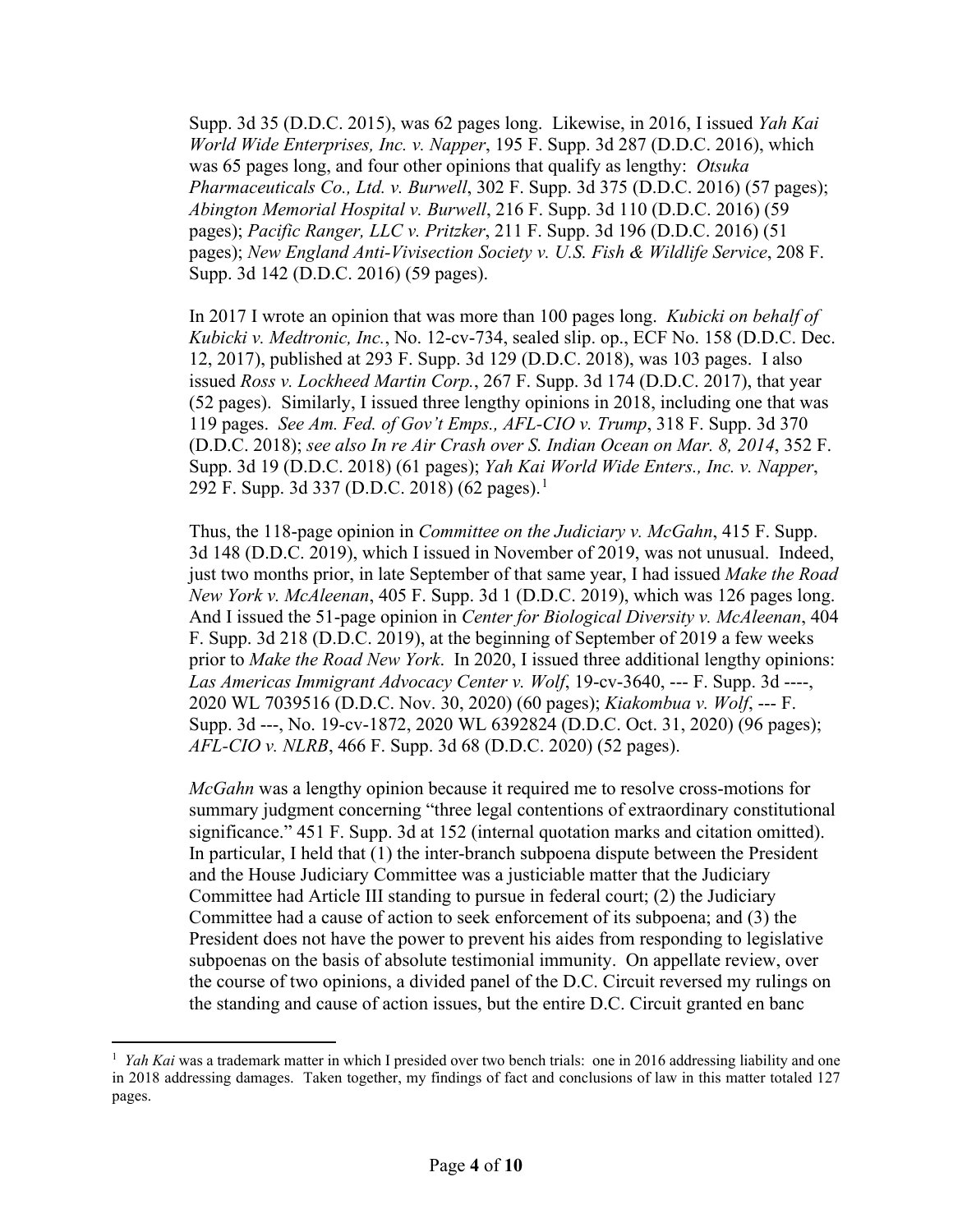review twice, and has now vacated both panel reversals. To date, the en banc D.C. Circuit has affirmed my conclusion that the House Judiciary Committee has standing to adjudicate its subpoena enforcement claims in federal court notwithstanding the inter-branch nature of the dispute. The cause of action and merits questions remain pending.

## 11. **As of November 1, 2019, were you a lawyer and former public defender?**

RESPONSE: On November 1, 2019, I was a lawyer and a federal district judge. I was also a former Vice Chair of the United States Sentencing Commission; a former law firm Of Counsel and associate; and a former Assistant Federal Public Defender who had been employed in the appellate division of the Office of the Federal Public Defender in Washington D.C.

# 12. **Are you a bold progressive champion? If yes, please explain.**

RESPONSE: I have never called myself or anyone else a "bold progressive champion" nor do I have a clear understanding of the meaning of that phrase. As a pending judicial nominee and sitting federal judge, it would contravene the Code of Conduct to associate myself with any political viewpoint or leaning.

# 13. **Have you been on the front lines advancing the law for progressive values? If yes, please explain.**

RESPONSE: I have never purported to be "on the front lines advancing the law for progressive values" or stated anything of the sort. As a pending judicial nominee and sitting federal judge, it would contravene the Code of Conduct to associate myself with any political viewpoint or leaning.

#### 14. **You said that "you have served on "many boards" and that you "don't necessarily agree with all of the . . . statements of any of all the things those boards might have in their materials." Please list the name and length of service for each board on which you served that you do not entirely agree with all of their materials. For each one please identify each statement or material with which you do not agree.**

RESPONSE: During my confirmation hearing, Senator Hawley referenced various statements that apparently once appeared on the website of Montrose Christian School, a private kindergarten through  $12<sup>th</sup>$  grade school. Montrose Christian School is now defunct; I served as an advisory school board member with respect to that school for one year, spanning 2010 and 2011. In the context of his question, Senator Hawley stated that he had defended Justice Amy Coney Barrett's right to serve on a religious school board, and that he would also "defend [my] right to religious liberty and to serve on this board whatever your opinions may be[.]" He also stated that he had gleaned "from [my] service" that I "believe in the principle of the constitutional right of religious liberty[.]" In response, and primarily to clarify that my board service did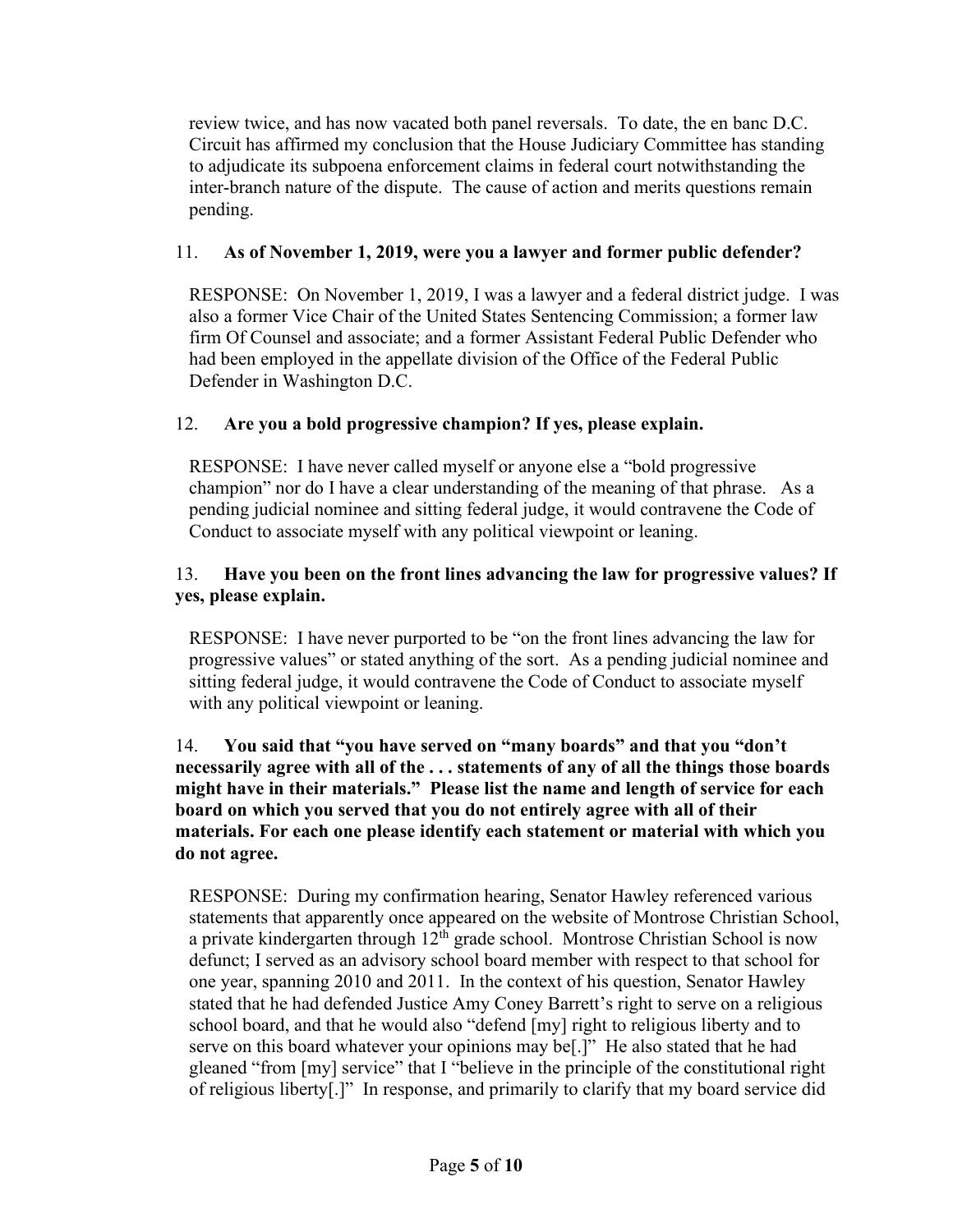not itself portend any personal belief about religious liberty or anything else, I explained that my views about religious liberty "come[] from my duty to observe Supreme Court precedent [and] to follow its tenets, not from any personal views that I might have." Emphasizing that "any personal views that I might have about religion would never come into my service as a judge," I also said that "I have served on many boards, and that I don't necessarily agree with all of the statements of all of the things that those boards might have in their materials." I did not state any personal view concerning the statements that Senator Hawley identified and that Montrose Christian School purportedly posted on its website. Nor did I express any agreement or disagreement with any statements of any other board on which I have served.

The various boards on which I have served—all without compensation—and my length of service are listed at questions 6 and 9 of my Senate Judiciary Questionnaire for Judicial Nominees. As a pending judicial nominee and sitting federal judge, it would be inappropriate for me to identify any statements or policy positions of those boards and indicate my personal agreement or disagreement with those statements.

#### 15. **Is there any board on which you served in the past that you would not serve on today were you not a federal judge?**

RESPONSE: As a pending judicial nominee and sitting federal judge, I cannot give voice to any regrets concerning prior board service, because to do so would give rise to speculation about my personal views concerning such boards and their policy positions, which could undermine the public's confidence in my ability to set aside such personal views and rule only with respect to the facts and law in any case concerning parties that hold similar policy positions.

16. **Senator Hawley asked if you believe in the constitutional right of religious liberty based on your affiliation with a board you served on. You seemed to indicate in your answer that the reason you believe in the individual right to religious liberty is because of Supreme Court Precedent. Is that what you intended to say? Is it correct that the reason you believe in an individual's right to religious liberty is because of Supreme Court Precedent?** 

RESPONSE: Please see my response to Question 14, which clarifies the intended scope of my answer to Senator Hawley concerning religious liberty. My duty as a federal judge is to uphold the Constitution, and the First Amendment states that the "Congress shall make no law respecting an establishment of religion, or prohibiting the free exercise thereof[.]" The Supreme Court has repeatedly reaffirmed that the First Amendment to the Constitution expressly protects a fundamental individual right to religious liberty.

17. **Some are demanding that Justice Breyer retire. Do you agree that should Justice Breyer retire this year, President Biden would have the right to nominate someone to fill that seat on the Supreme Court?**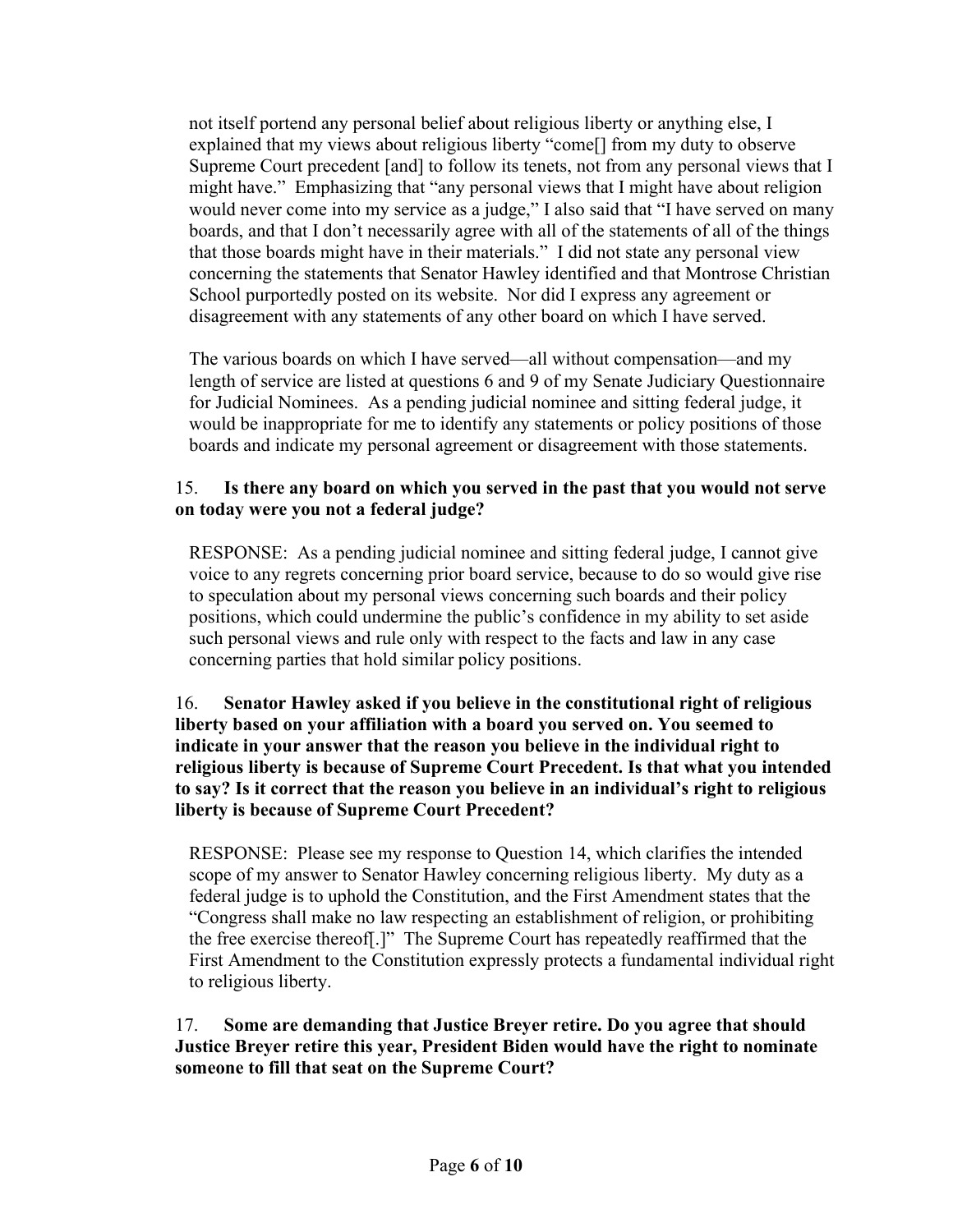RESPONSE: Article II, section 2 of the Constitution vests the President with the "Power, by and with the Advice and Consent of the Senate, to . . . appoint . . . Judges of the supreme Court." *See* U.S. Const., art. II, § 2. I am obligated to apply binding precedents of the Supreme Court, regardless of its size.

## 18. **How would you respond if a group ran ads and publicly called for you to retire as a District Court Judge? Would this answer change as a Circuit Court Judge? As a Supreme Court Justice?**

RESPONSE: Under Article III, section 1 of the Constitution, all judges "both of the supreme and inferior Courts, shall hold their Offices during good Behaviour[.]" To promote judicial independence and impartiality in the performance of a federal judge's duties, the Code of Conduct for United States Judges prohibits judges from engaging in public debates of a political nature or publicly responding to public pressure of any kind. *See* Code of Conduct for United States Judges, Canon 5. Therefore, it would likely be inappropriate for me to respond in any way to advertisements that call for my retirement as a district judge. The Code of Conduct for Judges applies to circuit judges as well, so in the unlikely event that a response to a group's public call for retirement would be appropriate for me as a district judge, such response would also be inappropriate for me as a circuit judge, if I am confirmed.

# 19. **Do you agree with that Justice Breyer should retire? If not, why not?**

RESPONSE: As a pending judicial nominee and a sitting federal judge, I am bound by the Supreme Court's precedents, regardless of that Court's composition. It would be inappropriate for me to comment on whether or when any sitting Supreme Court Justice should retire.

# 20. **Judge Jackson, if you are confirmed, what will you do to protect Americans' right to practice their faith during this incredibly difficult time?**

RESPONSE: As a sitting federal judge, I am bound to apply faithfully all binding precedents of the D.C. Circuit and the Supreme Court, including all precedents that pertain to the First Amendment's fundamental right to the free exercise of religion. If I were to be confirmed to the D.C. Circuit, that obligation would not change.

#### 21. **Judge Jackson, is there a line where a First Amendment activity or peaceful protesting becomes rioting and is no longer protected? What is that line? Do you agree that looting, burning property, and causing other destruction is not a protected First Amendment activity?**

RESPONSE: The First Amendment expressly protects "the right of the people *peaceably* to assemble," U.S. Const. amend. I (emphasis added), and the Supreme Court has recognized that "peaceful demonstrations in public places are protected" but that "where demonstrations turn violent, they lose their protected quality as expression under the First Amendment[,]" *Grayned v. City of Rockford*, 408 U.S. 104, 116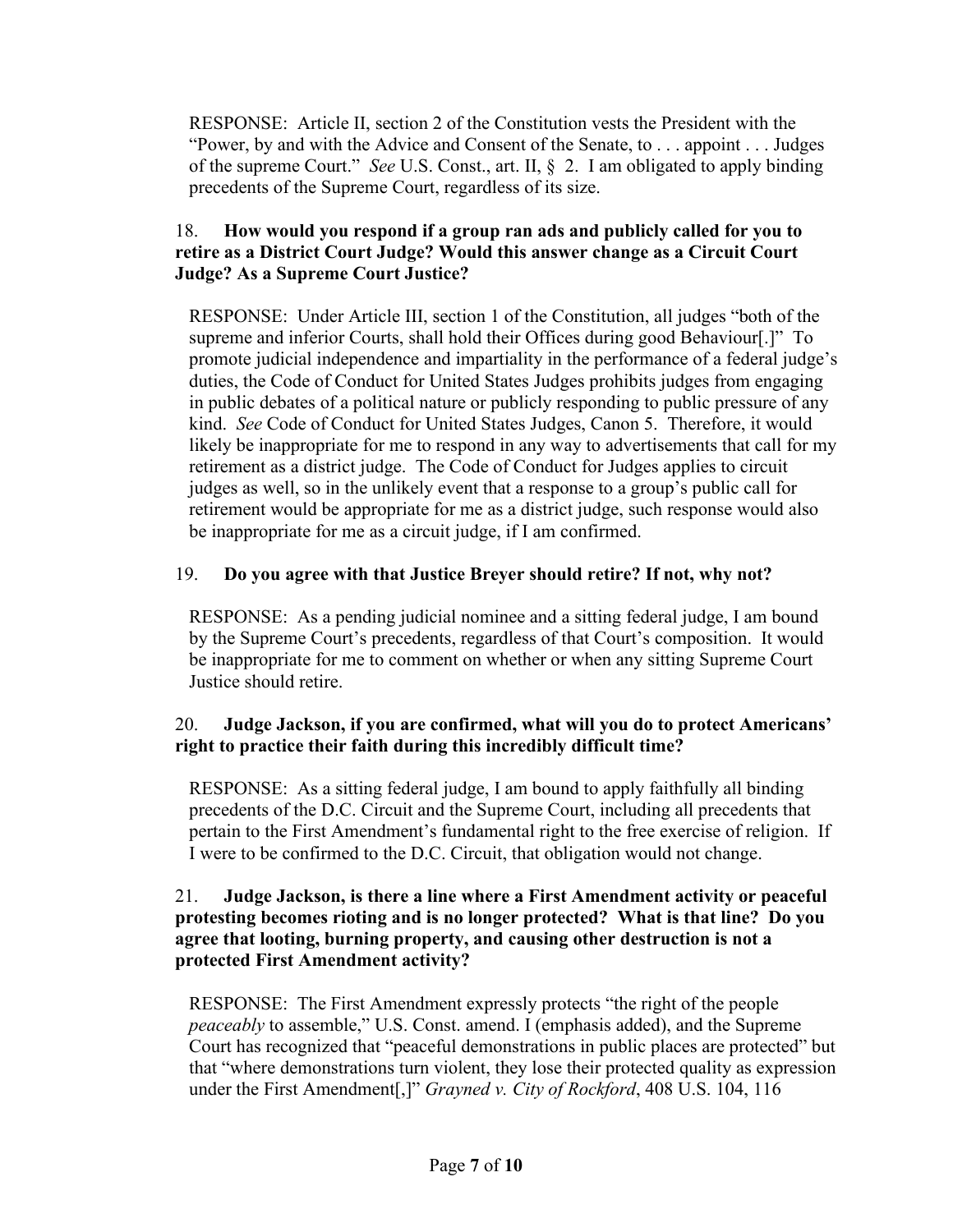(1972); *see also, e.g.*, *Gregory v. City of Chicago*, 394 U.S. 111, 112 (1969) (explaining that a "march, if peaceful and orderly, falls well within the sphere of conduct protected by the First Amendment"). The precedents of the Supreme Court and the D.C. Circuit concerning this and all other legal issues are binding on me, and, if confirmed, I would faithfully apply those precedents if I were ever assigned a case on appeal that involved these issues. As a pending judicial nominee and sitting federal judge, it would be inappropriate for me to opine as to hypothetical circumstances that test of the limits of these principles, as such matters are regularly litigated in the Supreme Court and the lower federal courts. *See* Code of Conduct for United States Judges, Canon 3(A)(6) ("A judge should not make public comment on the merits of a matter pending or impending in any court.").

#### 22. **Judge Jackson, how would you evaluate a lawsuit challenging a Sheriff's policy of not processing handgun purchase permits? Should local officials be able to use a crisis, such as COVID-19 to limit someone's constitutional rights? In other words, does a pandemic limit someone's constitutional rights?**

RESPONSE: I would evaluate any case concerning handguns or COVID-19 restrictions consistent with the binding precedents of the Supreme Court. Two weeks ago, in the case of *New York State Rifle & Pistol Association, Inc. v. Corlett*, No. 20- 843, the Supreme Court granted *certiorari* in case that involved the denial of applications to carry a gun outside the home for self-defense individuals that had been submitted pursuant to a New York statute. In a similarly recent series of *per curiam* opinions, including *Roman Cath. Diocese of Brooklyn v. Cuomo*, 141 S. Ct. 63, 68 (2020), and *Tandon v. Newsom*, 141 S. Ct. 1294 (2021), the Supreme Court has also addressed the application of Free Exercise principles to restrictions that various localities have issued out of COVID-related public health concerns. As a pending judicial nominee and a sitting federal judge, it would be inappropriate for me to opine on the constitutionality of such firearm and religious-liberty restrictions while these issues are being actively litigated in the Supreme Court and other lower federal courts. *See* Code of Conduct for United States Judges, Canon 3(A)(6) ("A judge should not make public comment on the merits of a matter pending or impending in any court.").

## 23. **Judge Jackson, what will you do if you are confirmed to ensure that Americans feel confident that their Second Amendment rights are protected?**

RESPONSE: As a sitting federal judge, I am bound to apply faithfully all binding precedents of the D.C. Circuit and the Supreme Court, including all precedents that pertain to the Second Amendment individual right to keep and bear arms. If I were to be confirmed to the D.C. Circuit, that obligation would not change.

## 24. **What process do you follow when considering qualified immunity cases, and under the law, when must the court grant qualified immunity to law enforcement personnel and departments?**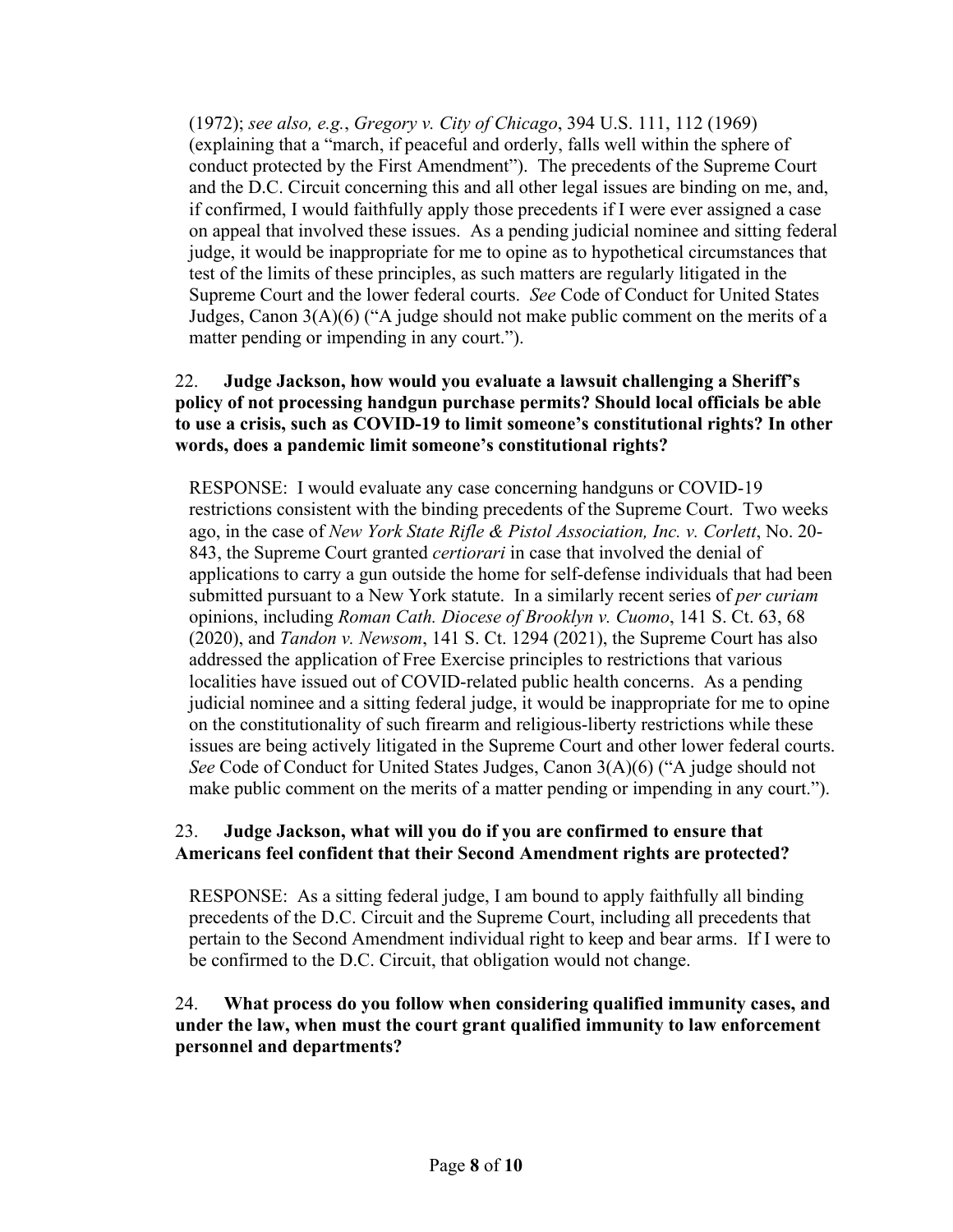RESPONSE: According to my records, I have considered whether qualified immunity shielded a law enforcement officer from liability for alleged constitutional violations nine times over the past eight years, and in each case, I carefully considered the particular facts and circumstances that the case presented and adhered to Supreme Court and D.C. Circuit precedents when reaching my decision. Under binding Supreme Court and D.C. Circuit case law, a court must grant summary judgment or dismiss a civil action against an officer "'when [the] official's conduct does not violate clearly established statutory or constitutional rights of which a reasonable person would have known.'" *Kisela v. Hughes*, 138 S. Ct. 1148, 1152 (2018) (per curiam) (quoting *White v. Pauly*, 137 S. Ct. 548, 551 (2017) (per curiam)). Thus, the two relevant questions in determining whether qualified immunity applies are (1) "whether a constitutional right would have been violated on the facts alleged[,]" and (2) "whether the right was clearly established" at the time of the violation." *Saucier v. Katz*, 533 U.S. 194, 200 (2001). In my rulings, upon consideration of these questions in light of the particular facts at issue, I have both granted defense motions for summary judgment on the grounds that the law enforcement officers are entitled to qualified immunity, and denied defense motions for qualified immunity based on a finding that the officer violated the plaintiff's clearly established rights. *See, e.g.*, *Kyle v. Bedlion*, 177 F. Supp. 3d 380 (D.D.C. 2016); *Patterson v. United States*, 999 F. Supp. 2d 300 (D.D.C. 2013); *Page v. Mancuso*, 999 F. Supp. 2d 269 (D.D.C. 2013).

## 25. **Do you believe that qualified immunity jurisprudence provides sufficient protection for law enforcement officers who must make split-second decisions when protecting public safety?**

RESPONSE: The existing standards that the Supreme Court has adopted for determining whether a law enforcement officer is entitled to qualified immunity are binding on me, and are explained in my response to Question 24. If confirmed, I will faithfully apply all binding precedents of the Circuit and the Supreme Court, including any precedent pertaining to qualified immunity, and my past practices demonstrate that any personal views that I might have regarding the sufficiency of qualified immunity doctrine have played no role in my determination of whether to grant or deny a motion for qualified immunity. As a pending judicial nominee and a sitting federal judge, it would be inappropriate for me to comment on whether the Supreme Court's qualified immunity jurisprudence provides sufficient protection for law enforcement officers.

#### 26. **What do you believe should be the proper scope of qualified immunity protections for law enforcement?**

RESPONSE: Please see my response to Question 25.

27. **Do you agree with the current state of the** *Chevron* **deference doctrine? Or do you believe there should be either more or less deference given to agencies?**